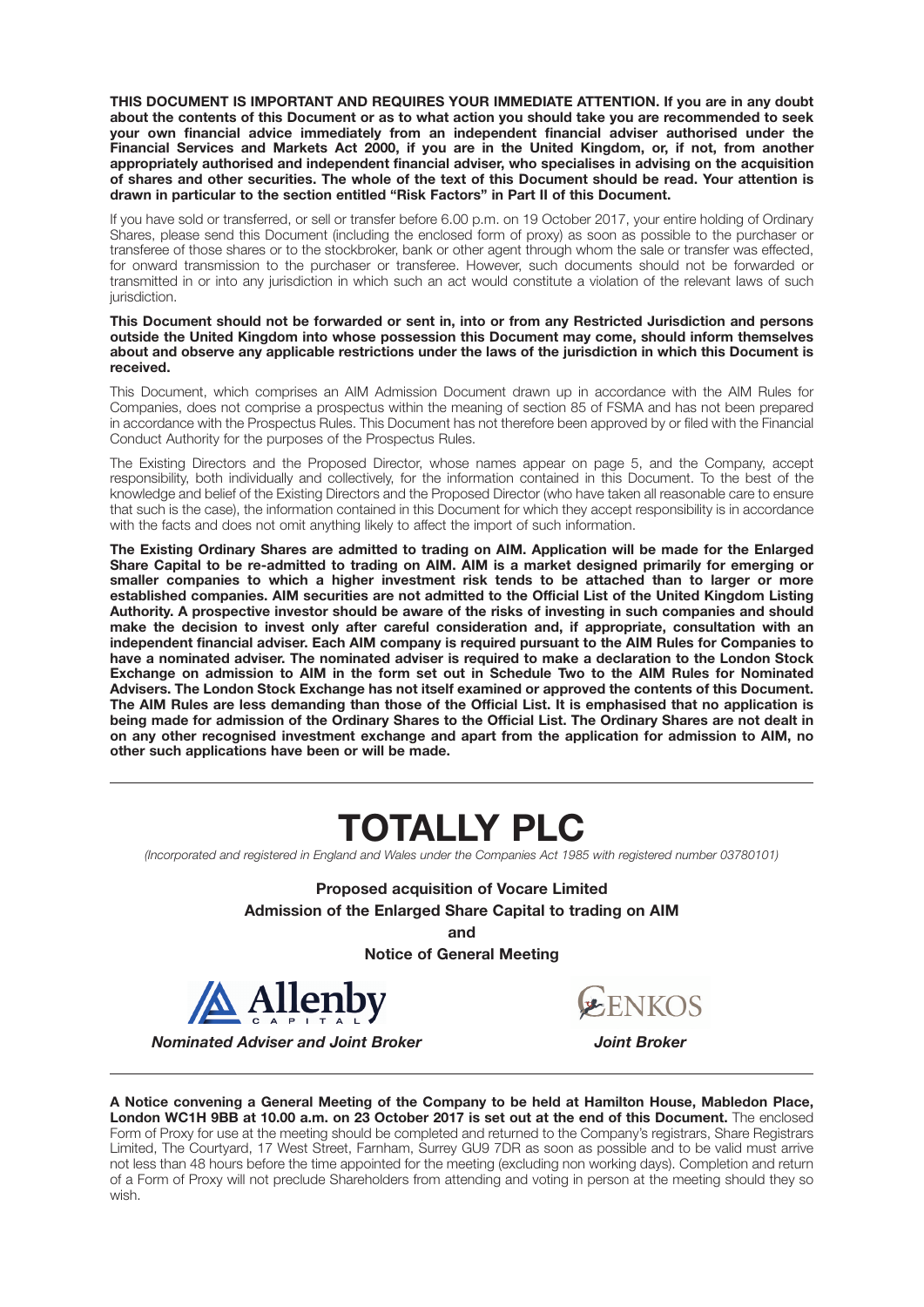**Allenby Capital Limited ("Allenby Capital"), which is a member of the London Stock Exchange, is authorised and regulated in the United Kingdom by the Financial Conduct Authority and is acting as Nominated Adviser and Joint Broker to the Company in connection with the proposed acquisition and readmission to trading on AIM. Cenkos Securities plc ("Cenkos Securities") is authorised and regulated in the United Kingdom by the FCA and is acting as Joint Broker to the Company. Allenby Capital and Cenkos Securities are each acting on behalf of the Company and no other person in connection with the Admission and will not be responsible to any person other than the Company for providing the regulatory and legal protections afforded to customers (as defined by the FCA Rules) of Allenby Capital or Cenkos Securities, respectively, nor for providing advice in relation to the information contained in this Admission Document or any matter, transaction or arrangement referred to herein. In particular, the information contained in this Admission Document has been prepared solely for the purposes of Admission and it is not intended to be relied on by any subsequent purchasers of Ordinary Shares (whether on or off exchange) and accordingly no duty of care is owed to them. The responsibilities of Allenby Capital in its capacity as the Company's Nominated Adviser and Joint Broker under the AIM Rules for Nominated Advisers are owed solely to the London Stock Exchange and are not owed to the Company or to any Director or to any other person in respect of their decision to acquire Ordinary Shares in reliance on any part of this Document. Without limiting the statutory rights of any person to whom this Document is issued no warranty, express or implied, is made by Allenby Capital or Cenkos Securities as to any of the contents of this Document for which the Directors and the Company are solely responsible. Allenby Capital and Cenkos Securities have not authorised the contents of any part of this Document and no liability whatsoever is accepted by Allenby Capital or Cenkos Securities for the accuracy of the information and opinions contained in this Admission Document or for the omission of any material information from this Document, for which it is not responsible.**

This Document does not constitute an offer to sell or the solicitation of an offer to buy or subscribe for Ordinary Shares in any jurisdiction in which such offer or solicitation is unlawful. In particular, this Document is not for distribution in or into the United States of America, Canada, Australia, the Republic of South Africa or Japan. The Ordinary Shares have not been and will not be registered under the United States Securities Act of 1933 (as amended) nor under the applicable securities legislation of any state of the United States of America or any province or territory of Canada, Australia, the Republic of South Africa or Japan or in any country, territory or possession where to do so may contravene local securities laws or regulations. Accordingly, the Ordinary Shares may not, subject to certain exemptions, be offered or sold directly or indirectly in or into the United States of America, Canada, Australia, the Republic of South Africa or Japan or to, or for the account or benefit of, US persons or any national, resident or citizen of the United States of America, Canada, Australia, the Republic of South Africa or Japan. Any failure to comply with these restrictions may constitute a violation of the securities laws of any such jurisdiction.

The Ordinary Shares should be regarded as a highly speculative investment and an investment in Ordinary Shares should only be made by those with the necessary expertise to fully evaluate the investment. The Directors believe that the risk factors set out in Part II of this Document should be considered carefully by investors before acquiring Ordinary Shares. Prospective investors are recommended to consult an independent financial adviser authorised under the FSMA, if they are in the United Kingdom or, if not, another appropriately authorised and independent financial adviser, who specialises in advising on the acquisition of shares and other securities. If any of the risks described in this Document actually occurs, the Company may not be able to conduct its business as currently planned and its financial condition, operating results and cash flows could be seriously harmed. In that case, the market price of the Ordinary Shares could decline and all or part of an investment in the Ordinary Shares could be lost.

This Document includes "forward-looking statements" which include all statements other than statements of historical facts including, without limitation, those regarding the Group's financial position, business strategy, plans and objectives of management for future operations and any statements preceded by, followed by or that include forwardlooking terminology such as the words "targets", "plan", "project", "believes", "estimates", "aims", "intends", "can", "may", "expects", "forecasts", "anticipates", "would", "should", "could" or similar expressions or the negative thereof. Such forward-looking statements involve known and unknown risks, uncertainties and other important factors beyond the Company's control that could cause the actual results, performance or achievements of the Company to be materially different from future results, performance or achievements expressed or implied by such forward-looking statements. Such forward-looking statements are based on numerous assumptions regarding the Company's present and future business strategies and the environment in which the Company will operate in the future. Among the important factors that could cause the Company's actual results, performance or achievements to differ materially from those in forward-looking statements include factors in the section entitled "Risk Factors" and elsewhere in this Document. These forward-looking statements speak only as at the date of this Document. The Company expressly disclaims any obligation or undertaking to disseminate any updates or revisions in relation to any forward-looking statements contained herein to reflect any change in the Company's expectations with regard thereto or any change in events, conditions or circumstances on which any such statements are based. As a result of these factors, the events described in the forward-looking statements in this Document may not occur. Prospective investors should be aware that these statements are estimates, reflecting only the judgement of the Company's management and prospective investors should not therefore rely on any forward-looking statements.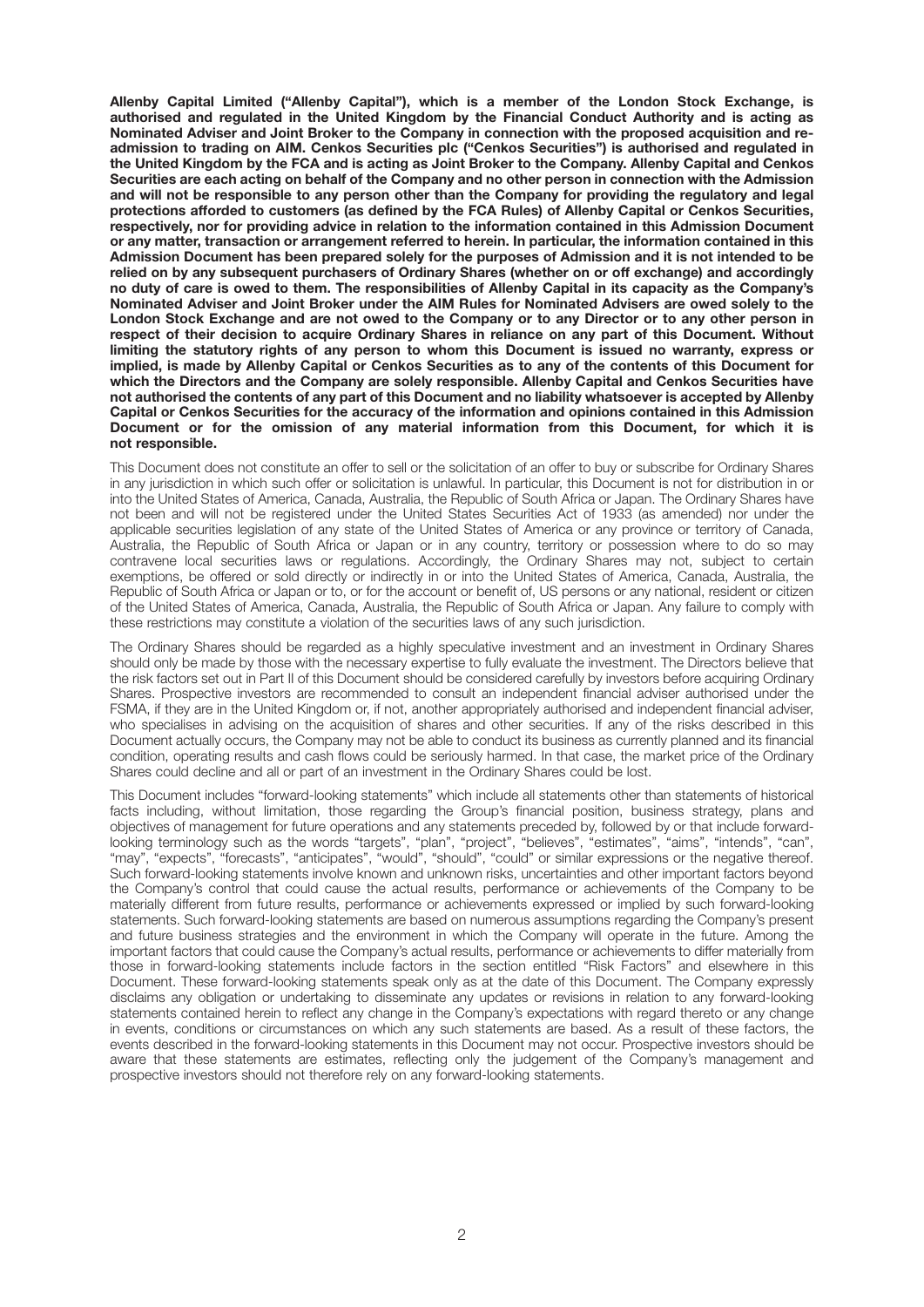## **CONTENTS**

|                    |                | DIRECTORS, SECRETARY AND ADVISERS                                                                   | Page<br>5 |
|--------------------|----------------|-----------------------------------------------------------------------------------------------------|-----------|
| <b>DEFINITIONS</b> |                |                                                                                                     | 7         |
|                    |                | GLOSSARY OF TECHNICAL AND COMMERCIAL TERMS                                                          | 12        |
|                    |                | EXPECTED TIMETABLE OF PRINCIPAL EVENTS                                                              | 14        |
|                    |                | <b>ADMISSION STATISTICS</b>                                                                         | 14        |
| PART I:            |                | LETTER FROM THE CHAIRMAN OF TOTALLY PLC                                                             | 15        |
|                    | 1.             | <b>INTRODUCTION</b>                                                                                 | 15        |
|                    | 2.             | BACKGROUND TO AND REASONS FOR THE ACQUISITION                                                       | 16        |
|                    | 3.             | <b>INFORMATION ON TOTALLY</b>                                                                       | 17        |
|                    | 4.             | <b>INFORMATION ON VOCARE</b>                                                                        | 18        |
|                    | 5.             | STRATEGY OF THE ENLARGED GROUP                                                                      | 24        |
|                    | 6.             | <b>URGENT CARE MARKET</b>                                                                           | 25        |
|                    | 7 <sub>1</sub> | <b>CURRENT TRADING AND PROSPECTS</b>                                                                | 25        |
|                    | 8.             | SUMMARY FINANCIAL INFORMATION                                                                       | 26        |
|                    | 9.             | EXISTING DIRECTORS, PROPOSED DIRECTOR, SENIOR MANAGEMENT<br>AND EMPLOYEES                           | 27        |
|                    |                | 10. PRINCIPAL TERMS OF THE ACQUISITION                                                              | 31        |
|                    |                | 11. ADMISSION, SETTLEMENT & DEALING                                                                 | 32        |
|                    |                | 12. LOCK-IN AND ORDERLY MARKET ARRANGEMENTS                                                         | 32        |
|                    | 13.            | THE TAKEOVER CODE AND TAKEOVER PROVISIONS                                                           | 32        |
|                    | 14.            | PROPOSED CHANGE OF ACCOUNTING YEAR END                                                              | 32        |
|                    | 15.            | <b>DIVIDEND POLICY</b>                                                                              | 33        |
|                    |                | 16. TAXATION                                                                                        | 33        |
|                    |                | 17. CORPORATE GOVERNANCE                                                                            | 33        |
|                    |                | 18. SHARE DEALING CODE                                                                              | 34        |
|                    |                | 19. SHARE OPTION SCHEME                                                                             | 34        |
|                    |                | 20. GENERAL MEETING                                                                                 | 34        |
|                    |                | 21. FURTHER INFORMATION                                                                             | 35        |
|                    |                | 22. RECOMMENDATION AND ACTION TO BE TAKEN BY SHAREHOLDERS                                           | 35        |
| PART II:           |                | <b>RISK FACTORS</b>                                                                                 | 36        |
|                    |                | <b>PART III: HISTORICAL FINANCIAL INFORMATION ON VOCARE LIMITED</b>                                 | 43        |
|                    |                | SECTION A: ACCOUNTANTS' REPORT ON THE AUDITED<br>HISTORICAL FINANCIAL INFORMATION ON VOCARE LIMITED | 43        |
|                    |                | SECTION B: FINANCIAL INFORMATION ON VOCARE LIMITED                                                  | 45        |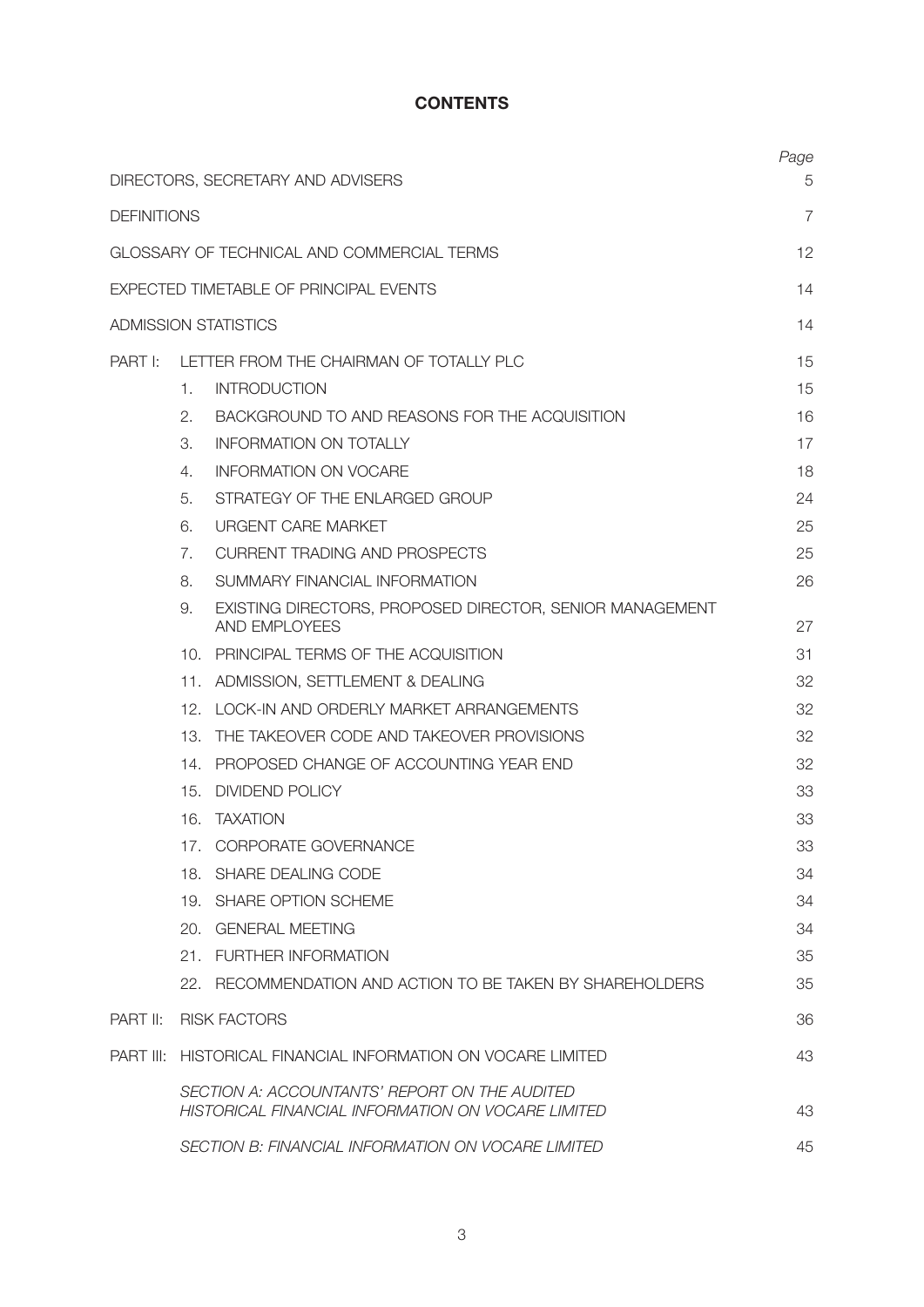| PART IV: HISTORICAL FINANCIAL INFORMATION ON TOTALLY PLC                                         | 63  |
|--------------------------------------------------------------------------------------------------|-----|
| SECTION A: ACCOUNTANTS' REPORT ON THE AUDITED<br>HISTORICAL FINANCIAL INFORMATION ON TOTALLY PLC | 63  |
| SECTION B: FINANCIAL INFORMATION ON TOTALLY PLC                                                  | 65  |
| PART V: UNAUDITED PRO FORMA FINANCIAL INFORMATION                                                | 93  |
| PART VI: ADDITIONAL INFORMATION                                                                  | 97  |
| NOTICE OF GENERAL MEETING                                                                        | 125 |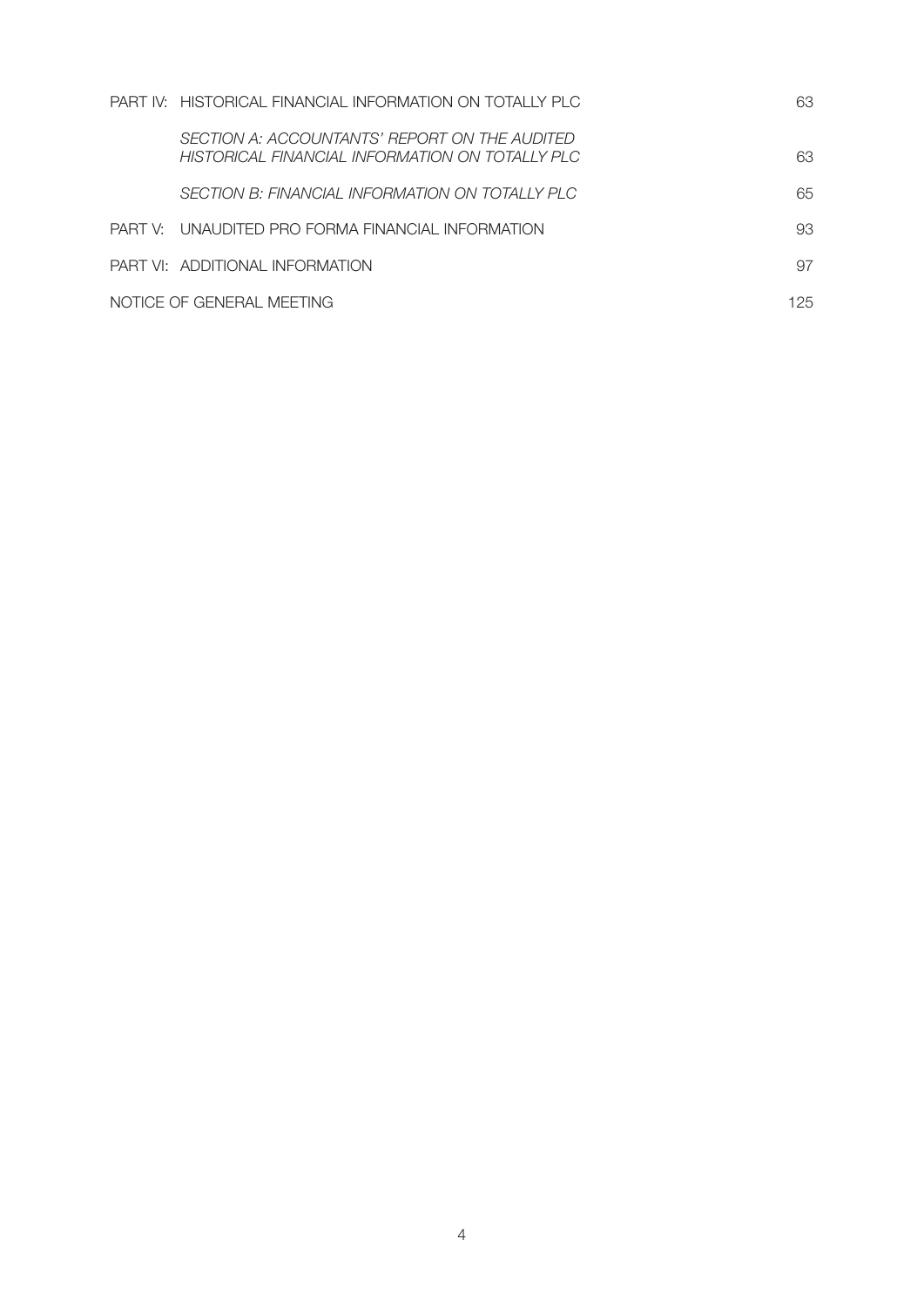# **DIRECTORS, SECRETARY AND ADVISERS**

| <b>Existing Directors</b>                                          | Robert (Bob) Holt OBE<br>Wendy Jayne Lawrence<br>Donald (Don) Ahelan Baladasan<br>Anthony (Tony) Rhys Bourne<br>Michael (Mike) Greig Rogers                                          | (Chairman)<br>(Chief Executive Officer)<br>(Finance Director and<br>proposed Non-Executive<br>Director)<br>(Non-Executive Director)<br>(Non-Executive Director) |
|--------------------------------------------------------------------|--------------------------------------------------------------------------------------------------------------------------------------------------------------------------------------|-----------------------------------------------------------------------------------------------------------------------------------------------------------------|
| <b>Proposed Director</b>                                           | Lisa Barter-Ng (known as Lisa Barter)                                                                                                                                                | (Proposed Finance<br>Director)                                                                                                                                  |
| <b>New Board</b>                                                   | Robert (Bob) Holt OBE<br>Wendy Jayne Lawrence<br>Lisa Barter-Ng (known as Lisa Barter)<br>Anthony (Tony) Rhys Bourne<br>Michael (Mike) Greig Rogers<br>Donald (Don) Ahelan Baladasan | (Chairman)<br>(Chief Executive Officer)<br>(Finance Director)<br>(Non-Executive Director)<br>(Non-Executive Director)<br>(Non-Executive Director)               |
| all of:                                                            | <b>Hamilton House</b><br>Mabledon Place<br>London<br>WC1H 9BB                                                                                                                        |                                                                                                                                                                 |
| <b>Company Secretary</b>                                           | <b>BPE Secretaries Limited</b><br>First Floor<br>St James House<br>St James Square<br>Cheltenham<br>GL50 3PR                                                                         |                                                                                                                                                                 |
| <b>Registered Office and</b><br><b>Principal Place of Business</b> | <b>Hamilton House</b><br>Mabledon Place<br>London<br>WC1H 9BB                                                                                                                        |                                                                                                                                                                 |
| <b>Website address</b>                                             | www.totallyplc.com                                                                                                                                                                   |                                                                                                                                                                 |
| <b>Nominated Adviser and</b><br>Joint Broker to the Company        | Allenby Capital Limited<br>5 St. Helen's Place<br>London<br>EC3A 6AB                                                                                                                 |                                                                                                                                                                 |
| Joint Broker to the Company                                        | Cenkos Securities plc<br>6.7.8 Tokenhouse Yard<br>London<br>EC2R 7AS                                                                                                                 |                                                                                                                                                                 |
| <b>Reporting accountants and</b><br>auditors to the Company        | RPG Crouch Chapman LLP<br>62 Wilson Street<br>London<br>EC2A 2BU                                                                                                                     |                                                                                                                                                                 |
| <b>Auditors to Vocare</b>                                          | <b>UNW LLP</b><br>Citygate<br>St James' Boulevard<br>Newcastle upon Tyne<br>NE1 4JE                                                                                                  |                                                                                                                                                                 |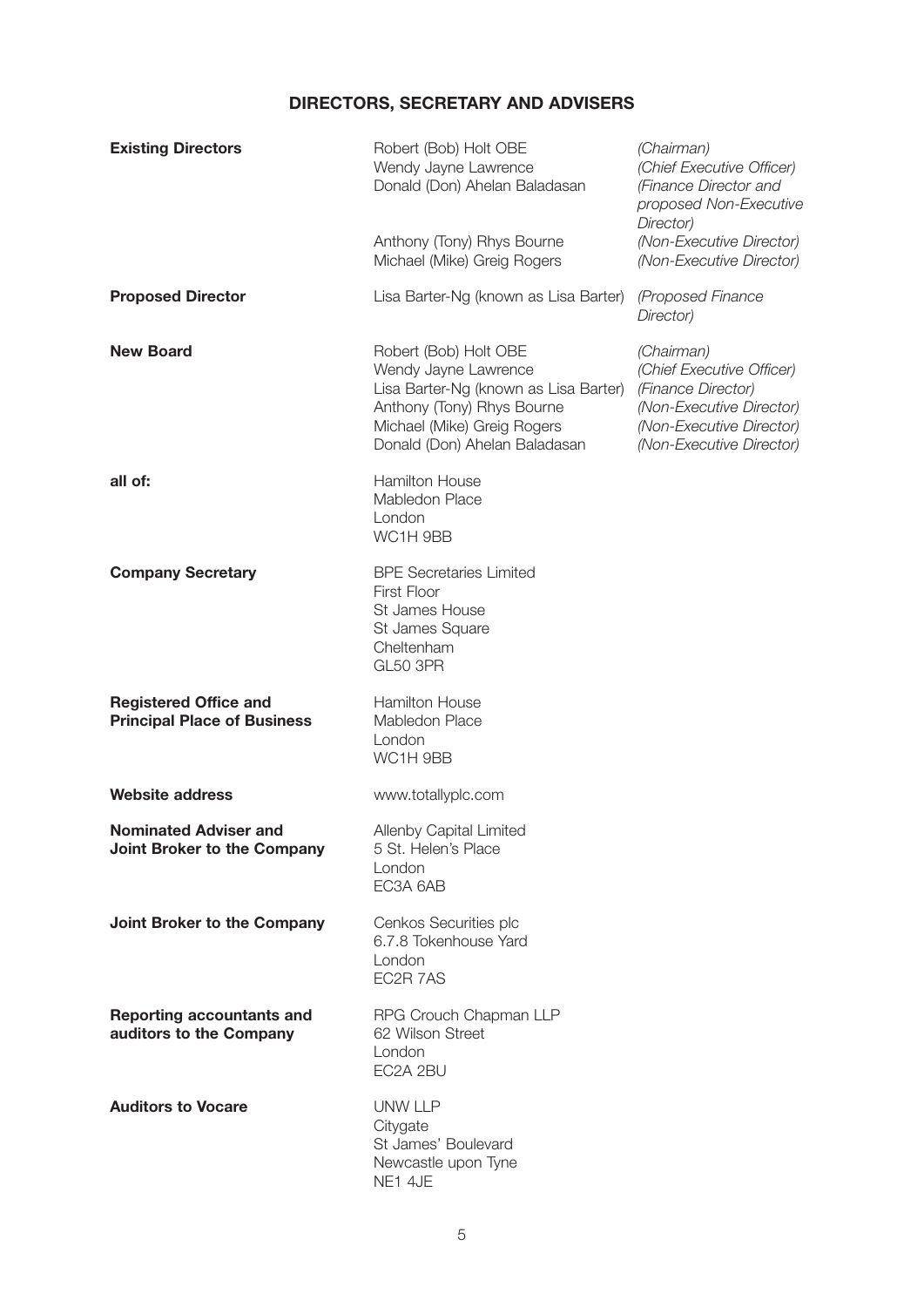| <b>Solicitors to the Company</b>                              | <b>BPE Solicitors LLP</b><br>St James House<br>St James Square<br>Cheltenham<br><b>GL50 3PR</b> |
|---------------------------------------------------------------|-------------------------------------------------------------------------------------------------|
| <b>Solicitors to the Vendors</b>                              | <b>Bond Dickinson LLP</b><br>St Ann's Wharf<br>112 Quayside<br>Newcastle Upon Tyne<br>NF1 3DX   |
| <b>Solicitors to the Nominated Adviser</b> Adams & Remers LLP | Commonwealth House<br>55-58 Pall Mall<br>London<br>SW1Y 5JH                                     |
| <b>Financial Public Relations</b>                             | Yellow Jersey PR Limited<br>7th Floor<br>22 Upper Ground<br>London<br>SE1 9PD                   |
| <b>Registrars</b>                                             | Share Registrars Limited<br>The Courtyard<br>17 West Street<br>Farnham<br>Surrey<br>GU9 7DR     |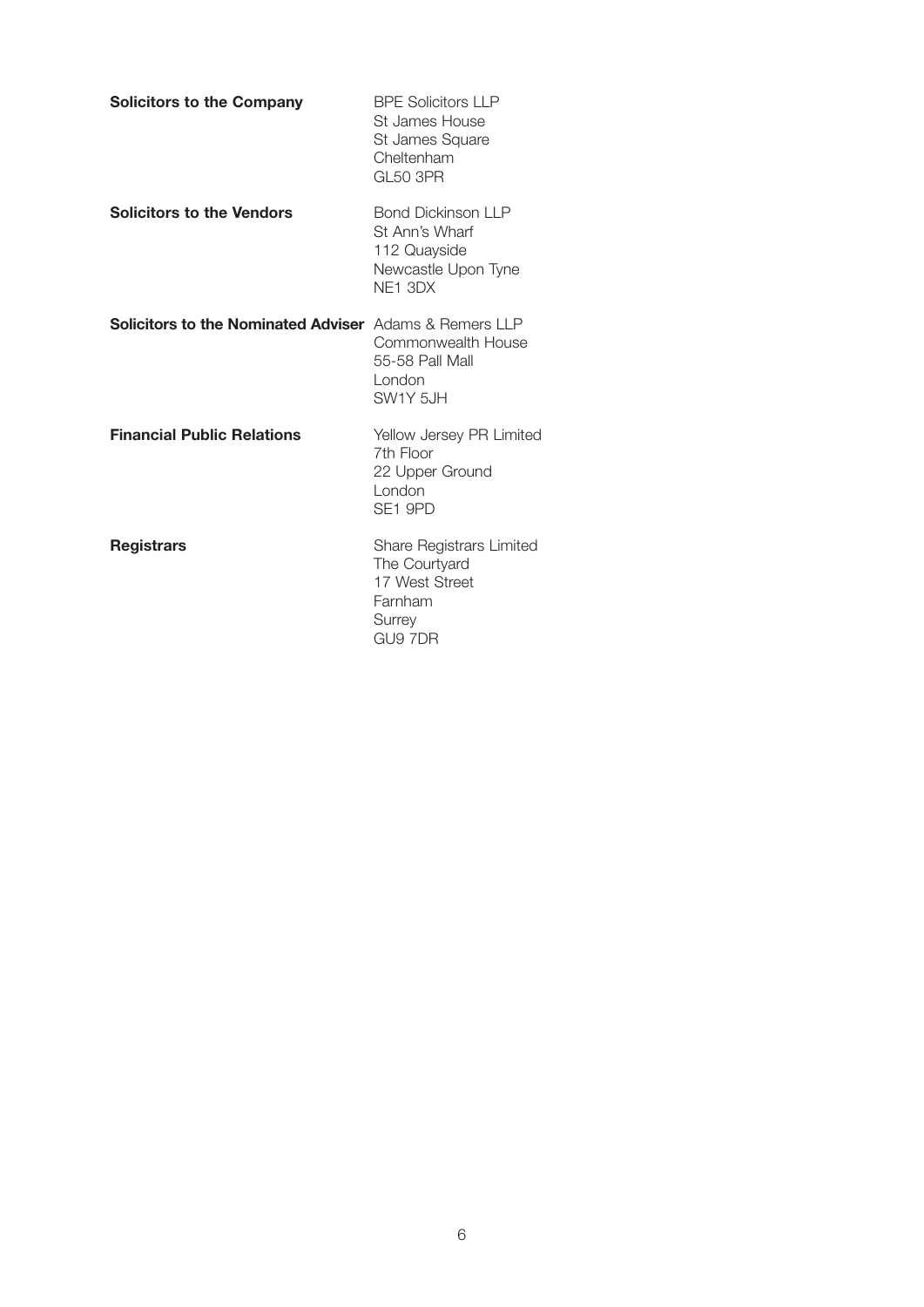## **DEFINITIONS**

Except where the context otherwise requires, the following definitions shall apply throughout this Document:

| "About Health"                        | About Health Limited, a private limited company incorporated in<br>England and Wales under registered number 06607168 and having<br>its registered office at Stafford House, Blackbrook Park Avenue,<br>Taunton TA1 2PX, a wholly owned subsidiary of the Company;                      |
|---------------------------------------|-----------------------------------------------------------------------------------------------------------------------------------------------------------------------------------------------------------------------------------------------------------------------------------------|
| "Acquisition"                         | the proposed acquisition by the Company of the entire issued and<br>to be issued share capital of Vocare Limited pursuant to the terms<br>of the Acquisition Agreement;                                                                                                                 |
| "Acquisition Agreement"               | the conditional agreement dated 5 October 2017 made between<br>(i) the Company and (ii) the Vendors relating to the Acquisition,<br>details of which are set out in paragraph 10.1.6 of Part VI of this<br>Admission Document;                                                          |
| "Act"                                 | the Companies Act 2006 (as amended from time to time);                                                                                                                                                                                                                                  |
| "acting in concert"                   | shall bear the meaning ascribed thereto in the Takeover Code;                                                                                                                                                                                                                           |
| "Admission"                           | the admission of the Enlarged Share Capital to trading on AIM<br>becoming effective in accordance with Rule 6 of the AIM Rules for<br>Companies;                                                                                                                                        |
| "Admission Agreement"                 | the conditional agreement dated 5 October 2017 made between<br>(i) the Company, (ii) the Existing Directors, (iii) the Proposed Director<br>and; (iv) Allenby Capital relating to Admission, details of which are<br>set out in paragraph 10.1.4 of Part VI of this Admission Document; |
| "Admission Document" or<br>"Document" | this admission document;                                                                                                                                                                                                                                                                |
| "AIM"                                 | AIM, a market operated by the London Stock Exchange plc;                                                                                                                                                                                                                                |
| "AIM Rules"                           | together, the AIM Rules for Companies and the AIM Rules for<br>Nominated Advisers;                                                                                                                                                                                                      |
| "AIM Rules for Companies"             | the rules which set out the obligations and responsibilities in<br>relation to companies whose shares are admitted to AIM as<br>published and amended from time to time by the London Stock<br>Exchange;                                                                                |
|                                       | "AIM Rules for Nominated Advisers" the rules of the London Stock Exchange that set out the eligibility<br>obligations and certain disciplinary matters in relation to nominated<br>advisers as published and amended by the London Stock<br>Exchange from time to time;                 |
| "Allenby Capital"                     | Allenby Capital Limited, the Company's nominated adviser and<br>joint broker, incorporated in England and Wales with company<br>number 06706681, whose registered office address is<br>5 St. Helen's Place, London EC3A 6AB, and which is authorised<br>and regulated by the FCA;       |
| "Applicable Employees"                | any employee of the Company or its subsidiaries who (together<br>with that employee's family) holds any legal or beneficial interest in<br>0.5 per cent. or more of the Enlarged Share Capital as more<br>particularly defined in the AIM Rules for Companies;                          |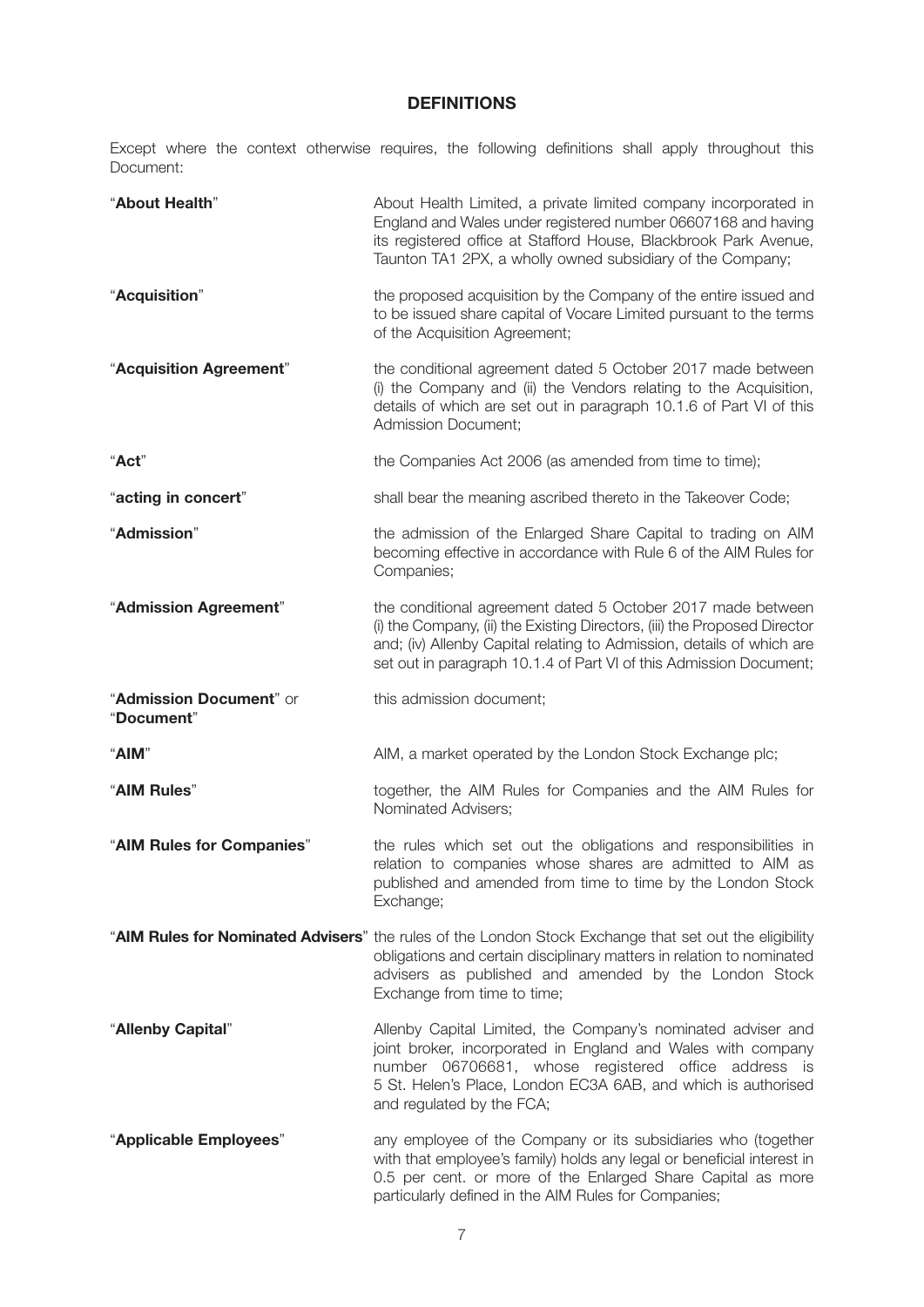| "Articles of Association" or<br>"Articles"               | the articles of association of the Company, a summary of which is<br>set out in paragraph 5 of Part VI of this Admission Document;                                                                                                                                                                                                                                                                                              |
|----------------------------------------------------------|---------------------------------------------------------------------------------------------------------------------------------------------------------------------------------------------------------------------------------------------------------------------------------------------------------------------------------------------------------------------------------------------------------------------------------|
| "Business Day"                                           | any day (other than a Saturday or Sunday) on which commercial<br>banks are open for general business in London, UK;                                                                                                                                                                                                                                                                                                             |
| "Cenkos Securities"                                      | Cenkos Securities plc, a public limited company incorporated in<br>England and Wales under registered number 5210733 and having<br>its registered office at 6.7.8 Tokenhouse Yard, London EC2R 7AS,<br>the Company's joint broker;                                                                                                                                                                                              |
| "Certificated" or<br>"in certificated form"              | not in uncertificated form (that is, not in CREST);                                                                                                                                                                                                                                                                                                                                                                             |
| "Completion"                                             | completion of the Acquisition;                                                                                                                                                                                                                                                                                                                                                                                                  |
| "Company" or "Totally"                                   | Totally plc, incorporated and registered in England and Wales with<br>company number 03780101, whose registered office address is<br>Hamilton House, Mabledon Place, London WC1H 9BB, United<br>Kingdom;                                                                                                                                                                                                                        |
| "Consideration"                                          | the maximum of £11.0 million payable to the Vendors in respect of<br>the Acquisition, with up to £6.5 million to be settled in cash on<br>Completion, £3.5 million to be settled by the issue on Completion<br>of the Consideration Shares and up to £1.0 million payable in cash<br>following Completion on the basis of an earn out, further details of<br>which are set out in paragraph 10.1.6 of Part VI of this Document; |
| "Consideration Shares"                                   | the 7,306,889 new ordinary shares of 10 pence each to be issued<br>to the Vendors at the Issue Price as part of the consideration for<br>the sale of the entire issued and to be issued share capital of<br>Vocare pursuant to the Acquisition Agreement;                                                                                                                                                                       |
| "Corporate Governance Code"                              | The UK Corporate Governance Code published by the Financial<br>Reporting Council, as the same may be varied or amended;                                                                                                                                                                                                                                                                                                         |
| <b>"CREST"</b>                                           | the relevant system (as defined in the CREST Regulations) in<br>accordance with which securities may be held or transferred in<br>uncertificated form, and in respect of which Euroclear is the<br>Operator (as defined in the CREST Regulations);                                                                                                                                                                              |
| "CREST Regulations"                                      | the Uncertificated Securities Regulations 2001 (SI 2001/3755) as<br>amended from time to time, and any applicable rules made under<br>those regulations;                                                                                                                                                                                                                                                                        |
| "Directors" or "New Board"                               | the Existing Directors and the Proposed Director, as described on<br>page 5 of this Admission Document;                                                                                                                                                                                                                                                                                                                         |
| "Disclosure Guidance and<br>Transparency Rules" or "DTR" | the Disclosure Guidance and Transparency Rules (in accordance<br>with Section 73A(3) of FSMA) being the rules published by the FCA<br>from time to time relating to the disclosure of information in respect<br>of financial instruments which have been admitted to trading on a<br>regulated market or for which a request for admission to trading on<br>such market has been made;                                          |
| "EMI Scheme"                                             | the enterprise management incentive option plan adopted by the<br>Company, as summarised in paragraph 4.7 of Part VI of this<br>Document;                                                                                                                                                                                                                                                                                       |
| "Enlarged Group"                                         | the Group as enlarged by the Acquisition;                                                                                                                                                                                                                                                                                                                                                                                       |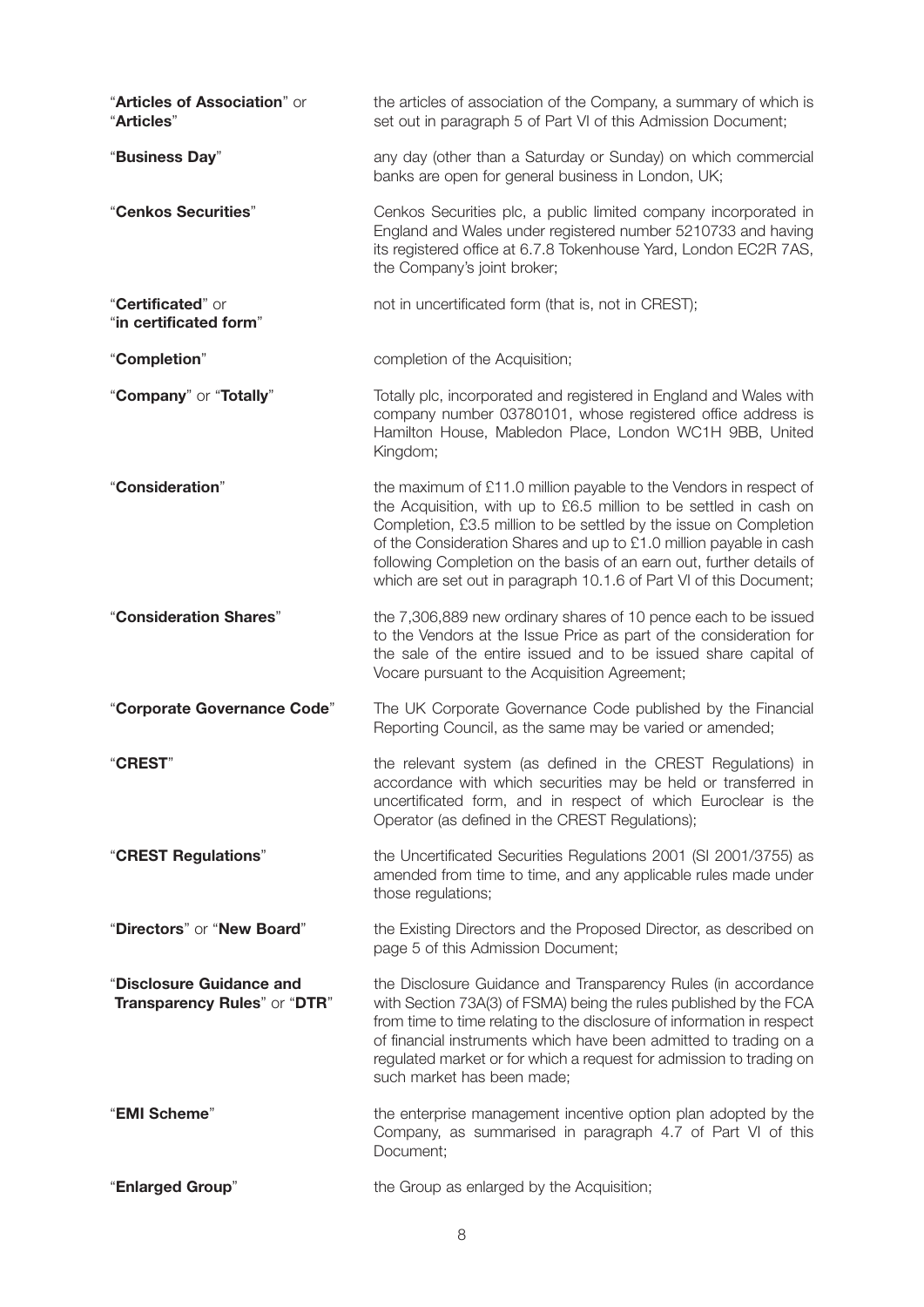| "Enlarged Share Capital"                                  | the issued ordinary share capital of the Company following<br>Completion comprising the Existing Ordinary Shares and the<br><b>Consideration Shares;</b>                                                                                                        |
|-----------------------------------------------------------|-----------------------------------------------------------------------------------------------------------------------------------------------------------------------------------------------------------------------------------------------------------------|
| "Euroclear"                                               | Euroclear UK & Ireland Limited, a company incorporated in<br>England and Wales and the operator of CREST;                                                                                                                                                       |
| "Existing Directors" or "Board"                           | the directors of the Company at the date of this Document whose<br>names are set out on page 5 of this Document, including any duly<br>authorised committee of the board of directors of the Company<br>and "Director" is to be construed accordingly;          |
| "Existing Ordinary Shares" or<br>"Existing Share Capital" | the 52,488,283 Ordinary Shares of 10 pence each in issue at the<br>date of this Admission Document;                                                                                                                                                             |
| "FCA"                                                     | the United Kingdom Financial Conduct Authority, the statutory<br>regulator under FSMA responsible for the regulation of the United<br>Kingdom financial services industry;                                                                                      |
| "FSMA"                                                    | the Financial Services and Markets Act 2000 (as amended);                                                                                                                                                                                                       |
| "Form of Proxy"                                           | the form of proxy accompanying this document for use by<br>Shareholders at the General Meeting;                                                                                                                                                                 |
| "General Meeting" or "GM"                                 | the general meeting of the Company to be held at Hamilton House,<br>Mabledon Place, London WC1H 9BB on 23 October 2017 at<br>10.00 a.m. and any adjournments thereof to be held for the<br>purpose of considering and, if thought fit, passing the Resolutions; |
| "Group"                                                   | the Company and/or its current subsidiaries;                                                                                                                                                                                                                    |
| "HMRC"                                                    | Her Majesty's Revenue and Customs of the UK;                                                                                                                                                                                                                    |
| "IFRS"                                                    | International Financial Reporting Standards issued by the<br>International Accounting Standards Board;                                                                                                                                                          |
| "ISIN"                                                    | International Securities Identification Number, the existing ISIN of<br>the Company being GB00BYM1JJ00;                                                                                                                                                         |
| "Issue Price"                                             | 47.9 pence, being the price at which the Consideration Shares are<br>to be issued to the Vendors in accordance with the Acquisition<br>Agreement;                                                                                                               |
| "Issued Share Capital"                                    | the entire issued ordinary share capital of the Company from time<br>to time;                                                                                                                                                                                   |
| "Lock-in Arrangements"                                    | the lock-in arrangements entered into by the Locked-in Persons,<br>described in paragraph 10.1.7 of Part VI of this Admission<br>Document;                                                                                                                      |
| "Locked-in Persons"                                       | the Vendors;                                                                                                                                                                                                                                                    |
| "London Stock Exchange" or "LSE"                          | the London Stock Exchange Group plc;                                                                                                                                                                                                                            |
| "Market Abuse Regulation"                                 | the EU Market Abuse Regulation (No. 596/2014);                                                                                                                                                                                                                  |
| "Notice of General Meeting" or<br>"Notice of GM"          | the notice convening the GM set out in pages 125 to 127 of this<br><b>Admission Document;</b>                                                                                                                                                                   |
| "Official List"                                           | the Official List of the United Kingdom Listing Authority;                                                                                                                                                                                                      |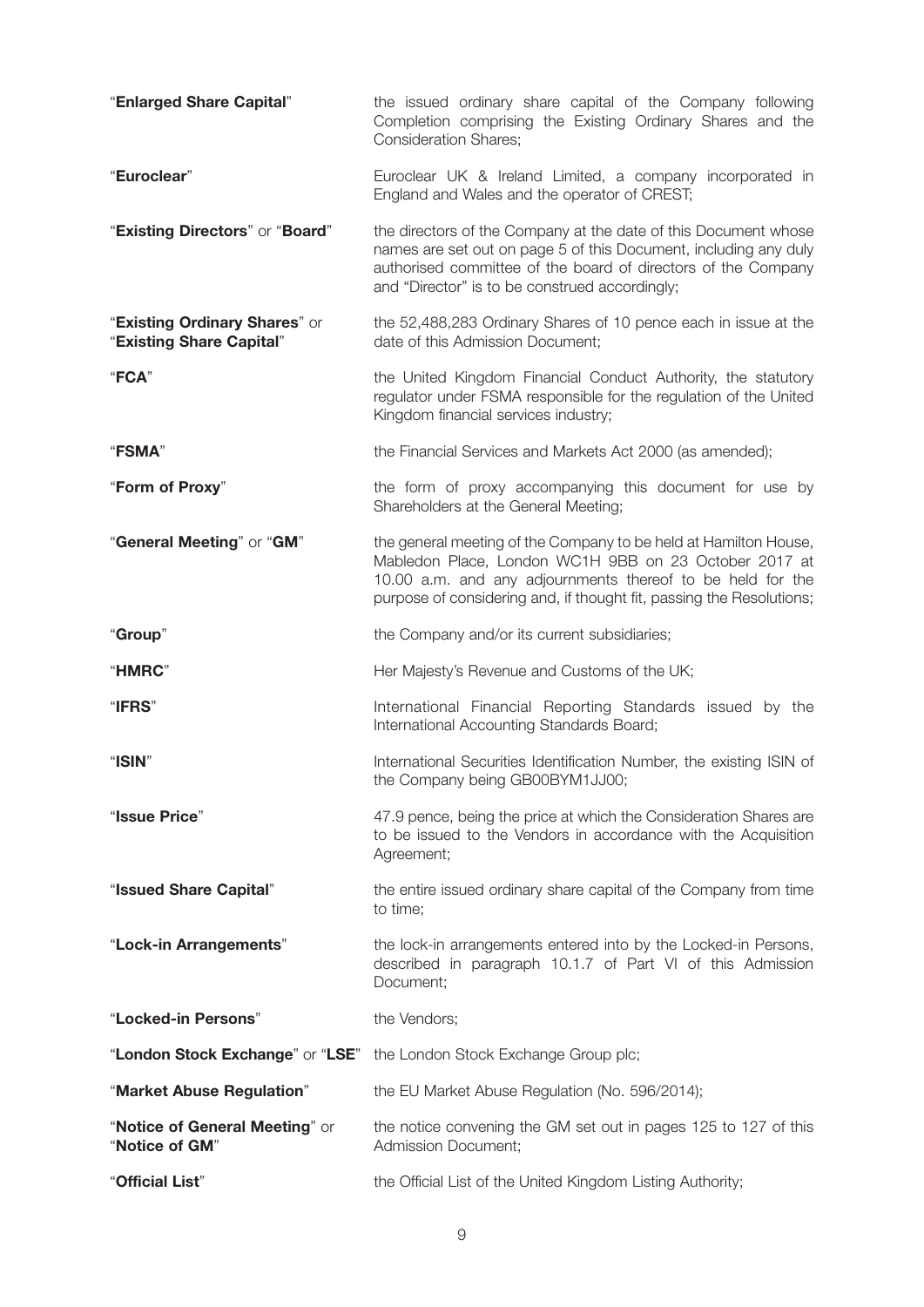| "Optimum Sports Performance"                 | Optimum Sports Performance Centre Limited, a private limited<br>company incorporated in England and Wales under registered<br>number 04908206;                                                                                                |
|----------------------------------------------|-----------------------------------------------------------------------------------------------------------------------------------------------------------------------------------------------------------------------------------------------|
| "Ordinary Shares"                            | the ordinary shares of 10p each in the capital of the Company;                                                                                                                                                                                |
| "Premier"                                    | Premier Physical Healthcare Ltd, a private limited company<br>incorporated in<br>England<br>and Wales under<br>registered<br>number 03376266;                                                                                                 |
| "Proposals"                                  | means (i) the Acquisition; and (ii) Admission;                                                                                                                                                                                                |
| "Proposed Director"                          | Lisa Barter-Ng (known as Lisa Barter);                                                                                                                                                                                                        |
| "QCA Guidelines"                             | the Corporate Governance Guidelines for Small and Mid-Sized<br>Quoted Companies published by the Quoted Companies Alliance<br>in May 2013, as amended from time to time;                                                                      |
| "Registrars"                                 | Share Registrars Limited, incorporated in England and Wales with<br>company number 04715037, whose registered office address is<br>The Courtyard, 17 West Street, Farnham, Surrey GU9 7DR;                                                    |
| "Resolutions"                                | the resolutions to be proposed at the General Meeting, details of<br>which are set out in the Notice of GM;                                                                                                                                   |
| "Restricted Jurisdiction"                    | the United States of America, Canada, Australia, the Republic of<br>South Africa and Japan;                                                                                                                                                   |
| "Reverse Takeover"                           | any acquisition that would be of a size or nature to be deemed a<br>reverse takeover transaction under Rule 14 of the AIM Rules for<br>Companies;                                                                                             |
| "SAYE Scheme"                                | the save as you earn scheme adopted on 7 November 2016 and<br>as summarised in paragraph 4.8 of Part VI of this Document;                                                                                                                     |
| "Share Dealing Code"                         | the Company's share dealing code as referred to in paragraph 18<br>of Part I of this Document;                                                                                                                                                |
| "Shareholders" or<br>"Existing Shareholders" | holders of Ordinary Shares from time to time, each individually<br>being a "Shareholder";                                                                                                                                                     |
| "Significant Shareholder"                    | a person holding three per cent. or more of the Enlarged Share<br>Capital;                                                                                                                                                                    |
| "Subsidiary Undertaking"                     | a subsidiary undertaking, as that term is defined in section 1162 of<br>the Companies Act;                                                                                                                                                    |
| "Substantial Shareholder"                    | any person who, following Admission, holds any legal or beneficial<br>interest directly or indirectly in 10 per cent. or more of the Enlarged<br>Share Capital or voting rights of the Company, as defined in the<br>AIM Rules for Companies; |
| "Takeover Code"                              | the City Code on Takeovers and Mergers issued by the Takeover<br>Panel, as amended from time to time;                                                                                                                                         |
| "Takeover Panel"                             | the Panel on Takeovers and Mergers in the United Kingdom;                                                                                                                                                                                     |
| "UK Listing Authority" or "UKLA"             | the FCA, acting in its capacity as the competent authority for the<br>purposes of Part VI of FSMA;                                                                                                                                            |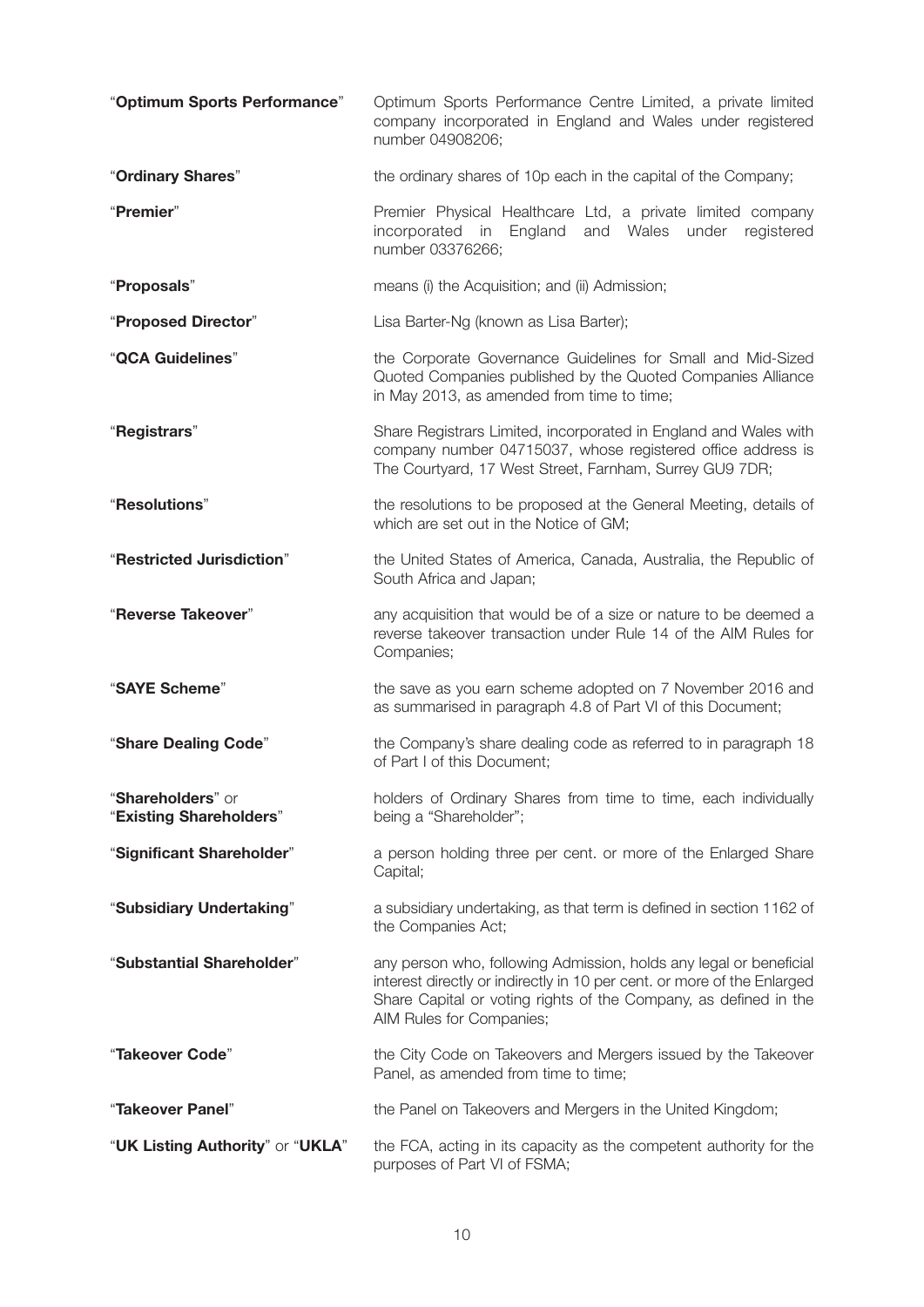| " <b>Uncertificated</b> " or<br>"Uncertificated form" | recorded on the relevant register of the share or security<br>concerned as being held in uncertificated form in CREST and title<br>to which, by virtue of the CREST Regulations, may be transferred<br>by means of CREST;                                                                                         |
|-------------------------------------------------------|-------------------------------------------------------------------------------------------------------------------------------------------------------------------------------------------------------------------------------------------------------------------------------------------------------------------|
| "United Kingdom" or "UK"                              | the United Kingdom of Great Britain and Northern Ireland;                                                                                                                                                                                                                                                         |
| "VAT"                                                 | value added tax;                                                                                                                                                                                                                                                                                                  |
| "Vendors"                                             | John Joseph Harrison, Michael Stephen Harrison, Denis Patrick<br>Feeney and James Martin Ibbott, being the current shareholders of<br>Vocare at the date of this Document, together with Carl William<br>Moffett and Barry John Cooper who will become shareholders of<br>Vocare immediately prior to Completion; |
| "Vocare"                                              | Vocare Limited, a private limited company incorporated in England<br>and Wales with registered number 09933257; and                                                                                                                                                                                               |
| "Vocare Group"                                        | Vocare and/or its current subsidiaries.                                                                                                                                                                                                                                                                           |
| In this Document:                                     |                                                                                                                                                                                                                                                                                                                   |

(i) use of the singular includes the plural and vice versa, unless the context otherwise requires;

(ii) references to a 'Part,' or 'Parts' and references to page numbers, are to the relevant Part or Parts or to the relevant page or pages of this Document; and

(iii) all references to "sterling", "£" or "p" are to the lawful currency of the United Kingdom.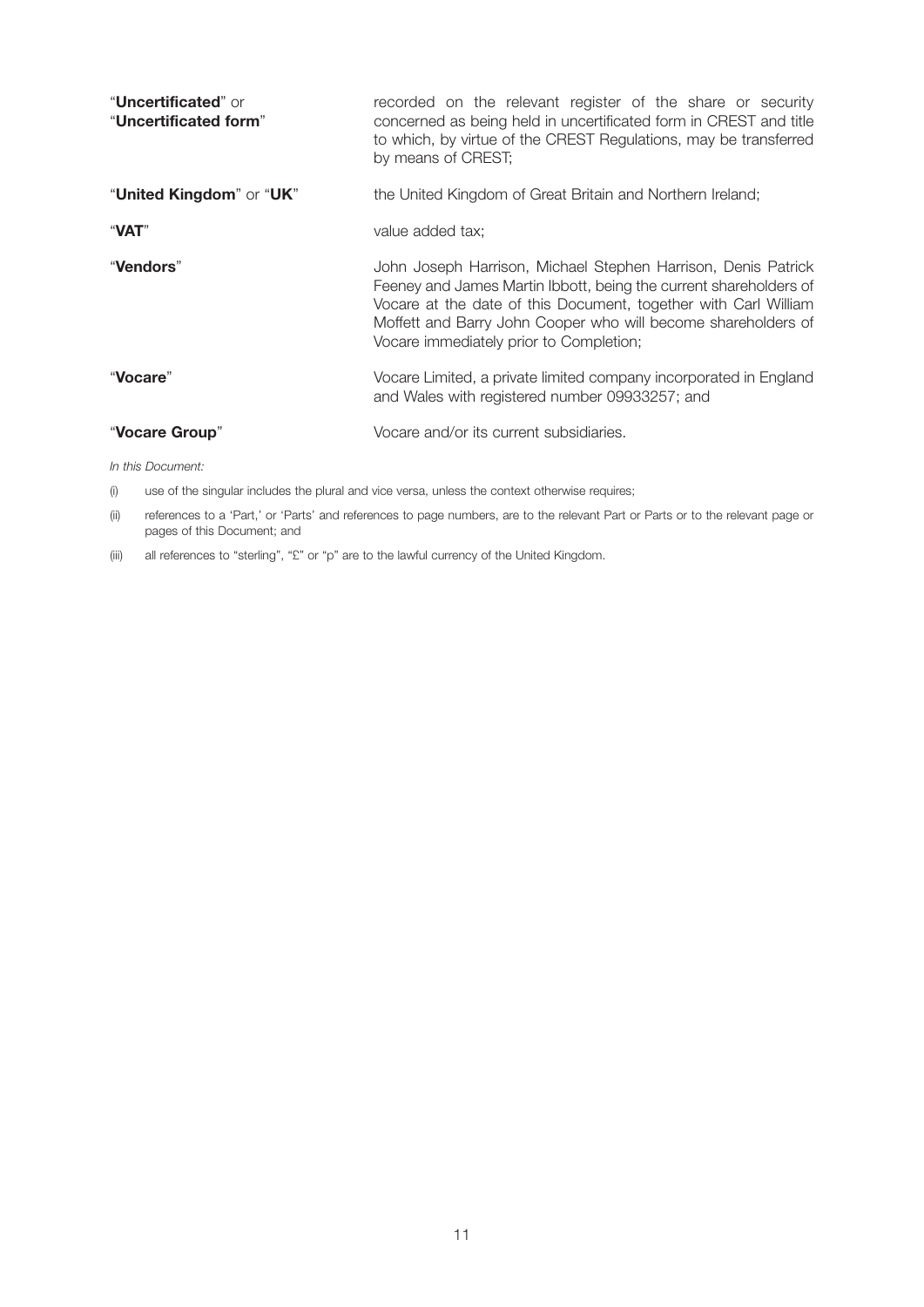## **GLOSSARY OF TECHNICAL AND COMMERCIAL TERMS**

| "24/7" or "24x7"                          | a service which is provided 24 hours per day, 7 days per week;                                                                                                                                                                                                                   |
|-------------------------------------------|----------------------------------------------------------------------------------------------------------------------------------------------------------------------------------------------------------------------------------------------------------------------------------|
| "A&E"                                     | accident and emergency;                                                                                                                                                                                                                                                          |
| "business-to-business"                    | the provision of Totally's clinical health-coaching services to<br>organisations or businesses, typically Clinical Commissioning<br>Groups;                                                                                                                                      |
| "CIC"                                     | community interest company;                                                                                                                                                                                                                                                      |
| "CCG"                                     | "Clinical Commissioning Group" or clinically-led statutory NHS bodies responsible for the planning and<br>commissioning of healthcare services for their local area. CCGs<br>were created following the Health and Social Care Act in 2012 and<br>replaced PCTs on 1 April 2013; |
| "Commissioner"                            | an NHS commissioner who is responsible for planning and<br>purchasing healthcare services for a local population;                                                                                                                                                                |
| "CQC"                                     | The Care Quality Commission, the independent regulator of health<br>and social care in England;                                                                                                                                                                                  |
| "display screen equipment<br>assessments" | assessments of workstations with devices or equipment that have<br>alphanumeric or graphic display screens, typically in relation to an<br>employer's compliance with the relevant health and safety<br>regulations;                                                             |
| "EBITDA"                                  | earnings before interest, tax, depreciation and amortisation for the<br>relevant period;                                                                                                                                                                                         |
| "ED"                                      | emergency department;                                                                                                                                                                                                                                                            |
| "GP"                                      | general practitioner, a doctor based in the community who treats<br>patients with minor or chronic illnesses and refers those with<br>serious conditions to a hospital;                                                                                                          |
| "GP OOH"                                  | general practitioner out-of-hours;                                                                                                                                                                                                                                               |
| "HMPS"                                    | Her Majesty's Prison Service, part of the National Offender<br>Management Service of the UK government responsible for<br>managing the majority of prisons within England and Wales;                                                                                             |
| " $P$ "                                   | intellectual property;                                                                                                                                                                                                                                                           |
| "IUC"                                     | integrated urgent care;                                                                                                                                                                                                                                                          |
| "NHS"                                     | the National Health Service, being the UK's public healthcare<br>system;                                                                                                                                                                                                         |
| "NHS 111"                                 | 111, the NHS non-emergency number;                                                                                                                                                                                                                                               |
| "OOH"                                     | out-of-hours;                                                                                                                                                                                                                                                                    |
| "PCTs"                                    | Primary Care Trusts;                                                                                                                                                                                                                                                             |
| "shared decision making"                  | the process whereby a patient and their health professional make<br>a healthcare choice together after an informed dialogue;                                                                                                                                                     |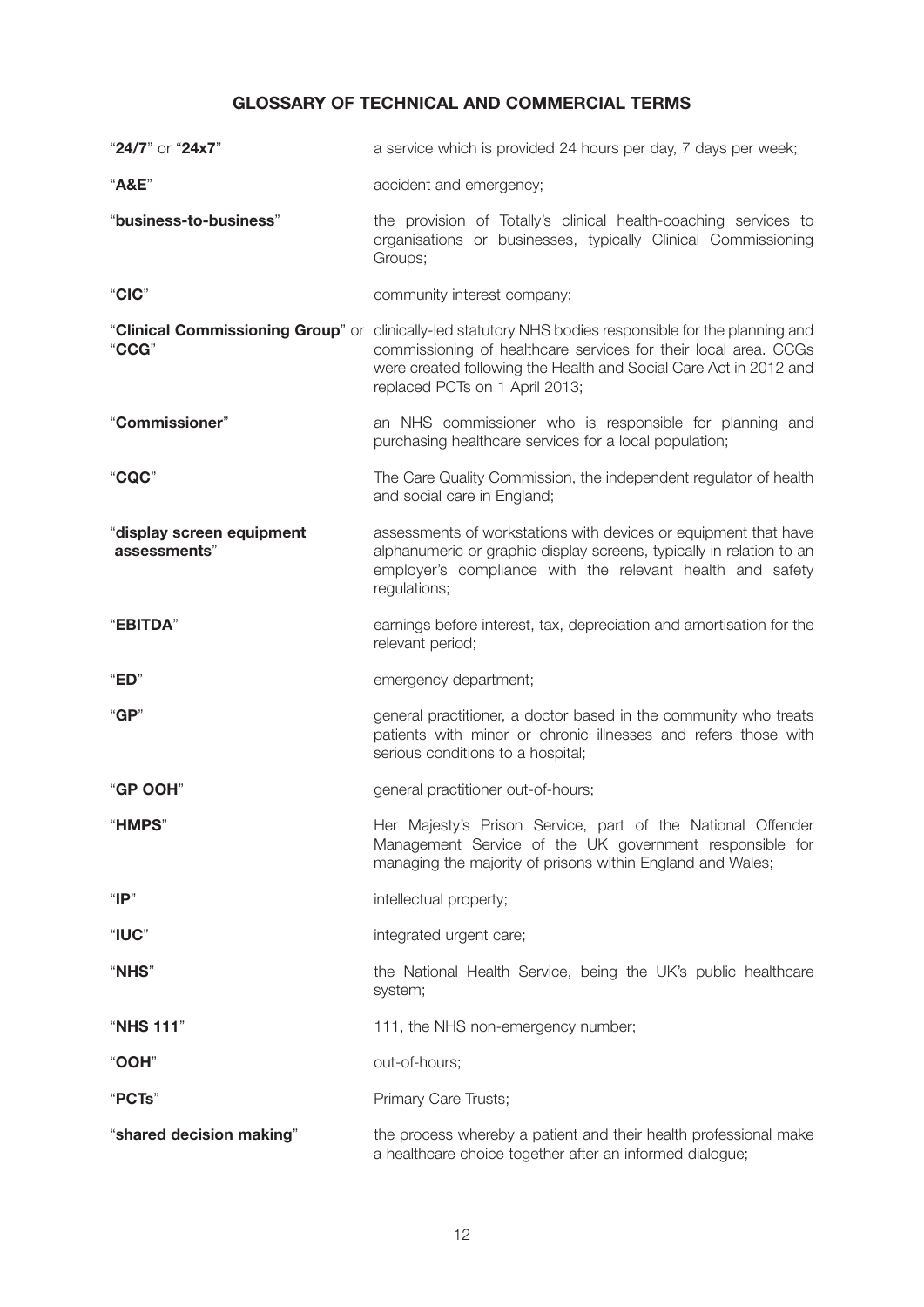"**stream**" or "**streaming**" clinical assessment of patients to establish urgency and the most appropriate next step in the patient's cure (e.g. ED, UCC); and

"**UCC**" urgent care centre.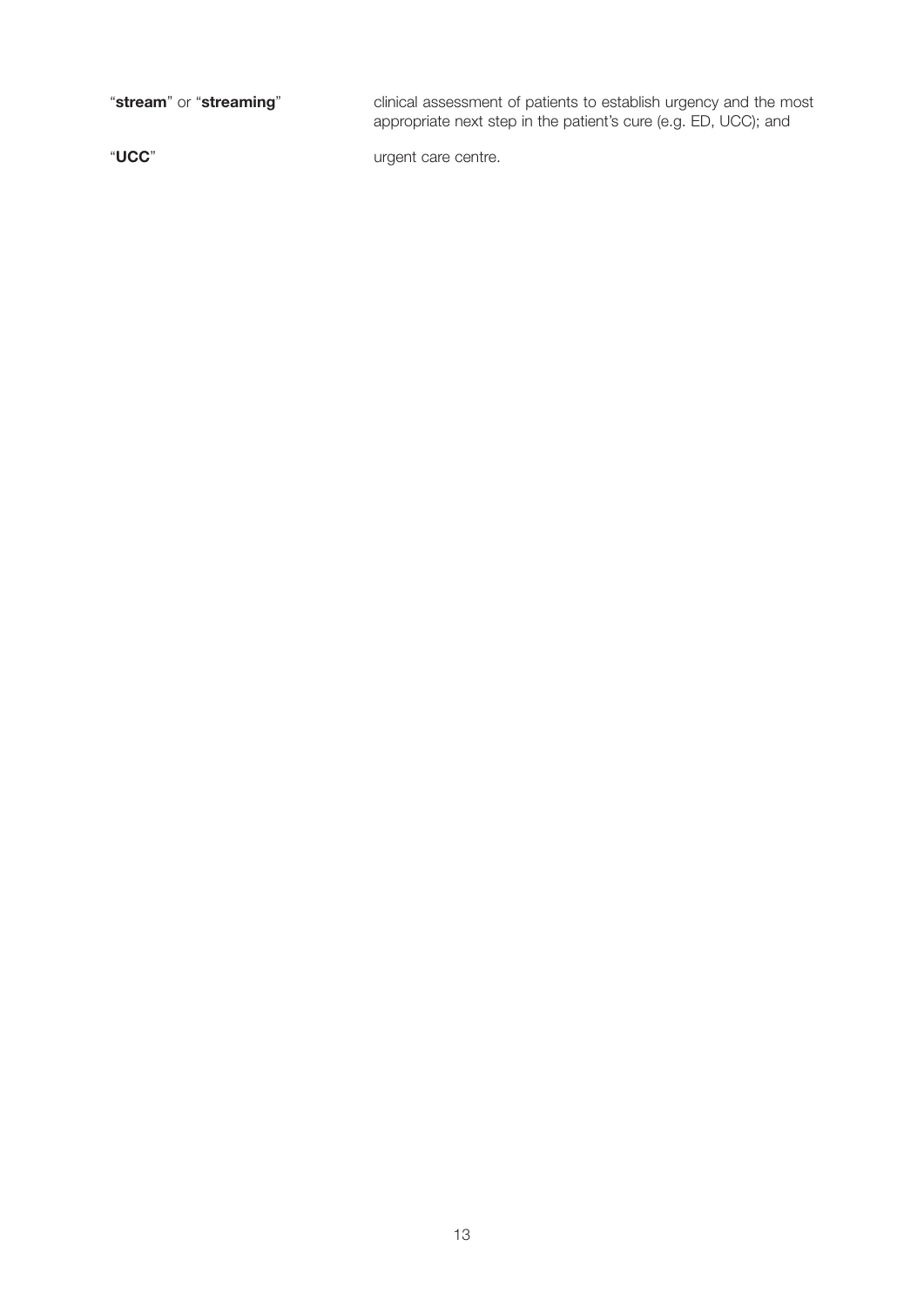## **EXPECTED TIMETABLE OF PRINCIPAL EVENTS**

| Publication of this Document                                                                          | 6 October 2017                   |
|-------------------------------------------------------------------------------------------------------|----------------------------------|
| Latest time and date for receipt of Forms of Proxy                                                    | 10.00 a.m. on 19 October 2017    |
| Time and date of General Meeting                                                                      | 10.00 a.m. on 23 October 2017    |
| Admission becomes effective and dealings in the<br>Enlarged Share Capital expected to commence on AIM | 8.00 a.m. on 24 October 2017     |
| Acquisition Agreement unconditional and completion of the Proposals                                   | 24 October 2017                  |
| CREST accounts for Consideration Shares to be credited<br>(where applicable)                          | 8.00 a.m. on 24 October 2017     |
| Despatch of definitive share certificates for Consideration Shares                                    | by no later than 31 October 2017 |

## **ADMISSION STATISTICS**

| Number of Ordinary Shares in issue at the date of this Document                     | 52,488,283         |
|-------------------------------------------------------------------------------------|--------------------|
| Number of Consideration Shares                                                      | 7,306,889          |
| Enlarged Share Capital on Admission                                                 | 59,795,172         |
| Market capitalisation of the Company on Admission*                                  | £28.70 million     |
| Percentage of the Enlarged Share Capital represented<br>by the Consideration Shares | 12.22 per cent.    |
| AIM symbol                                                                          | TLY                |
| <b>ISIN</b>                                                                         | GB00BYM1JJ00       |
| <b>SEDOL</b>                                                                        | BYM1JJ0            |
| Website address                                                                     | www.totallyplc.com |

*\*based on the mid-market price of 48.0 pence of an Ordinary Share on 21 July 2017, the date on which the Existing Ordinary Shares were suspended from trading on AIM in connection with the Acquisition.*

*Notes:*

- 1. All of the above timings refer to London time unless otherwise stated.
- 2. The above statistics assume the passing at the General Meeting of the Resolutions and Admission.
- 3. Some of the times and dates above are indication only and if any of the details contained in the timetable above should change, the revised times and dates will be notified to Shareholders by means of an announcement through a Regulatory News Shareholders.
- 4. Events listed in the above timetable following the General Meeting are conditional on the passing at the General Meeting of the **Resolutions**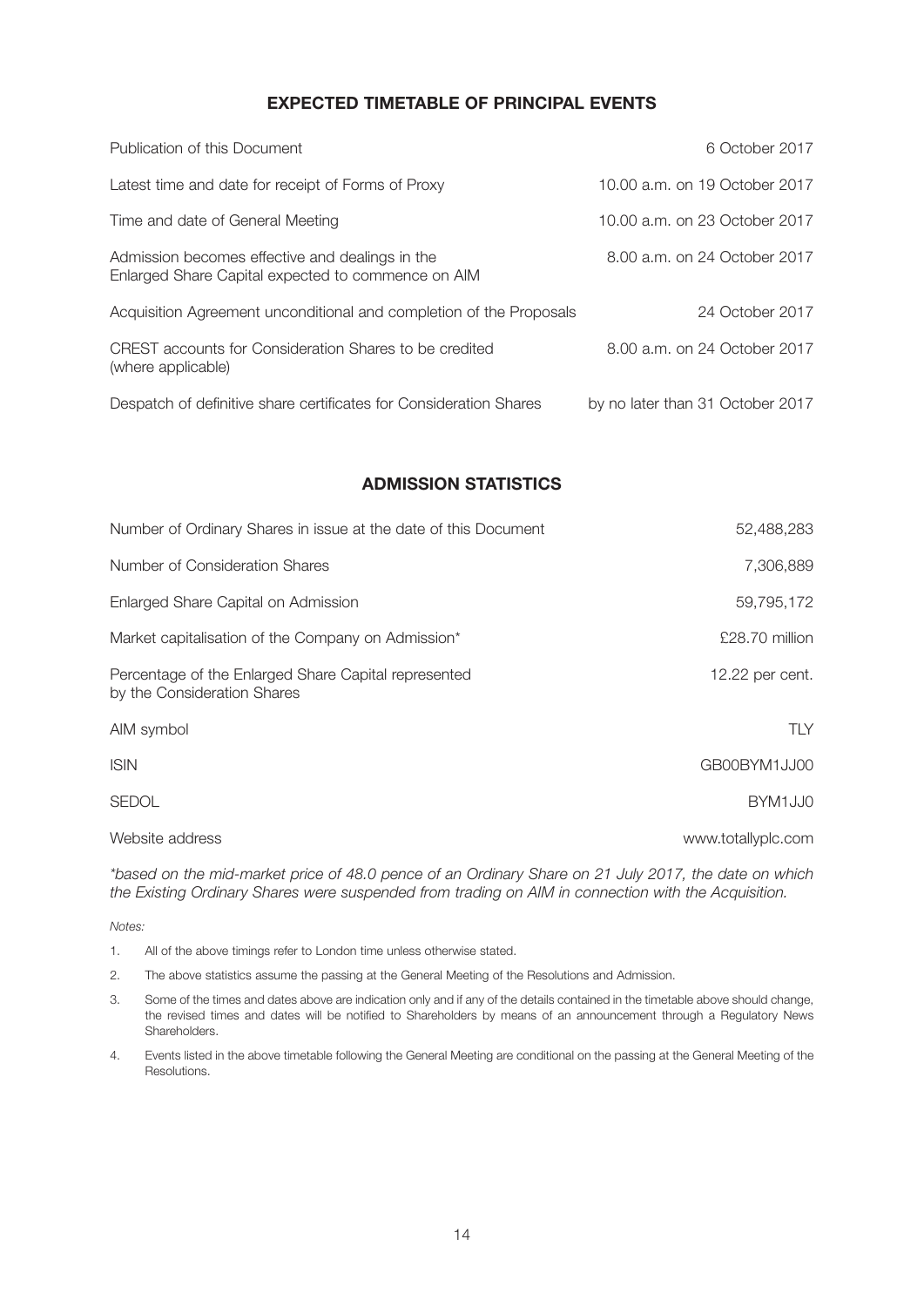**PART I**

## **LETTER FROM THE CHAIRMAN OF TOTALLY PLC**

# **Totally plc**

*(Incorporated and registered in England and Wales under the Companies Act 1985 (as amended) with Registered Number 03870101)*

Robert Holt OBE *(Chairman)* **Hamilton House Hamilton House** Wendy Jayne Lawrence *(Chief Executive Officer)* Mabledon Place **Mabledon Place** Donald Ahelan Baladasan *(Finance Director)* London Anthony Rhys Bourne *(Non-Executive Director)* and the second was a second water of the WC1H 9BB Michael Greig Rogers *(Non-Executive Director)*

*Directors: Registered Office:*

Dear Shareholders,

#### **Proposed acquisition of Vocare Limited Admission of the Enlarged Share Capital to trading on AIM Notice of General Meeting**

#### **1. INTRODUCTION**

On 6 October 2017, the Board announced that the Company had conditionally agreed to acquire the entire issued and to be issued share capital of Vocare, one of the leading UK specialist providers of urgent care services. The total consideration for the Acquisition is up to £11.0 million on a cash free and debt free basis, with a normalised level of working capital. The Consideration will be satisfied through the payment of £6.5 million in cash from the Company's existing cash resources, £3.5 million through the issue of the Consideration Shares and up to £1.0 million subject to an earn out. The Directors believe the Acquisition represents a transformational step in the Group's implementation of its stated buy and build strategy in the out-of-hospital healthcare sector.

Vocare is a provider of healthcare services to both patients and Commissioners throughout the UK through urgent care centres, GP out-of-hours services, the NHS 111 service and integrated urgent care services. Since 1996, Vocare's management team has focused on providing safe and efficient clinical healthcare services in the community in close collaboration with the NHS and Vocare has developed into one of the leading UK providers of outsourced clinical healthcare services.

The majority of Vocare's services are in partnership with the NHS and provide urgent care services to CCGs covering approximately 9.2 million patients across the UK through its service lines:

- NHS 111, managed in the North East of England, Somerset, Devon, Staffordshire and South West London;
- Urgent care centres, managed around the UK aimed at treating patients with minor injuries and illnesses. This service aims to provide patients with same day urgent care, allowing A&E departments to focus on more life threatening cases;
- GP out of hours services, managed in Yorkshire, North Tyneside, Northumberland, Newcastle, Sunderland and Somerset. These services are open in the evening, at weekends and on bank holidays;
- Integrated urgent care, comprising a combination of the above service lines, are managed in Scarborough and Ryedale, Bath and North East Somerset, Wolverhampton and South West London; and
- Other services, including dental triage, acute visiting services, paramedic support and GP out of hours services for HMPS and private health providers.

The Board believes that there has been an overall trend for the NHS and local authorities to seek to move the less acute or critical components of patient care from larger hospitals into smaller NHS premises, such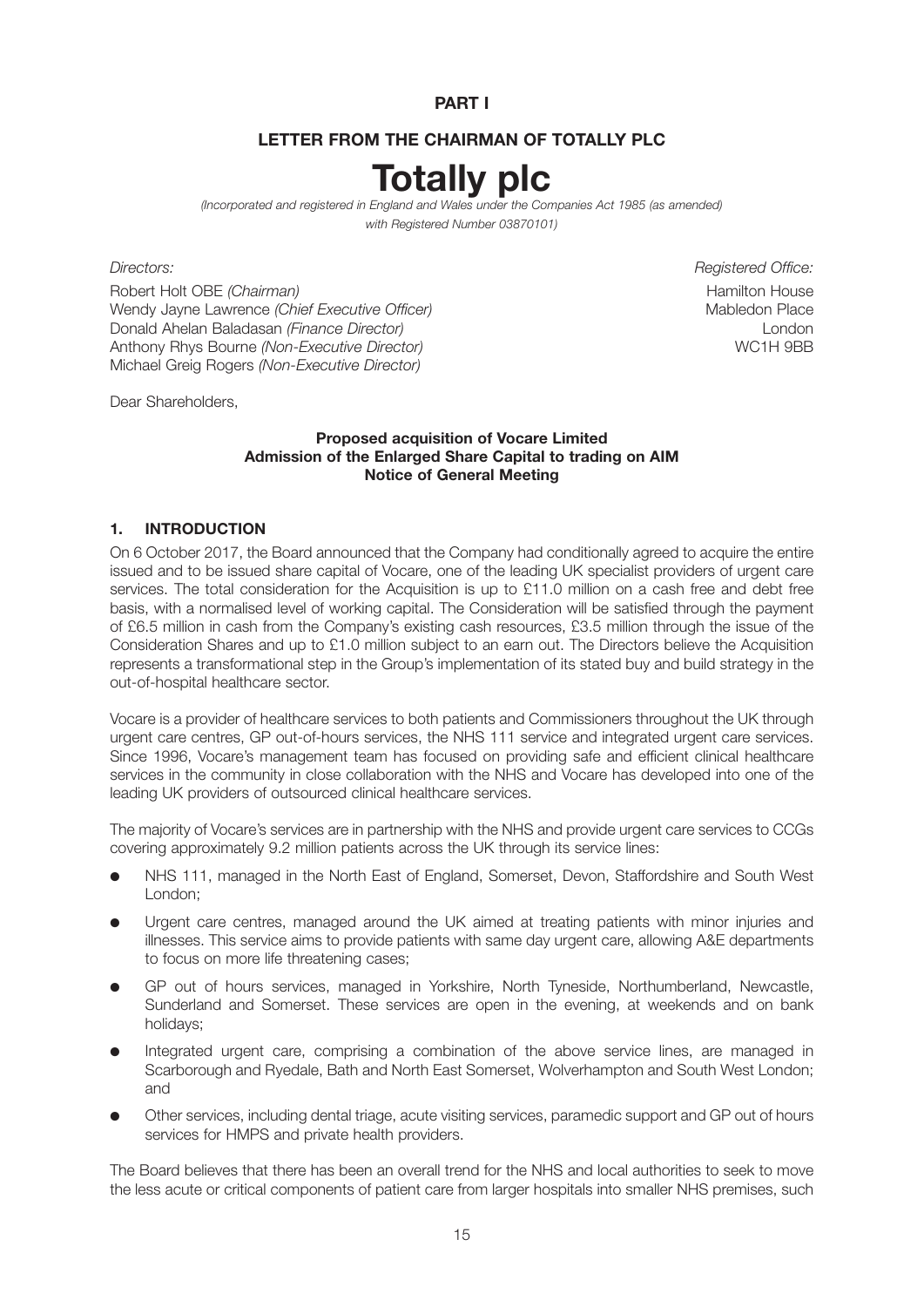as general practitioners' sites, or otherwise into community-based care, including urgent care centres. This process often takes place via outsourcing to private sector service providers such as Vocare.

The Directors believe therefore that there is a significant opportunity for Totally to build and develop a high quality diversified out-of-hospital UK healthcare services group. In order to facilitate this, the Board has adopted a 'buy and build' strategy. Following the acquisitions of Premier, About Health and Optimum Sports Performance in 2016, the Board believes that the Acquisition provides the Company with a strong and commercially attractive opportunity to further its buy and build strategy, grow the Group and provide more comprehensive and national services in the out-of-hospital care sector. In particular, the Acquisition allows the Group to obtain a foothold in the urgent care sector in the UK with Vocare being one of the leading privately owned providers of integrated urgent care services in the UK. The Board believes the services offered by Vocare are highly complementary to, and offer synergies with, the existing businesses of Totally.

The maximum consideration for the Acquisition is £11.0 million which is to be satisfied through an initial cash payment of £6.5 million to the Vendors upon Admission together with the issue of 7,306,889 new Ordinary Shares in the Company, at a price of 47.9p, being equal to £3.5 million. Up to a further £1.0 million may be payable subject to the achievement of an earn out based on the EBITDA of Vocare for the year ended 31 March 2018. The Acquisition is conditional upon, *inter alia*, the Resolutions being passed at the GM and Admission. On Admission, the Company will have a market capitalisation of approximately £28.6 million at the Issue Price. Further details on the Acquisition are set out in paragraph 10 of Part I of this Admission Document.

Pursuant to Rule 14 of the AIM Rules for Companies, the Acquisition constitutes a reverse takeover. Accordingly, the Acquisition is conditional, *inter alia*, on the approval by Shareholders of the Resolutions to be proposed at the General Meeting of the Company which is being convened for 10.00 a.m. on 23 October 2017 at the offices of the Company at Hamilton House, Mabledon Place, London WC1H 9BB. If the Resolutions are duly passed at the GM and the other conditions set out in both the Acquisition Agreement and the Admission Agreement are met, then it is expected that the Enlarged Share Capital will be admitted to trading on AIM with effect from 8.00 a.m. on 24 October 2017.

Trading in the Company's Ordinary Shares was suspended on 21 July 2017 following the Company signing heads of terms with Vocare in connection with the Acquisition. Following publication of the Admission Document it is expected that the suspension of the Existing Ordinary Shares will be lifted with effect from 7.30 a.m. on 6 October 2017.

**The Directors consider the Acquisition to be an exciting opportunity and consider that the Acquisition is in the best interests of the Company and Shareholders as a whole. Accordingly, the Directors recommend that Shareholders vote in favour of the Resolutions to be proposed at the General Meeting as they intend to do in respect of their beneficial holdings of Ordinary Shares.**

Shareholders should note that the Resolutions are inter-conditional and consequently if any of the Resolutions are not passed, the Acquisition and Admission will not occur and the Existing Ordinary Shares will continue to be admitted to trading on AIM.

**The purpose of this Document, which comprises an Admission Document prepared under the AIM Rules for Companies, is to provide you with information on the Proposals. You should read the whole of this Admission Document and your attention is drawn in particular to the risk factors set out in Part II of this Admission Document.**

## **2. BACKGROUND TO AND REASONS FOR THE ACQUISITION**

The Board believes Vocare to be a strong acquisition opportunity, for the following reasons:

#### ● **Growing market for outsourced urgent care services**

The Directors believe that there is increasing demand and significant market opportunity for urgent care services nationwide and a need to develop innovative delivery models to support the delivery of key NHS national performance targets. Key publications such as *Sir Bruce Keogh's Urgent and Emergency Care*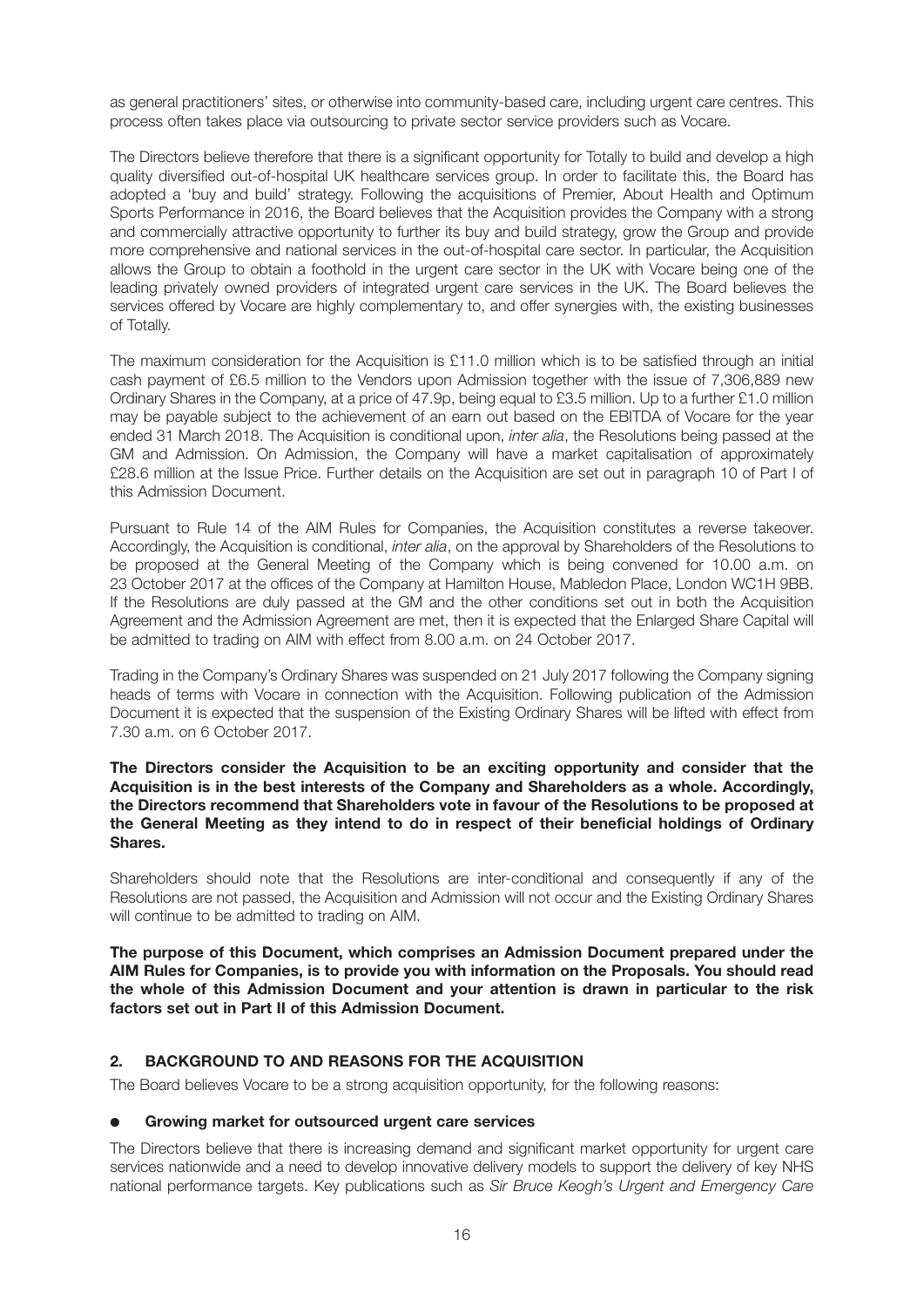*Review*, which calls for the provision of urgent care services outside of hospitals, and *NHS England's Commissioning Standards for Integrated Urgent Care* (including NHS 111 and GP Out of Hour Services) clearly demonstrate the potential market for Vocare's services.

## **Innovative delivery of Integrated Urgent Care services**

Vocare is an established provider of urgent care services with an innovative approach to the delivery of effective integrated urgent care services in that it provides the entire care pathway for urgent care (GP OOHs, NHS 111 and UCC's) which the Directors believe is rare for businesses operating in the urgent care sector.

## **Development of a nationwide footprint**

Vocare operates across numerous regions in the UK including the North East, South West, Staffordshire, Yorkshire, East Midlands, the West Midlands and London. The Directors believe that this nationwide footprint of services will add the critical mass needed to significantly strengthen Totally's offering in order to build the Company into a leading provider of out-of-hospital care across the UK.

## ● **Access to NHS partnerships and contracts**

The Directors believe that, due to Vocare's widespread regional presence across the UK, the Acquisition will open up additional partnership and contract opportunities for Totally as well as increasing the breadth of NHS Commissioners with whom they contract their services.

## Potential for enhancements to the operational performance of Vocare and the Enlarged **Group**

Totally's stated aim is to become a leading provider of out-of-hospital care in the UK. The Directors believe that its acquisitions during 2016 enhance the range of services provided by the Enlarged Group and its subsidiary companies. The Directors believe that both Vocare and the Enlarged Group will benefit from efficiencies and synergies generated by the Acquisition.

## **New services and opportunities for integration**

The acquisitions completed to date by Totally offer opportunities for the Enlarged Group to enhance the portfolio of services it delivers as part of an integrated urgent care service. Totally's existing businesses provide a range of out-of-hospital services covering, *inter alia*, physiotherapy, community-based dermatology and clinical health coaching. The Board believe that these primary care-led services all add to and are well positioned to support Vocare in the provision of services it offers to patients, in line with NHS policy and its vision for the delivery of integrated urgent care services.

## **3. INFORMATION ON TOTALLY**

Totally is a provider of a range of out-of-hospital services to the healthcare sector in the UK, both to the NHS and the private sector. Its services help patients access high quality healthcare services quickly and understand better healthcare options to promote self-care. Totally also supports the NHS to manage demand across its services and promote NHS policy of working in partnership to deliver high quality, integrated services aimed at keeping people out of hospital. By working to deliver sustainable self-care management solutions and provide access to high quality services, thereby reducing demand on NHS services, the Group's goal is to reduce healthcare reliance, re-admissions and emergency admissions.

The Group provides a disruptive, outcome-based, outsourced service model across its business divisions to deliver a wide range of healthcare services across the UK, including contracts with several CCGs and other public and private sector organisations. Out-of-hospital healthcare includes urgent care and primary care, provided in: GP surgeries and community settings; prisons and other public organisations; private sector organisations; and office locations. The Group aims to provide care which allows for hospital admissions to be avoided, resulting in a lower cost and better outcomes for patients. The Group offers a diverse range of healthcare services tailored to the needs of individual patients and the NHS, which provide interventions that seek to keep people healthier for longer, prevent admission to hospital, prevent ill health, reduce healthcare inequalities and ensure the efficient provision of primary healthcare and community/urgent care.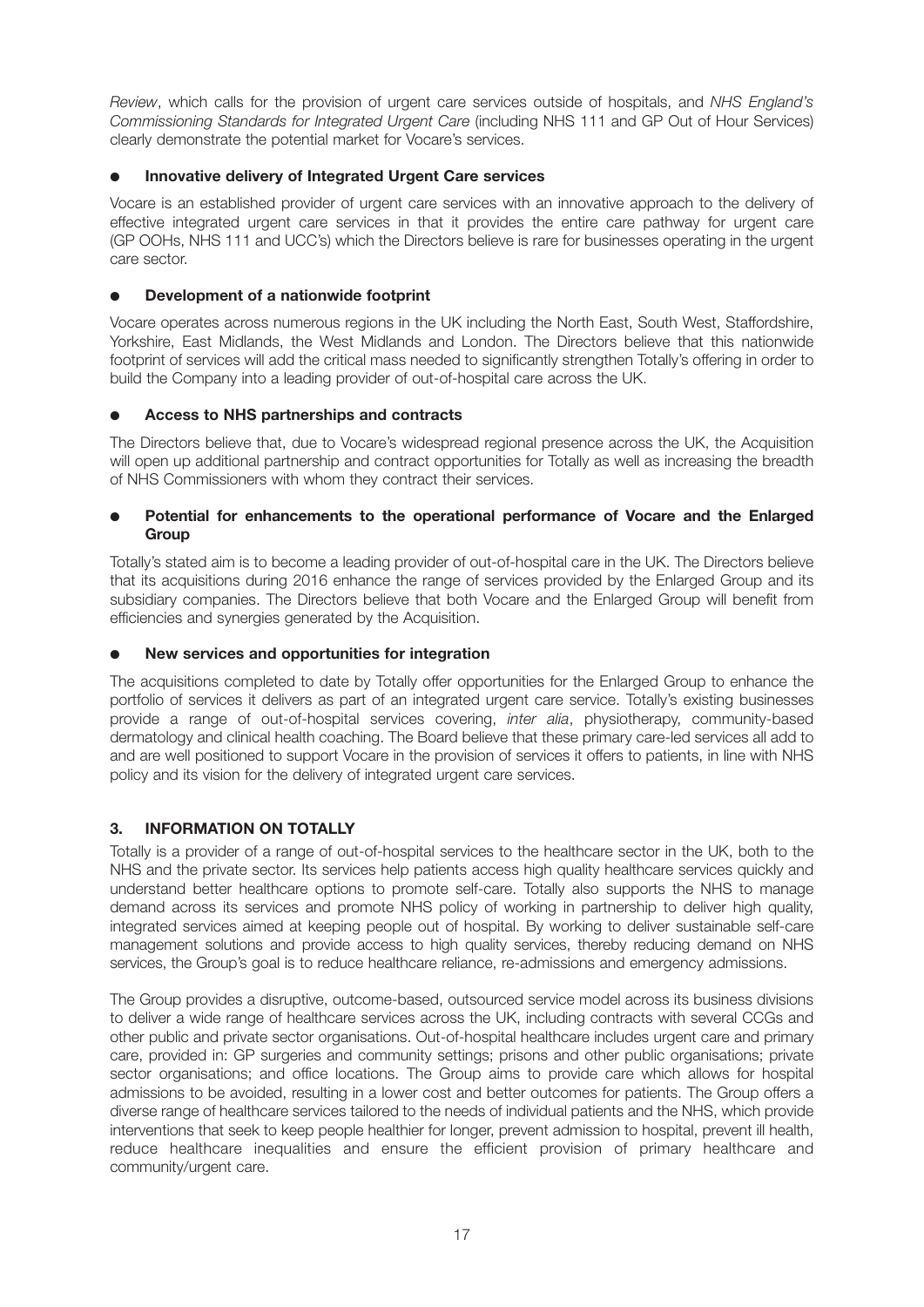The Group has a stated 'buy and build' strategy in the UK out-of-hospital healthcare sector. The Group made three acquisitions in 2016 and raised approximately £18 million in February 2017 by way of a placing and open offer, in order to drive that strategy. The Company is focused on becoming a leading out-ofhospital healthcare provider in the UK, in a sector that the Directors believe is worth in excess of £20 billion per annum with spending on community healthcare set to increase rapidly (Source: Centre for Health and the Public Interest: The contracting NHS – can the NHS handle the outsourcing of clinical services? (2015)).

The Group's existing business divisions are as follows:

#### *Premier*

Totally acquired Premier in April 2016 for a consideration of £6.75 million (subject to downwards adjustment). Premier is a provider of treatment and advice for musculoskeletal injuries and conditions, including delivering physiotherapy and podiatry treatment to NHS patients and police forces and at prison sites. Additionally, Premier has an expanding network of clinics located in health and fitness centres and also provides occupational health and ergonomic services to corporate clients, such as display screen equipment assessments, post-injury return to work suitability assessments and podiatry treatment. Since acquisition, Premier has secured 18 contracts worth in excess of £640,000 annually.

## *About Health*

Totally acquired About Health in June 2016 for a consideration of up to £7.7 million. About Health is a provider of dermatology and referral management services to the NHS in the UK and has a track record of service delivery covering a population of almost three million people nationwide. Since acquisition, About Health has secured new contracts, pilot schemes and contract extensions worth in excess of £1.7 million per annum, including a three-year contract with NHS East Lancashire CCG for approximately £760,000 per annum. About Health's reputation for quality has been recognised and it has been shortlisted for three consecutive years as "primary care provider of the year" at the Health Investor Awards.

## *Optimum Sports Performance*

Totally acquired Optimum Sports Performance in November 2016 for a consideration of up to £650,000. Optimum Sports Performance is a provider of physiotherapy services at 23 clinics across 10 counties. It was one of the first physiotherapy providers in the UK to obtain ISO9001:2008 certification (an international standard related to quality management system) in 2013. Optimum Sports Performance offers physiotherapy treatment, shockwave therapy, acupuncture, pilates, Wattbike testing and ultrasonography.

## *Totally Health – incorporating MyClinicalCoach*

Totally Health was established in 2011 and provides an innovative model of clinically-driven and personalised clinical health coaching to provide a range of services to patients with long-term health problems, and wellness needs. These services enable patients to manage their conditions and reduce their healthcare reliance. Services are provided to patients via contracts with the NHS and other healthcare providers. MyClinicalCoach is the direct to consumer service which provides similar services to those provided by Totally Health, but direct to paying clients.

The Board believes that the out-of-hospital healthcare marketplace is fragmented and Totally is well positioned to be a consolidator as further acquisition opportunities arise. By expanding organically through increasing the services provided by Totally's current businesses, and through further acquisitions, the Group aims to become a leading provider of out-of-hospital care across the UK.

## **4. INFORMATION ON VOCARE**

Vocare is a provider of integrated urgent care services to the NHS in certain regions of the UK. The services provided by Vocare include GP out-of-hours services, the NHS 111 service via its call centres and urgent care centres working in conjunction with NHS A&E departments. Other services provided include emergency dental and pharmacy services. Since 1996, Vocare's management team has focused on providing safe and efficient clinical healthcare services in the community in close collaboration with the NHS and Vocare has developed into one of the leading UK providers of outsourced clinical healthcare services.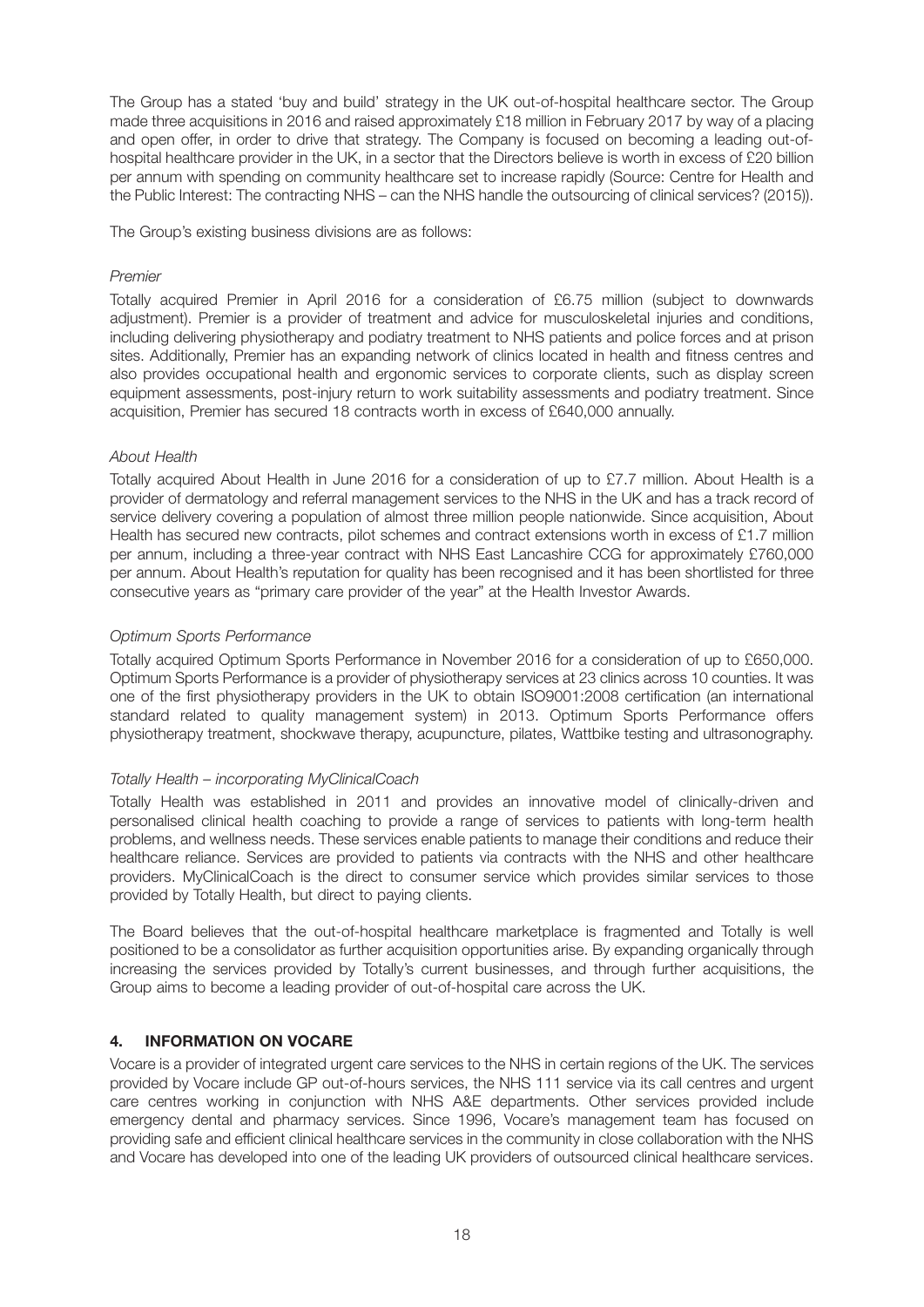Vocare's services are designed in line with the recommendations of *Sir Bruce Keogh's Urgent and Emergency Care Review3* and *NHS England's Commissioning Standards for Integrated Urgent Care4* . This publication outlines that developing urgent care centres across the UK is a key NHS policy.

The origin of Vocare was the establishment of a GP co-operative called Northern Doctors Urgent Care which was in existence from 1996 to 2004. In 2004, Northern Doctors Urgent Care Limited was established as a community benefit society. In 2015 Vocare, then still named Northern Doctors Urgent Care Limited, converted from a community benefit society into a private limited company. In 2016 it changed its name to Vocare. Its initial services were GP out-of-hours services in the North East of England and it has expanded its operations to its current portfolio as follows:

| Date | Area                            | Trading name                                                                                                 |
|------|---------------------------------|--------------------------------------------------------------------------------------------------------------|
| 2012 | Staffordshire                   | Staffordshire Doctors Urgent Care, operating through<br>subsidiary Staffordshire Doctors Urgent Care Limited |
| 2014 | Bath and North East Somerset    | Bath and North East Somerset Doctors Urgent Care                                                             |
| 2015 | Yorkshire                       | Yorkshire Doctors Urgent Care                                                                                |
| 2015 | Somerset                        | Somerset Doctors Urgent Care                                                                                 |
| 2015 | East Leicestershire and Rutland | East Leicestershire and Rutland Urgent Care                                                                  |
| 2016 | London                          | London Doctors Urgent Care                                                                                   |
| 2016 | Devon                           | Vocare                                                                                                       |

Currently, Vocare provides GP out-of-hours and urgent care services in CCG areas providing healthcare services to more than 9.2 million patients nationally.

Operational delivery of Vocare's services is organised on a regional basis across the UK. Vocare's operational regions are the North East, South West, Staffordshire, Yorkshire, East Midlands, West Midlands and London. Each region is led by a regional director, supported by local operational, clinical and governance management teams. This arrangement ensures that service leadership is local to Commissioners which fosters good working relationships.

Supporting the regions are a number of central services organised into departments including finance, HR, recruitment, business development and quality and assurance. These departments are based in Vocare's head office just outside Newcastle upon Tyne, with the exception of recruitment which is based in York.

Vocare has modern telephony and computer networking links between all of its centres allowing patient calls to be routed to any of its call centres as required. Many of these are NHS systems to ensure complete integration across the urgent care sector.

Vocare has experienced substantial revenue growth in recent years with revenue growing from approximately £32.4 million in the financial year ended 31 March 2015 to approximately £76.8 million in the year ended 31 March 2017 (equivalent to 137 per cent. growth over the two financial years). This revenue growth has been driven by Vocare securing substantial new contracts covering both NHS 111 services and urgent care. These new contracts include Vocare managing the NHS 111 service in Devon, operating the urgent care centre in St Mary's Hospital in Paddington, London, managing an integrated urgent care service in South West London covering both NHS 111 and out-of-hours services and an expansion of services in North Staffordshire and Stoke.

## *Vocare's services*

## ● **NHS 111**

NHS 111 is the NHS non-emergency number. Patients can call 24 hours a day, 365 days a year and calls are free from landlines and mobile phones. The NHS 111 service is staffed by trained health advisers supported by clinical advisers who are experienced nurses and paramedics. The health advisers will ask patients prompted questions from the NHS Pathways Clinical Decision Support System in order to assess

<sup>3</sup> https://www.england.nhs.uk/2013/11/13/keogh-urgent-emergency/

<sup>4</sup> https://www.england.nhs.uk/2015/10/15/nhs111-urgent-care/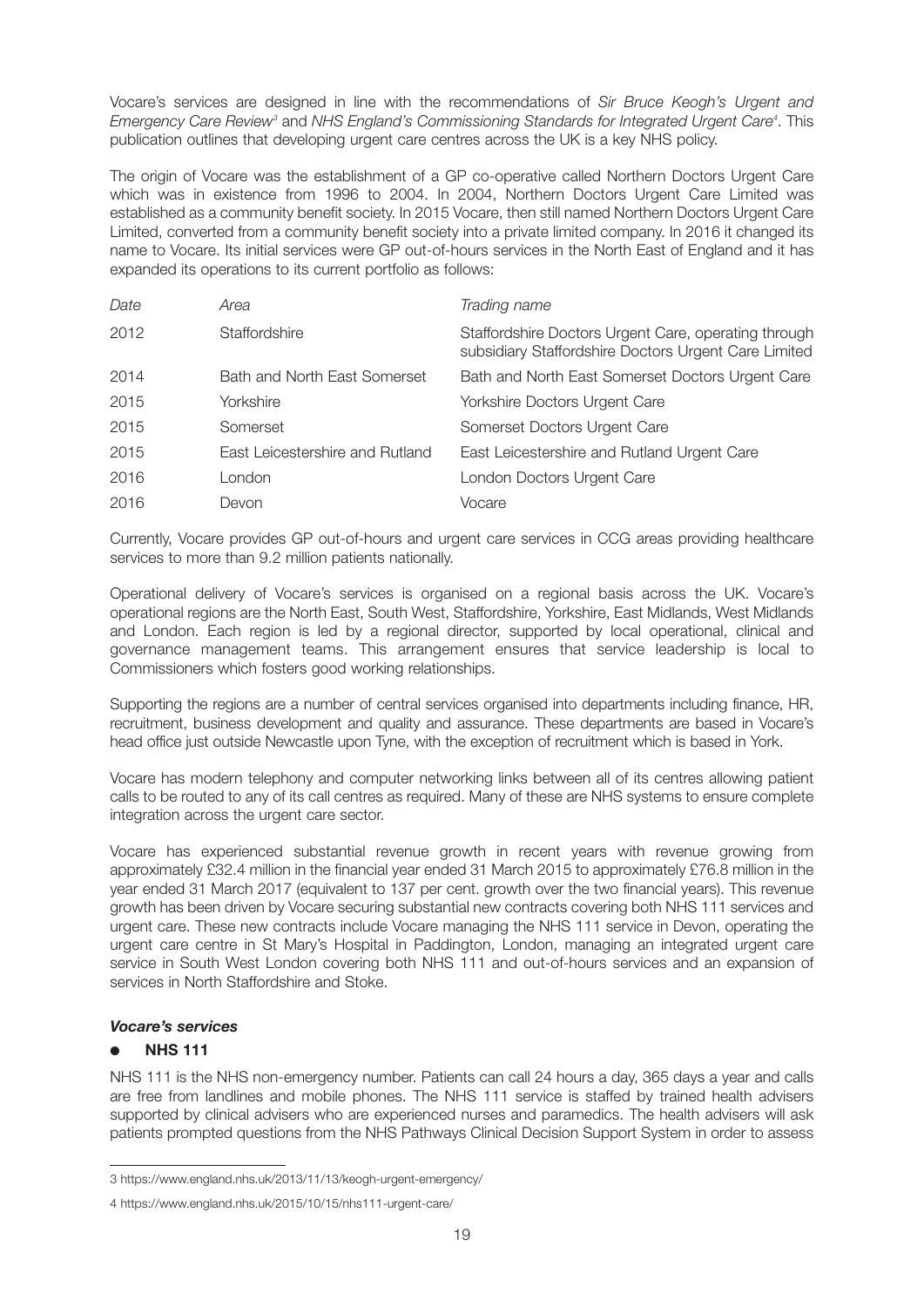patient symptoms, then using NHS Digital Directory of Services immediately direct patients to the optimal medical care, giving patients the healthcare advice they need or directing them to the most appropriate local health service. These include the patient's own GP practice, A&E, a GP out-of-hours service, an urgent care centre or a walk-in-centre, a community nurse, an emergency dentist or pharmacy.

Vocare has extensive computer networking links with various NHS computer systems to support automated transfer of cases and patient information to and from other providers.

Where possible the NHS 111 team will book the patient an appointment or transfer them directly to the people with whom they need to speak. If the NHS 111 advisers think the patient needs an ambulance, they can despatch one electronically through computer links with the ambulance service computer systems.

Vocare holds the contracts for NHS 111 services across a range of geographical areas in England including the North East of England (jointly with North East Ambulance Service), Somerset, Devon, Staffordshire and South West London.

In addition Vocare has recently successfully secured, in partnership with Royal Cornwall Hospitals NHS Trust and Kernow Health CIC, the contract for an integrated urgent care service for Cornwall and Isles of Scilly which includes the provision of the NHS 111 service for Cornwall CCG with effect from 1 December 2017. Vocare has also been selected, in partnership with Medvivo, as the preferred provider of the NHS 111 service in Wiltshire as part of an integrated urgent care service in the region. The contract in Wiltshire is subject to approval by Commissioners and would be effective from 1 May 2018.

The services delivered by Vocare in relation to NHS 111 can be summarised as follows:

- When an individual calls the NHS 111 service they will be answered by a health adviser (appropriately trained call handler) who is employed by Vocare.
- The health adviser will use an NHS provided system- NHS Pathways- in order to assess the individual's care needs. NHS Pathways will then recommend either self-care advice or a referral to another provider including the patient's GP practice, A&E, a GP out-of-hours service, an urgent care centre or a walk-in-centre, a community nurse, an emergency dentist or pharmacy.
- A number of more complex conditions will be passed by the call handler to a clinical adviser.
- The clinical advisers are also employed by Vocare and are typically registered nurses and paramedics.
- Details of the individual's call to the NHS 111 service and any advice given are electronically transferred by Vocare to the GP practice of any individual who is registered at a surgery within 24 hours of the call.

The health advisers are not medically trained and receive a minimum of four weeks training before being allowed to answer calls independently. The typical ratio of health advisers to clinical advisers is approximately three to one. Approximately 70 per cent. of all calls answered are dealt with without referral to a clinician.

Vocare employs operational managers and team leaders who manage the health advisers and clinicians in an effort to ensure the smooth operation of the service.

To support the NHS 111 services, Vocare operates six call centres in Newcastle upon Tyne, Stockton, Stoke on Trent, Taunton, London and Exeter.

For the year ended 31 March 2017, the NHS 111 services provided by Vocare generated revenue of £21.8 million representing 28.4 per cent. of Vocare's overall revenue (year ended 31 March 2016 – £15.3 million).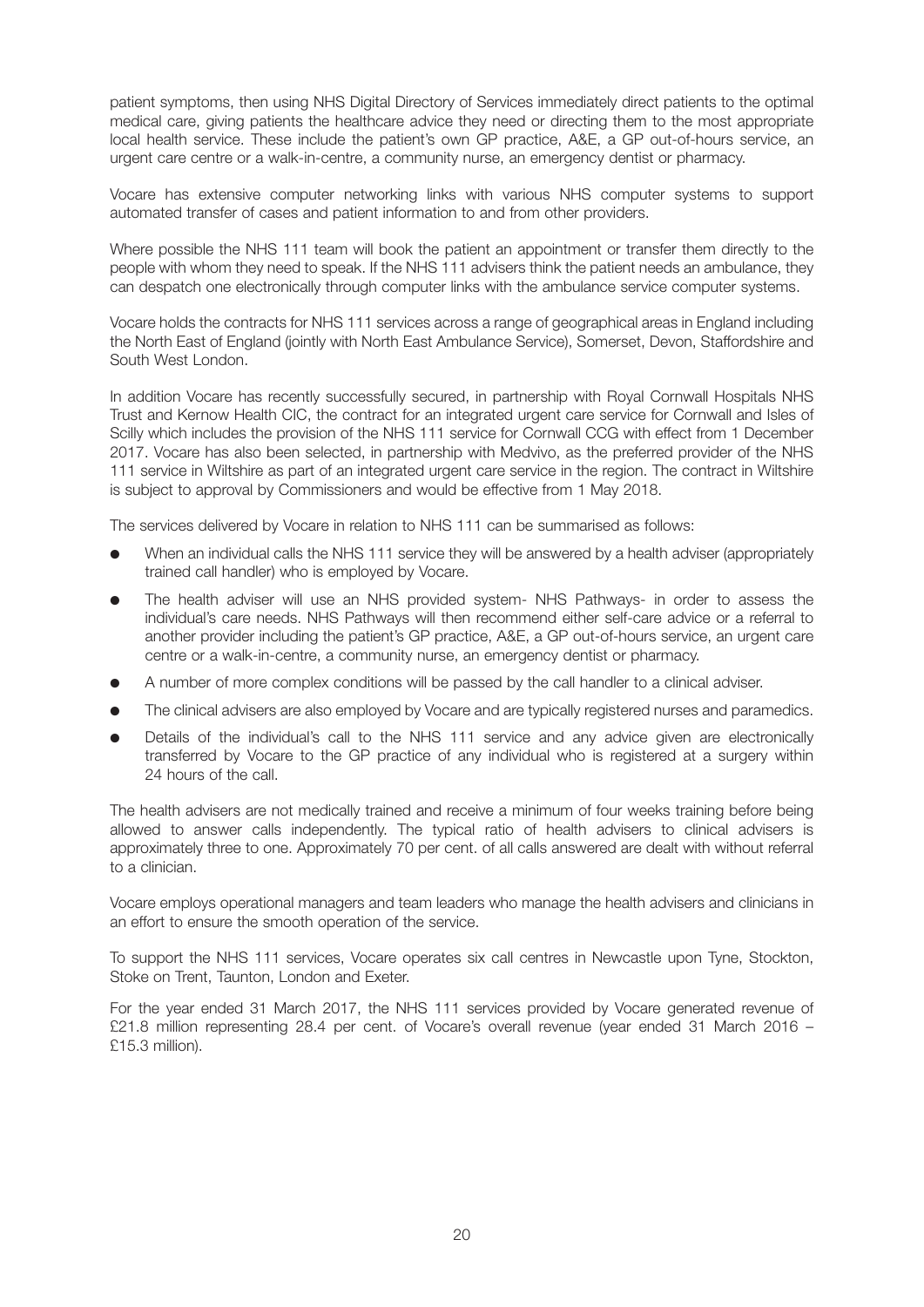## ● **GP Out-Of-Hours services**

Vocare operates GP Out-Of-Hours services in Northumberland, North Tyneside, Newcastle upon Tyne, Sunderland, Vale of York, Scarborough and Ryedale, North Staffordshire and Stoke, Stafford and Cannock, South Staffordshire and Seisdon Peninsular, East Staffordshire, Bath and North East Somerset, Somerset, South West London (sub-contracted to South East London Doctors). The OOH services are provided by Vocare from their urgent care centres and a number of GP surgeries across the UK.

Vocare operates a fleet of liveried 4x4 cars with drivers for home visiting GPs. Using "Tom Tom Webfleet" Vocare car controllers can monitor the location of the vehicles and electronically pass cases to them.

In addition to GPs, Vocare utilises pharmacists and dental nurses to manage medicine queries and dental cases respectively.

Vocare provide other services including prison GP OOH services, community hospital GP OOH cover, daytime GP acute visiting services, paramedic support and GP OOH support to private healthcare providers such as Babylon and Huntercombe.

For the year ended 31 March 2017, the GP Out-of-Hours services provided by Vocare generated revenue of £31.1 million representing 40.6 per cent. of Vocare's overall revenue (year ended 31 March 2016 – £30.0 million).

## **Urgent Care Centres**

The urgent care centre is a relatively new model of care that has been developed as part of the drive from the NHS to relieve pressure from A&E departments by developing a broader and more integrated urgent care system. The development of UCCs across the country is a key NHS policy and is in response to the highly publicised pressure on NHS A&E departments. The fundamental role of the UCC is to improve the efficiency and productivity of the urgent care system. Urgent care centres can be co-located at A&E departments or operate as a standalone walk-in centre. The co-located UCC is typically open 24/7. It treats patients with urgent non-serious illness and injury but transfers patients who need emergency care to A&E.

Vocare's urgent care centres are managed around the UK aimed at treating patients with urgent conditions. The centres operate to a variety of service specifications with certain of the urgent care centres dealing with minor injuries as well as minor illnesses. The centres have a variety of opening hours with some being open at all times, whilst others are open in the evening, weekends and on bank holidays supporting GP out of hours services. These centres aim to provide patients with same day urgent care, allowing A&E departments to focus on more life threatening cases.

Vocare's urgent care centres are mostly led by GPs, supported by a team of experienced nurse practitioners. They operate on an appointment basis and/or a walk-in basis. A number of the appointments are booked in by NHS 111 call handlers following a patient making an initial enquiry through NHS 111 and having an initial telephone consultation.

| <b>Region</b>  | Name of urgent<br>care centre                           | <b>Type</b>                                                                                 | <b>Opening Hours</b>                          | <b>A&amp;E</b> streaming<br>(Yes/No) |
|----------------|---------------------------------------------------------|---------------------------------------------------------------------------------------------|-----------------------------------------------|--------------------------------------|
| Northumberland | <b>Alnwick</b><br><b>Berwick</b><br>Ashington<br>Hexham | GP OOH<br>GP OOH<br>GP OOH<br>GP OOH                                                        | <b>OOH</b><br>OOH<br><b>OOH</b><br><b>OOH</b> | No<br>No.<br>No<br><b>No</b>         |
| Sunderland     | <b>Bunny Hill</b><br>Houghton                           | Minor injury and<br>minor illness<br>Minor injury and<br>minor illness                      | 1000-2200<br>1000-2200                        | No.<br><b>No</b>                     |
|                | Washington<br>Pallion                                   | Minor injury and<br>minor illness<br>Minor injury and<br>minor illness<br>(GP support only) | 1000-2200<br>1000-2200                        | No.<br>No                            |
| Newcastle      | Royal Victoria Infirmary                                | GP OOH                                                                                      | HOC                                           | No                                   |

As at the date of this Document, Vocare operated, amongst others, the following urgent care centres throughout the UK: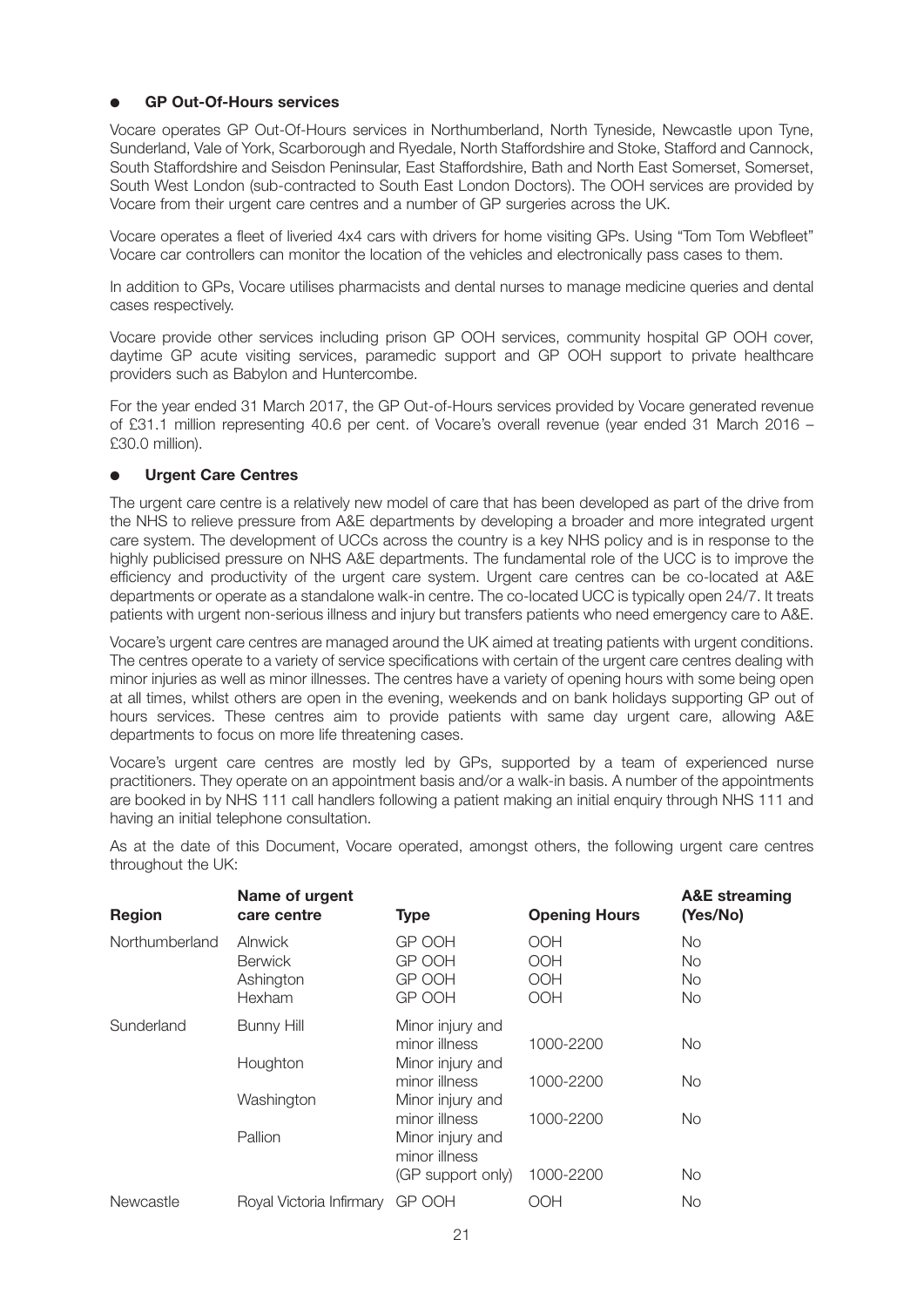| <b>Region</b>                            | Name of urgent<br>care centre                                                                                                  | <b>Type</b>                                                                                                           | <b>Opening Hours</b>                           | <b>A&amp;E</b> streaming<br>(Yes/No)                                              |
|------------------------------------------|--------------------------------------------------------------------------------------------------------------------------------|-----------------------------------------------------------------------------------------------------------------------|------------------------------------------------|-----------------------------------------------------------------------------------|
| North Tyneside                           | North Tyneside<br>General Hospital                                                                                             | GP OOH                                                                                                                | OOH                                            | <b>No</b>                                                                         |
| Bath and<br>North East<br>Somerset       | Royal United Hospital                                                                                                          | Minor injury and<br>minor illness                                                                                     | 24x7                                           | Yes                                                                               |
| Bath and<br>North East<br>Somerset       | Paulton                                                                                                                        | GP OOH                                                                                                                | OOH                                            | <b>No</b>                                                                         |
| Somerset                                 | <b>Bridgwater</b><br>Minehead<br>Musgrove Park Hospital GP OOH<br>Shepton Mallet<br>Yeovil                                     | GP OOH<br>GP OOH<br>GP OOH<br>GP OOH                                                                                  | OOH<br>OOH<br>OOH<br>OOH<br>OOH                | <b>No</b><br><b>No</b><br><b>No</b><br><b>No</b><br><b>No</b>                     |
| Staffordshire                            | Tamworth<br><b>Burton</b><br>Litchfield<br>Staffordshire House<br>Cannock<br>Stafford<br>University Hospital<br>North Midlands | GP OOH<br>GP OOH<br>GP OOH<br>GP OOH<br>GP OOH<br>GP OOH<br>Minor injury and<br>minor illness                         | OOH<br>OOH<br>OOH<br>OOH<br>OOH<br>OOH<br>24x7 | <b>No</b><br><b>No</b><br><b>No</b><br><b>No</b><br><b>No</b><br><b>No</b><br>Yes |
| Yorkshire                                | York<br>Malton<br>Selby<br>Scarborough                                                                                         | Minor injury and<br>minor illness<br>Minor injury and<br>minor illness<br>GP OOH<br>Minor injury and<br>minor illness | 24x7<br>24x7<br>OOH<br>24x7                    | Yes<br><b>No</b><br>Yes                                                           |
| East Leicestershire Oadby<br>and Rutland | Melton Mowbray<br>Market Harborough                                                                                            | Minor injury and<br>minor illness<br>Minor injury and<br>minor illness<br>Minor injury and<br>minor illness           | 0900-2100<br>OOH<br>OOH                        | No<br><b>No</b><br><b>No</b>                                                      |
|                                          | Oakham                                                                                                                         | Minor injury and<br>minor illness                                                                                     | OOH                                            | <b>No</b>                                                                         |
| London                                   | St Mary's                                                                                                                      | Minor injury and<br>minor illness                                                                                     | 24x7                                           | Yes                                                                               |

As part of the South West London integrated urgent care service, Vocare sub-contracts the operation of the following urgent care centres to South East London Doctors.

| <b>Region</b>                  | Name of urgent<br>care centre | Type   | <b>Opening Hours</b> | <b>A&amp;E</b> streaming<br>(Yes/No) |
|--------------------------------|-------------------------------|--------|----------------------|--------------------------------------|
| South West London Queen Mary's |                               | GP OOH | <b>OOH</b>           | No                                   |
|                                | <b>Brocklebank</b>            | GP OOH | <b>OOH</b>           | No                                   |
|                                | St Georges                    | GP OOH | <b>OOH</b>           | <b>No</b>                            |
|                                | Kingston                      | GP OOH | <b>OOH</b>           | No.                                  |
|                                | Cricket Green                 | GP OOH | <b>OOH</b>           | No                                   |
|                                | <b>St Helier</b>              | GP OOH | OOH                  | No                                   |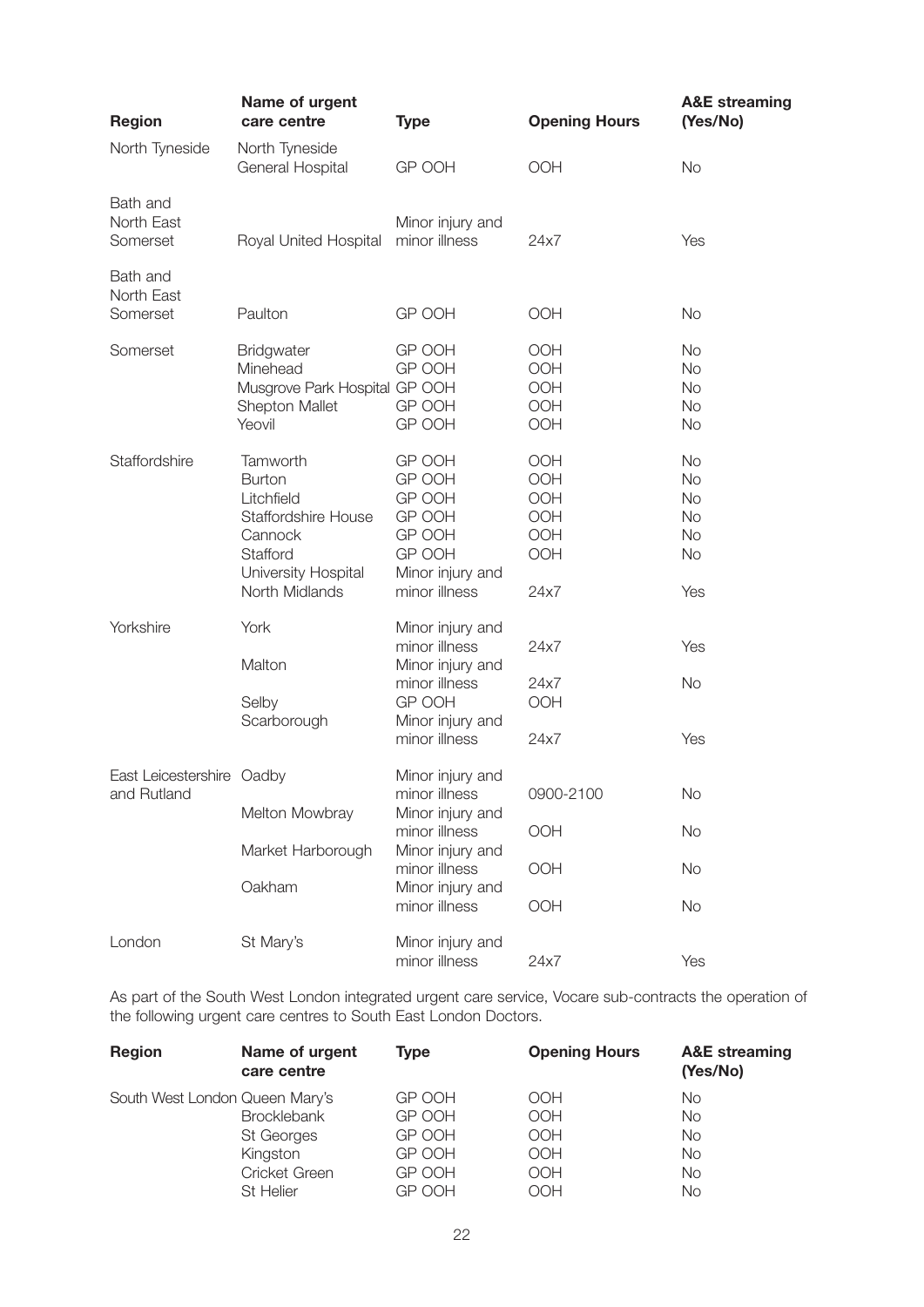For the year ended 31 March 2017, urgent care centres provided by Vocare generated revenue of £16.5 million representing 21.4 per cent. of Vocare's overall revenue (year ended 31 March 2016 – £7.9 million).

## **Integrated Urgent Care**

Integrated urgent care services usually involve two or more of the key services offered to patients by Vocare, being NHS 111, GP OOH and ED front of house services, operating as an integrated service.

Vocare's urgent care services are categorised as integrated urgent care in the following regions: Scarborough and Ryedale, Wolverhampton, Bath and North East Somerset and South West London (GP OOH for South West London is sub-contracted to South East London Doctors).

Vocare has been selected as the preferred provider for an integrated urgent care service in Bath and North East Somerset and Wiltshire which is expected, subject to contract, to commence on 1 May 2018.

For the year ended 31 March 2017, the integrated urgent care services provided by Vocare generated revenue of £5.7 million representing 7.5 per cent. of Vocare's overall revenue.

## *Customers*

As at 5 October 2017 the customer base of Vocare can be summarised as follows:

- 23 GP out-of-hours contracts covering a range of services and four regions;
- 9 urgent care centres across five regions:
- 4 NHS 111 contracts across five regions;
- 4 integrated urgent care service contracts and
- 13 contracts supplying other services.

The majority of the services provided by Vocare take place at the numerous locations where CCG customers are based. The Vocare business is therefore operated from various leased and licensed properties including operation centres (call centres), hospitals and urgent care centres.

## *Vocare's future business initiatives*

The development of urgent care is continuing to evolve within the NHS. NHS England has recently published a paper entitled: *The Next Steps on the NHS Five Year Forward View* in which it outlines the importance of enhancing NHS 111 services to help address the rising pressure on urgent and emergency care services and the fragmented nature of out-of-hospital services. NHS England is working collaboratively with clinicians, commissioners and urgent care providers to develop a new national service specification for the provision of an integrated 24/7 urgent care access, clinical advice and treatment service (incorporating NHS 111 call-handling and former GP out-of-hours services). The paper outlines the steps that Commissioners must take to deliver this important transformation and to move from an 'assess and refer' model to a new 'consult and complete' model of service delivery.

The Board believes that NHS England's proposals will create additional opportunities for Vocare. The national service specification details the establishment of an Integrated Urgent Care Clinical Assessment Service to augment the NHS 111 call handling services. It is anticipated that in the future a greater number of the calls made to NHS 111 will be dealt with by a clinician. Vocare's expertise in telephone call handling of patients will help it in tendering for these services. The national service specification provides much needed clarity on the services to be provided by urgent treatment centres. These will provide face-to-face treatment services for patients in a similar manner to the urgent care centres operated by Vocare. Both these new developments are intended to support the management of patients with urgent care conditions outside of ED. The specification also stipulates the requirement for streaming services for patients presenting at ED and directing patients to services such as a co-located urgent treatment centre (e.g. an urgent care centre on the same site as a hospital A&E department). Vocare's experience in delivering streaming services at "front of house" is expected to further support future growth.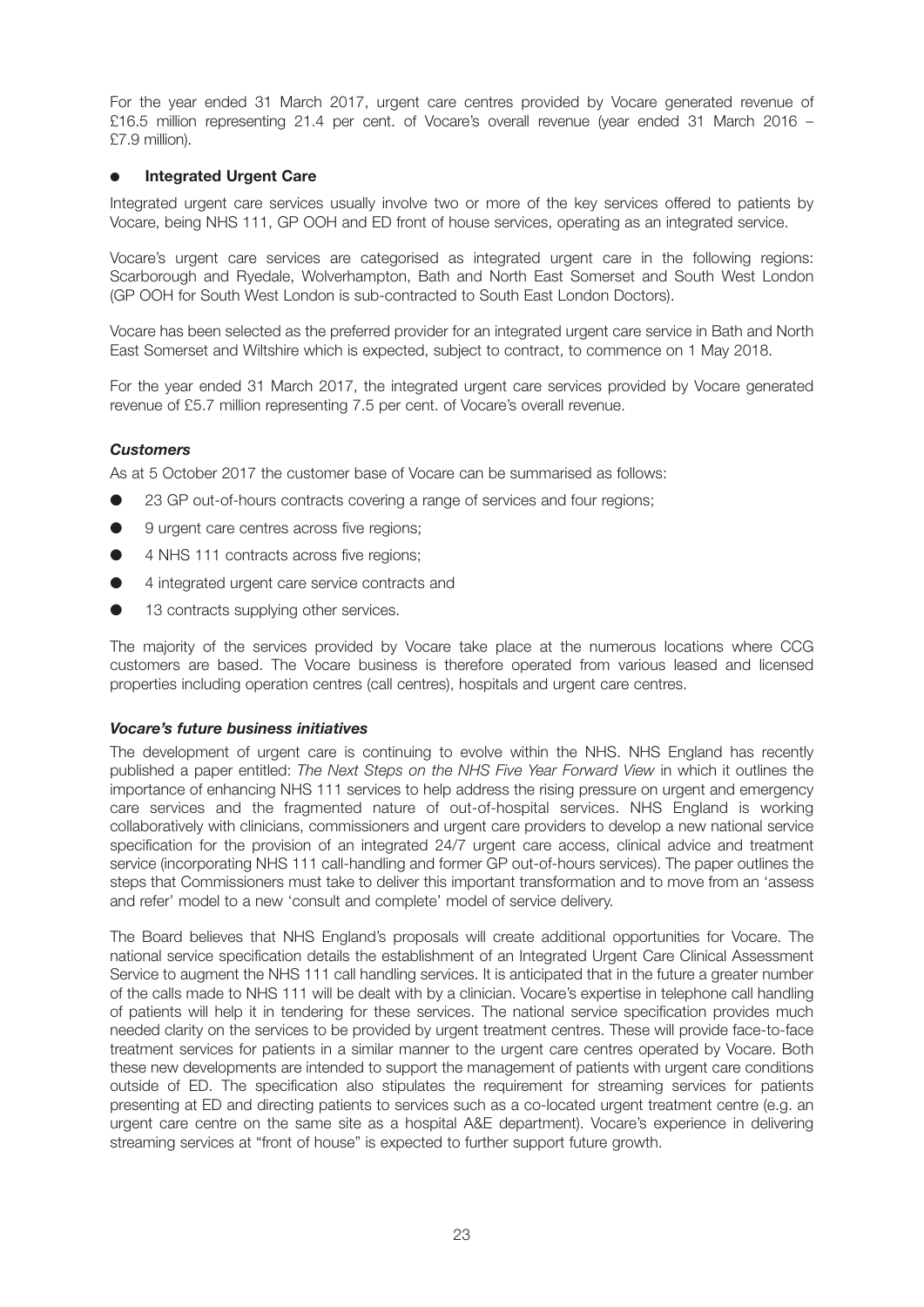The urgent care market is in a period of change and the trend within the urgent care sub-sector is moving away from single providers to partnerships. Vocare has been successful in developing partnerships including the following:

| <b>Partner</b>                             |
|--------------------------------------------|
| North East Ambulance Service (lead)        |
| Devon Doctors (lead)                       |
| South East London Doctors (sub-contractor) |
| Royal Cornwall Hospitals NHS Trust (lead)  |
| Medvivo (lead)                             |
|                                            |

It is envisaged that over the next three years Vocare will commence widening the scope of its service portfolio to include community services, intermediate care, prison and custody healthcare and providing private healthcare services to patients.

The Board believes that the nature of the existing Totally businesses, particularly the community-based dermatology services provided by About Health and the physiotherapy services offered in prisons by Premier, will result in Vocare being well positioned, under the ownership of Totally, to widen the scope of its services into such areas.

## *CQC inspections and quality*

Vocare's services have until recently on the whole been assessed as "good" by the CQC, the independent regulator of health and social care in England. In the first half of 2017, following inspections by the CQC on many of Vocare's services, a number of services were assessed as "require improvement" with the services provided under three contracts being considered by the CQC as "inadequate". In May 2017 and July 2017, Vocare received warning notices from the CQC in relation to the services provided at St Mary's urgent care centre in Paddington, London, Somerset OOH and at Wolverhampton urgent care at New Cross Hospital. Remedial action plans in relation to these services have been implemented and, where appropriate, new local management teams have been recruited to address these issues. Re-inspections have been undertaken by the CQC and the inspection reports on Somerset OOH and St Mary's have been published. These inspection reports are in line with previous recommendations under the action plans.

With the assistance of external consultants, Committed Network, and with support from Totally's own quality experts, Vocare's governance and assurance arrangements have been reviewed and a programme is in place to comprehensively restructure them. In the second half of 2017, a further two services have been inspected by CQC and, whilst Vocare is awaiting formal notification of the outcome from these CQC inspections, initial feedback has been positive.

A total of five contracts that are managed by Vocare are subject to remedial action plans with the respective CCGs. They cover the NHS 111 services in Staffordshire and Somerset, Somerset OOH, the urgent care centres at St Mary's, Paddington and New Cross Hospital, Wolverhampton and the integrated urgent care services in South West London and Scarborough. Vocare is working closely with the respective CCGs and the NHS to implement the agreed remedial action plans in accordance with the stated recommendations and to improve service levels at these locations.

## **5. STRATEGY OF THE ENLARGED GROUP**

The Directors believe that there is a significant opportunity for Totally to build and develop a high quality diversified 'out of hospital' UK healthcare services group, through a combination of organic and acquisition based growth. The Board believes that this combination is the most cost-effective way for the Group to obtain critical mass, in order to allow it to compete with larger market participants. For example, the Directors believe that there is significant scope to expand the range of services provided across their group of companies to the NHS, private healthcare providers and direct to consumers. All of these promote treatment being delivered in the right place, at the right time and reduce the demand on NHS services both in elective and urgent care services.

Commissioners have historically adopted a range of models for the provision of NHS 111, OOH and urgent care services in the community. In some areas a more comprehensive model of integrated urgent care has been implemented. Some parts of the NHS are more advanced than others in terms of the implementation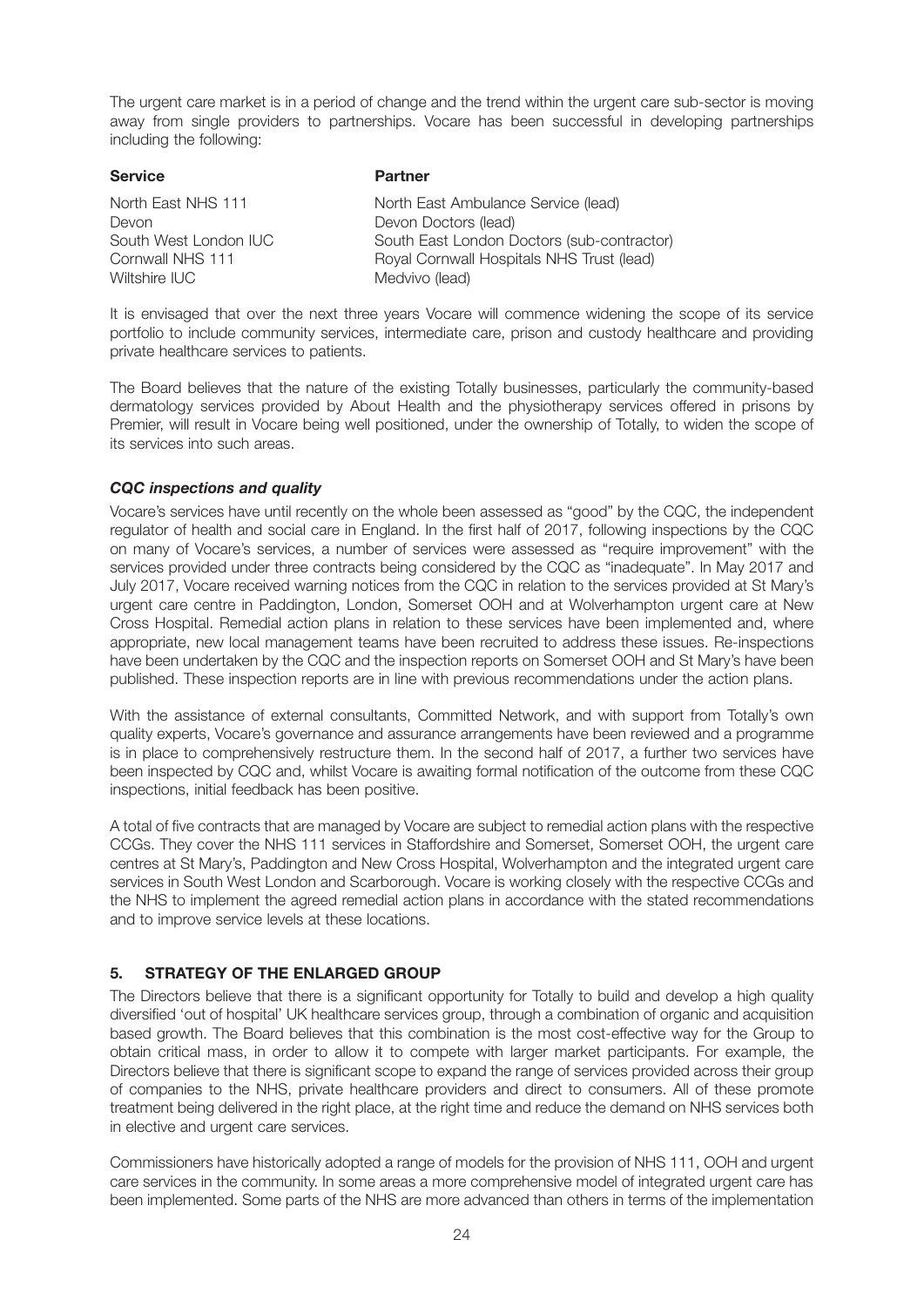of the integrated urgent care model. Central to the NHS's integrated urgent care model is NHS 111 that gives patients and the public easy and swift access to urgent care. The Board believes that Vocare is well placed to take advantage of the NHS's stated vision for an integrated urgent care model, particularly given the existing NHS 111 services that are provided by Vocare across England at the current time.

The Directors believe that following the acquisitions of Premier, About Health and Optimum Sports Performance, the acquisition of Vocare provides the Enlarged Group with greater expansion opportunities across the UK. The Enlarged Group will continue to target acquisitions of appropriate health related companies, but also allow for a period of consolidation and integration of the new businesses. This will also allow new business models and referral pathways to be developed and delivered. All of this will add to the Enlarged Group's portfolio of services and ultimately provide integrated healthcare solutions across the spectrum of Out of Hospital Care.

The Group has identified what the Directors consider to be a strong pipeline of potential acquisitions in the UK outsourced healthcare sector although at this stage no formal approaches or negotiations have yet begun. The key attributes of the acquisitions being considered by the Directors are as follows:

- annuity-type recurring revenues, underpinned by long-term contracts;
- operational complexity providing attractive margins and high barriers to entry; and
- fragmented markets with potential for consolidation.

The Enlarged Group, through integration, consolidation and targeted acquisitions, intends to design and deliver new business models across the Group to expand its businesses and reduce overhead costs, using in-house expertise to support further growth and expansion.

## **6. URGENT CARE MARKET**

The pressure upon the NHS's urgent care services are well publicised in that demand continues to rise and the NHS struggles to cope with such increases. Factors such as an ageing population, the increase in the incidence of long term conditions and other lifestyle and wellness issues mean that new ways of managing demand increasingly need to be found.

The NHS recognises that alternatives to A&E need to be provided and now widely partner with private sector organisations in order to achieve key performance indicators which include the four hour maximum waiting time for A&E and to generally manage demand in a proactive way.

Vocare is one of the providers of such services to the NHS and has developed systems and processes to provide GP Out of Hours, NHS 111 and urgent care centres, thus leading to a model of Integrated Urgent Care Centres as described in national NHS policy.

The Directors believe that Vocare is one of only a few companies in its field operating on a national basis. The other companies include Care UK, The Hurley Group, Virgin Care and Greenbrook Healthcare.

## **7. CURRENT TRADING AND PROSPECTS**

## **Totally**

On 29 September 2017 Totally announced its interim results for the six months ended 30 June 2017. During the period the Group generated turnover of £3,676,000 (H1 2016: £936,000) and an EBITDA loss (including exceptional costs) of £740,385 (H1 2016: £841,000).

The acquisitions of Premier, About Health and Optimum Sport Performance were fully integrated in H1 2017 following these acquisitions being completed in 2016. These operating subsidiaries have continued to secure new business and renew existing contracts in particular Premier and About Health. Since the year end, the Group has announced the following contract wins: for Premier a six year £400,000 contract with Care UK and South Yorkshire Prisons; and for About Health, a £331,750 per annum four year contract to provide dermatology services to Castle Point, Rochford and Southend CCGs. Totally Health and MyClinicalCoach have performed below management expectations in H1 2017 and the Board is exploring different routes to market for the health-coaching services and platform that these operating businesses provide.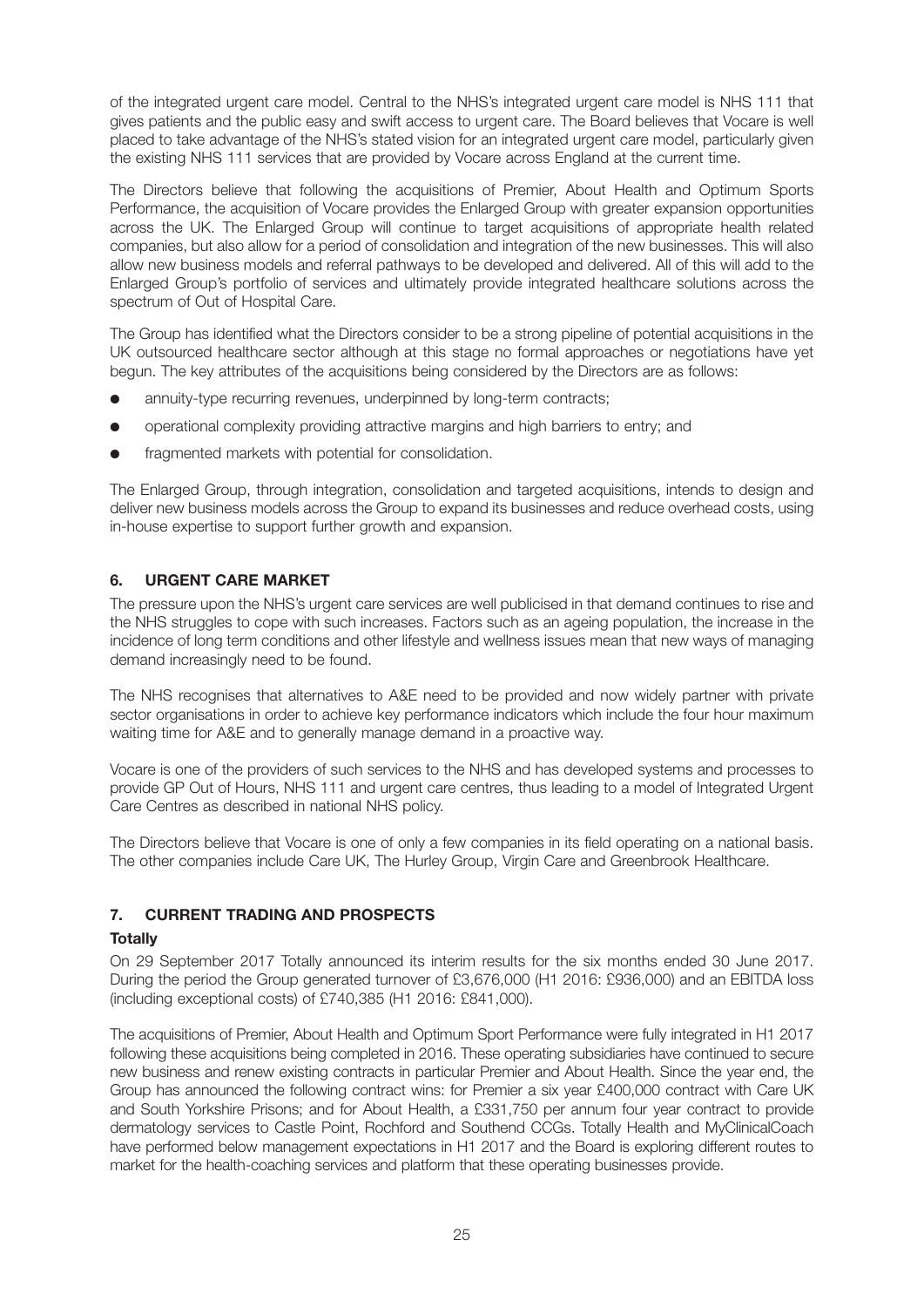Whilst the first half of 2017 has seen slower than anticipated growth, the Board remain cautiously optimistic on the outcome for the financial year ended 31 December 2017 based on recent trading performance and the short term pipeline of new contract opportunities.

#### **Vocare**

The unaudited management accounts for the five months ended 31 August 2017 show that during this period Vocare made an operating loss of £786,000 on turnover of £27,408,000. Exceptional non-recurrent expenditure, largely relating to quality improvement initiatives, accounted for £325,000 of the loss. Trading losses before exceptional items were anticipated due to the seasonality of the business. The loss for the period has been funded by cash reserves within the Group. The Vocare management team anticipates a return to profitability in the remainder of the financial year.

## **8. SUMMARY FINANCIAL INFORMATION**

#### **Totally**

The table below sets out Totally's summary financial information for the last three financial years ended 31 December 2016 and unaudited interim financial for the six months ended 30 June 2017. The historical information was prepared and audited under IFRS. The summary below has been extracted from Part IV of this Admission Document.

|                                                |                                     |            |            | Unaudited<br>6 months | Unaudited<br>6 months |
|------------------------------------------------|-------------------------------------|------------|------------|-----------------------|-----------------------|
|                                                | Year ended                          | Year ended | Year ended | ended                 | ended                 |
|                                                | 31 December 31 December 31 December |            |            | 30 June               | 30 June               |
|                                                | 2014                                | 2015       | 2016       | 2017                  | 2016                  |
|                                                | £000                                | £000       | £000       | £000                  | £000                  |
| <b>Continuing operations</b><br><b>Revenue</b> | 609                                 | 577        | 3,977      | 3,676                 | 936                   |
| Cost of sales                                  | (180)                               | (184)      | (2,600)    | (2,507)               | (650)                 |
| <b>Gross profit</b>                            | 429                                 | 393        | 1,377      | 1,169                 | 286                   |
| Administrative expenses                        | (855)                               | (752)      | (2,536)    | (1,826)               | (689)                 |
| Loss before interest, tax,                     |                                     |            |            |                       |                       |
| depreciation and amortisation                  | (426)                               | (359)      | (1, 159)   | (657)                 | (403)                 |
| Exceptional charges                            |                                     |            | (494)      | (83)                  | (438)                 |
| Depreciation and amortisation                  | (11)                                | (4)        | (669)      | (231)                 | (3)                   |
| <b>Loss from operations</b>                    | (437)                               | (363)      | (2, 322)   | (971)                 | (844)                 |
| Share issue costs                              |                                     | (49)       |            |                       |                       |
| Finance costs                                  | (1)                                 | (1)        |            | (11)                  |                       |
| Finance income                                 |                                     |            | 830        |                       |                       |
| Loss before taxation                           | (438)                               | (413)      | (1, 492)   | (982)                 | (844)                 |
| Income tax                                     |                                     |            | (24)       | 21                    |                       |
| Loss for the year from                         |                                     |            |            |                       |                       |
| continuing operations                          | (438)                               | (413)      | (1, 516)   | (961)                 | (844)                 |
| Profit from discontinued operations            | 96                                  |            |            |                       |                       |
| Loss attributable to the                       |                                     |            |            |                       |                       |
| equity shareholders of<br>the parent company   | (342)                               | (413)      | (1, 516)   | (961)                 | (844)                 |
|                                                |                                     |            |            |                       |                       |

#### **Vocare**

The table below sets out Vocare's summary financial information for the last three financial years ended 31 March 2017. The historical information was prepared and audited under IFRS. The summary below has been extracted from Part III of this Admission Document.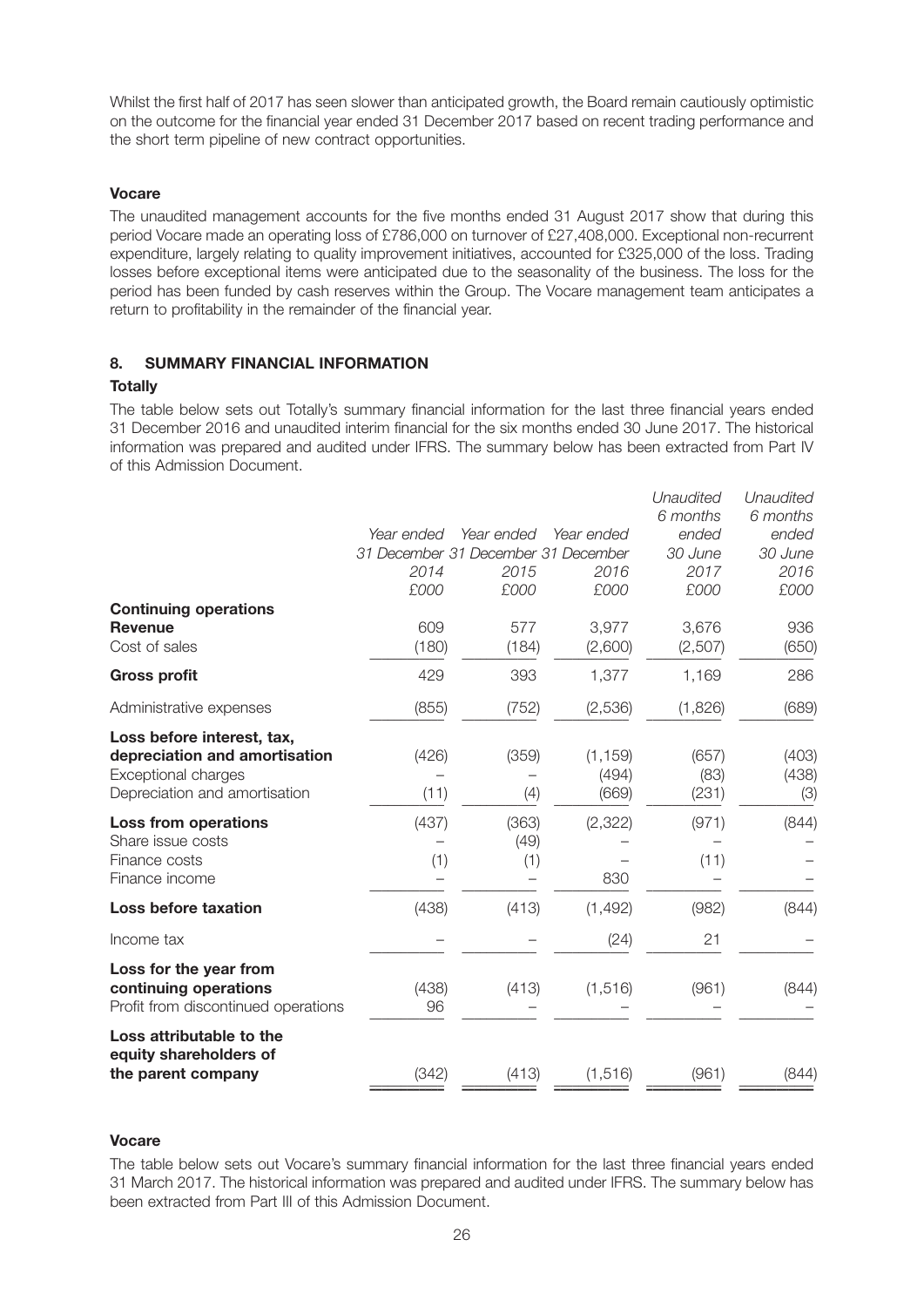|                                         | Year ended | Year ended | Year ended |
|-----------------------------------------|------------|------------|------------|
|                                         | 31 March   | 31 March   | 31 March   |
|                                         | 2015       | 2016       | 2017       |
|                                         | £000       | £000       | £000       |
| Revenue                                 | 32,422     | 60,734     | 76,754     |
| Cost of goods                           | (27, 514)  | (52, 247)  | (67, 378)  |
| <b>Gross profit</b>                     | 4,908      | 8,487      | 9,376      |
| Administrative expenses                 | (5,001)    | (7, 175)   | (9, 288)   |
| Other operating income                  | 218        | 246        | 200        |
| <b>Operating profit</b>                 | 125        | 1,558      | 288        |
| Finance income                          | 3          | 2          | 8          |
| Finance costs                           | (7)        | (31)       | (15)       |
| <b>Profit before taxation</b>           | 121        | 1,529      | 281        |
| Taxation                                | (76)       | (341)      | (30)       |
| Profit income for the year              | 45         | 1,188      | 251        |
| Other comprehensive income              |            |            |            |
| Gain on held for sale asset             |            | 381        |            |
| Total comprehensive income for the year | 45         | 1,569      | 251        |
|                                         |            |            |            |

## **9. EXISTING DIRECTORS, PROPOSED DIRECTOR, SENIOR MANAGEMENT AND EMPLOYEES**

#### (a) **Existing Directors**

The Board currently consists of five directors who, between them, have substantial experience in developing support services businesses, operating and growing profitable businesses and investigating acquisition targets.

Following the acquisitions of Premier, About Health and Optimum Sports Performance in 2016, and in light of the proposed acquisition of Vocare and the planned growth for the Enlarged Group, the Directors intend to monitor the Board composition over the coming years to ensure it remains suitable for the needs of the Enlarged Group. Each of the Enlarged Group's businesses has its own senior management team and finance function that report (or are expected to report) into the Board.

Brief biographical details of the Directors are set out below:

## **Robert (Bob) Holt OBE, Chairman, aged 63**

Bob Holt has a background in developing support service businesses. He has operated in the service sector since 1981, initially in a financial capacity then moving into general management. In 1996, Bob bought a controlling interest in Mears Group PLC, the support services group focused on social housing and domiciliary care services. Bob was instrumental in Mears' growth and oversaw the Company's flotation on AIM and subsequent listing on the Main Market of the London Stock Exchange. Bob is Chairman of Mears Group PLC. He is also Executive Chairman of Lakehouse plc, Non-Executive Chairman of independent logistics and parcel distribution company, DX (Group) plc, and a director of a number of other businesses.

Bob has been Chairman of Totally since September 2015.

## **Wendy Jayne Lawrence, Chief Executive Officer, aged 55**

Wendy Lawrence has worked with the NHS for over 20 years, with the last 12 years being director level posts. She has a wealth of experience having previously worked for BUPA Health Dialog, leading the Client Delivery Team on a range of projects, from complex Framework for External Support for Commissioners deliveries through to individual Primary Care Trust specific contracts across the UK. Previously, Wendy ran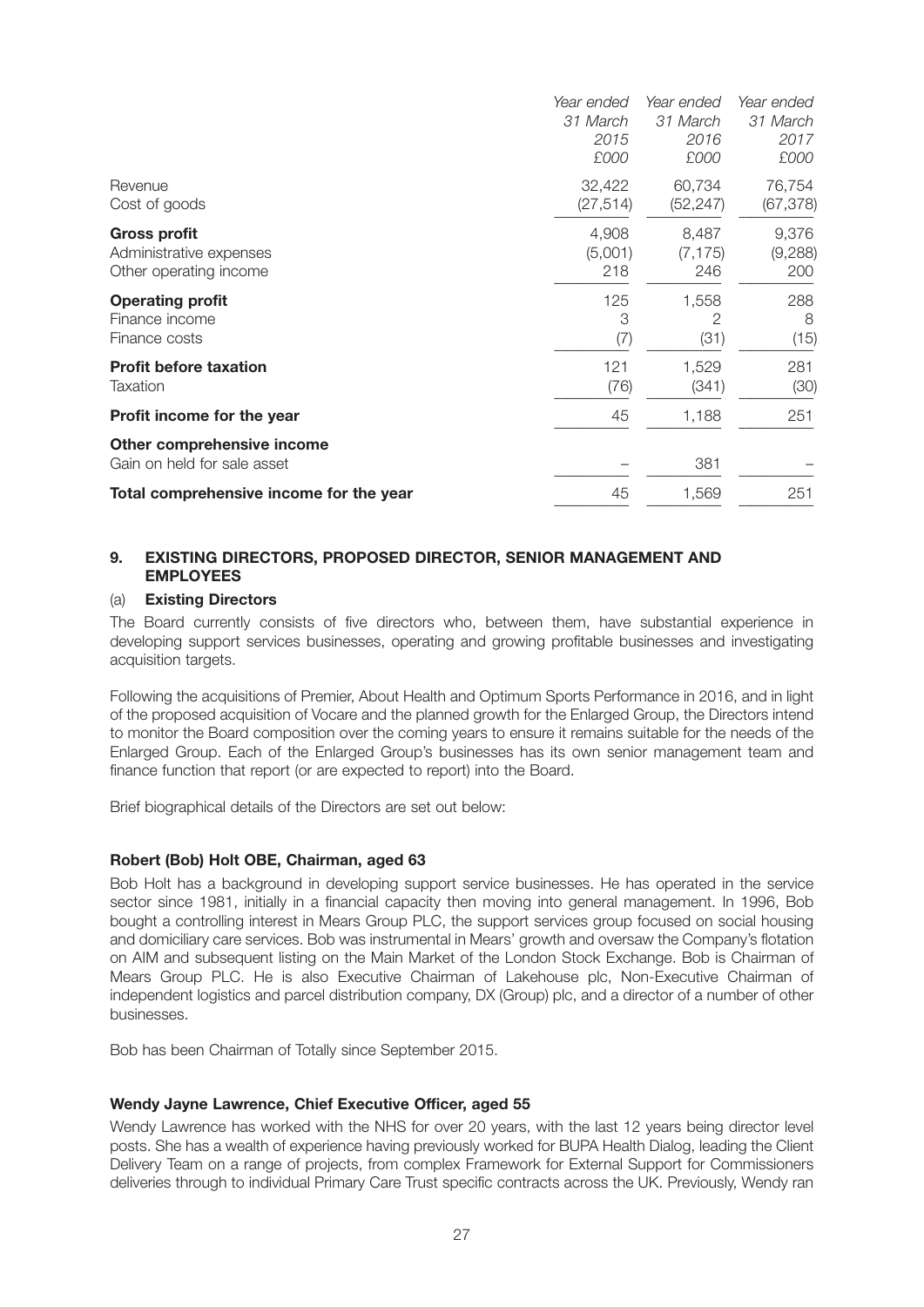her own company, working closely with numerous NHS and social care organisations across England, Wales and Scotland supporting delivery of many complex change agendas.

During Wendy's NHS career she was Chief Executive of three large Primary Care Trusts. Wendy led a number of projects on behalf of the Strategic Health Authority including the establishment of new commissioning models for ambulance services and NHS Direct, as well as contributions to national projects including Reforms of Urgent Care Provision and Taking Healthcare to the Patient.

Wendy has been Chief Executive Officer of Totally since May 2013.

#### **Donald (Don) Ahelan Baladasan, Finance Director and proposed Non-Executive Director, aged 43**

Don Baladasan is a Chartered Management Accountant with over 18 years of international experience including finance function formation, mergers and acquisitions, raising debt and equity for private and public companies and delivering on operational plans. Having been trained at the Financial Times, Don went on to found Mataxis Ltd, a consultancy that provides outsourced FD services to SMEs and start-ups.

Prior to founding Mataxis, Don was Head of Accounting Development at Stemcor, an independent service provider to the steel industry with a turnover of £6 billion. His main responsibility was evaluating the next generation finance system and executing and integrating a global "buy and build" strategy from a finance strategy perspective. Don has also worked as a regional Financial Controller for BUPA Hospitals and Financial Controller of FTMarketwatch.com.

Don initially studied Medicine at Guy's and St Thomas' hospital before completing a BSc in Economics at CASS Business School.

Don has been Finance Director of Totally since November 2012. Following Lisa Barter joining the Board as Finance Director with effect from 24 October 2017, Don Baladasan will become a Non-Executive Director of the Enlarged Group.

## **Anthony (Tony) Rhys Bourne, Non-Executive Director, aged 63**

Tony Bourne is currently a non-executive director of Barchester, one of the UK's largest operators of residential care homes and Spire Healthcare Group plc, one of the largest private healthcare groups in the UK, a London Stock Exchange-listed company and a constituent of the FTSE 250 Index. Tony is also Chairman of CW+ (formerly Chelsea and Westminster Health Charity), one of the largest NHS charities. He was previously Chief Executive of the British Medical Association from the beginning of 2005 until late 2013.

Tony worked in investment banking for over 25 years including as a partner at Hawkpoint and as global head of the equities division and a member of the managing board of Paribas. Tony has also previously served as a non-executive director of Southern Housing Group from 2004 to 2013 and Scope, which focuses on cerebral palsy and is one of the UK's largest charities.

Tony has been a non-executive director of Totally since October 2015.

#### **Michael Greig Rogers, Non-Executive Director, aged 75**

Michael Rogers has over 30 years' experience in healthcare-services and care-services provision. From April 2007 to June 2017 he was a non-executive director of Mears Group PLC, the provider of support services to the social housing and care sectors in the UK, which is listed on the main market of the London Stock Exchange. Michael is also a health and social care adviser to Morgan Stanley Private Equity.

In 1976, Michael was appointed as managing director of the British Nursing Association. In 1988, he became the chief executive of Nestor-BNA plc when the group floated on the main market of the London Stock Exchange. Michael remained there until 1996, prior to founding Careforce Group plc in 1999 which floated on AIM in 2004. Careforce Group plc completed a number of acquisitions to become one of the UK's leading domiciliary care providers, prior to its acquisition by Mears in 2007, following which Michael joined the Mears board.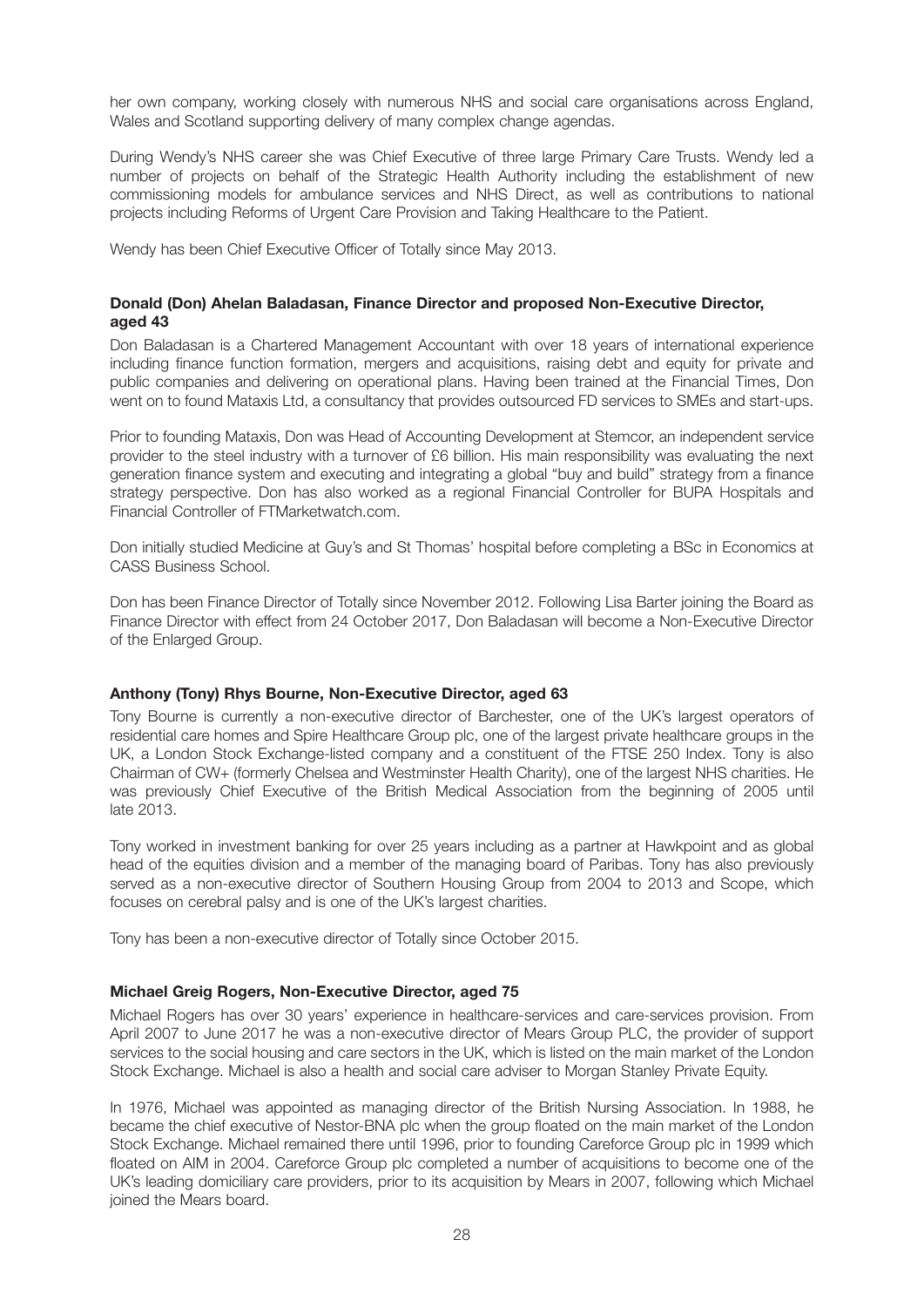Mike has been a non-executive director of Totally since December 2015.

## (b) **Proposed Director**

With effect from 24 October 2017, Lisa Barter will join the board as Finance Director. Her appointment is not conditional on the Acquisition completing.

## **Lisa Barter, Proposed Finance Director, aged 46**

Lisa Barter has been a chartered accountant for over 20 years and has extensive finance experience having spent the last 13 years working in finance in the independent healthcare sector. Prior to joining Totally in August 2017, Lisa was the Head of Divisional Finance for the healthcare division of Care UK and was employed by Care UK for over 10 years in a senior finance capacity. Care UK is England's largest independent provider of NHS services and has a diverse portfolio of healthcare services which include elective surgery treatment centres, provision of healthcare in UK prisons, urgent care centres as well as OOH and NHS 111 services. Lisa also played a key role as Financial Controller at Mercury Health Ltd during which time she established a team and implemented finance processes and systems prior to the company's acquisition by Care UK in 2007. The healthcare division of Care UK continued to grow to become a £380 million revenue business. Lisa started her finance career at Ernst & Young in 1990 where she qualified as a chartered accountant and she has also held roles as finance manager in both Hewlett Packard and Oracle.

## (c) **Senior Management**

The Group's senior management team currently includes the following individuals:

## **Gloria Cooke, Director of Clinical Governance & Quality, aged 64**

Gloria has had a forty-year career within the NHS, initially in both adult and children's nursing, practising for ten years in A&E but ultimately as Head of Nursing for a large integrated service. Her NHS management career covered a wide range of services rising to Group Operations Director for one of the largest acute trusts in the UK managing three district general hospitals. In five years of independent practice Gloria fulfilled roles as Interim Deputy COO, director of transformation and as professional consultant undertaking service reviews. Gloria is also a non-executive director of companies operating within the retail sector where she is able to offer her considerable experience of managing change effectively and efficiently.

## **Wayne Llewellyn, Chief Executive Officer and Clinical Director of Premier, aged 54**

Wayne entered the private physiotherapy market after qualifying in 1989 with a second degree in Physiotherapy following the completion of an earlier Sport Science degree at Brighton Polytechnic in 1984. He studied Physiotherapy at Guys Hospital Medical School.

Following a short spell of private practice he moved back to the City in 1991 to work in fitness centre based clinics both privately and in the corporate sector. Over the next seven years he developed his knowledge and skills of clinical physiotherapy and corporate healthcare and founded Premier with Raphael Leal in 1997. Over the following 20 years Wayne developed the company activity into several areas of the public sector across the UK including the NHS, police, prisons, mobility assessments as well as several sports clubs.

## **Richard Benson, Chief Executive Officer of About Health, aged 49**

Richard has significant experience in winning tenders and delivering services in the community under contract to the NHS. Richard has had a 15 year career in the NHS, more than half of which was at board level. His key portfolios were in the areas of commissioning and service redesign. In developing his experience in this field Richard has been involved in Institute for Healthcare Improvement initiatives in the UK and organised and led a study tour to Sweden to review service improvement projects in the Swedish Health Service.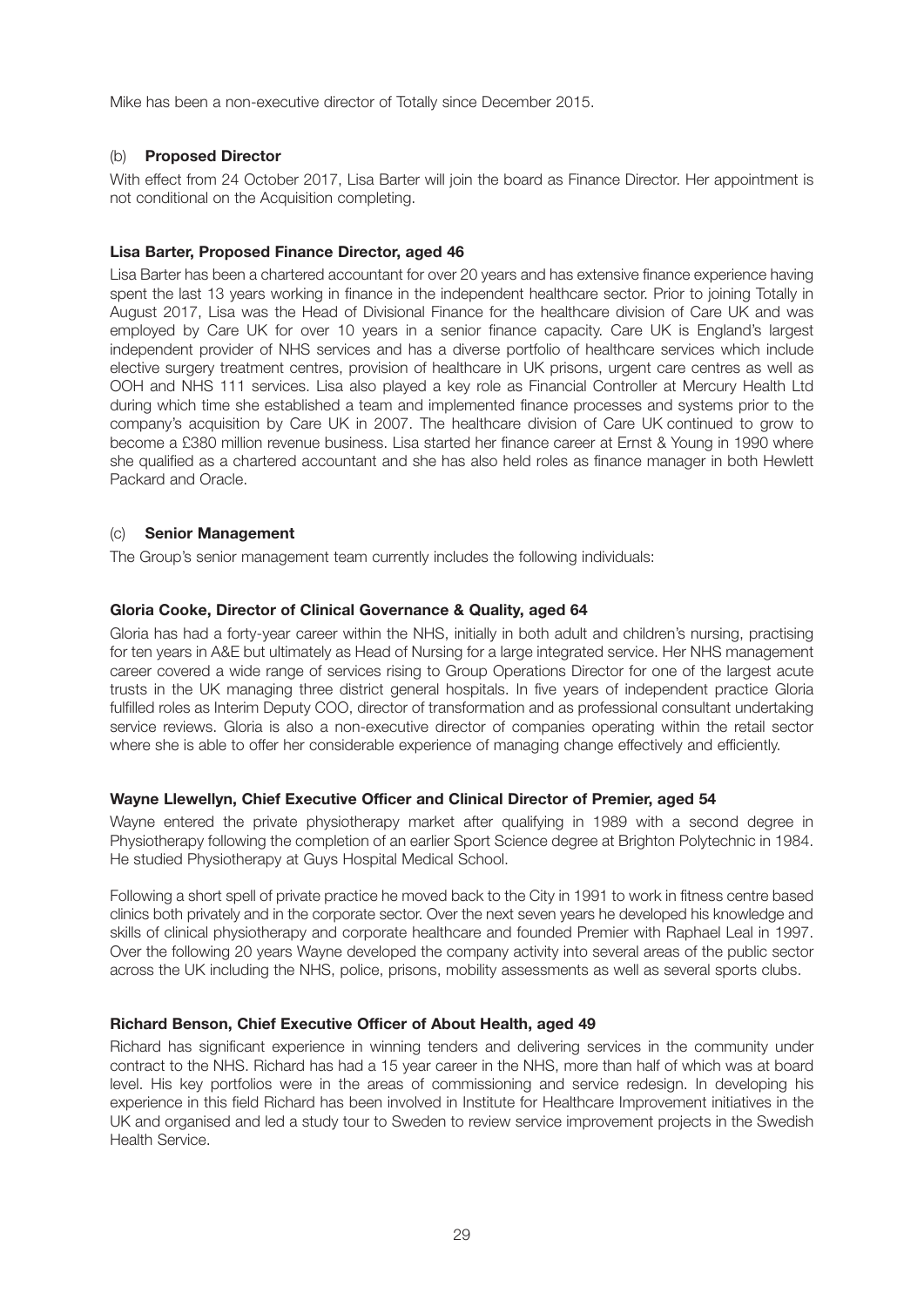Richard's work on establishing new and improved care pathways has been recognised by two national awards and an appointment as an Associate of the NHS Modernisation Agency, the forerunner to the NHS Institute for Innovation and Improvement.

Since leaving the NHS, Richard's role has involved consultancy with NHS and private sector health organisations and leadership roles in a number of new start up commissioning and clinician led provider organisations. As About Health's CEO, Richard's key responsibilities are to secure NHS contracts through tendering and to set up and run the portfolio of clinical services offered by About Health and its partners.

#### **Dean Payne, Managing Director of Optimum Sports Performance and Totally Health, aged 48**

Dean is the founder and Managing Director of Optimum Sports Performance. As well as consulting within the private sector as a physiotherapist, Dean has delivered education as a university lecturer specialising in sport rehabilitation, biomechanics and sports specific conditioning during his time as a PhD researcher. Over the past 13 years, Dean has helped guide Optimum Sports Performance to become a provider of physiotherapy services at 23 clinics across 10 counties in the UK. Dean was also appointed as Managing Director of Totally Health with effect from 11 September 2017.

#### **Andrew (Andy) Williams, Group IT Director, aged 44**

Andy Williams has been an IT professional for over 15 years and has spent the last nine years working in ICT in the charitable sector. Prior to joining Totally in March 2017, Andy was the IT Client Support Manager for Cancer Research UK where he covered a wide range of services and a variety of roles. Cancer Research UK is one of the world's largest independent cancer research charities and has a portfolio which includes healthcare support and research institutes. Andy was a key member of a team that overhauled the organisation's entire IT infrastructure and migrated the business to purpose built premises in 2001. This was a major contributor to the continued growth of the charity which has an annual revenue of over £600 million. Andy started his IT career at the Co-operative Insurance Society in 1990 and has also held roles as IT manager in both the BBC and Virgin Management Limited.

Following completion of the Acquisition, the Enlarged Group's senior management team will also include the following individuals:

#### **John Harrison, Chief Executive Officer of Vocare, aged 56**

John joined Vocare in 2006 as General Manager before becoming Chief Executive in 2008. In 2015, he managed the conversion of North Doctors Urgent Care Limited from a community benefit society to a private limited company together with a change of name and branding to Vocare. Before joining Vocare, John was CEO of Maxsi Ltd, a company he found in 2001 to develop a range of advanced website analysis systems, which attracted blue chip clients such as Iceland plc, Autotrader, Aberdeen Asset Management and Chelsea Building Society, as well as over thirty local councils. In 2017, he became a trustee of the Tynedale Hospice at Home charity, which provides palliative care to terminally ill patients in their homes. John is a Chartered Electrical Engineer by profession.

#### **Dr Michael (Mike) Harrison, Organisational Medical Director of Vocare, aged 54**

Mike was one of the founders of Northern Doctors Urgent Care Limited, the community benefit society which was the forerunner of Vocare and a member of the early co-operative. He has been a qualified doctor since 1988, and a GP since 1993. Since 2004, he has been the Organisation Medical Director of Vocare. From 2003 to 2017 he was also a Medical Officer to HM Prison Services, providing medical care to prisons throughout the North-East as well as in Cumbria.

#### **Ed Dodds, Finance Director of Vocare, aged 41**

Ed is the Finance Director at Vocare having joined the company in June 2017. Prior to joining Vocare, Ed was the Finance Director at Working Links, a leading provider of employability and probation services in the UK, Ireland and the Middle East. The Company had revenue of approximately £100 million and had 1,000 people operating from over 100 locations. Previously, Ed trained as a chartered accountant at Deloitte and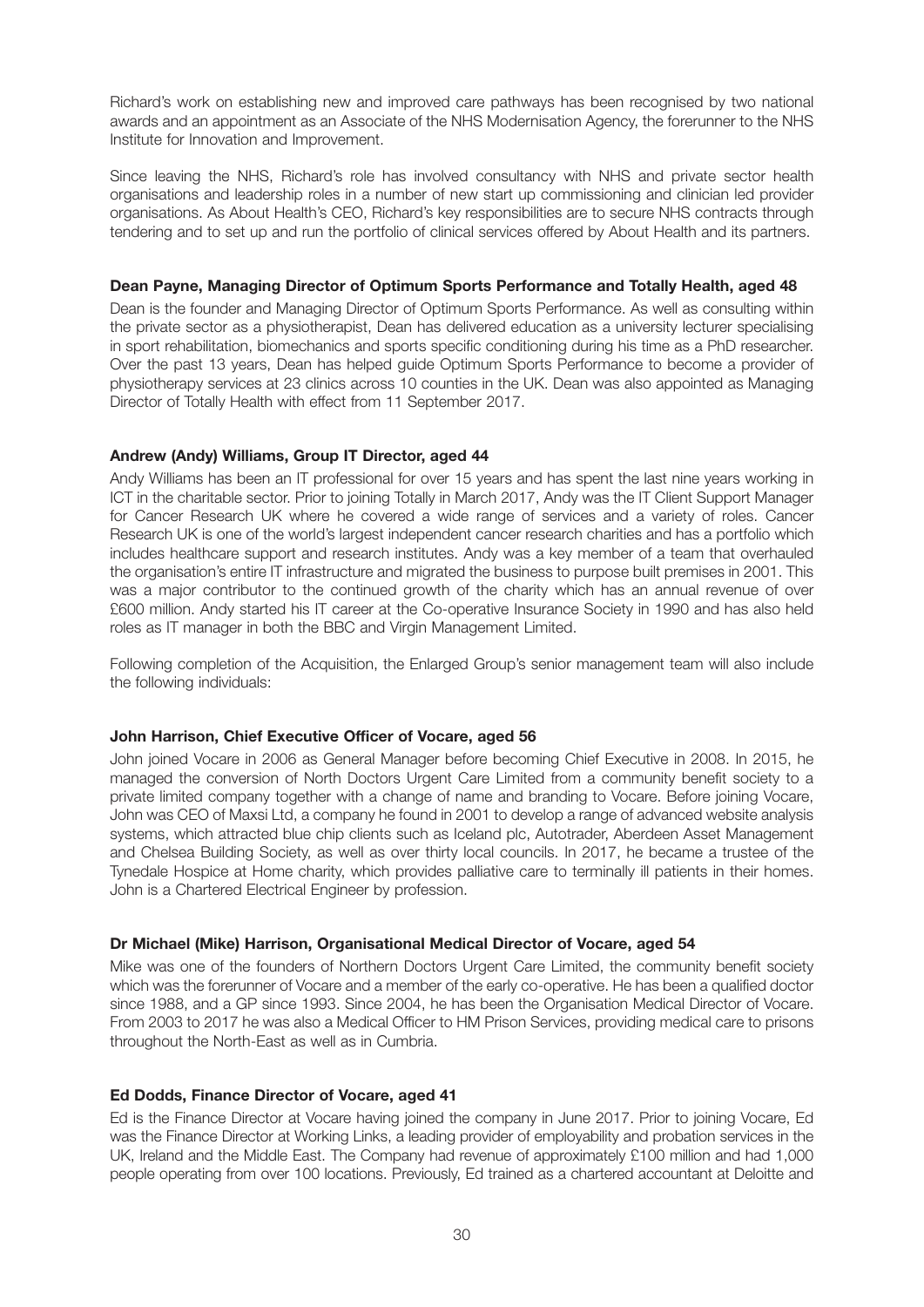then worked in a number of roles, including project manager, head of finance and financial controller, at the Navy, Army and Air Force Institutes. Ed is FCA (ICAEW) qualified and is a certified Internal Auditor.

#### **Barry Cooper, Operations Director of Vocare, aged 39**

Barry is Operations Director at Vocare having joined the company in May 2010. He has previously worked in a number of contact centres in a variety of different industries, including financial telecoms, retail and insurance.

#### **Carl Moffett, Commercial Director of Vocare, aged 43**

Carl joined Vocare in October 2014 as Commercial Director. He has led the Finance, Commercial, HR, IT and business analyst teams and his prime focus has been developing and preparing the business for growth. Carl qualified as a Chartered Accountant in 1999 with PriceWaterhouseCoopers and has previously held directorships at Rington Holdings Limited and Tharsus Vision Limited.

#### (d) **Employees**

The Group currently has 118 employees. Following completion of the Acquisition, the Enlarged Group will have approximately 1,740 employees.

The Directors believe that this team is sufficiently experienced and resourced to support the implementation of the Enlarged Group's strategy.

## **10. PRINCIPAL TERMS OF THE ACQUISITION**

#### *The consideration for the Acquisition*

The Company has conditionally agreed to acquire the entire issued and to be issued share capital of Vocare for a consideration of up to £11.0 million on a debt free/cash free basis.

The terms of the consideration payable under the Acquisition Agreement (following adjustments for cash, debt and working capital) are as follows:

- £6.5 million to be settled in cash at Completion;
- £3.5 million to be settled by the issue at Completion of the Consideration Shares at the Issue Price credited as fully paid; and
- up to £1.0 million to be paid conditional upon the achievement of an EBITDA earn-out target payable following the publication of the Vocare audited accounts for the year ended 31 March 2018.

The Acquisition Agreement contains warranties and other protections given by the Vendors.

The liability of the Vendors under the Acquisition Agreement for breach of warranty has been limited to £110,000. In order to provide the Company with appropriate financial protection for breach of warranty, warranty and indemnity insurance has been obtained by the Company for up to £11 million but subject to an excess of £110,000 for all claims.

The Acquisition Agreement is conditional upon: (i) the Resolutions being passed and (ii) Admission.

Further details of the Acquisition Agreement are set out in paragraph 10.1.6 of Part VI of this Admission Document.

The Company will use its existing cash resources to satisfy the cash consideration for the Acquisition and associated costs and expenses.

#### *Financial effects of the Acquisition*

An unaudited pro forma statement of net assets of the Enlarged Group, prepared for illustrative purposes only, showing the impact of the Acquisition on the Enlarged Group is set out in Part V of this Admission Document.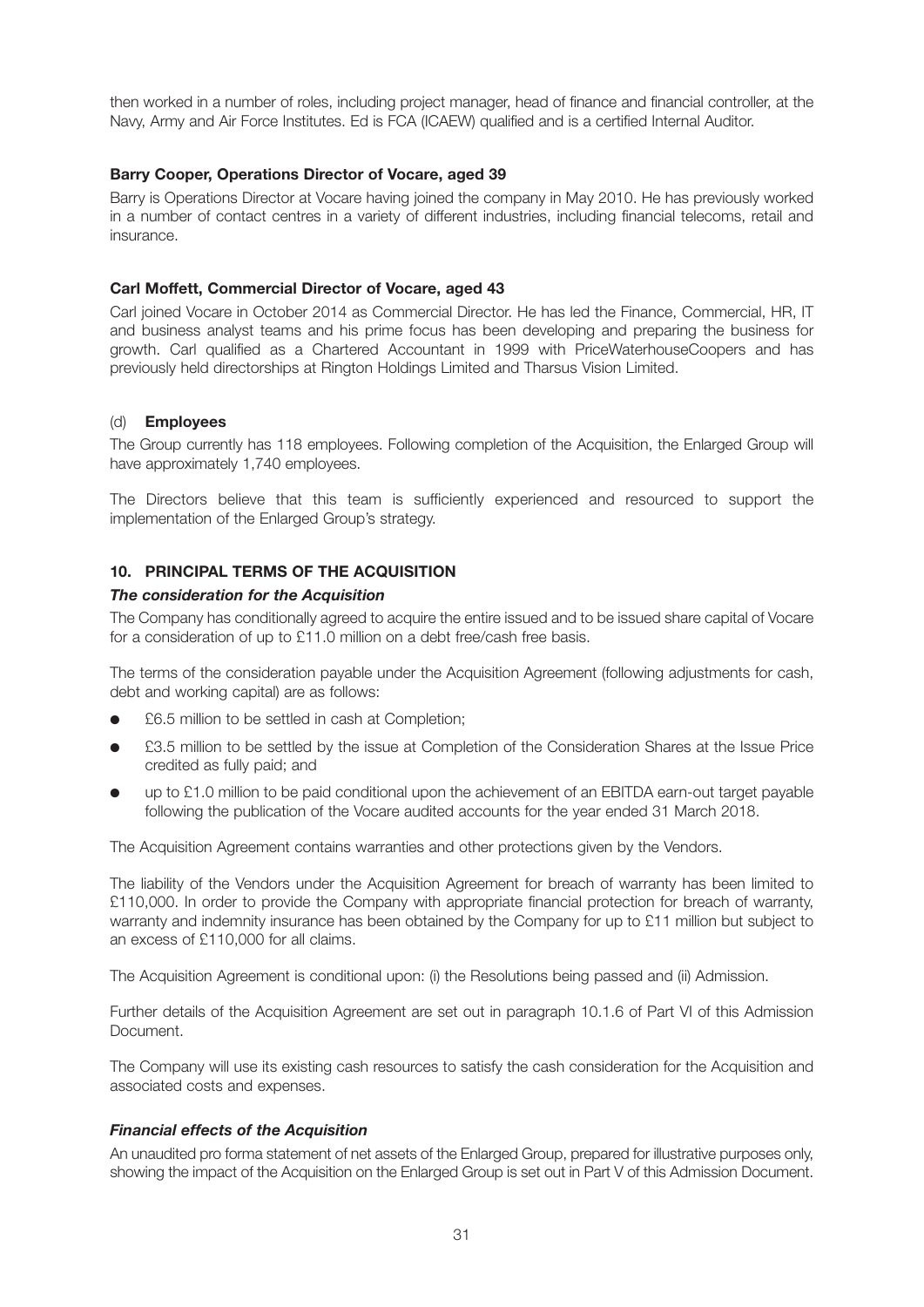## **11. ADMISSION, SETTLEMENT & DEALING**

Pursuant to Rule 14 of the AIM Rules for Companies, an application will be made for the Existing Ordinary Shares to be re-admitted to trading and the Consideration Shares to be admitted to trading on AIM. It is expected that Admission will become effective and dealings in the Enlarged Share Capital will commence on 24 October 2017.

The Ordinary Shares are eligible for CREST settlement and settlement of transactions in the Ordinary Shares may take place within the CREST system if a Shareholder so wishes. CREST is a voluntary system and Shareholders who wish to receive and retain share certificates are able to do so. CREST is a paperless settlement system enabling securities to be evidenced otherwise than by a certificate and transferred otherwise than by a written instrument in accordance with the CREST Regulations. For more information concerning CREST, Shareholders should contact their brokers or Euroclear at 33 Cannon Street, London EC4M 5SB, United Kingdom or by telephone on +44 (0)207 849 0000.

The Ordinary Shares have the ISIN number GB00BYM1JJ00. The Ordinary Shares are not dealt on any other recognised investment exchange and no application has been or is being made for the Ordinary Shares to be admitted to any other such exchange.

## **12. LOCK-IN AND ORDERLY MARKET ARRANGEMENTS**

The Vendors have undertaken to the Company, Allenby Capital and Cenkos Securities that, subject to certain limited exceptions, they will not dispose of any interest they hold in the Consideration Shares for a period of 12 months following Admission. The Vendors have undertaken that, for a further period of 12 months thereafter, they shall be bound by orderly market restrictions in respect of their Consideration Shares.

## **13. THE TAKEOVER CODE AND TAKEOVER PROVISIONS**

The Takeover Code is issued and administered by the Takeover Panel. The Takeover Code applies to all takeovers and merger transactions, however effected, where the offeree company is, *inter alia*, a listed or unlisted public company resident in the UK, the Channel Islands or the Isle of Man. The Company is such a company and, therefore, Shareholders are entitled to the protection afforded by the Takeover Code.

Under Rule 9 of the Takeover Code, where any person acquires, whether by a series of transactions over a period of time or otherwise, an interest (as defined in the Takeover Code) in shares which, taken together with shares in which he is already interested or in which persons acting in concert with him are interested, carry 30 per cent. or more of the voting rights of a company which is subject to the Takeover Code, that person is normally required to make a general offer to all the remaining shareholders to acquire their shares.

Similarly, Rule 9 of the Takeover Code also provides that when any person, together with persons acting in concert with him, is interested in shares which, in aggregate, carry more than 30 per cent. of the voting rights of such company, but does not hold shares carrying 50 per cent. or more of such voting rights, a general offer will normally be required if any further interest in shares is acquired by any such person.

Under the Takeover Code, a concert party arises when persons, pursuant to an agreement or understanding (whether formal or informal), co-operate to obtain or consolidate control of a company or to frustrate the successful outcome of an offer for that company. Under the Takeover Code, "control" means an interest, or aggregate interest, in shares carrying 30 per cent. or more of the voting rights of a company, irrespective of whether the interest or interests give de facto control.

If a "takeover offer" (as defined in section 974 of the Act) is made and the offeror, by virtue of acceptances of such offer, acquires or contracts to acquire not less than nine tenths in value of the Ordinary Shares to which the takeover offer relates, then the offeror has the right to acquire compulsorily the remaining Ordinary Shares of the minority Shareholders for the offer price within a fixed period. In certain circumstances, the minority Shareholders also have the right to require the offeror to buy their Ordinary Shares at the offer price within a fixed period.

## **14. PROPOSED CHANGE OF ACCOUNTING YEAR END**

Conditional on completion of the Acquisition, the Group will change its accounting reference date and financial year-end from 31 December to 31 March. This change will align the Group's accounting reference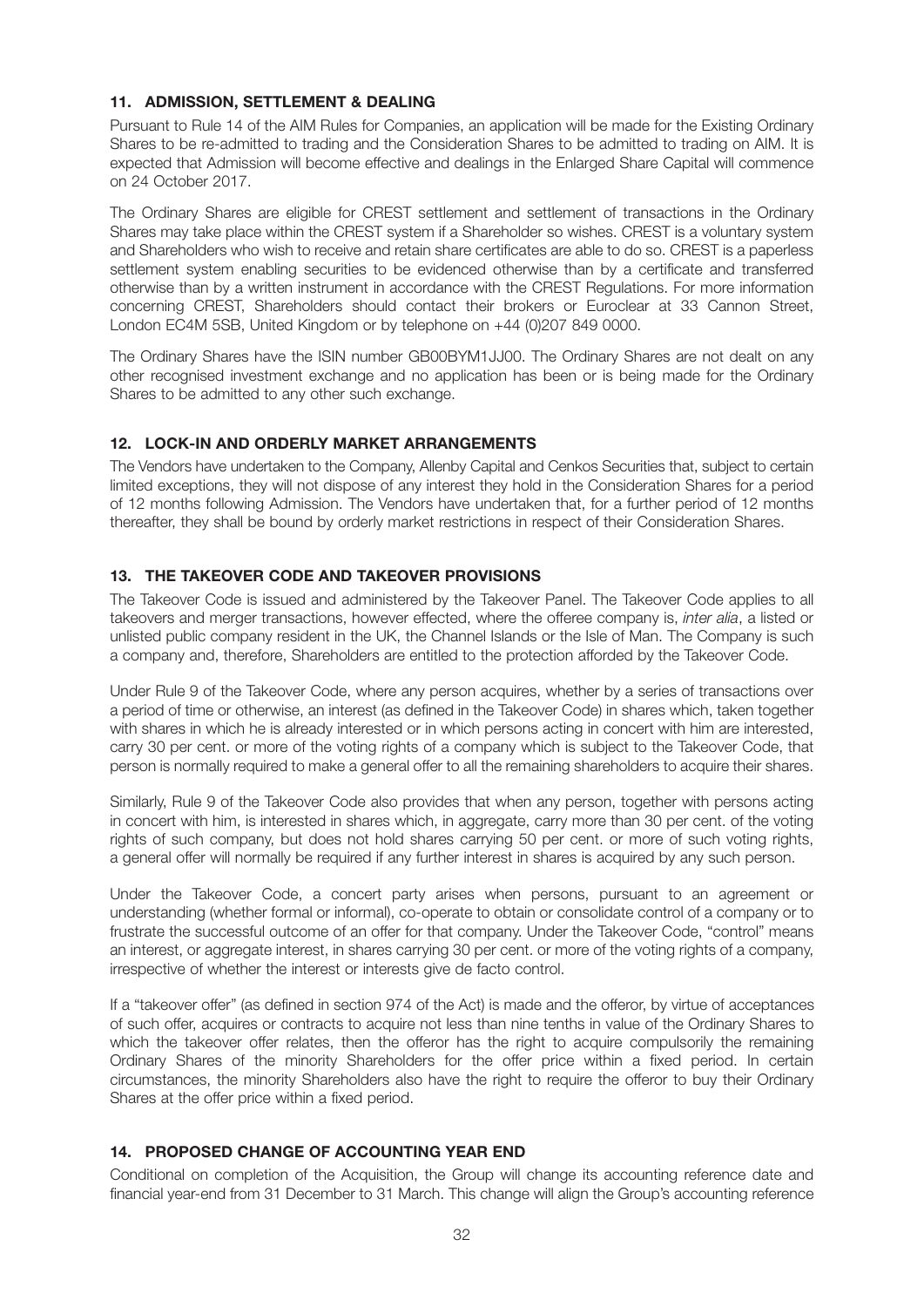period with that of Vocare and the NHS and will allow comparability of Group reporting across future periods. As a result of this change the Group's next three financial reporting events will be as follows:

- publication of unaudited interim accounts for the six months ended 31 December 2017 by 31 March 2018. This financial information will include the impact of the Acquisition in the period from the date of Completion;
- publication of audited accounts for the 15 month period to 31 March 2018 by 30 September 2018. This financial information will include the impact of the Acquisition in the period from the date of Completion; and
- publication of unaudited interim accounts for the six months ended 30 September 2018 by 31 December 2018.

Thereafter annual and interim reports will be published each year for the 12 months to 31 March and the six months to 30 September, respectively.

## **15. DIVIDEND POLICY**

The Existing Directors and the Proposed Director believe that the Enlarged Group will continue to have the potential to be cash generative in the future and recognise the importance of dividend income to Shareholders. Having regard to the requirement for capital expenditure to achieve the strategic objectives of the Enlarged Group and the retention of funds required to finance future growth of the Enlarged Group, both organically and by acquisition, the Directors intend to pursue a progressive dividend policy in the longer term that will take account of the Enlarged Group's profitability, underlying growth and availability of cash and distributable reserves, while maintaining an appropriate level of dividend cover.

The Directors may amend the dividend policy of the Company from time to time and the above statement regarding the dividend policy should not be construed as any form of profit or dividend forecast.

## **16. TAXATION**

Information regarding United Kingdom taxation is set out in paragraph 15 of Part VI of this Admission Document. These details are, however, intended only as a general guide to the current tax position under UK taxation law. Shareholders who are in doubt as to their tax position or who are subject to tax in jurisdictions other than the UK are strongly advised to consult their own independent financial adviser immediately.

## **17. CORPORATE GOVERNANCE**

The Corporate Governance Code applies only to companies on the Official List and not to companies admitted to AIM. However, the Directors recognise the importance of sound corporate governance and intend that the Group will comply with the provisions of the Corporate Governance Code for Small and Mid-Size Quoted Companies ("QCA Code"), as published by the Quoted Companies Alliance, insofar as they are appropriate given the Company's size, nature and stage of development. As the Company grows, the Directors intend that it should develop policies and procedures which reflect the Corporate Governance Code, so far as it is practicable taking into account the size and nature of the Company.

The Board is responsible for formulating, reviewing and approving the Group's strategy, budgets and corporate actions. The Company holds Board meetings at least four times each financial year and at other times as and when required. The Company has established properly constituted audit and remuneration committees of the Board with formally delegated duties and responsibilities.

## *Audit committee*

The audit committee has primary responsibility for monitoring the quality of internal controls and ensuring that the financial performance of the Group is properly measured and reported on. It will receive and review reports from the Group's management and auditors relating to the interim and annual accounts and the accounting and internal control systems in use throughout the Group. The audit committee will meet not less than four times in each financial year and will have unrestricted access to the Group's auditors.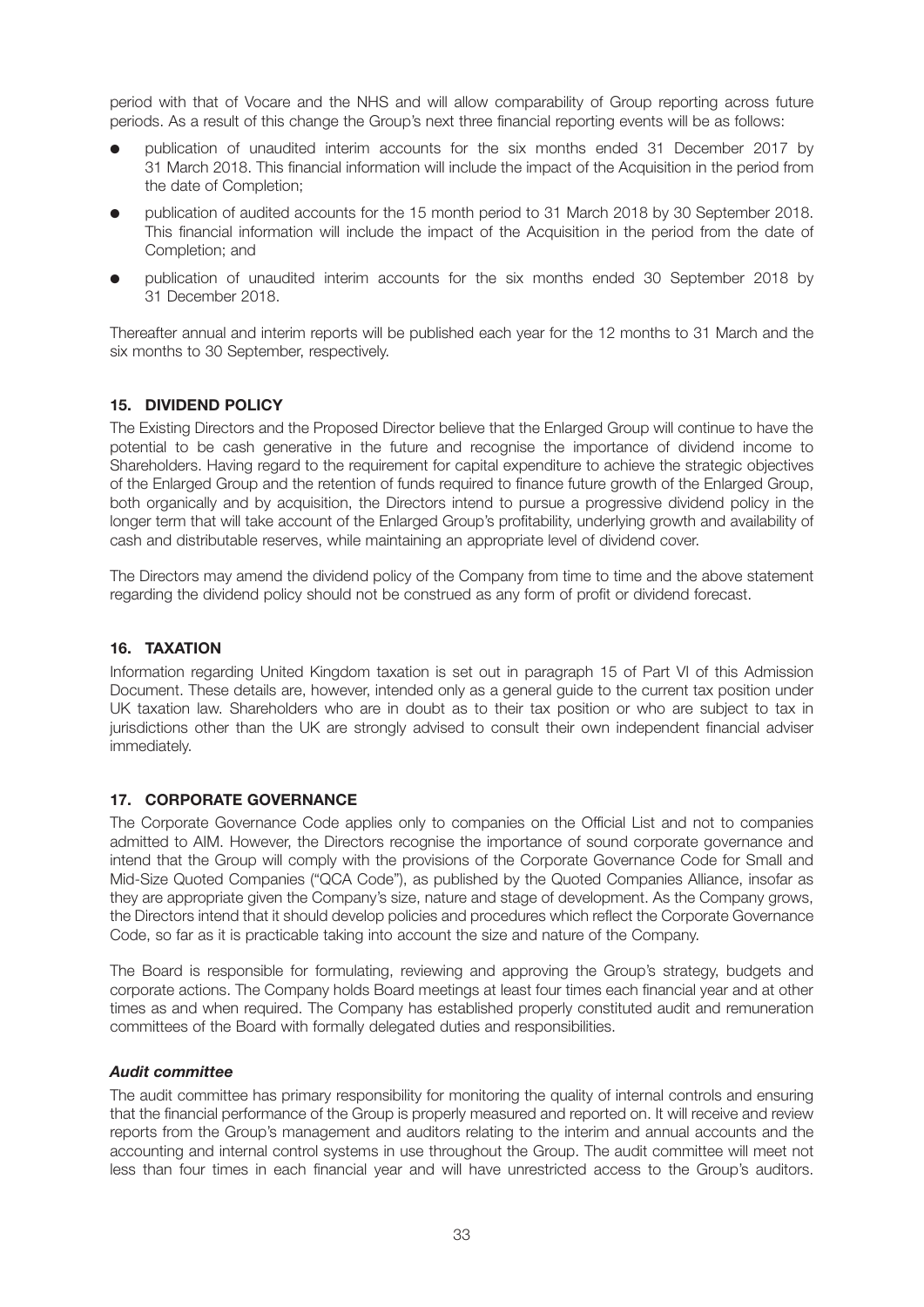Members of the audit committee are Mike Rogers, who will act as chairman of the committee, and Bob Holt.

#### *Remuneration committee*

The remuneration committee will review the performance of the executive Directors and make recommendations to the Board on matters relating to their remuneration and terms of employment. It will also make recommendations to the Board on proposals for the granting of share options and other equity incentives pursuant to any share option scheme or equity incentive scheme in operation from time to time. The remuneration committee will meet as and when necessary to assess the suitability of candidates proposed for appointment by the Board. In exercising this role, the Directors shall have regard to the recommendations put forward in the QCA Code. Members of the remuneration committee are Tony Bourne, who will act as chairman of the committee, and Bob Holt.

#### *Nomination committee*

The Company has established a nomination committee. The nomination committee will meet not less than once a year and will: (i) identify individuals qualified to become Board members and select the director nominees for election at general meetings of the Shareholders or for appointment to fill vacancies; (ii) determine director nominees for each committee of the Board; and (iii) consider the appropriate composition of the Board and its committees. In addition, each Director's performance will be reviewed annually by the chairman of the Nomination Committee and the chairmanship of the Nomination Committee will be assessed by the remaining directors. Members of the nomination committee are Tony Bourne, who will act as chairman of the committee, and Bob Holt.

## **18. SHARE DEALING CODE**

The Company has adopted a share dealing code for dealings in securities of the Company by directors and certain employees which is appropriate for a company whose shares are traded on AIM. This constitutes the Company's share dealing policy for the purposes of compliance with UK legislation including the Market Abuse Regulation and the relevant part of the AIM Rules for Companies.

It should be noted that the insider dealing legislation set out in the UK Criminal Justice Act 1993, as well as provisions relating to market abuse, will apply to the Company and dealings in Ordinary Shares.

## **19. SHARE OPTION SCHEME**

The Company has established an enterprise management incentive scheme in the form of the EMI Scheme and a long term incentive plan in the form of the SAYE Scheme each of which allows for the grant of share options. Details of the EMI Scheme and the SAYE Scheme are set out in paragraph 4.7 and paragraph 4.8 of Part VI of this Document.

Approved and unapproved options over, in aggregate, 450,000 Ordinary Shares were granted to certain Directors and employees under the EMI Scheme on 11 November 2015.

Options over a total of 334,949 Ordinary Shares were granted to certain Directors and employees pursuant to the SAYE Scheme on 12 December 2016. Further details of options granted under the EMI Scheme and the SAYE Scheme are set out in paragraph 4.7 and paragraph 4.8 of Part VI of this Document.

#### **20. GENERAL MEETING**

A notice convening a general meeting of the Company, to be held at 10.00 a.m. on 23 October 2017 at Hamilton House, Mabledon Place, London, WC1H 9BB, is set out at the end of this Document. At the General Meeting, the following resolutions will be proposed:

- (a) to approve the Acquisition;
- (b) to authorise the Directors to allot Ordinary Shares up to a maximum nominal value of £1,993,172.40; and
- (c) to authorise the Directors to allot Ordinary Shares otherwise than on a pro rata basis to shareholders up to a maximum nominal value of £597,951.72.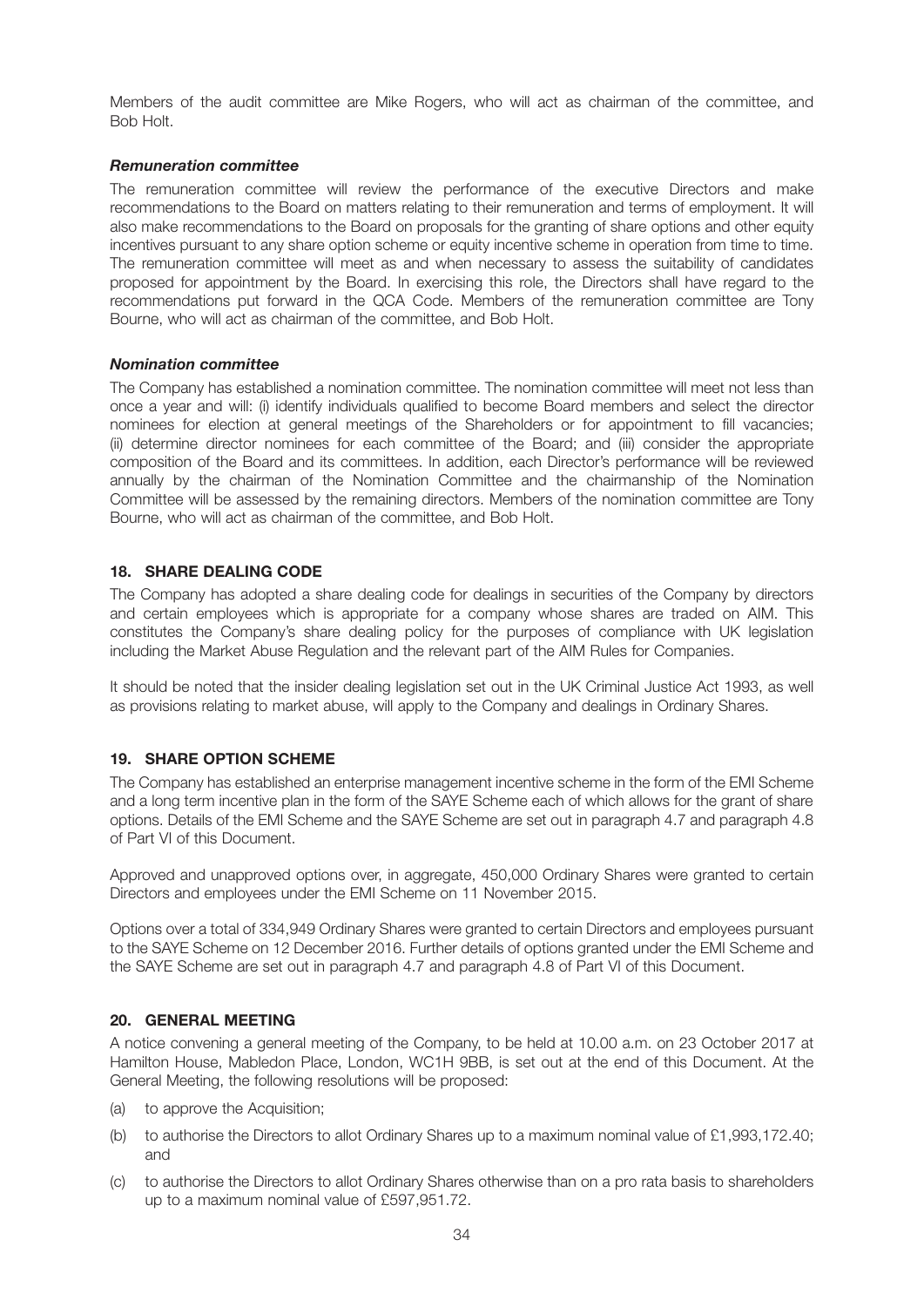The resolutions in (a) and (b) will be proposed as ordinary resolutions and the resolution in (c) will be proposed as a special resolution. The resolutions are inter-conditional and so, if one of them is not passed at the General Meeting, none of them will be deemed to have been passed.

The Directors recommend that Shareholders vote in favour of the Resolutions, as the Directors intend to do, so that the Acquisition and Admission can proceed.

## **21. FURTHER INFORMATION**

Your attention is drawn to Parts II to VI of this Admission Document, which provide additional information on the Group and, in particular, to the Risk Factors set out in Part II.

## **22. RECOMMENDATION AND ACTION TO BE TAKEN BY SHAREHOLDERS**

The Directors consider that the Resolutions to be proposed at the General Meeting of the Company are in the best interests of the Company and its Shareholders as a whole. The Directors unanimously recommend that Shareholders vote in favour of the Resolutions. All of the Directors intend to vote in favour of those Resolutions in respect of the 1,265,191 Ordinary Shares beneficially owned by them as at the date of this Document in aggregate representing approximately 2.41 per cent. of the Company's existing issued share capital.

A Form of Proxy is enclosed for use by Existing Shareholders at the GM. Whether or not Shareholders intend to be present at the GM, they are requested to complete, sign and return the Form of Proxy to the Company's registrar, Share Registrars Limited, Proxy Department, The Courtyard, 17 West Street, Farnham, Surrey, GU9 7DR as soon as possible but in any event so as to arrive by 10.00 a.m. on 19 October 2017. The completion and return of a Form of Proxy will not preclude a Shareholder from attending the GM and voting in person should he subsequently wish to do so.

Yours faithfully,

**Bob Holt** *Chairman*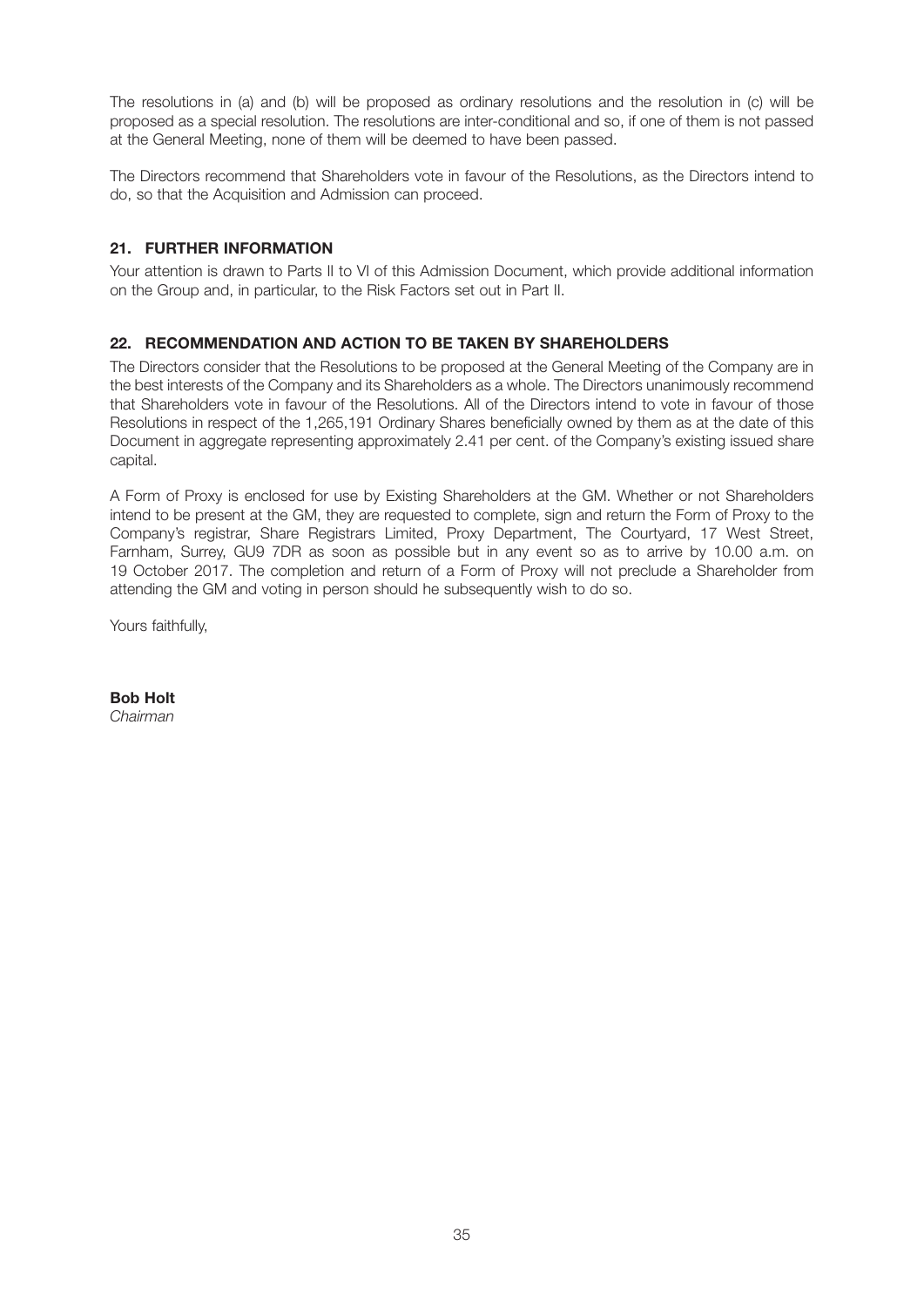#### **PART II**

#### **RISK FACTORS**

**The attention of prospective investors is drawn to the fact that an investment in Ordinary Shares may not be suitable for all such investors and will involve a variety of risks which, if they occur, may have a materially adverse effect on the Company's business or financial condition, results or future operations. In such case, the market price of the Ordinary Shares could decline and an investor might lose all or part of his or her investment.**

**In addition to the information set out in this Document, the following risk factors should be considered carefully in evaluating whether to make an investment in the Company. The following factors do not purport to be an exhaustive list or explanation of all the risk factors involved in investing in the Company and they are not set out in any particular order of priority.**

**Additionally, there may be further risks of which the Company, the Existing Directors and Proposed Director are not aware or believe to be immaterial which may, in the future, adversely affect the Company's business and the market price of the Ordinary Shares. In particular, the Company's performance might be affected by changes in market and economic conditions and in legal, regulatory and tax requirements.**

**Before making a final investment decision, prospective investors should consider carefully whether an investment in the Company is suitable for them in the light of their personal circumstances and the financial resources available to them. Any prospective investor who is in any doubt as to any action he should take, should consult with an independent financial adviser authorised under the FSMA, if the investor is in the United Kingdom or, if not, another appropriately authorised independent financial adviser, who specialises in advising on the acquisition of shares and other securities.**

## **RISKS RELATING TO THE ACQUISITION**

#### **Conditions to the Acquisition Agreement**

The Acquisition is conditional upon, amongst other things, the resolutions being passed at the General Meeting. There can be no assurance that this condition and the other conditions to the Acquisition (as set out in full in paragraph 10 of Part I of this Document) will be satisfied and that the Acquisition will complete by 24 October 2017.

If the conditions to the Acquisition are not satisfied by 31 October 2017, the Company and/or Vocare may terminate the Acquisition Agreement and the Company may not acquire Vocare.

#### **Risk that Vocare's results will not match expectations**

If the results and cash flows generated by Vocare are not in line with the Company's expectations, it may materially impact on the financial performance of the Enlarged Group which could have an adverse effect on the Enlarged Group's financial position and share price. In addition, any goodwill that arises on the Acquisition may be required to be written down, which, while having no cash impact, could have an adverse effect on the Enlarged Group's financial position and share price.

#### **The integration costs related to the Acquisition may exceed the Board's expectations**

Totally expects to incur certain costs in relation to the Acquisition, including integration and post completion costs in order to successfully combine the operations of Totally and Vocare. The actual costs of the integration process may exceed those estimated and there may be further additional and unforeseen expenses incurred in connection with the Acquisition. In addition, Totally will incur legal, accounting, transaction fees and other costs relating to the Acquisition, some of which are payable regardless of whether or not the Acquisition completes. Although the Directors believe that the integration and Acquisition costs will be more than offset by the realisation of the synergies resulting from the Acquisition, this net benefit may not be achieved in the short-term or at all, particularly if the Acquisition does not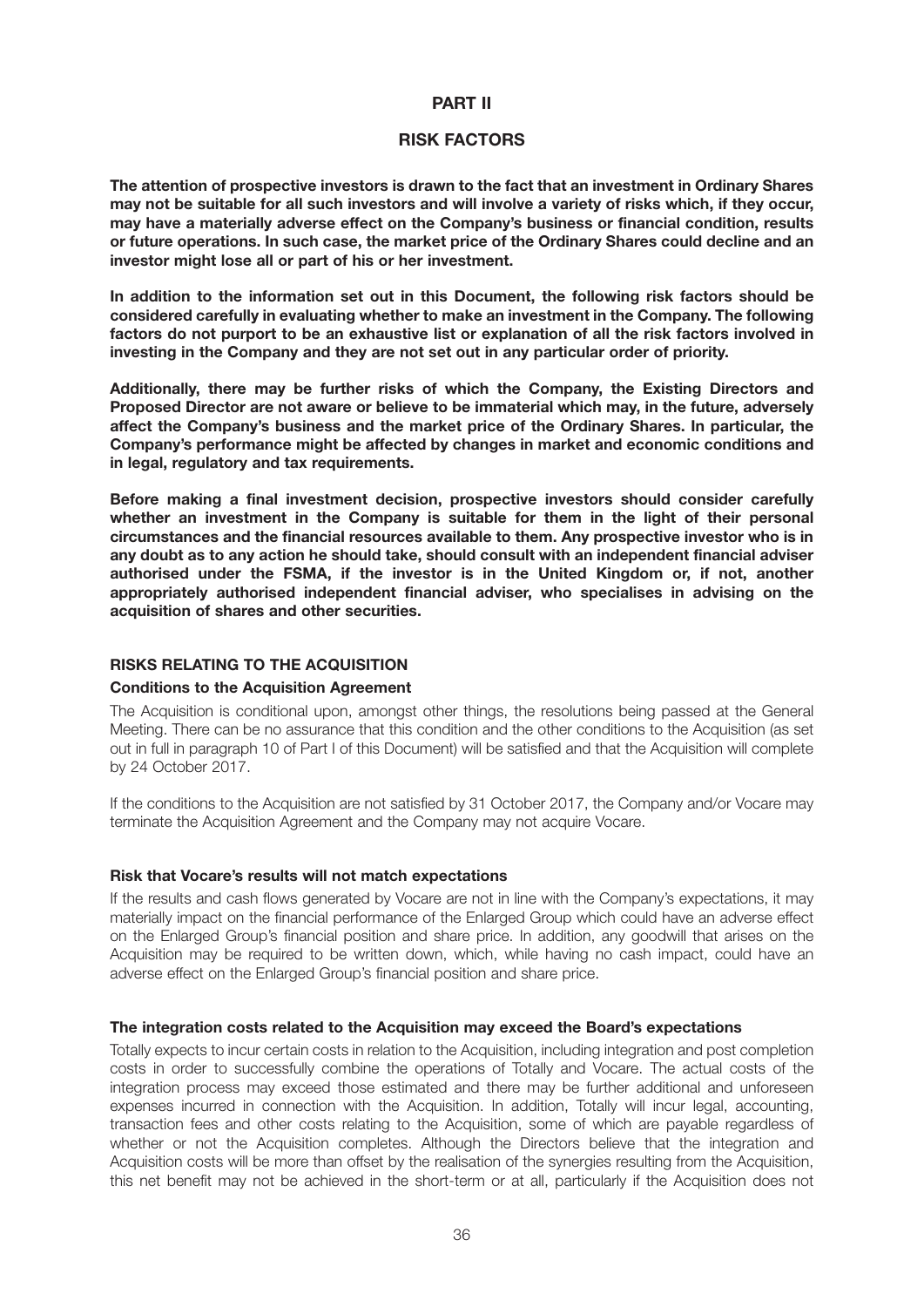complete or is delayed. These factors could adversely affect the Enlarged Group's operations and/or financial condition.

### **RISK FACTORS RELATING TO THE BUSINESS AND OPERATIONS OF THE ENLARGED GROUP Potential change in government or government policy**

A key driver of the business of both the Group pre-acquisition and the Enlarged Group is the level of UK government spending relating to the delivery of healthcare services. In light of pronouncements in 2017 from the current UK government focusing on reducing the public sector budgetary deficit, the rate of growth in expenditure on healthcare may reduce significantly. It is also possible that the current UK government or future UK governments may seek to materially restructure the NHS, or otherwise materially alter the way in which the NHS allocates its budget and procures services from the private sector. This may have a material adverse effect on the Group's future performance, financial condition or business prospects. However the Directors believe the Group is well placed to benefit from targeted healthcare spend due to the potential for the NHS to generate efficiency savings through the use of the Group's services. In addition, at the current time, NHS spend on outsourced services continues to increase. The Board continue to keep abreast of current thinking of likely policy issues relating to the Company's services.

#### **Ability to recruit and retain skilled personnel**

The ability to continue to attract and retain employees with the appropriate qualifications, expertise and skills cannot be guaranteed. If the Group is unable to hire and retain such personnel in a timely manner, the ability to sell its products and otherwise to grow its business will be impaired which may have a detrimental effect upon the performance of the Group.

#### **Operating in correctional facilities**

Part of the Enlarged Group's operations will revolve around providing physiotherapy and other services to inmates in various prisons and correctional facilities around the UK. There is an increased potential risk to both the staff of the Enlarged Group and the Enlarged Group's own reputation were any staff to be harmed working in such an environment.

#### **Potential litigation**

Legal proceedings may arise from time to time in the course of the Enlarged Group's business, including through potential accusation of clinical negligence which may lead to claims. The Board believes that the Enlarged Group has sufficient product and public liability insurance to comply with the requirements of the NHS in the UK. In addition, the Company seeks protection of intellectual property and does not intentionally infringe the intellectual property of others but there can be no guarantee that legal proceedings will not arise from a potential conflict in areas of key intellectual property.

#### **Patient data protection**

In the course of the Enlarged Group's day to day business, they are privy to confidential information and medical records of their patients and customers. Whilst the Enlarged Group has in place systems and procedures to seek to comply with the Data Protection Act 1998, failure by it to comply with data protection legislation may leave the Enlarged Group open to criminal and civil sanctions.

#### **Potential failure to win new tenders and/or renew existing contracts**

The Enlarged Group currently has a number of tenders out for new business across various NHS and other public sector departments and councils. The ability to win new contracts and/or renew existing contracts with the NHS and other organisations is material to the Enlarged Group's future growth. There can be no guarantee that the Enlarged Group will win these bids or future bids or renew existing contracts, and failure to win such bids or renew existing contracts could adversely affect the Enlarged Group's efforts to increase its revenue streams. Public sector contracts may be subject to formal procurement processes which are competitive and may cause delays to the implementation of the Enlarged Group's business plan. Furthermore the local council or public body may operate with only a pre-qualified framework of suppliers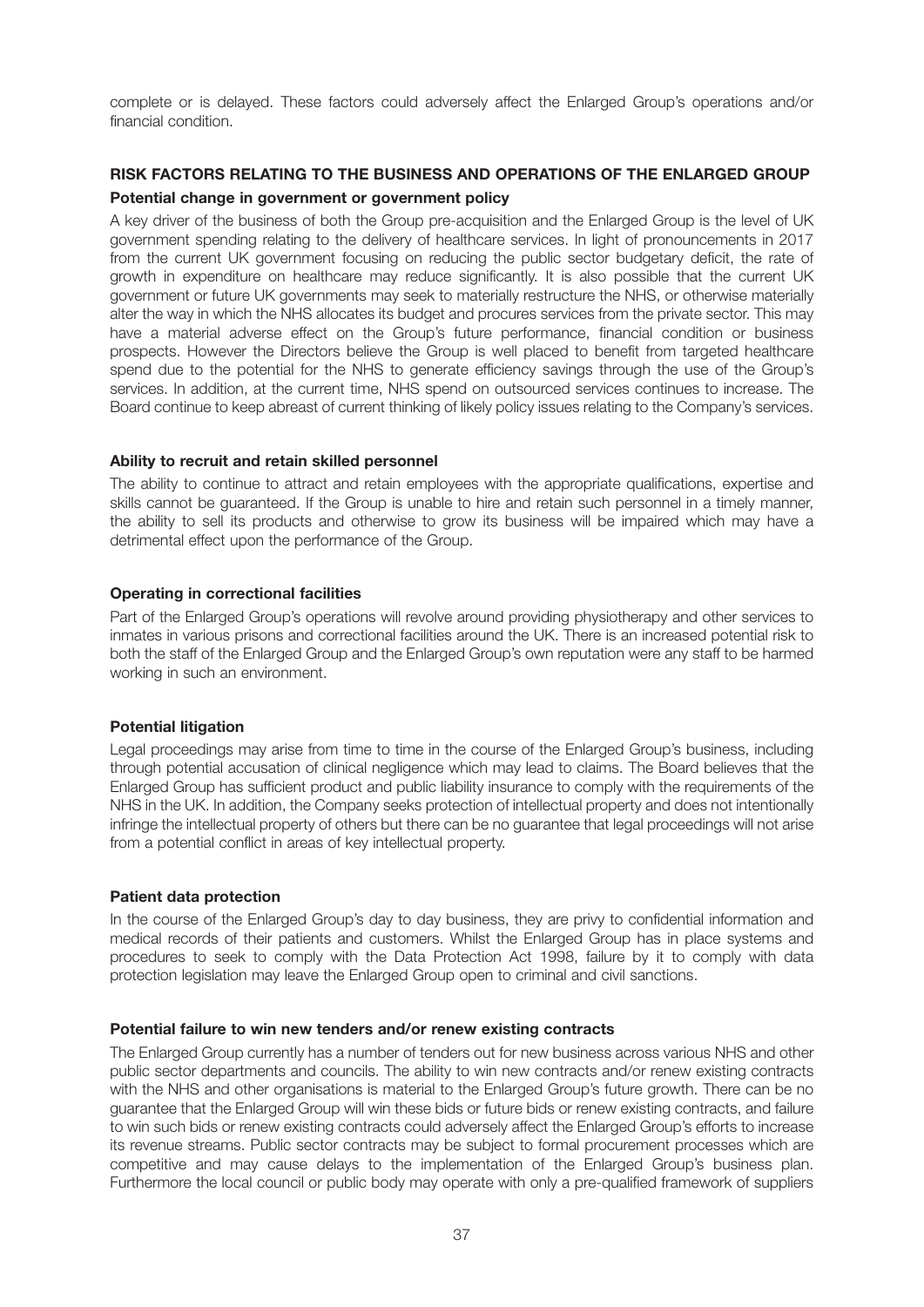which may exclude the Enlarged Group. Any delay or failure to win public sector contracts may have a material adverse effect on the Enlarged Group's operations.

#### **Change of control provisions**

The majority of Vocare's existing contracts with CCGs include change of control provisions which require Vocare to make a notification to the relevant CCG following a change of control but do not give rise to a right for the counterparty to terminate the contract. If the change of control involves an intention or proposal to make consequential changes and those changes require a change to the terms of the contract then consent must also be obtained from the counterparty. At this stage Totally do not intend to renegotiate any of the contracts when making the notifications to CCGs so counterparty consent for the majority of contracts held by Vocare will not be required.

In addition there are five contracts held by Vocare that contain provisions that require prior consent to a change of control. As at the date of this Document Totally has not approached the relevant counterparties for the requisite consents and instead intend to notify and enter into discussions with the relevant counterparties following the date of this Document. There is, however, a risk that all or any of the counterparties do not provide the required consent and instead seek to exercise termination rights or renegotiate the terms of the relevant contract. The Board considers this risk remote on the basis that it has no intention of seeking to change the services following Admission.

#### **Vocare contracts subject to NHS remedial action plans**

Certain of Vocare's contracts are currently subject to remedial action plans with a view to improving the services provided. Vocare is working closely with the respective counterparty to implement the action plans in accordance with the stated recommendations and to improve service levels at the relevant locations. A breach of a remedial action plan by Vocare may result in a default notice being issued which could result in either part or full termination of the contract subject to the default notice.

#### **Fixed term contracts**

Many of Vocare's NHS contracts are time limited and a number of these will expire in the next 12 months. As at the date of this Document, Vocare has not received confirmation, and there is no guarantee, that these contracts will be renewed.

#### **CQC warning notices**

The CQC is the independent regulator of health and social care in England. If the quality of care at an inspected site falls below what is legally required a warning notice can be issued. Sites managed by Vocare (being the St Mary's urgent care centre in London, Somerset OOH and the integrated urgent care centre at Wolverhampton) have been issued with warning notices in 2017 and there is no guarantee that further warning notices will not be issued to other sites managed by the Enlarged Group. However, remedial action plans in relation to these sites have been implemented and, where appropriate, new local management teams have been recruited to address these issues.

#### **Dispute with NHS Property Services on rental amounts on Vocare properties**

Vocare is currently involved in a dispute with NHS Property Services Ltd ("NPS") over allegedly unpaid rent of £800,000. This relates to balances which originally totalled £1,049,000 and of which £859,000 remains outstanding. These balances are for certain of Vocare's properties in the North East, being Eston, Navigation Point, Houghton, Bunny Hill and Washington. Vocare believe that NPS is seeking amounts over and above the figures agreed for facilities and services and therefore is rejecting these charges.

NPS are considering this information and have noted that if the charges are upheld then Vocare would be seeking to pass these on to the CCGs.

The Company has sought to mitigate the risk of the Enlarged Group being exposed to the dispute between NPS and Vocare through the retention provisions in the Acquisition Agreement, details of which are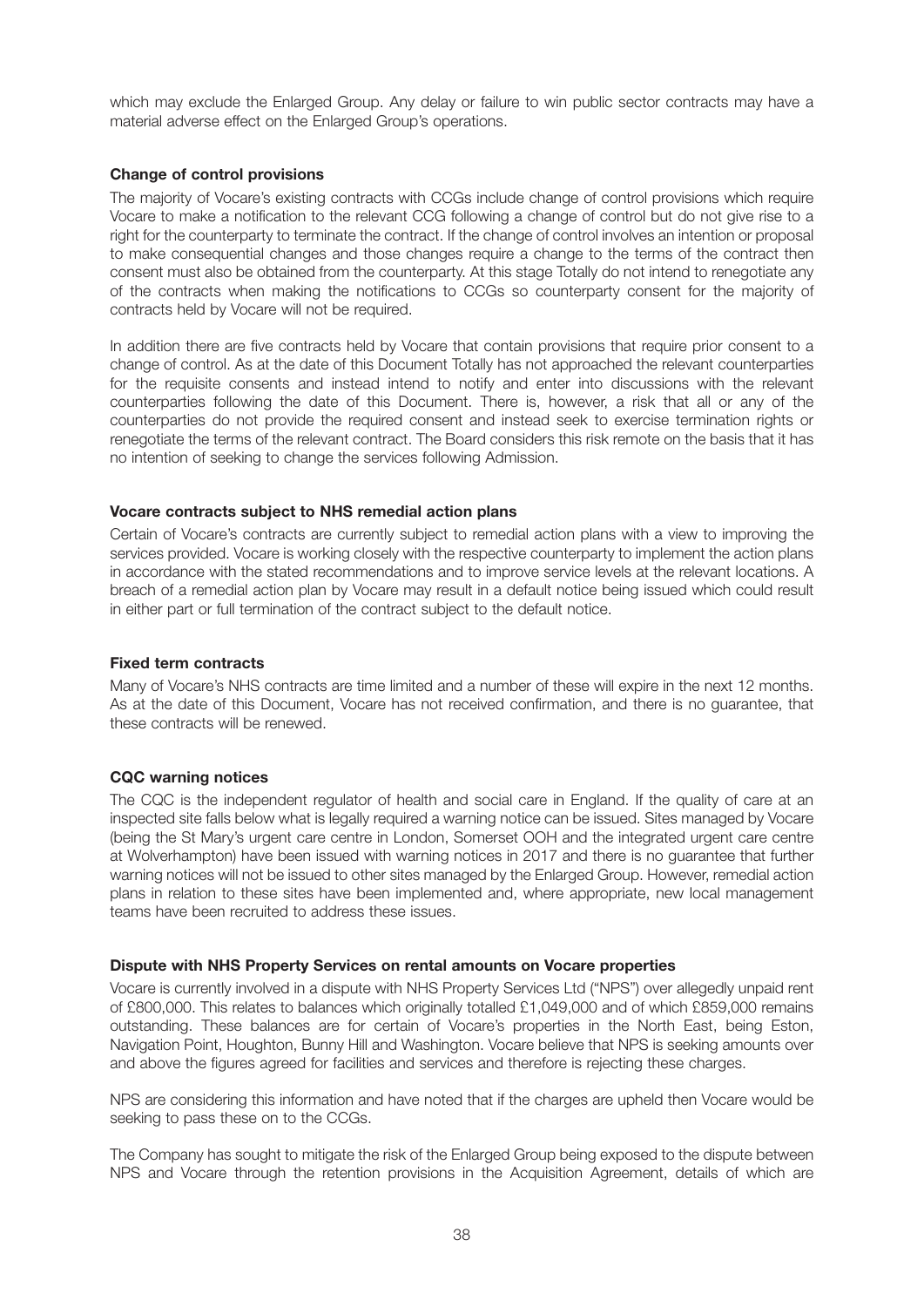contained in paragraph 10.1.6 of Part VI of the Document. The retention provisions cover an amount equal to the current estimated figure that is under dispute with NPS.

There is a risk that the retention provisions will not cover the total future liability that is incurred by the Enlarged Group in connection with this dispute and/or that the future liabilities incurred by the Enlarged Group will not be able to be passed onto the CCGs.

#### **Competition**

There are a wider range of private healthcare providers and subcontractors against whom the Enlarged Group competes for business. Many of these competitors may have significantly greater financial, marketing and/or servicing resources than the Enlarged Group and may have longer operating histories or greater name recognition. The Enlarged Group's relatively small size may therefore be considered negatively by prospective clients. In addition, the Enlarged Group's competitors may announce or develop new services, or be able to offer services at a reduced cost, compared to the Enlarged Group. Nevertheless the Directors believe that the Enlarged Group's services are targeted where it can be successful. However new competitors or alliances among competitors could emerge. This increased competition may provoke price reductions, reduced gross margins, failure to secure tenders and loss of market share, any of which could have a material adverse effect on the Enlarged Group's business, financial condition and result of operations.

#### **Insurance**

There can be no certainty that the Enlarged Group's insurance cover is adequate to protect against ever eventuality. The occurrence of an event for which the Enlarged Group did not have adequate insurance cover could have a materially adverse effect on the Enlarged Group's business, revenue, financial condition, profitability, prospects and results of operations.

#### **Failure of Vocare's or the NHS's information systems**

Any system failure that causes an interruption in service or availability of Vocare's information systems, including in relation to the NHS 111 service, could adversely affect Vocare's operations. Any system failure in the NHS's computer systems could prevent Vocare from benefiting from NHS revenues at the sites where it manages its services covering, inter alia, the urgent care centres, GP OOH and the NHS 111 services. Furthermore Vocare's computer servers may be vulnerable to computer viruses, break-ins and similar disruptions from unauthorised tampering. The occurrence of any of these events could result in interruptions, delays, the loss or corruption of data, the unauthorised release of private patient data or cessations in the availability of systems. The occurrence of any of these risks could have an adverse effect on the business, results of operations, financial condition and future prospects of Vocare and the Enlarged Group.

#### **Reliance on key individuals**

The future success of the Enlarged Group is substantially dependent on a relatively small number of people and the Directors, therefore, view the continued service of certain of its Directors, senior management and other key personnel as important. Whilst the Directors are taking steps to ensure that knowledge, skills and expertise are shared so as to avoid the Enlarged Group being unduly dependent on individuals, they acknowledge that such measures may prove not to be effective if there were adverse circumstances beyond the Enlarged Group's control affecting one or more key personnel.

In order to be able to develop, support and maintain its business, the Enlarged Group must also recruit and retain suitably qualified personnel some of whom require a very specialist skills set. There is no assurance that it will always be able to do so on a timely basis.

#### **Change in healthcare regulatory system**

The healthcare industry in the UK is highly regulated. Whilst the Board believes that the Enlarged Group is compliant with its regulatory and legal obligations, no assurance can be given that the Enlarged Group will be compliant in the future. If the Enlarged Group was not compliant, this may affect the Enlarged Group's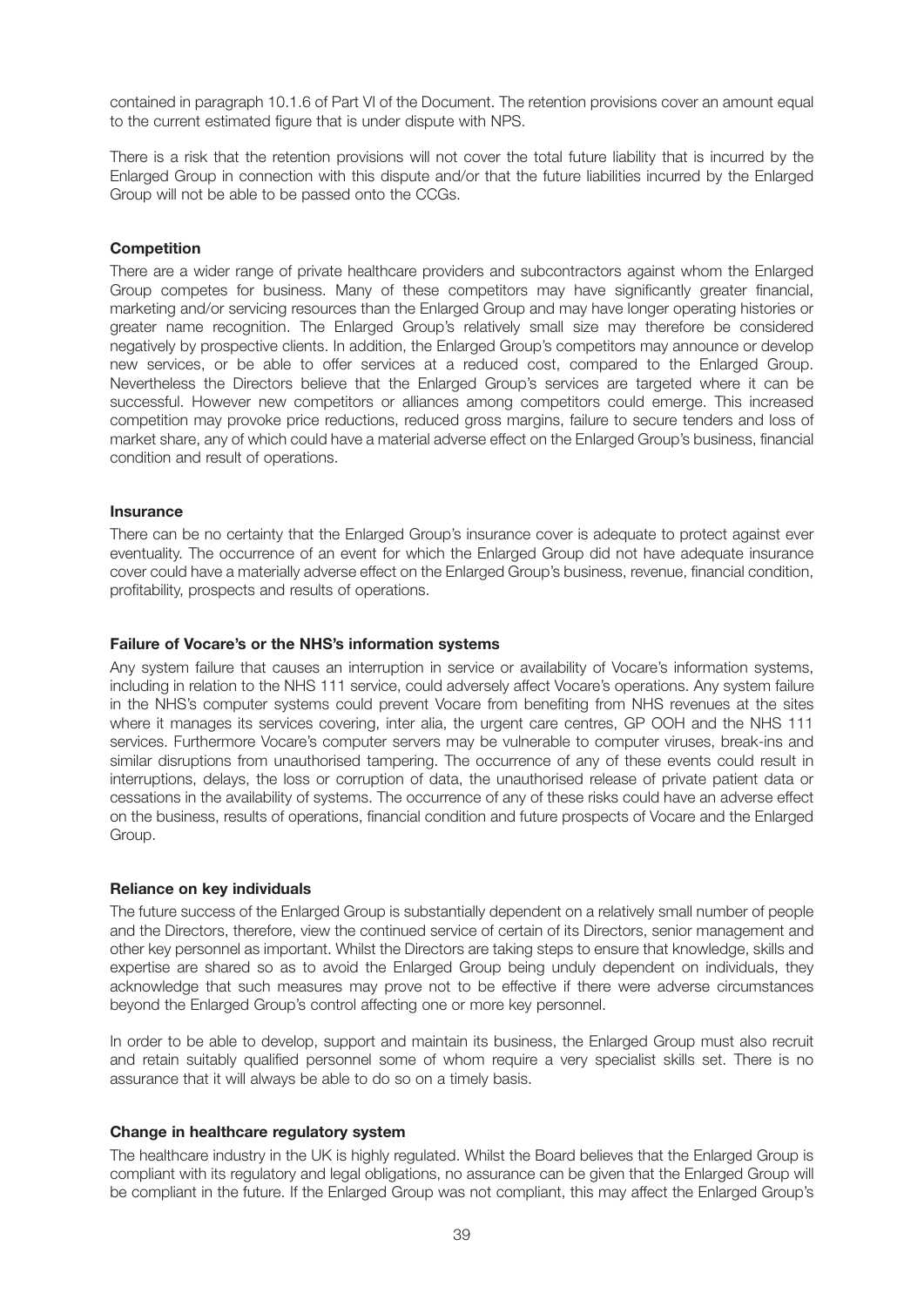ability to operate in the UK which could materially reduce forecast revenues or require additional cost and time to ensure it became fully compliant.

#### **Expansion through acquisitions entails certain risks**

Part of the Enlarged Group's strategy involves expanding its business through acquisitions of other businesses or establishing new businesses. Such acquisitions will require the integration of new operations into the Enlarged Group's business. The Enlarged Group's ability to realise the expected benefits from future acquisitions will depend, in large part, upon its ability to integrate new operations with existing operations in a timely and effective manner and to manage an increasingly large business. It will also potentially depend upon the Enlarged Group's ability to recruit additional management as it cannot be assumed that management of acquired businesses will continue to work for the Enlarged Group in the longer-term, or that any of its recruiting efforts will succeed. In addition, the Enlarged Group's acquisition strategy will involve numerous risks, including the potential inability to identify appropriate acquisition opportunities, possible failures of acquisitions to be profitable or to generate anticipated cash flows, the entry into markets and geographic areas where the Enlarged Group has limited or no experience, diversion of management's time and resources from core operations and potential difficulties in integrating operations and systems with those of acquired companies.

#### **Integration of Vocare could have an adverse effect on the Enlarged Group's businesses**

Totally's and Vocare's management teams will be required to devote significant attention and resources to integrating Totally's and Vocare's business practices and operations. There is a risk that the challenges associated with managing the Acquisition will result in management distraction and that consequently the underlying businesses will not perform in line with expectations.

#### **Macroeconomic risk**

An economic downturn either globally or locally in any area in which the Enlarged Group operates may have an adverse effect on the demand for the Enlarged Group's products and services. A more prolonged economic downturn may lead to an overall decline in the volume of the Enlarged Group's sales, restricting the Enlarged Group's ability to realise a profit. The markets in which the Enlarged Group offers its products and services are directly affected by many national and international factors that are beyond the Enlarged Group's control.

#### **Brexit risk**

On 23 June 2016 the United Kingdom held a referendum on the United Kingdom's continued membership of the European Union. This resulted in a vote for the United Kingdom to exit the European Union. There are significant uncertainties in relation to the terms and the timeframe within which such an exit would be effected, and there are significant uncertainties as to what the impact will be on the fiscal, monetary and regulatory landscape in the UK, including *inter alia*, the UK's tax system, the conduct of cross-border business and export and import tariffs. There is also uncertainty in relation to how, when and to what extent these developments will impact on the economy in the United Kingdom and the future growth of its various industries and on levels of investor activity and confidence, on market performance and on exchange rates. There is also a risk that the vote by the United Kingdom to leave could result in other member states re-considering their respective membership of the European Union. Although it is not possible to predict fully the effects of the exit of the United Kingdom from the European Union, any of these risks, taken singularly or in the aggregate, could have a material adverse effect on the Enlarged Group's business, revenue, financial condition, profitability, prospects and results of operations.

#### **Suppliers**

The Enlarged Group relies on certain suppliers, without whom the Enlarged Group's revenue generation, efficiency of operations and cash flow may not be optimised. The Enlarged Group cannot guarantee that service and products delivered from third parties will remain of a high quality in the future and be provided without interruption. In the event of a major disruption to the timely supply of third party products and services, alternative suppliers may only be available at higher prices, which could negatively affect the Enlarged Group's operations, financial results and performance.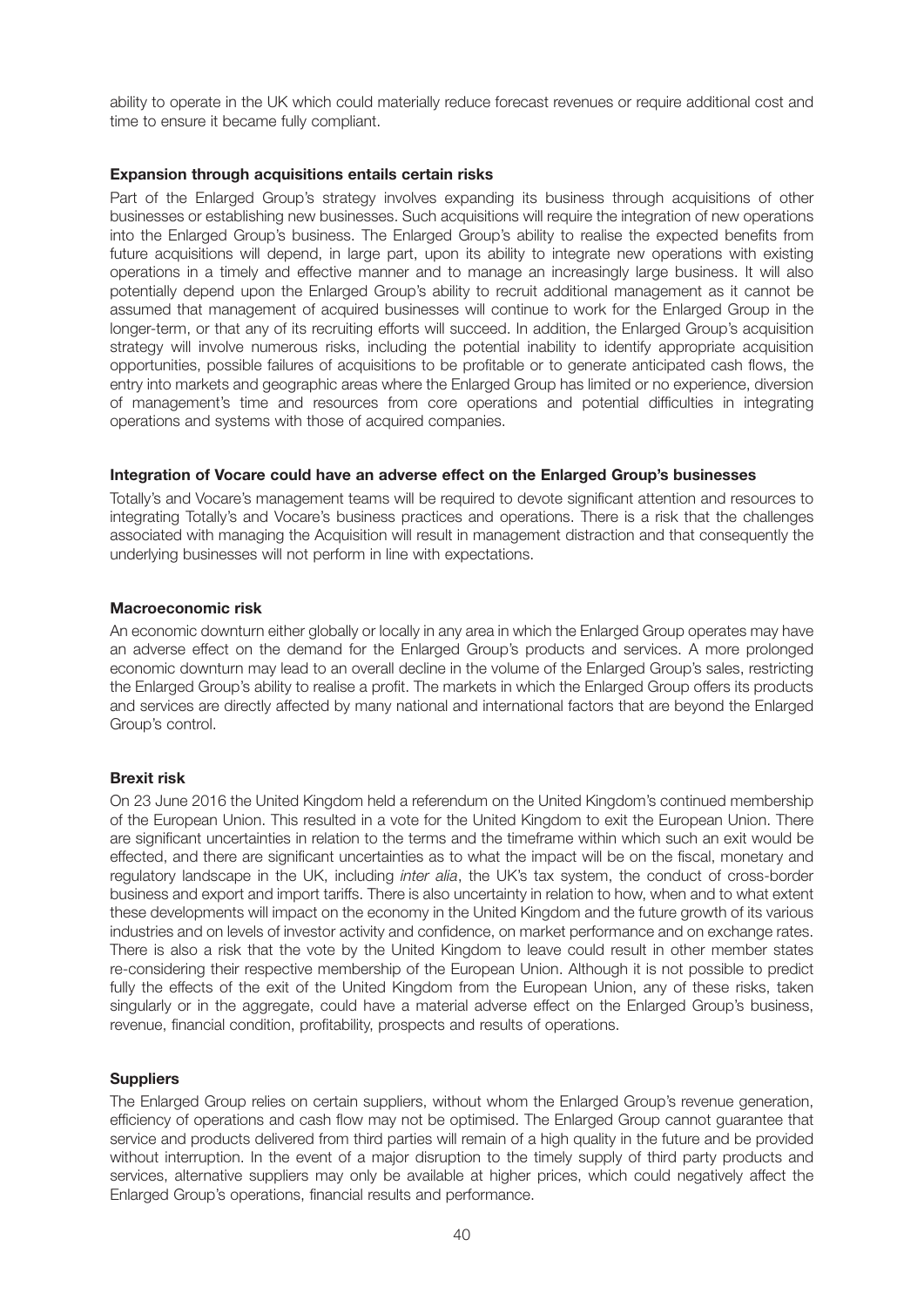### **RISKS RELATING TO THE ORDINARY SHARES**

### **Investment in AIM securities and liquidity of the Company's Shares**

An investment in companies whose shares are traded on AIM is perceived to involve a higher degree of risk and be less liquid than an investment in companies whose shares are listed on the Official List. AIM is a market designed primarily for emerging or smaller companies. The rules of this market are less demanding than the Official List. The future success of AIM and liquidity in the market for Ordinary Shares cannot be guaranteed. In particular, the market for Ordinary Shares may become or may be relatively illiquid and therefore, such Ordinary Shares may be or may become difficult to sell.

Prospective investors should be aware that the market price of the Ordinary Shares may go down as well as up and that the market price of the Ordinary Shares may not reflect the underlying value of the Company. Investors may, therefore, realise less than or lose all of their investment.

### **Market in the Ordinary Shares**

The share price of publically quoted companies can be highly volatile and shareholdings illiquid. The market price of the Ordinary Shares may be subject to wide fluctuations in response to many factors, some specific to the Company and its operations and others to the AIM market in general including, but not limited to, variations in the operating results of the Company, divergence in financial results from analysts' expectations, changes in earnings estimates by stock market analysts, general economic conditions or legislative changes in the Company's sector. In addition, stock markets have from time to time experienced extreme price and volume fluctuations, which, as well as general economic and political conditions, could adversely affect the market price for the Ordinary Shares. The trading of the Ordinary Shares on AIM should not be taken as implying that there will be a liquid market for the Ordinary Shares and there is no guarantee that an active market will develop or be sustained after Admission. It may be more difficult for an investor to realise his investment in the Company than in a company whose shares are quoted on the Official List.

### **Dilution of shareholders' interest as a result of additional equity fundraising**

The Company's stated strategy includes growth by acquisition. The Company may need to raise additional funds in the future to finance, amongst other things, working capital, expansion of the business, new developments relating to existing operations or new acquisitions. If additional funds are raised through the issuance of new equity or equity-linked securities of the Company other than on a pro rata basis to existing Shareholders, the percentage ownership of the existing Shareholders may be reduced. Shareholders may also experience subsequent dilution and/or such securities may have preferred rights, options and preemption rights senior to the Ordinary Shares. The Group may be unable to obtain additional financing on acceptable terms or at all if market and economic conditions, the financial condition or operating performance of the Group or investor sentiment (whether towards the Group in particular or towards the market sector in which the Group operates) are unfavourable. The Group's inability to raise additional funding on terms acceptable to it may hinder its ability to grow in the future or to maintain its existing levels of operation.

### **Market perception**

Market perception of the Enlarged Group may change, potentially affecting the value of investors' holdings and the ability of the Enlarged Group to raise further funds by the issue of new Ordinary Shares or otherwise.

### **Dividends**

There can be no assurance as to the level of future dividends. The declaration, payment and amount of any future dividends of the Company are subject in the case of a final dividend to the approval of the Shareholders and, in the case of an interim dividend to the decision of the Directors, and will depend upon, among other things, the Company's earnings, financial position, cash requirements, availability of profits, as well as provisions for relevant laws or generally accepted accounting principles from time to time.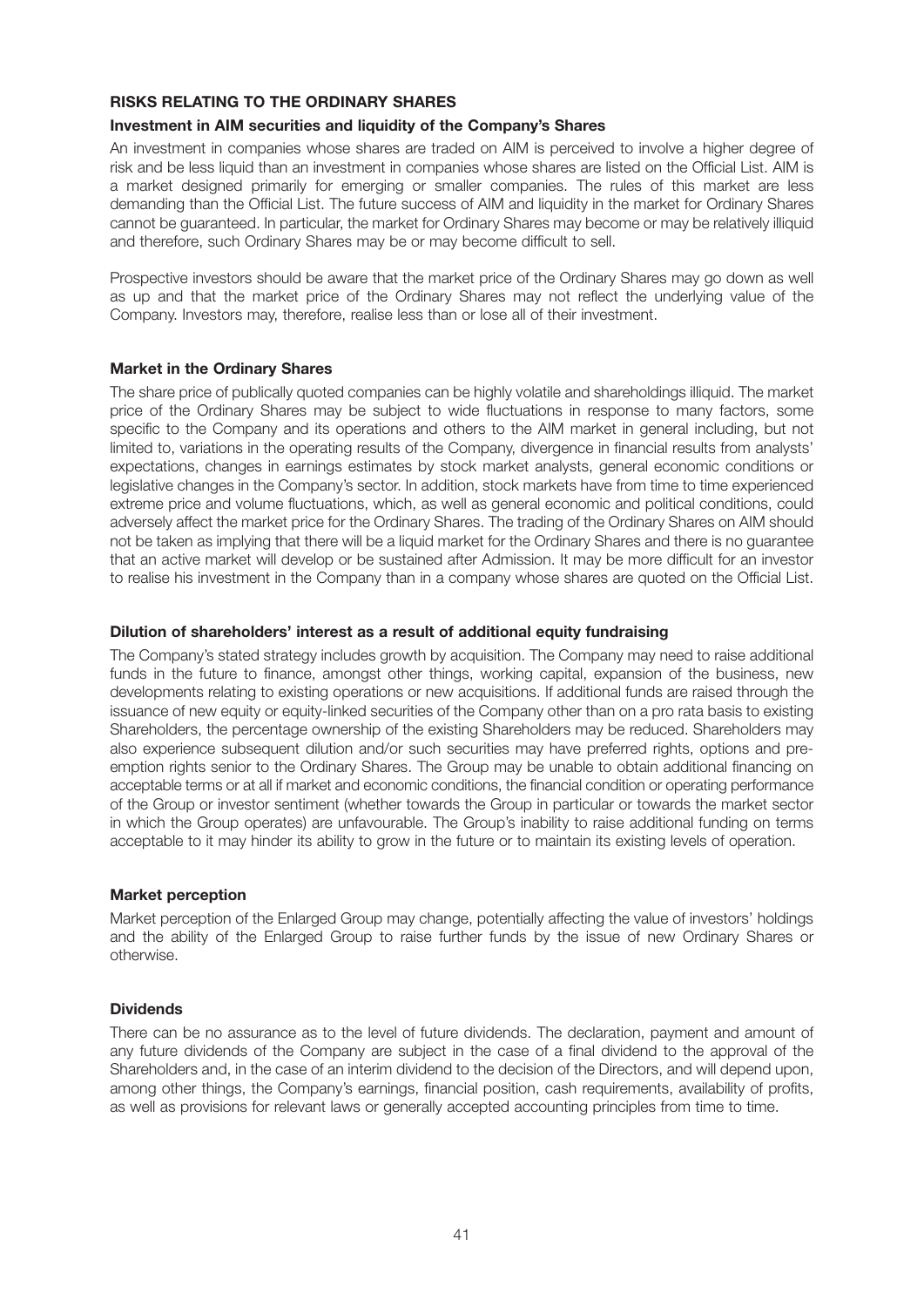# **RISKS RELATING TO THE LAWS AND REGULATIONS**

### **Impact of Law and Governmental Regulation**

Government authorities at all levels are actively involved in the promulgation and enforcement of regulations relating to taxation, land use and zoning and planning restrictions, environmental protection and safety and other matters. The Enlarged Group must comply with current and future UK regulations relating to planning, land use and development standards (including building regulations). The institution and enforcement of such regulations could have the effect of increasing the expense and lowering the income or rate of return from, as well as adversely affecting the value of, the Enlarged Group's assets.

**The investment detailed in this Document may not be suitable for all of its recipients and involves a high degree of risk. Before making an investment decision, prospective investors are advised to consult a professional adviser authorised under the FSMA if they are in the United Kingdom or, if not, to consult another appropriately authorised and independent financial adviser who specialises in advising on investments of the kind described in this Document. Prospective investors should consider carefully whether an investment in the Company is suitable for them in the light of their personal circumstances and the financial resources available to them.**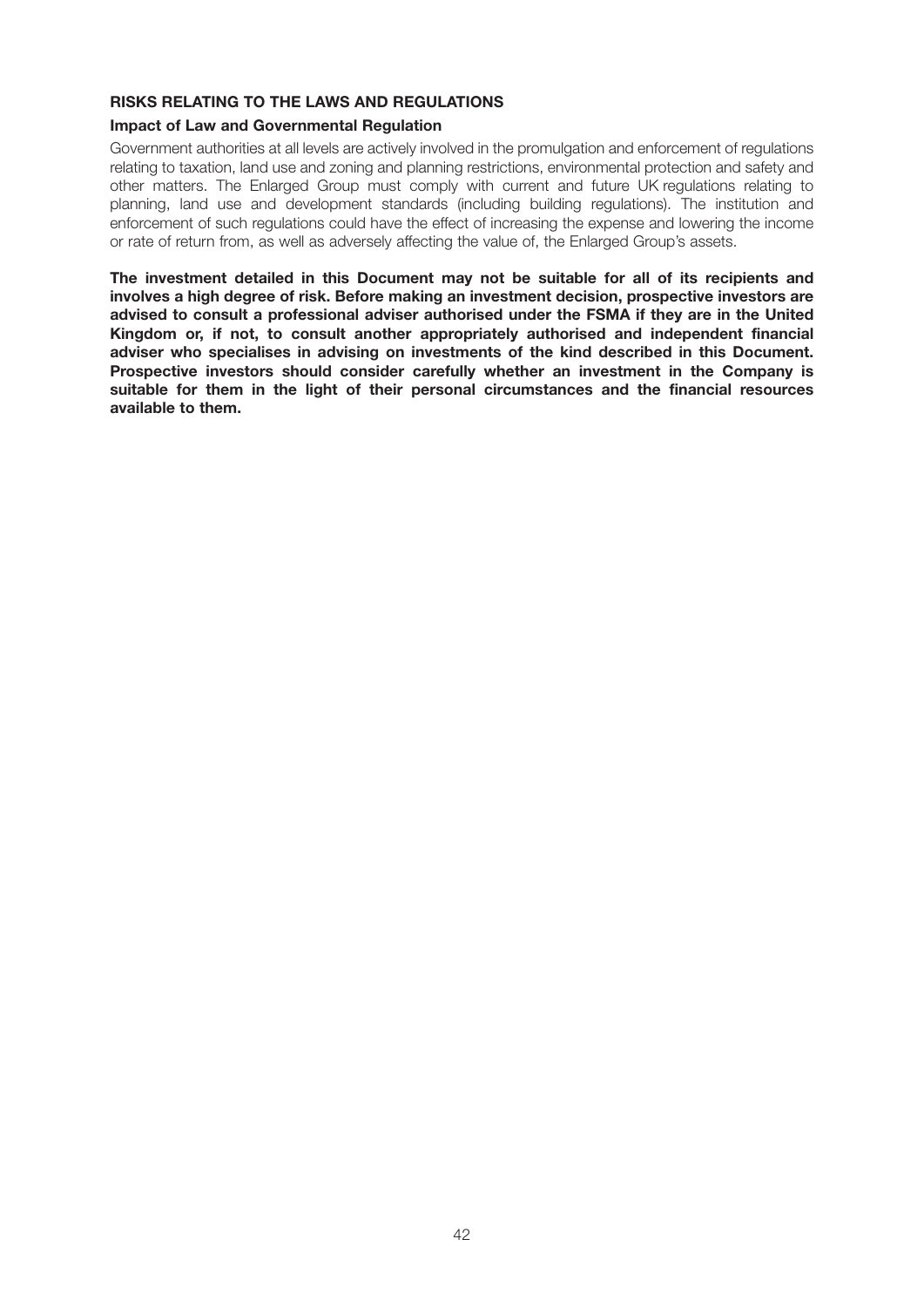### **PART III**

### **FINANCIAL INFORMATION ON VOCARE LIMITED**

### **SECTION A: ACCOUNTANTS REPORT ON VOCARE LIMITED**

*The Directors* Totally plc, Hamilton House, Mabledon Place, London, WC1H 9BB

*The Directors* Allenby Capital Limited, 5 St. Helen's Place, London EC3A 6AB

5 October 2017

Dear Sirs

#### **Vocare Limited**

#### **Introduction**

We report on the financial information set out in Section B of Part III. This financial information has been prepared for inclusion in the admission document dated 6 October 2017 of Totally plc (the "Company") (the "Admission Document") on the basis of the accounting policies set out in note 1 to the financial information. This report is required by paragraph (a) of Schedule Two of the AIM Rules for Companies and is given for the purpose of complying with that paragraph and for no other purpose.

#### **Responsibilities**

The directors of Vocare Limited are responsible for preparing the financial information in accordance with International Financial Reporting Standards as adopted by the European Union.

It is our responsibility to form an opinion on the financial information and to report our opinion to you.

Save for any responsibility arising under paragraph (a) of Schedule Two of the AIM Rules for Companies to any person as and to the extent there provided, to the fullest extent permitted by the law we do not assume any responsibility and will not accept any liability to any other person for any loss suffered by any such other person as a result of, arising out of, or in connection with this report or our statement, required by and given solely for the purposes of complying with Schedule Two of the AIM Rules for Companies consenting to its inclusion in the Admission Document.

#### **Basis of opinion**

We conducted our work in accordance with Standards for Investment Reporting issued by the Auditing Practices Board in the United Kingdom. Our work included an assessment of evidence relevant to the amounts and disclosures in the financial information. It also included an assessment of significant estimates and judgements made by those responsible for the preparation of the financial information and whether the accounting policies are appropriate to the entity's circumstances, consistently applied and adequately disclosed.

We planned and performed our work so as to obtain all the information and explanations which we considered necessary in order to provide us with sufficient evidence to give reasonable assurance that the financial information is free from material misstatement whether caused by fraud or other irregularity or error.

Our work has not been carried out in accordance with auditing or other standards and practices generally accepted in the United States of America or other jurisdictions outside the United Kingdom and accordingly should not be relied upon as if it had been carried out in accordance with those standards and practices.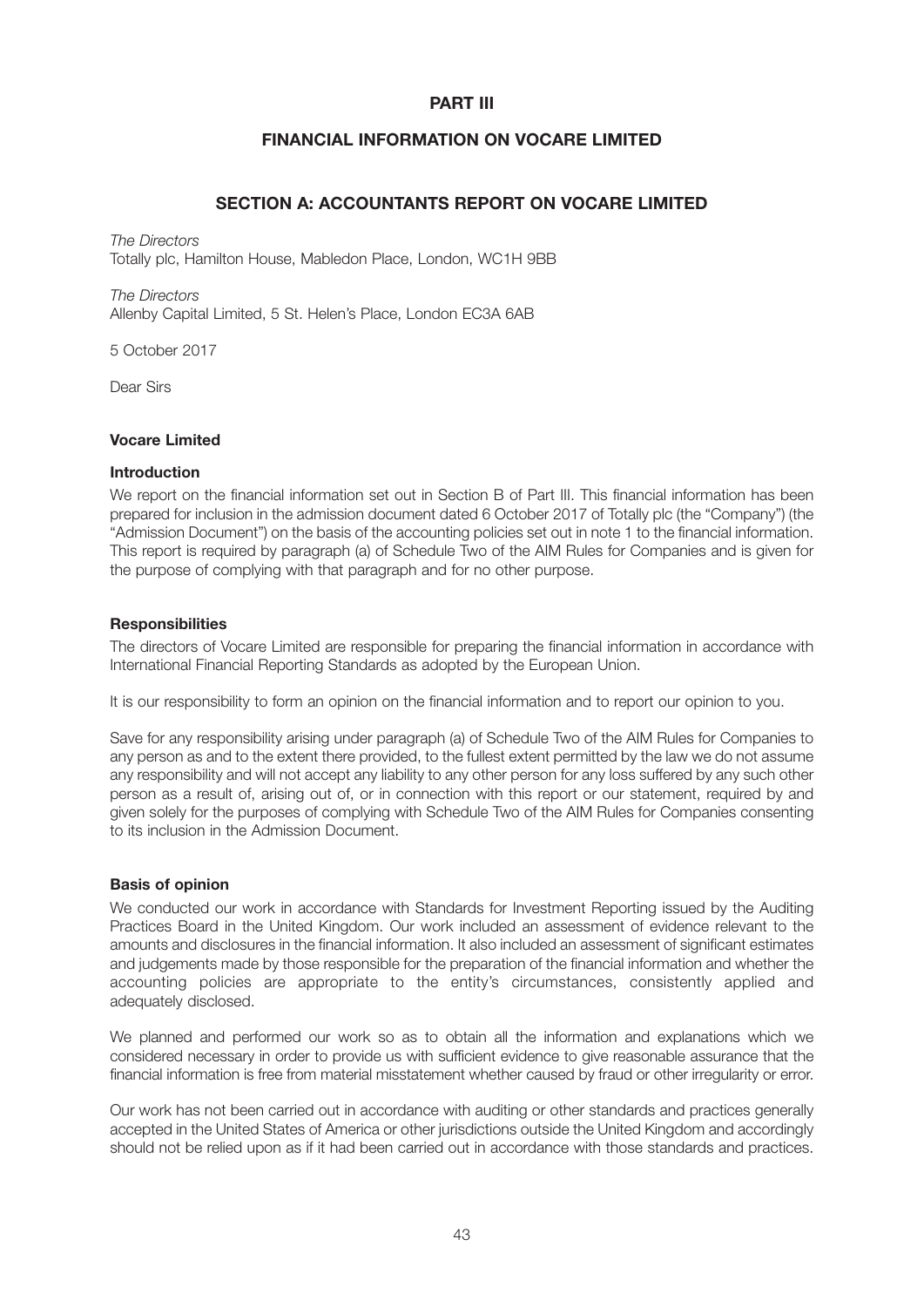### **Opinion**

In our opinion, the financial information gives, for the purposes of the Admission Document, a true and fair view of the consolidated state of affairs of Vocare Limited as at 31 March 2015, 2016 and 2017 and of its consolidated results, cash flows, recognised gains and losses for the years then ended in accordance with International Financial Reporting Standards as adopted by the European Union.

### **Declaration**

For the purposes of Paragraph (a) of Schedule Two of the AIM Rules for Companies we are responsible for this report as part of the Admission Document and declare that we have taken all reasonable care to ensure that the information contained in this report is, to the best of our knowledge, in accordance with the facts and contains no omission likely to affect its import. This declaration is included in the Admission Document in compliance with Schedule Two of the AIM Rules for Companies.

Yours faithfully

### **RPG CROUCH CHAPMAN LLP**

*Chartered Accountants*

RPG Crouch Chapman LLP is a limited liability partnership registered in England and Wales (with registered number OC375705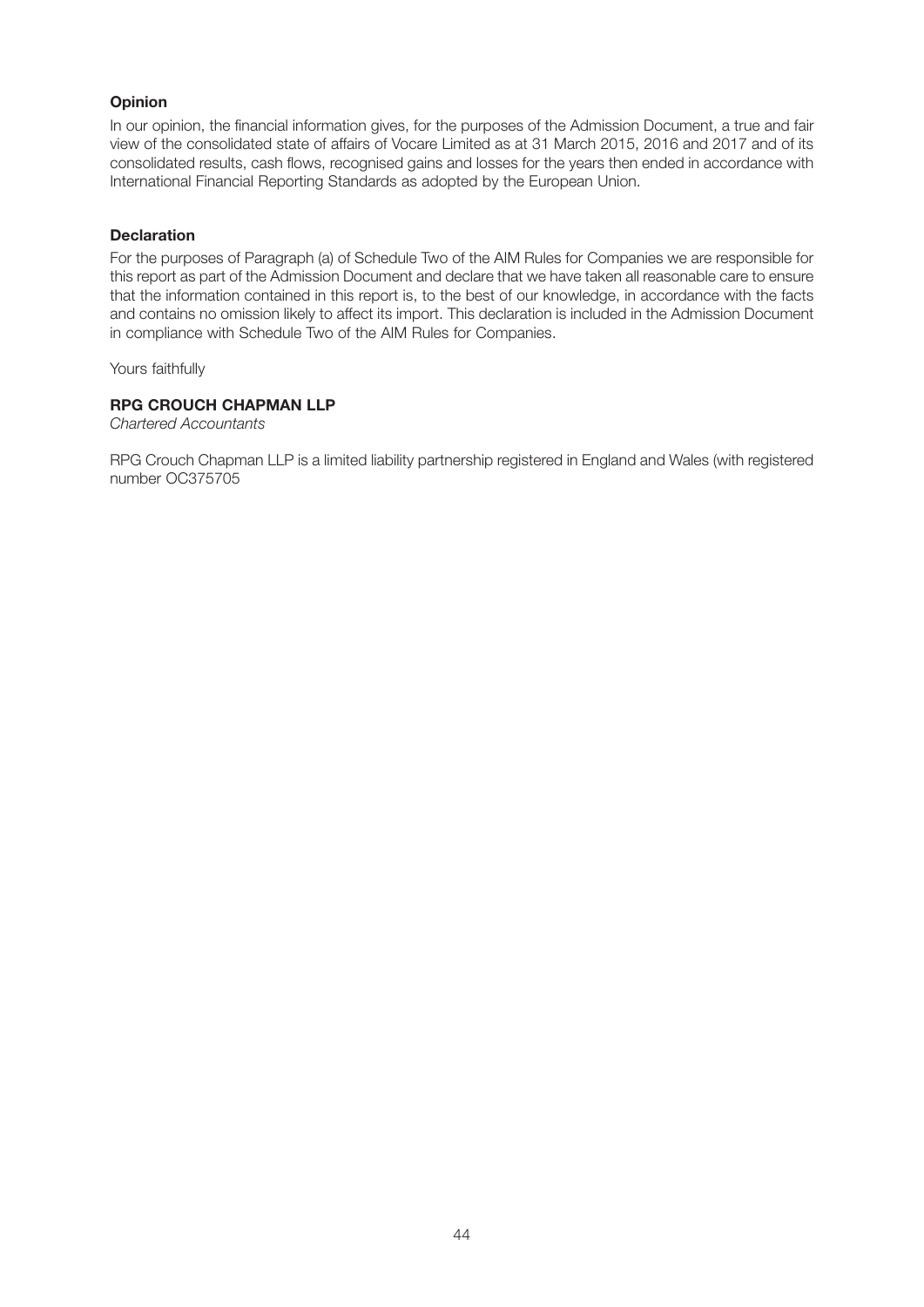# **SECTION B: HISTORICAL INFORMATION ON VOCARE LIMITED**

# **Consolidated statement of comprehensive income**

|                                                                          | <b>Notes</b>   | Year ended<br>31 March<br>2015<br>£000 | Year ended<br>31 March<br>2016<br>£000 | Year ended<br>31 March<br>2017<br>£000 |
|--------------------------------------------------------------------------|----------------|----------------------------------------|----------------------------------------|----------------------------------------|
| Revenue<br>Cost of goods                                                 | 3              | 32,422<br>(27, 514)                    | 60,734<br>(52, 247)                    | 76,754<br>(67, 378)                    |
| <b>Gross profit</b><br>Administrative expenses<br>Other operating income |                | 4,908<br>(5,001)<br>218                | 8,487<br>(7, 175)<br>246               | 9,376<br>(9,288)<br>200                |
| <b>Operating profit</b><br>Finance income<br>Finance costs               | 6              | 125<br>3<br>(7)                        | 1,558<br>2<br>(31)                     | 288<br>8<br>(15)                       |
| <b>Profit before taxation</b><br>Taxation                                | $\overline{9}$ | 121<br>(76)                            | 1,529<br>(341)                         | 281<br>(30)                            |
| Profit income for the year                                               |                | 45                                     | 1,188                                  | 251                                    |
| Other comprehensive income<br>Gain on held for sale asset                |                |                                        | 381                                    |                                        |
| Total comprehensive income for the year                                  |                | 45                                     | 1,569                                  | 251                                    |
| Earnings per share                                                       |                | Year ended<br>31 March<br>2015         | Year ended<br>31 March<br>2016         | Year ended<br>31 March<br>2017         |
| Basic and diluted earnings per share $-$ £                               |                | 450                                    | 11,880                                 | 2,510                                  |
|                                                                          |                |                                        |                                        |                                        |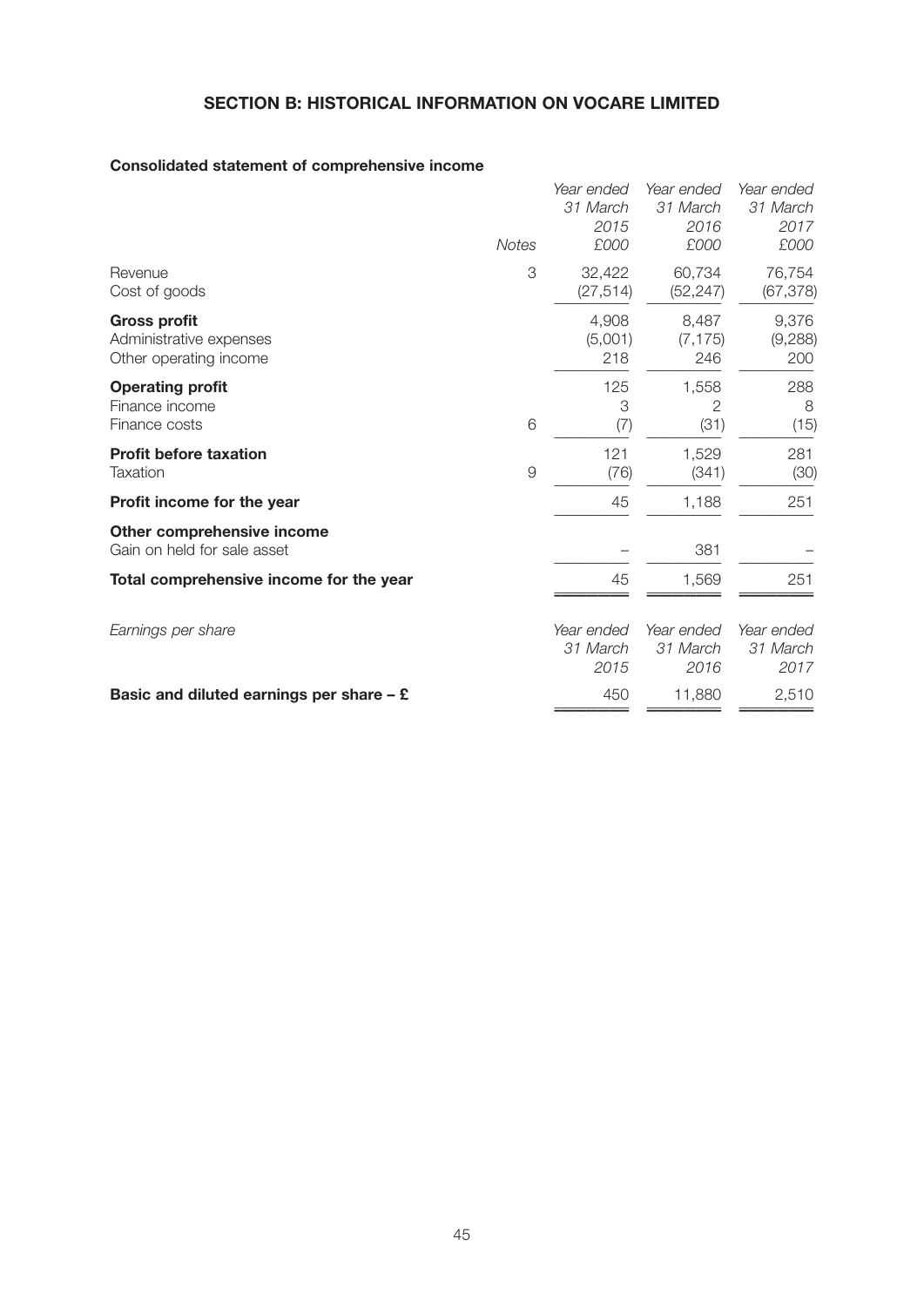# **Consolidated statement of financial position**

|                                                                                                                                                    | <b>Notes</b>   | As at<br>31 March<br>2015<br>£000 | As at<br>31 March<br>2016<br>£000 | As at<br>31 March<br>2017<br>£000 |
|----------------------------------------------------------------------------------------------------------------------------------------------------|----------------|-----------------------------------|-----------------------------------|-----------------------------------|
| <b>Assets</b><br><b>Non-current assets</b><br>Intangible assets<br>Property, plant and equipment<br>Non-current assets classified as held-for-sale | 11<br>12<br>13 | 4<br>928                          | 742<br>1,278<br>2,000             | 773<br>1,367<br>2,000             |
| <b>Total non-current assets</b>                                                                                                                    |                | 932                               | 4,020                             | 4,140                             |
| <b>Current assets</b><br>Inventories<br>Trade and other receivables<br>Cash and cash equivalents                                                   | 14<br>15       | 64<br>2,002<br>3,966              | 63<br>6,544<br>2,652              | 65<br>7,105<br>7,713              |
| <b>Total current assets</b>                                                                                                                        |                | 6,032                             | 9,259                             | 14,883                            |
| <b>Total assets</b>                                                                                                                                |                | 6,964                             | 13,279                            | 19,023                            |
| <b>Liabilities</b><br><b>Current liabilities</b><br>Trade and other payables<br>Borrowings<br>Corporation tax liabilities                          | 16<br>17       | 5,860<br>24<br>105                | 10,538<br>336                     | 16,238<br>298                     |
| <b>Total current liabilities</b>                                                                                                                   |                | 5,989                             | 10,874                            | 16,536                            |
| Net current assets/(liabilities)                                                                                                                   |                | 43                                | (1,615)                           | (1,653)                           |
| <b>Non-current liabilities</b><br>Trade and other payables<br>Deferred tax liabilities                                                             | 18<br>18       | 404                               | 169<br>96                         | 96                                |
| <b>Total non-current liabilities</b>                                                                                                               |                | 404                               | 265                               | 96                                |
| <b>Total liabilities</b>                                                                                                                           |                | 6,393                             | 11,139                            | 16,632                            |
| <b>Total net assets</b>                                                                                                                            |                | 571                               | 2,140                             | 2,391                             |
| Capital and reserves attributable to<br>owners of the parent company<br>Share capital<br>Retained profits<br>Other reserves                        | 19<br>21<br>21 | 571                               | 1,759<br>381                      | 2,010<br>381                      |
| Equity shareholders' funds                                                                                                                         |                | 571                               | 2,140                             | 2,391                             |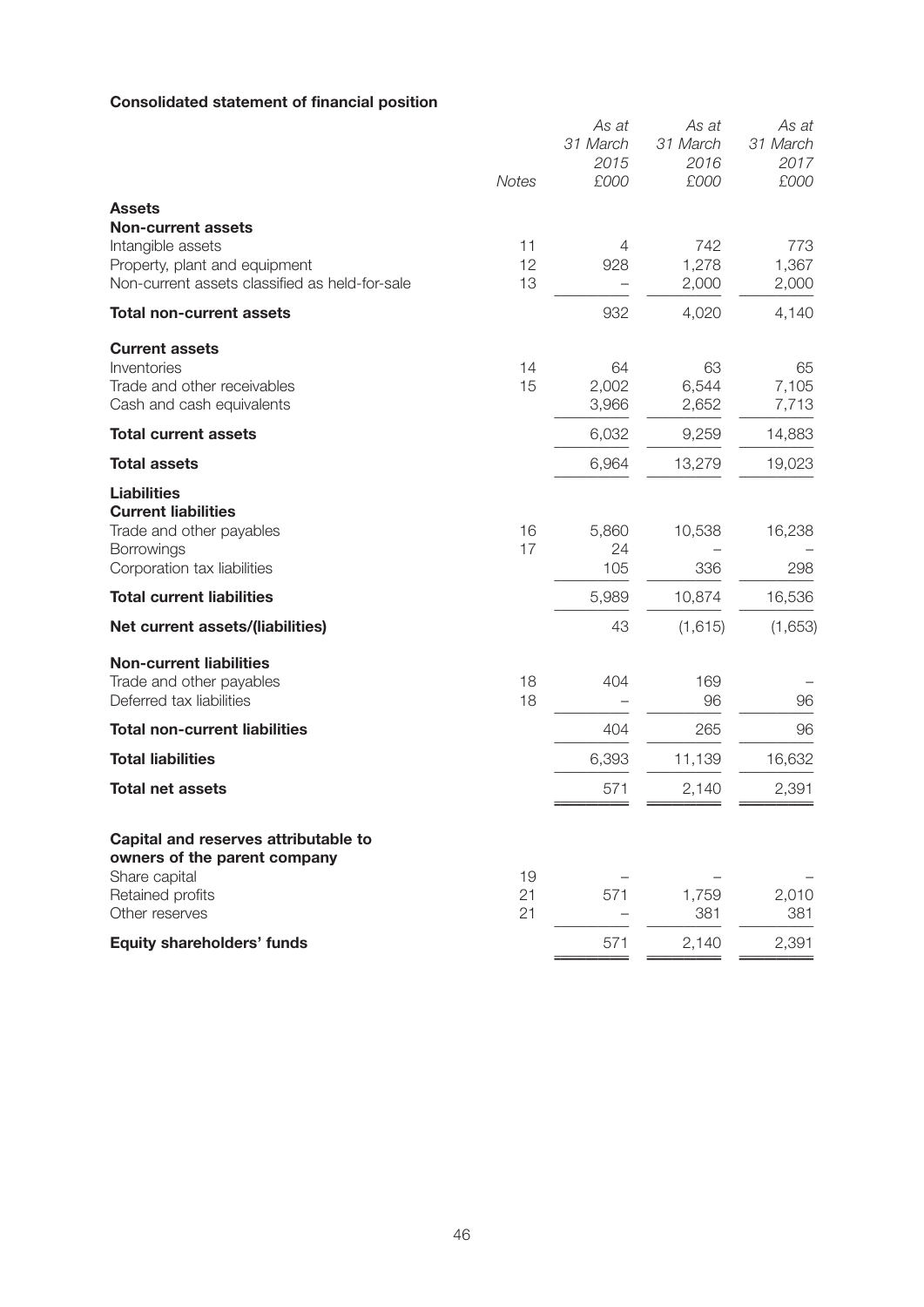### **Consolidated statement of cash flows**

|                                                                                                                                                                          | Year ended<br>31 March           | Year ended<br>31 March          | Year ended<br>31 March         |
|--------------------------------------------------------------------------------------------------------------------------------------------------------------------------|----------------------------------|---------------------------------|--------------------------------|
|                                                                                                                                                                          | 2015<br>£                        | 2016<br>£.                      | 2017<br>£                      |
| Cash flows from operating activities<br>Profit after tax                                                                                                                 | 45                               | 1,188                           | 251                            |
| <b>Adjustments for:</b><br>Amortisation<br>Depreciation<br>Profit on sale of assets<br>Net finance cost<br>Taxation                                                      | $\overline{2}$<br>558<br>4<br>76 | 1,130<br>29<br>341              | 423<br>976<br>(2)<br>7<br>30   |
| Operating cash flow before changes<br>in working capital<br>Changes in inventories<br>Changes in trade and other receivables<br>Changes in trade and other payables      | 685<br>(42)<br>296<br>1,414      | 2,689<br>1<br>(4, 542)<br>4,407 | 1,685<br>(1)<br>(561)<br>5,529 |
| <b>Total cash flow from operations</b>                                                                                                                                   | 2,353                            | 2,555                           | 6,652                          |
| Tax paid                                                                                                                                                                 | (203)                            | (66)                            | (68)                           |
| Net cash flow from operating activities                                                                                                                                  | 2,150                            | 2,489                           | 6,584                          |
| <b>Cash flow from investing activities</b><br>Purchase of tangible assets<br>Purchase of intangible assets<br>Proceeds from sale of tangible assets<br>Interest received | (533)<br>(6)<br>4<br>3           | (3,751)<br>1<br>$\overline{2}$  | (1,088)<br>(454)<br>26<br>8    |
| Net cash flow from investing activities                                                                                                                                  | (532)                            | (3,748)                         | (1,508)                        |
| <b>Cash flow from financing activities</b><br>Proceeds from issue of share capital<br>Repayment of finance leases<br>Interest paid                                       | (19)<br>(7)                      | (25)<br>(31)                    | (15)                           |
| Net cash flow from financing activities                                                                                                                                  | (26)                             | (56)                            | (15)                           |
| Net change in cash and cash equivalents<br>Opening cash and cash equivalents                                                                                             | 592<br>2,375                     | (1, 315)<br>3,967               | 5,061<br>2,652                 |
| <b>Closing cash and cash equivalents</b>                                                                                                                                 | 3,967                            | 2,652                           | 7,713                          |
|                                                                                                                                                                          |                                  |                                 |                                |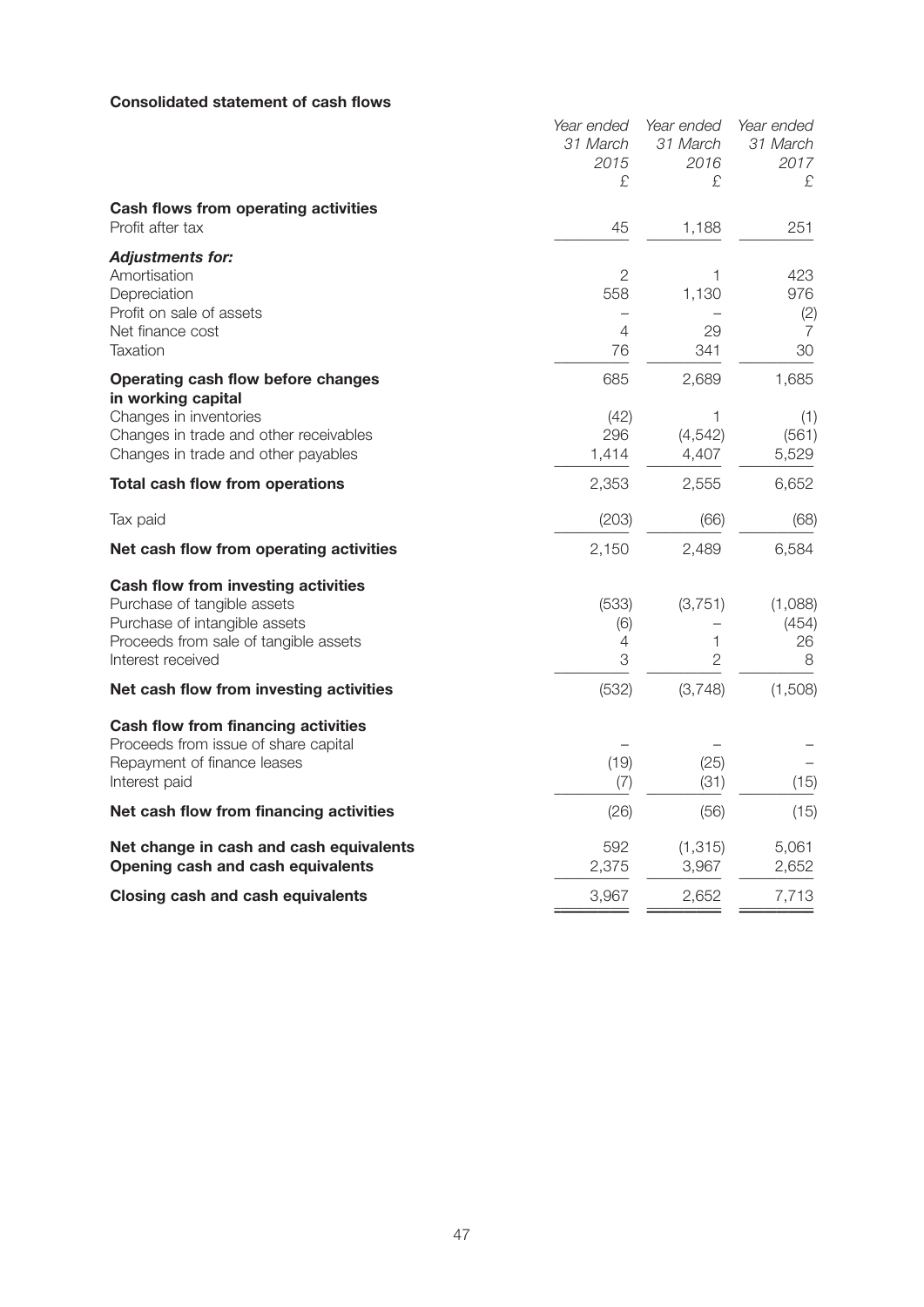# **Consolidated statement of changes in equity**

|                                                                                                                                                                  | Share<br>capital<br>£ | Profit & loss<br>account<br>£ | Revaluation<br>reserve<br>£ | Total<br>equity<br>£        |
|------------------------------------------------------------------------------------------------------------------------------------------------------------------|-----------------------|-------------------------------|-----------------------------|-----------------------------|
| At 1 April 2014                                                                                                                                                  |                       | 526                           |                             | 526                         |
| Profit for the year                                                                                                                                              |                       | 45                            |                             | 45                          |
| At 31 March 2015                                                                                                                                                 |                       | 571                           |                             | 571                         |
| <b>At 1 April 2015</b><br>Issue of shares<br>Profit for the year<br>Tax relating to components of other<br>comprehensive income<br>Freehold property revaluation |                       | 571<br>1,188                  | (89)<br>470                 | 571<br>1,188<br>(89)<br>470 |
| At 31 March 2016                                                                                                                                                 |                       | 1,759                         | 381                         | 2,140                       |
| <b>At 1 April 2016</b>                                                                                                                                           |                       | 1,759                         | 381                         | 2,140                       |
| Profit for the year                                                                                                                                              |                       | 251                           |                             | 251                         |
| At 31 March 2017                                                                                                                                                 |                       | 2,010                         | 381                         | 2,391                       |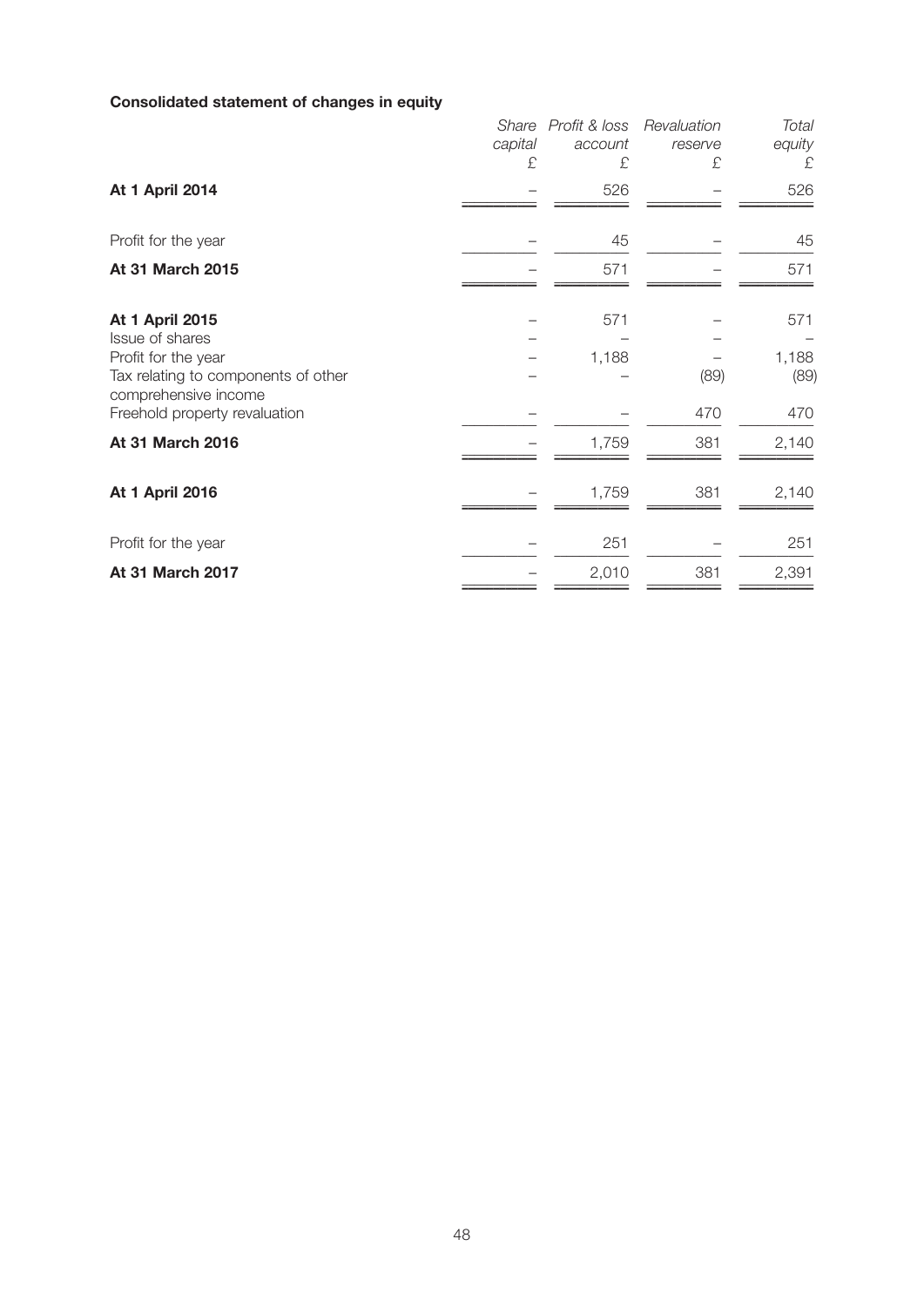### **NOTES TO THE FINANCIAL INFORMATION**

#### **1. Accounting policies**

#### *Basis of preparation*

The financial information has been prepared in accordance with IFRS and International Financial Reporting Interpretations Committee ("IFRIC") interpretations as endorsed by the European Union, and bearing in mind those parts of the Companies Act 2006 applicable to companies reporting under IFRS. The financial information does not constitute statutory accounts within the meaning of the Companies Act 2006.

The accounting policies set out below have been applied to all periods presented in this financial information:

#### *Revenue recognition*

Turnover represents the value, net of value added tax and discounts, of services provided to customers.

Turnover is recognised as services are provided. Where a contract has only been partially completed at the balance sheet date, turnover represents the fair value of the service provided to date based on the stage of completion of the contract activity at the balance sheet date. Where payments are received from customers in advance of services provided, the amounts are recorded as deferred income and included as part of creditors due within one year.

#### **Employee benefits**

Short term benefits including holiday pay and other similar non-monetary benefits are recognised as an expense in the period when the service is rendered.

#### *Pensions*

The company operates a defined contribution pension plan for employees. Contributions are recognised as an expense when they fall due. Amounts due but not yet paid are included within creditors on the balance sheet. The assets of the plan are held separately from the company in independently administered funds.

#### *Mobilisation costs*

Mobilisation costs not written off in the first year of operation of a contract are capitalised and amortised over the shorter of two years or the life of the contract.

#### *Finance costs*

Finance costs comprise interest payable on hire purchase contracts. These are charged to the income statement over the term of the debt using the effective interest method so that the amount charged is at a constant rate on the carrying amount. Issue costs are initially recognised as a reduction in the proceeds of the associated capital instrument.

#### *Intangible assets*

Expenditure incurred on development projects is capitalised as intangible assets to the extent that such expenditure is expected to generate future economic benefits.

Capitalised development expenditure is measured at cost less accumulated amortisation and impairment losses, Capitalised development expenditure is amortised on a straight line basis over a period of four years. In the event that the expected future economic benefits are no longer probable of being recovered, the balance is written down to its recoverable amount.

#### *Property, plant and equipment*

Property, plant and equipment is carried at cost less accumulated depreciation and any recognised impairment in value. Cost comprises the aggregate amount paid to acquire assets and includes costs directly attributable to making the asset capable of operating as intended.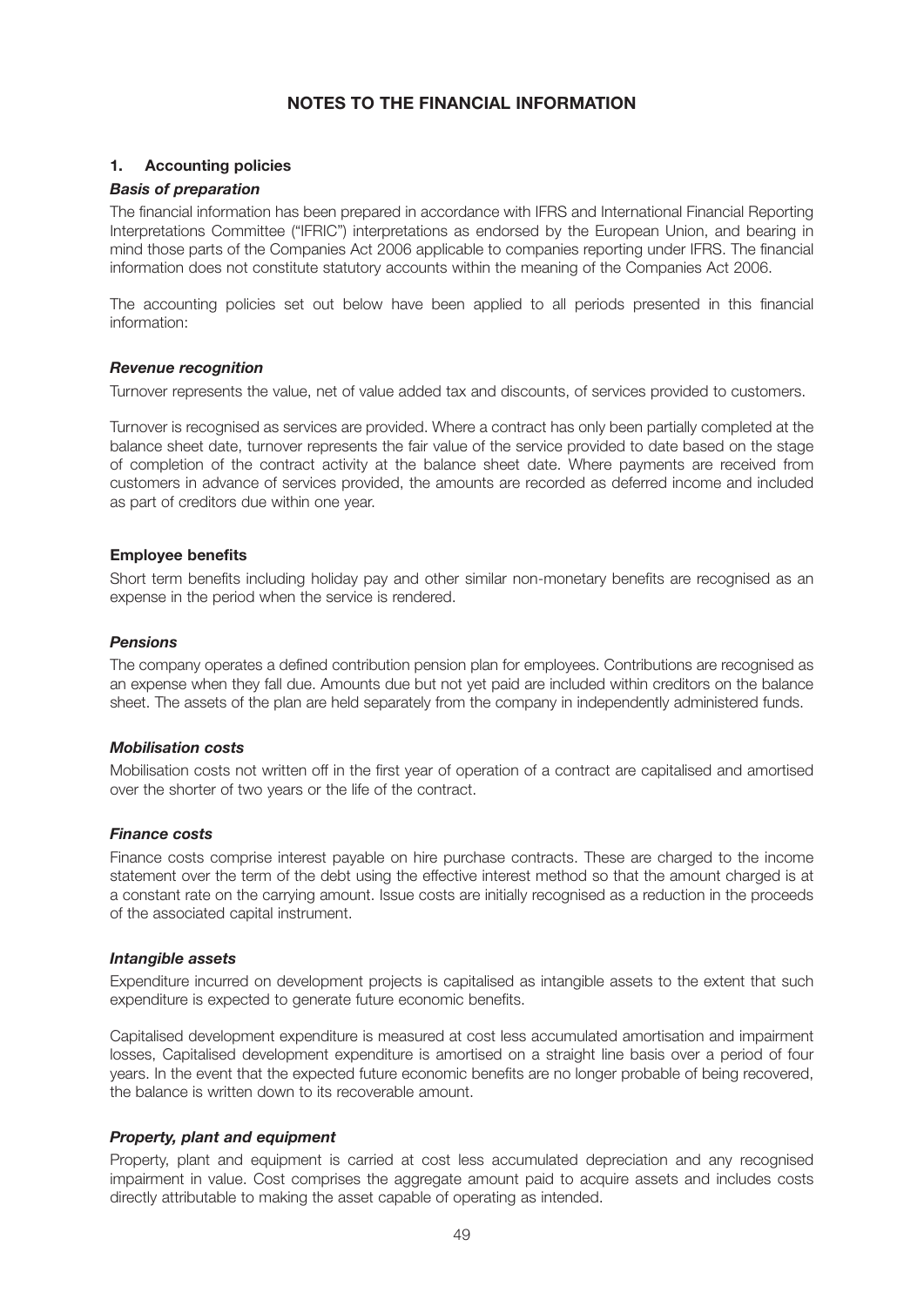Depreciation is calculated to write down the cost of the assets to their residual values by equal instalments over the estimated useful economic lives as follows:

| Freehold property improvements | $-3$ to 10 years |
|--------------------------------|------------------|
| Motor vehicles                 | $-3$ years       |
| Fixtures and fittings          | $-2$ to 10 years |
| Office equipment               | $-3$ to 5 years  |
| Computer equipment             | $-3$ to 5 years  |

The assets' residual values, useful lives and methods of depreciation are reviewed, and adjusted if appropriate on an annual basis. An asset is de-recognised upon disposal or when no future economic benefits are expected from its use or disposal. Any gain or loss arising on de-recognition of the asset (calculated as the difference between the net disposal proceeds and the carrying amount of the asset) is included in the income statement in the period that the asset is derecognised.

#### *Impairment of non current assets*

At each balance sheet date, the Company reviews amounts of its property, plant and equipment to determine whether there is any indication that these assets have suffered an impairment loss. If any such indication exists, the recoverable amount of the asset, which is the higher of its fair value less costs to sell and its value in use, is estimated in order to determine the extent of the impairment loss. Where the asset does not generate cash flows that are independent from other assets, the company estimates the recoverable amount of the cash-generating unit ("CGU") to which the asset belongs. For non current assets the CGU is deemed to be the cash generating asset or the trading company whichever is the smaller CGU.

An impairment charge is recognised in the income statement in the period in which it occurs. Where an impairment loss subsequently reverses due to a change in its original estimate, the carrying amount of the asset is increased to the revised estimate of its recoverable amount. The increased amount cannot exceed the carrying amount that would have been determined, net of depreciation, had no impairment loss been recognised for the asset in prior periods.

#### *Inventories*

Inventories are stated at the lower of cost or estimated selling price less costs to complete and sell. Cost is determined using the first in first out method and includes the purchase price and transport and handling costs directly attributable to bringing inventories to their present location. Provision is made as necessary for damaged, obsolete or slow moving items.

#### *Trade and other receivables*

Trade receivables, which are generally received by the end of month following terms, are recognised and carried at the lower of their original invoiced value and recoverable amount. Provision is made when it is likely that the balance will not be recovered in full. Balances are written off when the probability of recovery is considered remote.

#### *Cash and cash equivalents*

Cash and cash equivalents comprise cash at bank and short-term deposits with an original maturity of three months or less. Bank overdrafts that are repayable on demand and form an integral part of cash management are included as components of cash and cash equivalents for the purposes of the cash flow statement.

#### *Trade and other payables*

Trade and other payables are recognised at original cost.

#### *Foreign currencies transactions*

Transactions denominated in foreign currencies are translated at the exchange rate at the date of the transaction. Monetary assets and liabilities denominated in foreign currencies at the year end are translated at the exchange rate ruling at that date. Foreign exchange differences arising on translation are recognised in the income statement.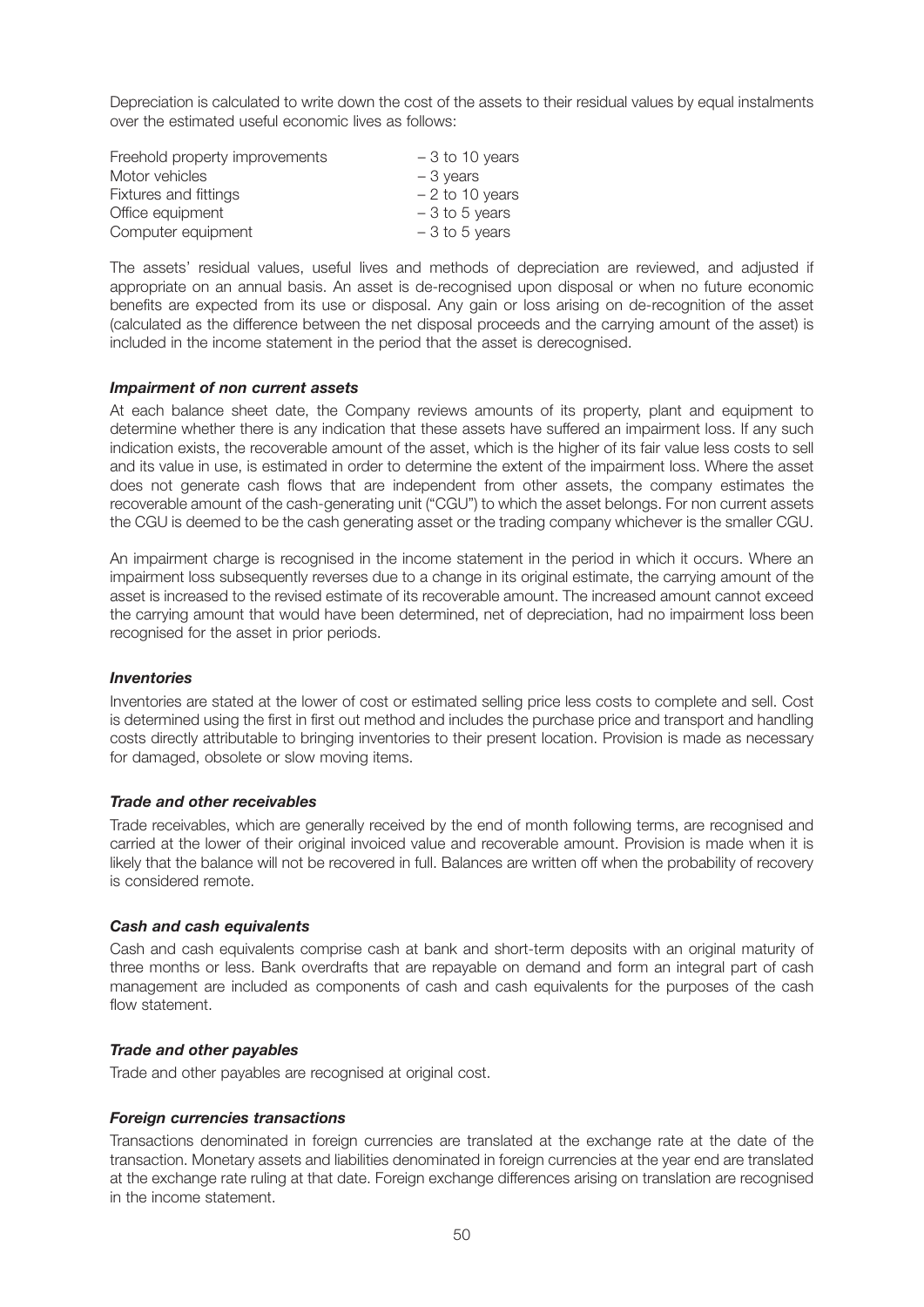#### *Leased assets*

Leases are classified as finance leases when the terms of the lease transfer substantially all the risks and rewards of ownership to the company. All other leases are classified as operating leases.

Operating leases are charged to the income statement on a straight line basis over the life of the lease.

#### *Income taxes*

Current income tax assets and liabilities are measured at the amount expected to be recovered or paid to the taxation authorities based on tax rates and laws that are enacted or substantively enacted by the year end date. Deferred income tax is recognised using the balance sheet liability method, providing for temporary differences between the tax bases and the accounting bases of assets and liabilities. Deferred income tax is calculated on an undiscounted basis at the tax rates that are expected to apply in the period when the liability is settled and the asset is realised, based on tax rates and laws enacted or substantively enacted at the year end date.

Deferred income tax liabilities are recognised for all temporary differences, except for an asset or liability in a transaction that is not a business combination and at the time of the transaction affects neither the accounting profit nor taxable profit or loss.

Deferred income tax assets are recognised to the extent that it is probable that future taxable profits will be available against which the deductible temporary differences can be utilised.

Deferred income tax is charged or credited to the income statement, except when it relates to items charged or credited to equity, in which case the deferred tax is also dealt with in equity.

#### *Use of assumptions and estimates*

The Company makes judgements, estimates and assumptions that effect the application of policies and reported amounts of assets and liabilities, income and expenses. The resulting accounting estimates calculated using these judgements and assumptions will, by definition, seldom equal the related actual results but are based on historical experience and expectations of future events. The estimates and underlying assumptions are reviewed on an ongoing basis. Revisions to accounting estimates are recognised in the period in which the estimate is revised if the revision effects only that period, or in the period of revision and future periods if the revision effects both current and future periods.

The estimates and assumptions that have a significant effect on the amounts recognised in the financial statements are those related to establishing depreciation periods, provisions against uncollected receivables and the estimates in relation to future cash flows and discount rates utilised in the impairment testing of property, plant and equipment.

#### **2. Financial risk management**

#### *2.1 Financial risk factors*

The Company's financial instruments comprise cash and various items, such as trade receivables and trade payables that arise directly from its operations.

#### **Fair values of financial instruments**

For the following financial assets and liabilities: trade and other payables, trade and other receivables and cash at bank and in hand, the carrying amount approximates the fair value of the instrument due to the short-term nature of the instrument.

It is the Company's policy that no trading in financial instruments should be undertaken.

The Company's activities expose it to a number of risks including capital management risk, interest rate risk, credit risk and liquidity risk. The policies for managing these risks are regularly reviewed and agreed by the Board.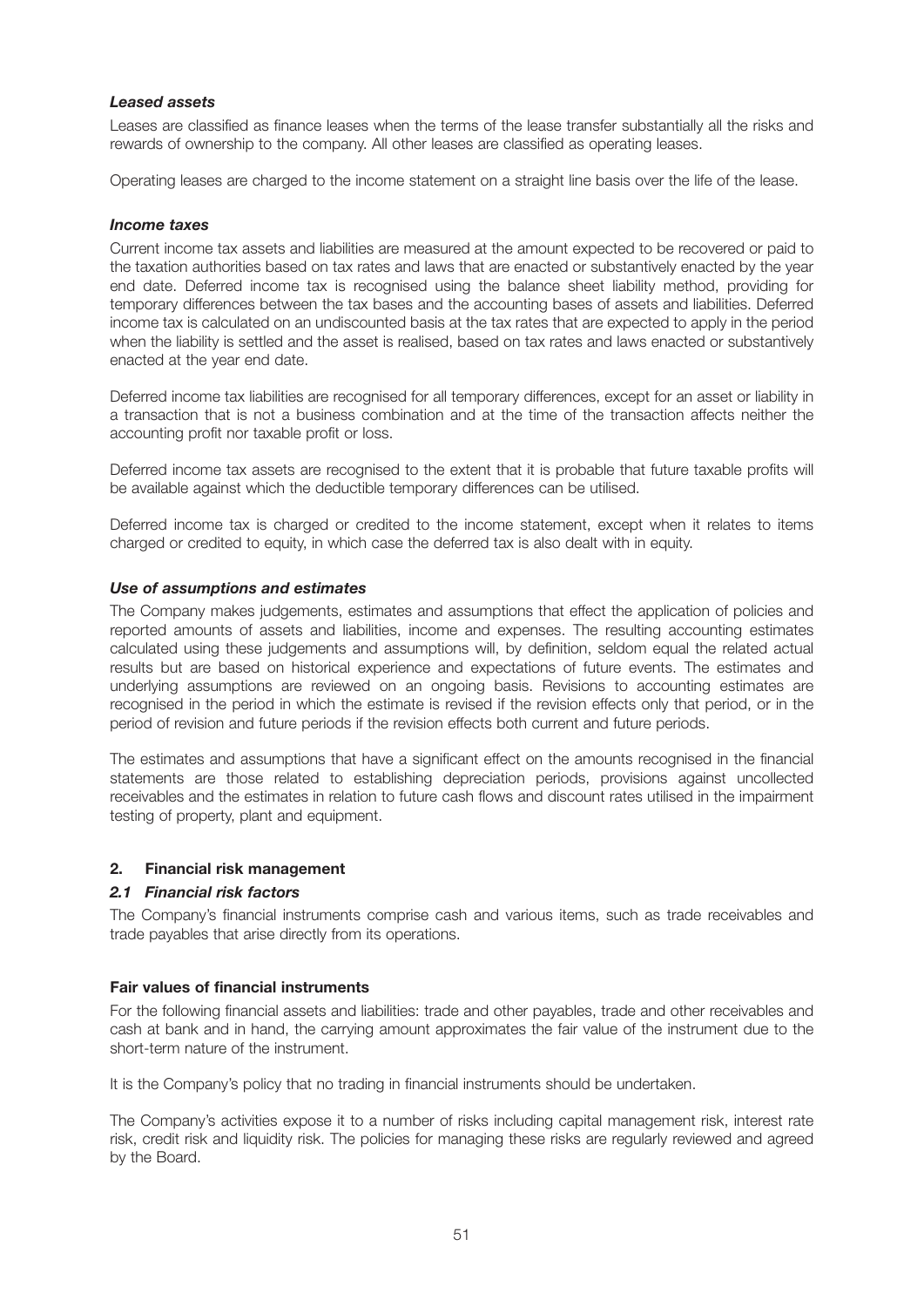### *(a) Market risk*

#### *Cash flow and fair value interest rate risk*

The Company's interest rate exposure arises mainly from the interest bearing borrowings as disclosed in note 17. Hire purchase agreements bear fixed interest rates. Due to the relatively low level of borrowings no interest rate swaps or other forms of interest risk management have been undertaken.

### *(b) Credit risk*

The Company's credit risk primarily relates to trade and other receivables and accrued income. The amounts presented in the statement of financial position are net of allowances for doubtful receivables, estimated by the Company's management.

Customer credit risk is managed by Head Office and is subject to the Company's established policies, procedures and controls relating to customer credit management. Outstanding customer receivables are regularly monitored.

### *(c) Liquidity risk*

Cash balances and borrowings are managed so as to maximise interest earned and minimise interest paid, while maintaining the liquidity requirement of the business. When seeking borrowings, the directors' consider the commercial terms available and, in consultation with their advisors, consider whether such terms should be fixed or variable and are appropriate to the business.

The Company would normally expect that sufficient cash is generated in the operating cycle to meet the contractual cash flows through effective cash management.

### *2.2 Capital risk management*

The Company's main objective when managing capital is to protect returns to shareholders by ensuring the Company will continue to trade in the foreseeable future. The Company in particular reviews its levels of borrowing and the repayment dates, setting these out against forecast cash flows and reviewing the level of available funds.

The capital structure of the Company consists of debt, cash and cash equivalents and equity attributable to holders of the parent, comprising issued share capital, reserves and retained earnings.

### **3. Segmental reporting**

The chief operating decision maker ("CODM") for the purpose of IFRS 8 is the executive management team. The Company operates in a number of different markets and considers that the presentation of financial results on a goods and services basis is the most appropriate way to demonstrate the performance of the Company. For the purpose of resource allocation and assessment of performance, the CODM regularly reviews information based on the goods and services at a revenue and profit level.

The Company's principal activities during the period were the provision of urgent care services (including urgent care centres, GP out of hours services, integrated urgent care centres and the NHS 111 service) to clinical commissioning groups (CCGS) and NHS Trusts.

All turnover arises in the United Kingdom.

Segmental analysis – segment measures

The Company measures the performance of its operating segments through a measure of segment profit or loss which is reported to the CODM for the purposes of resource allocation and assessment of performance. The Board considers that for financial reporting purposes, although the company generates income through a number of different work streams, there is now one over arching reporting and operating segment as defined under IFRS 8.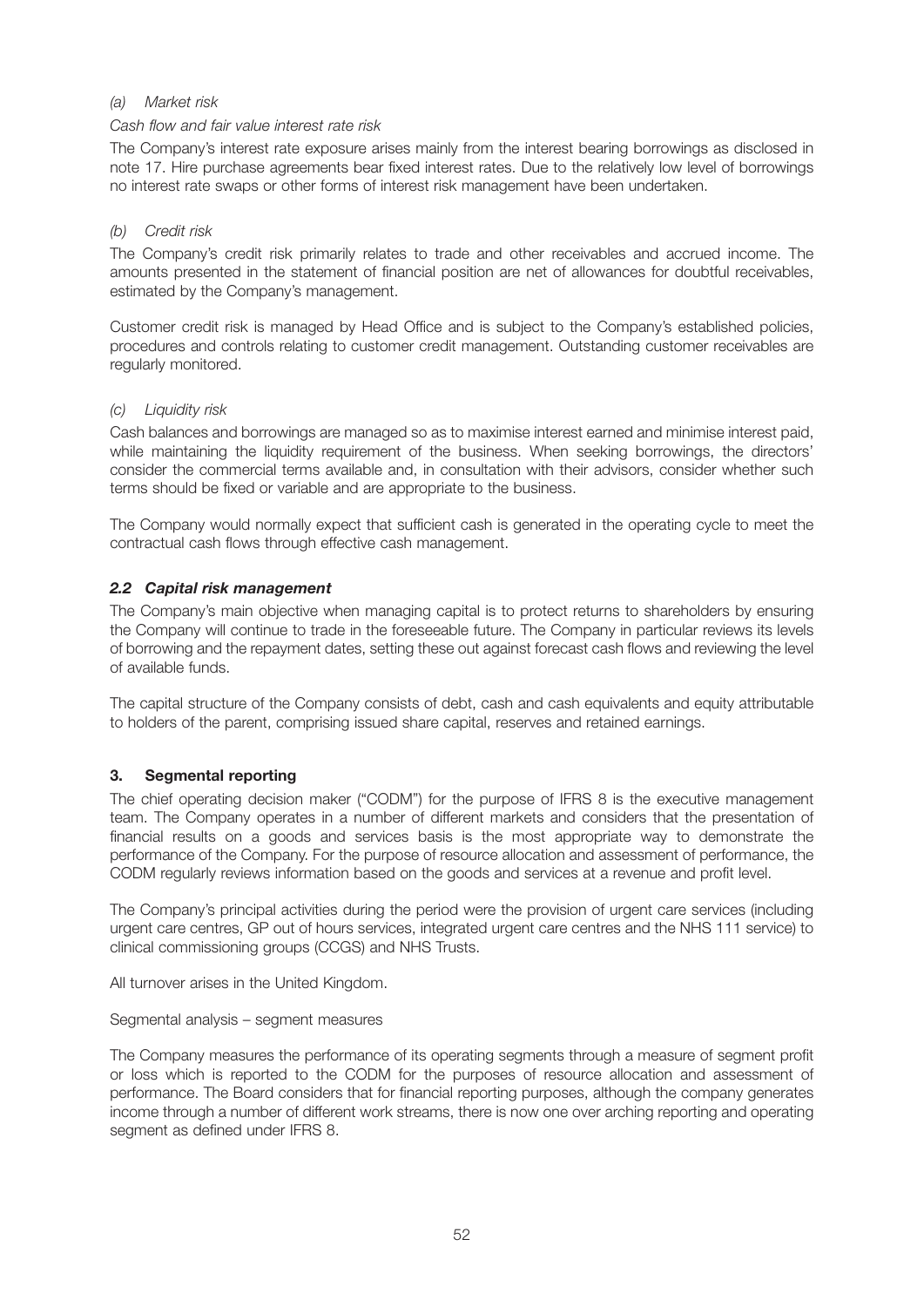#### **Major customers**

During the period the following customers separately comprised 10 per cent. or more of revenue.

|                  | Year ended<br>31 March<br>2015 | Year ended<br>31 March<br>2016 | Year ended<br>31 March<br>2017 |
|------------------|--------------------------------|--------------------------------|--------------------------------|
|                  | £000                           | £000                           | £000                           |
| Major customer 1 | 3,575                          |                                |                                |
| Major customer 2 |                                | 8,222                          |                                |
|                  | 3,575                          | 8,222                          |                                |

### **4. Operating profit**

| Operating profit is stated after charging                | Year ended | Year ended | Year ended |
|----------------------------------------------------------|------------|------------|------------|
|                                                          | 31 March   | 31 March   | 31 March   |
|                                                          | 2015       | 2016       | 2017       |
|                                                          | £000       | £000       | £000       |
| Depreciation of property, plant and equipment            | 558        | 1.130      | 976        |
| Amortisation of intangible assets                        |            |            | 423        |
| Impairment charges (credits) regarding trade receivables |            | (91)       | 319        |
| Operating lease costs                                    | 325        | 1.487      | 1,561      |
|                                                          |            |            |            |

### **5. Auditors' remuneration**

The total fees for services provided by the

|          | Year ended |
|----------|------------|
| 31 March | 31 March   |
| 2016     | 2017       |
| £000     | £000       |
|          |            |
| 38       | 40         |
|          |            |
| 10       | 10         |
| 48       | 50         |
|          |            |

#### **6. Finance costs**

| . .<br>THURD COOL                          |            |            |            |
|--------------------------------------------|------------|------------|------------|
|                                            | Year ended | Year ended | Year ended |
|                                            | 31 March   | 31 March   | 31 March   |
|                                            | 2015       | 2016       | 2017       |
|                                            | £000       | £000       | £000       |
| Bank interest payable                      | (3)        |            |            |
| Finance leases and hire purchase contracts |            | 31         | 14         |
|                                            | 4          | 31         | 15         |
|                                            |            |            |            |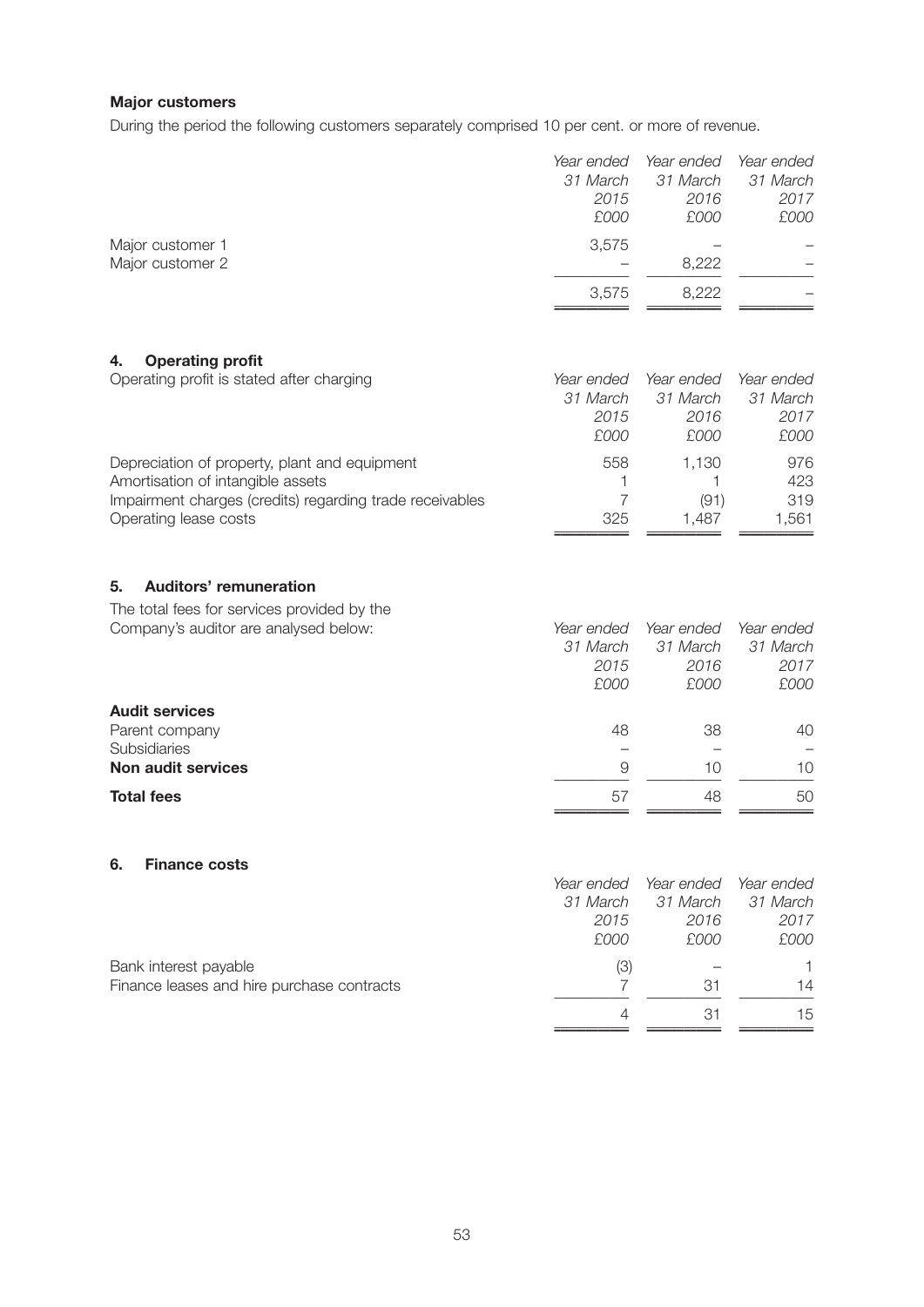### **7. Wages and salaries**

The average monthly number of persons, including Directors, employed by the Company was:

|                                  | Year ended    | Year ended    | Year ended     |
|----------------------------------|---------------|---------------|----------------|
|                                  | 31 March      | 31 March      | 31 March       |
|                                  | 2015          | 2016          | 2017           |
|                                  | <b>Number</b> | <b>Number</b> | <b>Number</b>  |
| Salaried doctors                 | 17            | 94            | 181            |
| <b>Nurses</b>                    | 88            | 184           | 301            |
| Administration staff             | 178           | 243           | 437            |
| Hourly paid staff                | 324           | 705           | 710            |
| <b>Directors</b>                 | 3             | 4             | $\overline{4}$ |
|                                  | 610           | 1,230         | 1,633          |
| Their aggregate emoluments were: | £000          | £000          | £000           |
| Wages and salaries               | 9,632         | 27,928        | 33,343         |
| Directors' costs                 | 369           | 594           | 533            |
| Social security costs            | 912           | 1,990         | 2,794          |
| Pension and other staff costs    | 849           | 2,207         | 2,534          |
|                                  | 12,131        | 32,719        | 39,204         |

The Company operates a defined contribution pension scheme. The assets of the scheme are held separately from those of the Company in an independently administered fund. The pension cost charge for the year represents contributions payable by the company to the scheme and amounted to £2,505,633 (2016: £2,161,872, 2015: £848,777). Contributions totalling £344,371 (2016: £351,749, 2015: £114,824) were payable to the fund at the balance sheet date and are included within other creditors.

#### **8. Directors' remuneration**

Amounts paid to Directors of the Company

|                               | Year ended | Year ended | Year ended |
|-------------------------------|------------|------------|------------|
|                               | 31 March   | 31 March   | 31 March   |
|                               | 2015       | 2016       | 2017       |
|                               | £000       | £000       | £000       |
| Aggregate emoluments and fees | 369        | 594        | 533        |
| Pension charges               |            | 37         | 37         |
|                               | 369        | 631        | 570        |

During the period, three Directors (2016 – three, 2015 – three) participated in defined contribution pension schemes.

Directors' emoluments include amounts attributable to benefits in kind comprising private medical insurance, vehicle and fuel benefits on which the Directors are assessed for tax purposes. The amounts attributable to benefits in kind are stated at cost to the Company, which is also the tax value of those benefits.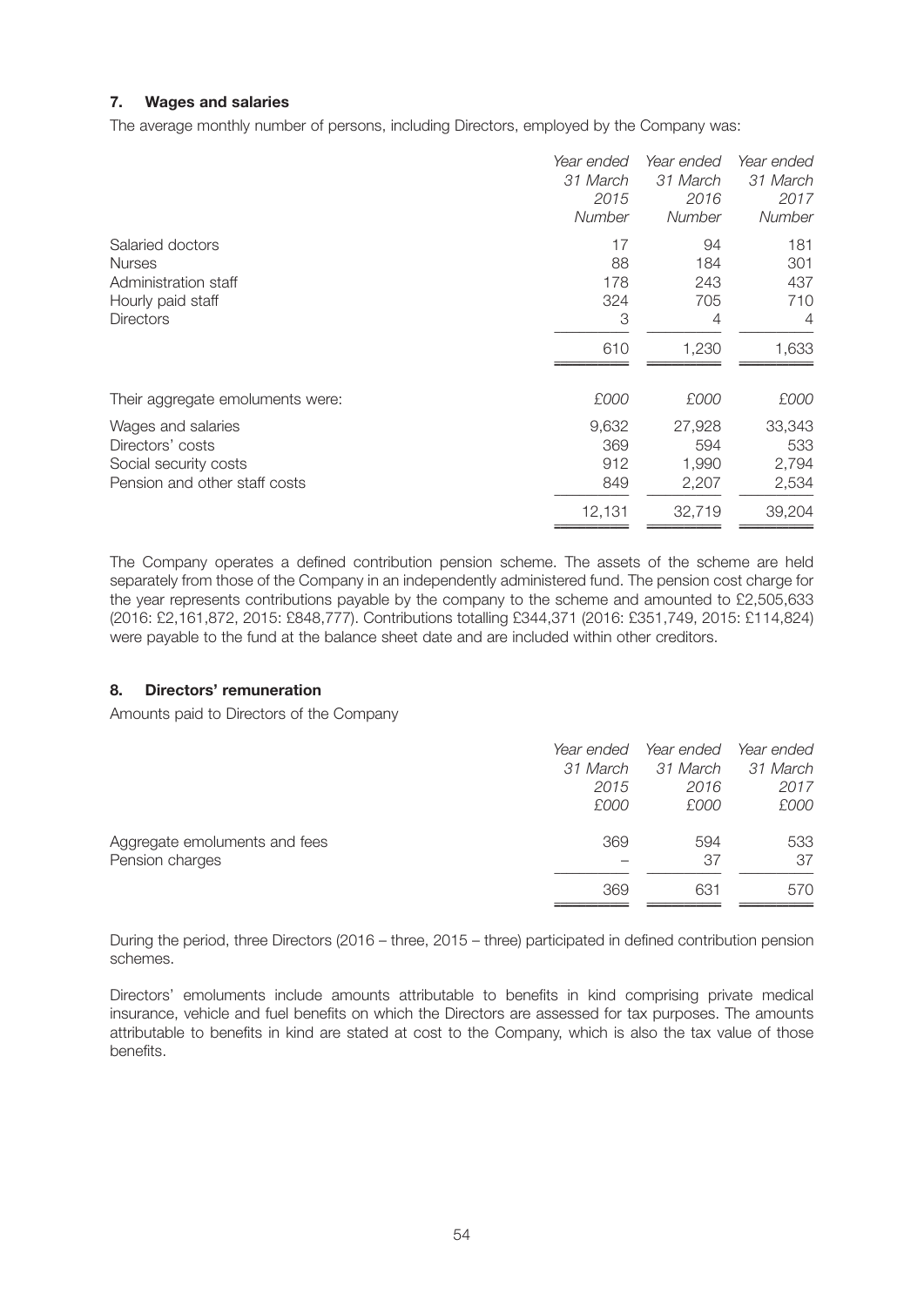In addition to the amounts disclosed above for Directors' emoluments the remuneration of the key management personnel is disclosed below.

| Amounts paid to key management personnel | Year ended | Year ended | Year ended |
|------------------------------------------|------------|------------|------------|
|                                          | 31 March   | 31 March   | 31 March   |
|                                          | 2015       | 2016       | 2017       |
|                                          | £000       | £000       | £000       |
| Aggregate remuneration #                 | 183        | 284        | 354        |
| Company pension contributions            | 19         | 30         | 36         |
| Total cash settled emoluments            | 202        | 314        | 390        |

‡ excludes benefits in kind

#### **9. Taxation**

| Year ended | Year ended | Year ended |
|------------|------------|------------|
| 31 March   | 31 March   | 31 March   |
| 2015       | 2016       | 2017       |
| £000       | £000       | £000       |
|            |            |            |
| 83         | 368        | 102        |
| 6          | (34)       | (72)       |
| 89         | 334        | 30         |
|            |            |            |
| (12)       |            |            |
| (1)        |            |            |
| (13)       |            |            |
| 76         | 341        | 30         |
|            |            |            |

The tax assessed for the year is different from the standard rate of corporation tax in the UK. The differences are explained below:

| Standard rate of corporation tax in the UK                                        | 21%  | 20%   | 20%   |
|-----------------------------------------------------------------------------------|------|-------|-------|
| Profit before tax                                                                 | 121  | 1,529 | 281   |
| Profit before tax multiplied by the standard rate of<br>corporation tax in the UK | 25   | 306   | 56    |
| <b>Effects of:</b>                                                                |      |       |       |
| Expenses not deductible for tax purposes                                          | 75   | 71    | 13    |
| Deferred tax not provided                                                         |      | 8     | 25    |
| Adjustment in respect of prior period                                             | 6    | (43)  | (100) |
| Short term timing difference                                                      | 22   |       |       |
| Non-taxable income                                                                | (45) | (49)  | 12    |
| Losses brought forward utilised                                                   | (13) |       |       |
| Losses carried forward unutilised                                                 |      | 48    | 24    |
| Other differences                                                                 | 6    |       |       |
| Total tax charge for the year                                                     | 76   | 341   | 30    |
| Estimated tax losses available to relieve future profits                          |      | 40    | 165   |
| Un-provided deferred tax asset                                                    |      | 8     | 33    |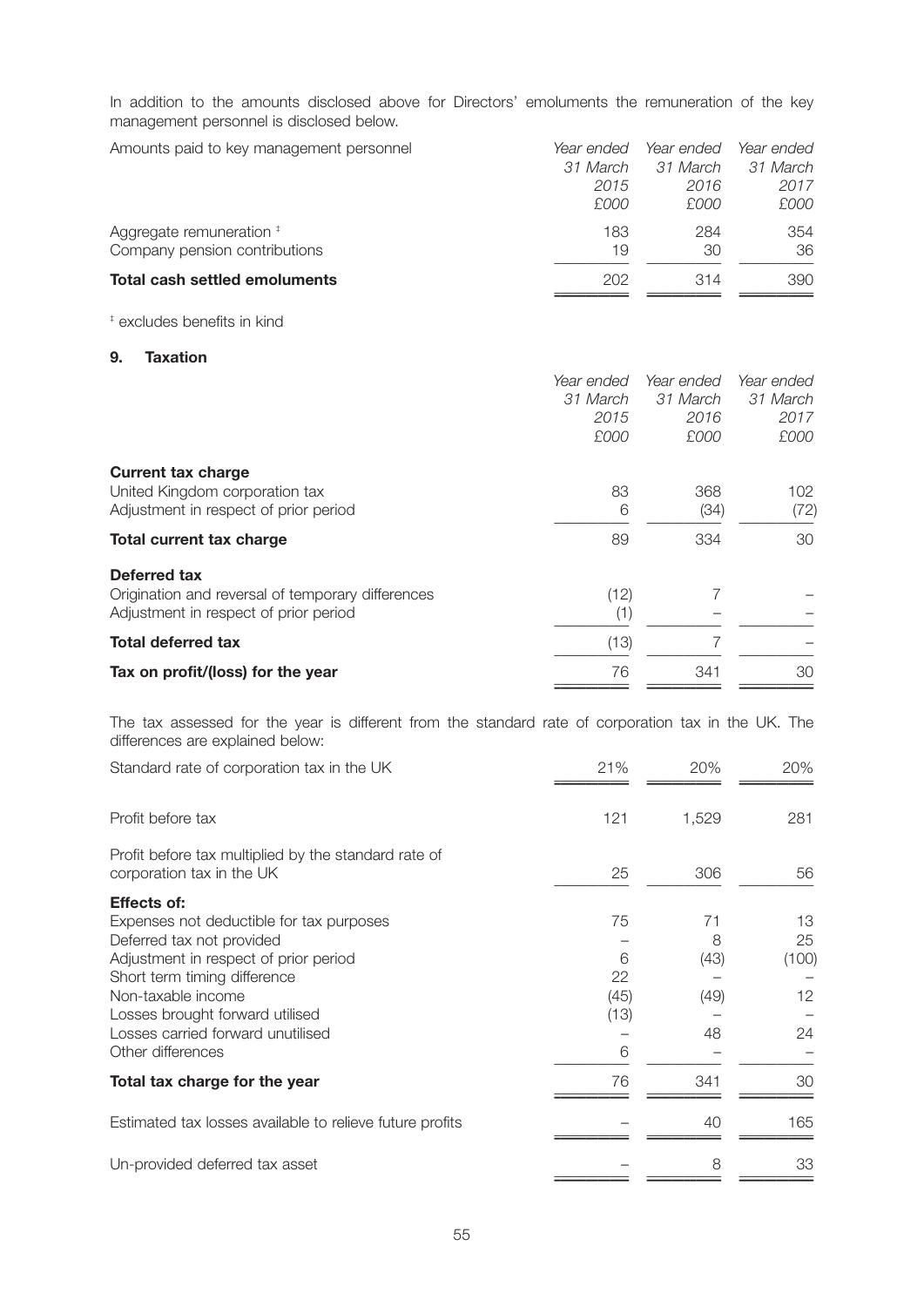#### **10. Earnings per share**

Basic and diluted earnings per share are calculated by dividing the profit attributable to owners of the parent by the weighted average number of ordinary shares in issue during the period.

|                                                                   | Year ended | Year ended | Year ended |
|-------------------------------------------------------------------|------------|------------|------------|
|                                                                   | 31 March   | 31 March   | 31 March   |
|                                                                   | 2015       | 2016       | 2017       |
| Profit for the year attributable to owners of the parent $-$ £000 | 45         | 1.188      | 251        |
| Weighted average number of shares                                 | $100*$     | 100        | $100 -$    |
| Basic and diluted earnings per share $-$ £                        | 450        | 11.880     | 2.510      |
|                                                                   |            |            |            |

# See note 19. The calculation of earnings per share for 2015 has been included for illustrative purposes based on the company share capital in subsequent years.

#### **11. Intangible assets**

|                                                                                               | Software Development  |                 |                       |
|-----------------------------------------------------------------------------------------------|-----------------------|-----------------|-----------------------|
|                                                                                               | costs<br>£000         | costs<br>£000   | Total<br>£000         |
| Cost<br>At 1 April 2014<br>Additions                                                          |                       | 6               | 6                     |
| At 31 March 2015                                                                              |                       | 6               | $6\,$                 |
| At 1 April 2015<br>Additions                                                                  |                       | 6               | 6                     |
| Reclassification from property, plant & equipment +                                           | 1,224                 |                 | 1,224                 |
| At 31 March 2016                                                                              | 1,224                 | 6               | 1,230                 |
| At 1 April 2016<br>Additions<br>Disposals                                                     | 1,224<br>454<br>(183) | 6               | 1,230<br>454<br>(183) |
| At 31 March 2017                                                                              | 1,495                 | $\,6$           | 1,501                 |
| <b>Amortisation</b><br>At 1 April 2014<br>Charge for the year                                 |                       | $\overline{2}$  | $\overline{c}$        |
| At 31 March 2015                                                                              |                       | $\sqrt{2}$      | $\sqrt{2}$            |
| At 1 April 2015<br>Charge for the year<br>Reclassification from property, plant & equipment + | 485                   | $\sqrt{2}$<br>1 | $\sqrt{2}$<br>485     |
| At 31 March 2016                                                                              | 485                   | 3               | 488                   |
| At 1 April 2016<br>Charge for the year<br>Disposals                                           | 485<br>422<br>(183)   | 3<br>1          | 488<br>423<br>(183)   |
| At 31 March 2017                                                                              | 724                   | 4               | 728                   |
| Net book value<br>At 31 March 2017                                                            | 771                   | $\overline{c}$  | 773                   |
| At 31 March 2016                                                                              | 739                   | 3               | 742                   |
| At 31 March 2015                                                                              |                       | 4               | 4                     |
| At 31 March 2014                                                                              |                       |                 |                       |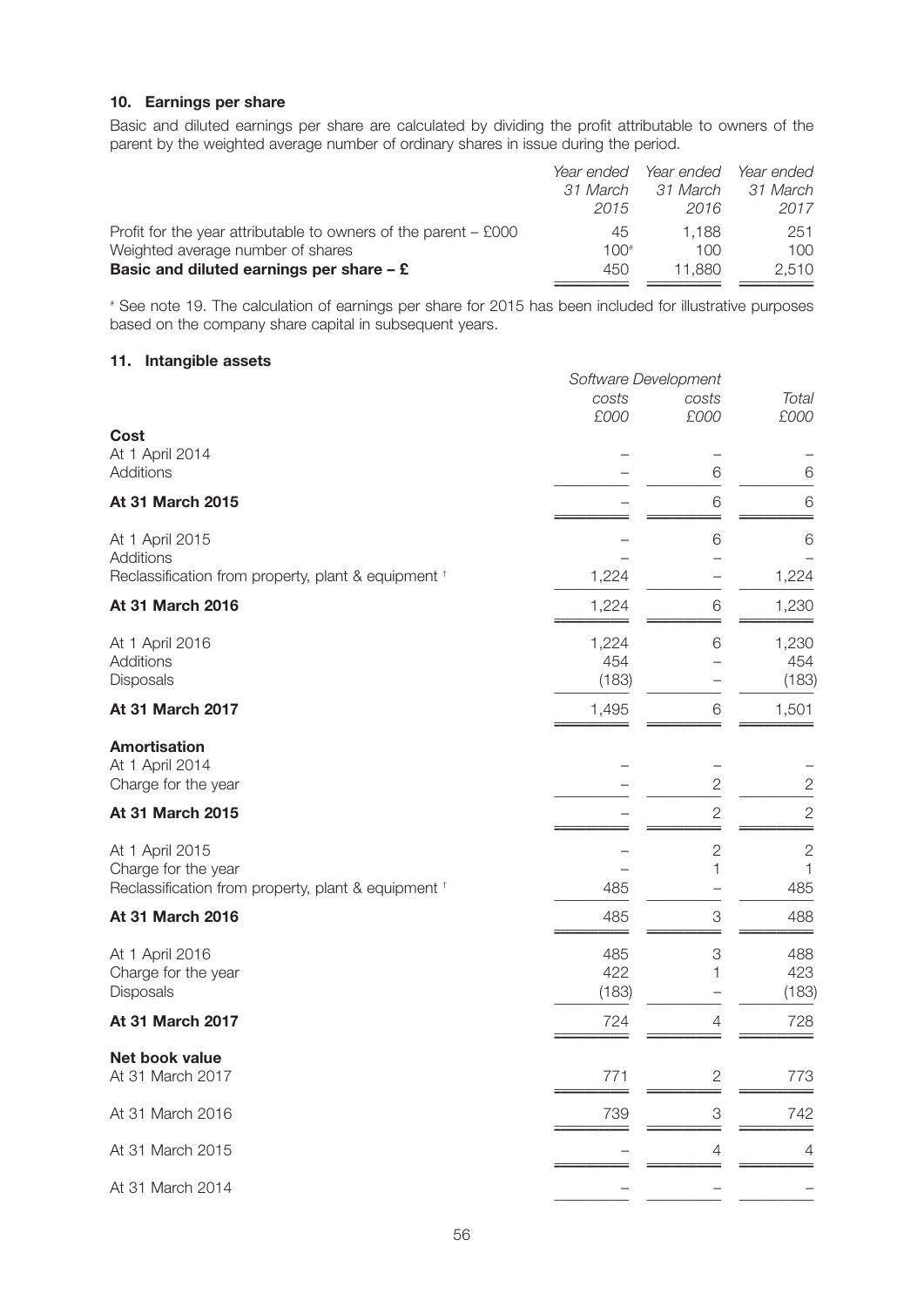† In 2017, the directors reclassified certain IT assets from computer equipment within tangible fixed assets to computer software within intangible fixed assets. The reclassification reduced the carrying value of tangible fixed assets at 31 March 2016 by £739,000, with a corresponding increase in the carrying value of intangible fixed assets at that date.

### **12. Property, plant and equipment**

|                                                                                                                                                    | Freehold<br>property<br>improvements<br>£000 | vehicles<br>£000  | Motor Fixtures and<br>fittings<br>£000        | Office<br>equipment<br>£000 | Computer<br>equipment<br>£000             | Total<br>£000                                               |
|----------------------------------------------------------------------------------------------------------------------------------------------------|----------------------------------------------|-------------------|-----------------------------------------------|-----------------------------|-------------------------------------------|-------------------------------------------------------------|
| Cost                                                                                                                                               |                                              |                   |                                               |                             |                                           |                                                             |
| At 1 April 2014<br><b>Additions</b><br>Disposals                                                                                                   | 720<br>6                                     | 128<br>16         | 461<br>98<br>(7)                              |                             | 1,225<br>414<br>(5)                       | 2,534<br>534<br>(12)                                        |
| At 31 March 2015                                                                                                                                   | 726                                          | 144               | 552                                           |                             | 1,634                                     | 3,056                                                       |
| At 1 April 2015<br>Additions<br>Disposals<br>Transfer<br>Scrapping<br>Reclassified to held for sale<br>Reclassified to intangibles<br>Revaluations | 726<br>1,704<br>(38)<br>(2,000)<br>470       | 144               | 552<br>184<br>(37)<br>(18)                    | 3<br>37                     | 1,634<br>1,859<br>(6)<br>(117)<br>(1,224) | 3,056<br>3,750<br>(6)<br>(173)<br>(2,000)<br>(1,224)<br>470 |
| At 31 March 2016                                                                                                                                   | 862                                          | 144               | 681                                           | 40                          |                                           |                                                             |
|                                                                                                                                                    |                                              |                   |                                               |                             | 2,146                                     | 3,873                                                       |
| At 1 April 2016<br>Additions<br>Disposals                                                                                                          | 862<br>305                                   | 144<br>(40)       | 681<br>142                                    | 40                          | 2,146<br>642<br>(140)                     | 3,873<br>1,089<br>(180)                                     |
| At 31 March 2017                                                                                                                                   | 1,167                                        | 104               | 823                                           | 40                          | 2,648                                     | 4,782                                                       |
| Depreciation<br>At 1 April 2014<br>Charge for the year<br>Disposals                                                                                | 416<br>149                                   | 75<br>22          | 276<br>105<br>(3)                             |                             | 811<br>282<br>(5)                         | 1,578<br>558<br>(8)                                         |
| At 31 March 2015                                                                                                                                   | 565                                          | 97                | 378                                           |                             | 1,088                                     | 2,128                                                       |
| At 1 April 2015<br>Charge for the year<br>Disposals<br>Transfer<br>Reclassified to intangibles                                                     | 565<br>148                                   | 97<br>26          | 378<br>88<br>(22)<br>$\overline{\phantom{0}}$ | 7<br>22                     | 1,088<br>861<br>(5)<br>(485)              | 2,128<br>1,130<br>(5)<br>(485)                              |
| Scrapping                                                                                                                                          | (38)                                         |                   | (18)                                          |                             | (117)                                     | (173)                                                       |
| At 31 March 2016                                                                                                                                   | 675                                          | 123               | 426                                           | 29                          | 1,342                                     | 2,595                                                       |
| At 1 April 2016<br>Charge for the year<br>Disposals                                                                                                | 675<br>139                                   | 123<br>17<br>(40) | 426<br>119                                    | 29<br>6                     | 1,342<br>695<br>(116)                     | 2,595<br>976<br>(156)                                       |
| At 31 March 2017                                                                                                                                   | 814                                          | 100               | 545                                           | 35                          | 1,921                                     | 3,415                                                       |
| Net book value<br>At 31 March 2017                                                                                                                 | 353                                          | 4                 | 278                                           | 5                           | 727                                       | 1,367                                                       |
| At 31 March 2016                                                                                                                                   | 187                                          | 21                | 255                                           | 11                          | 804                                       | 1,278                                                       |
| At 31 March 2015                                                                                                                                   | 161                                          | 47                | 174                                           |                             | 546                                       | 928                                                         |
| At 31 March 2014                                                                                                                                   | 304                                          | 53                | 185                                           |                             | 414                                       | 956                                                         |
|                                                                                                                                                    |                                              |                   |                                               |                             |                                           |                                                             |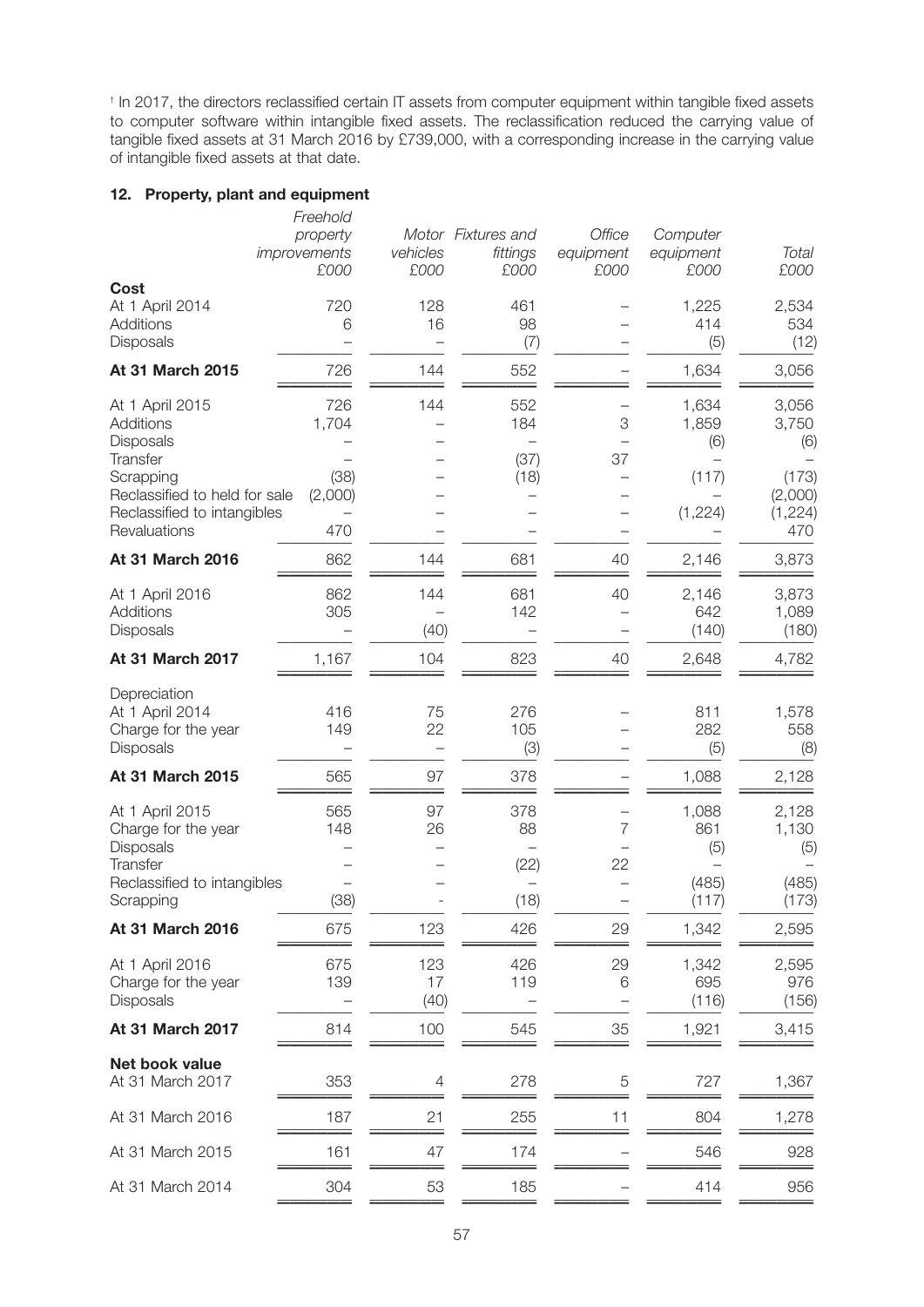#### **Assets subject to hire purchase agreements – computer equipment**

|                                    | As at<br>31 March<br>2015<br>£000 | As at<br>31 March<br>2016<br>£000 | As at<br>31 March<br>2017<br>£000 |
|------------------------------------|-----------------------------------|-----------------------------------|-----------------------------------|
| Net book value                     | 27                                |                                   |                                   |
| Depreciation charged in year       | 21                                | 20                                |                                   |
| <b>Held for sale assets</b><br>13. | As at<br>31 March<br>2015<br>£000 | As at<br>31 March<br>2016<br>£000 | As at<br>31 March<br>2017<br>£000 |
| Property held for resale           |                                   | 2,000                             | 2,000                             |

On 20 June 2017, Vocare House was sold for £1.95 million after the costs of disposal.

#### **14. Inventories**

|             | As at | As at                      | As at |
|-------------|-------|----------------------------|-------|
|             |       | 31 March 31 March 31 March |       |
|             | 2015  | 2016                       | 2017  |
|             | £000  | £000                       | £000  |
|             |       |                            |       |
| Consumables | 64    | 63                         | 65    |
|             |       |                            |       |

Inventories comprise medical consumables and dressings at urgent care centres/on site pharmacies. The cost of inventories recognised as an expense and included in cost of sales amounted to £782,000 (2016: £432,000, 2015: £403,000).

#### **15. Trade and other receivables**

| As at    | As at    | As at    |
|----------|----------|----------|
| 31 March | 31 March | 31 March |
| 2015     | 2016     | 2017     |
| £000     | £000     | £000     |
| 919      | 2.701    | 4,130    |
|          | 525      |          |
| 542      | 1,748    | 1,096    |
| 541      | 1.570    | 1,878    |
| 2,002    | 6.544    | 7,105    |
|          |          |          |

Trade receivables are denominated in Sterling. The Directors consider that the carrying amount of these receivables approximates to their fair value. Trade and other receivables are categorised as loans and receivables under IAS 39. The Company does not hold any collateral as security.

Other receivables includes mobilisation costs of £513,000 (2016: £360,000, 2015: £nil) which are being amortised over the shorter of two years or the life of the contract.

All other trade and other receivables fall due for payment within one year.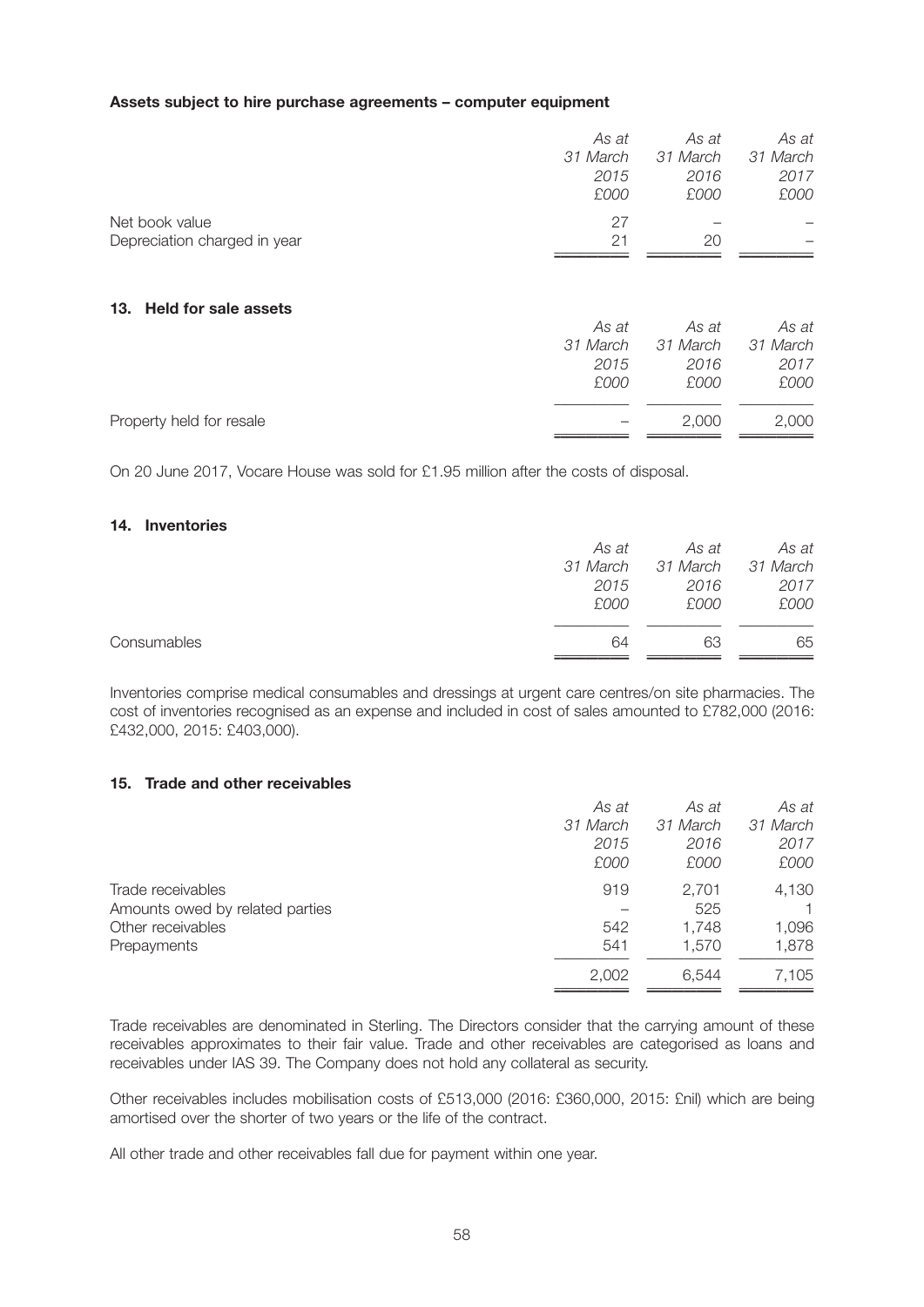Trade receivables comprise amounts:

|                                                | As at    | As at    | As at    |
|------------------------------------------------|----------|----------|----------|
|                                                | 31 March | 31 March | 31 March |
|                                                | 2015     | 2016     | 2017     |
|                                                | £000     | £000     | £000     |
| Within terms - less than 30 days               | 473      | 767      | 3,632    |
| Overdue – between 31 and 90 days               | 637      | 2,034    | 1,275    |
|                                                | 1,110    | 2,801    | 4,907    |
| Impairment provisions against overdue balances | (191)    | (100)    | (777)    |
|                                                | 919      | 2,701    | 4,130    |
|                                                |          |          |          |

Other classes of financial assets included within trade and other receivables do not contain impaired assets.

#### **16. Trade and other payables**

| As at<br>31 March<br>2015<br>£000 | As at<br>31 March<br>2016<br>£000   | As at<br>31 March<br>2017<br>£000                |
|-----------------------------------|-------------------------------------|--------------------------------------------------|
| 3,041<br>275<br>835<br>2,113      | 3,373<br>649<br>863<br>113<br>5,709 | 3,123<br>5,534<br>388<br>$\overline{2}$<br>7,191 |
| 6,264                             | 10,707                              | 16,238                                           |
| As at<br>31 March<br>2015<br>£000 | As at<br>31 March<br>2016<br>£000   | As at<br>31 March<br>2017<br>£000                |
| 5,860<br>404<br>6,264             | 10,538<br>169<br>10,707             | 16,238<br>16,238                                 |
|                                   |                                     |                                                  |

The Directors consider that the carrying amount of these liabilities approximates to their fair value.

### **17. Borrowings**

|               | As at    | As at    | As at    |
|---------------|----------|----------|----------|
|               | 31 March | 31 March | 31 March |
|               | 2015     | 2016     | 2017     |
|               | £000     | £000     | £000     |
| Hire purchase | 24       |          |          |
|               | 24       |          |          |
|               |          |          |          |

All borrowings are due for settlement within 12 months.

Hire purchase liabilities are secured over the assets to which they relate.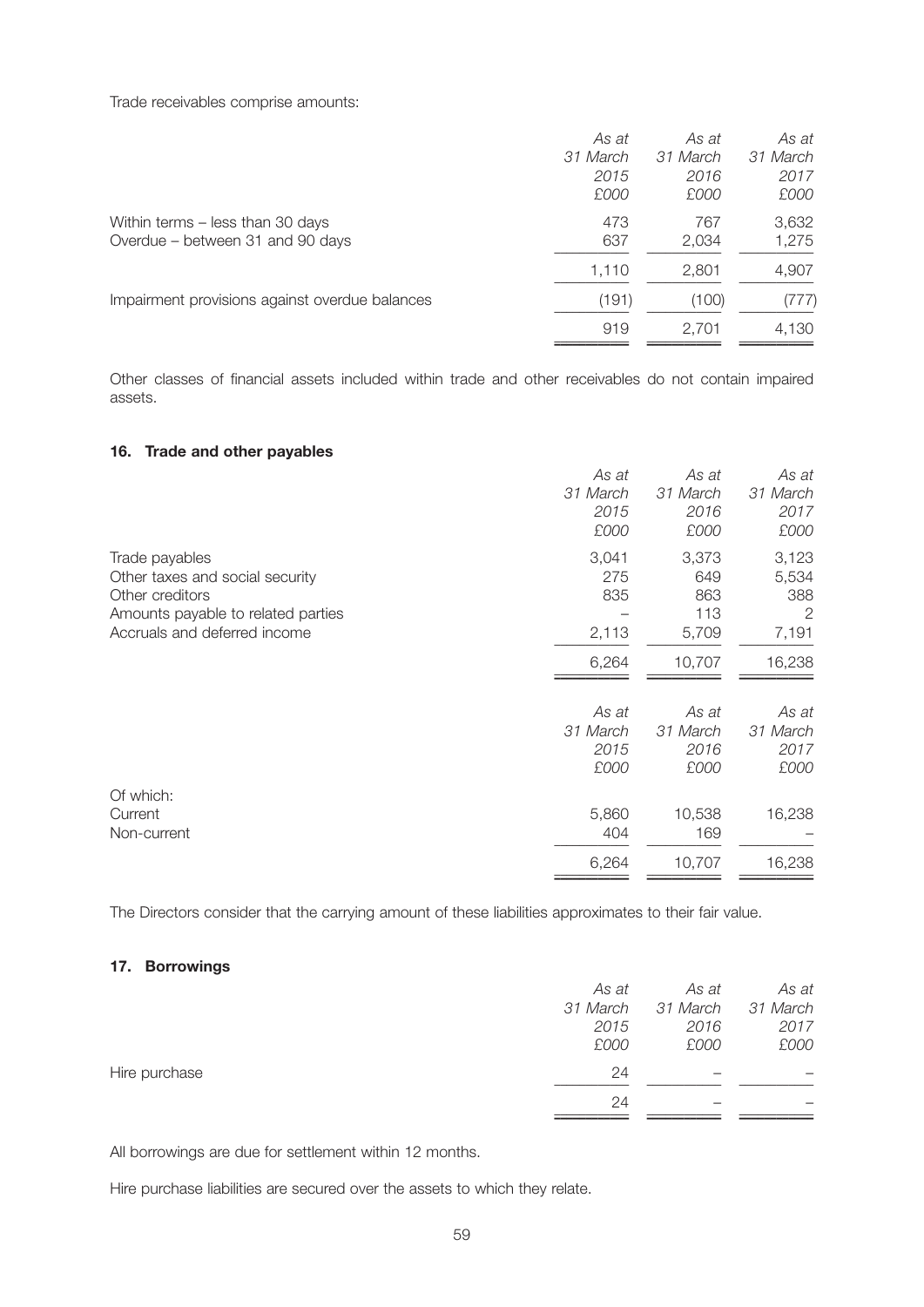#### **Undrawn facilities**

There were no undrawn borrowing facilities available to the Company.

### **18. Non current liabilities**

|                        | As at    | As at    | As at    |
|------------------------|----------|----------|----------|
|                        | 31 March | 31 March | 31 March |
|                        | 2015     | 2016     | 2017     |
|                        | £000     | £000     | £000     |
| Other creditors        | 404      | 169      |          |
| Deferred tax provision |          | 96       | 96       |
|                        | 404      | 265      | 96       |

Other creditors includes an allowance within certain contracts for revenue to be utilised in the replacement of fixed assets. This income has been deferred by the company and is recognised over the term of the relevant contracts.

| Deferred tax provision movements   | As at    | As at    | As at    |
|------------------------------------|----------|----------|----------|
|                                    | 31 March | 31 March | 31 March |
|                                    | 2015     | 2016     | 2017     |
|                                    | £000     | £000     | £000     |
| Opening balance                    | 13       |          | 96       |
| Recognised in profit and loss      | (13)     |          |          |
| Recognised in comprehensive income |          | 89       |          |
|                                    |          | 96       | 96       |
|                                    |          |          |          |
| Deferred tax provision analysis    | As at    | As at    | As at    |
|                                    | 31 March | 31 March | 31 March |
|                                    | 2015     | 2016     | 2017     |
|                                    | £000     | £000     | £000     |
| Tax losses                         |          |          |          |
| Timing differences                 |          |          | 7        |
| Property revaluation               |          | 89       | 89       |
|                                    |          | 96       | 96       |
|                                    |          |          |          |

#### **19. Share capital**

|                            | As at    | As at    | As at    |
|----------------------------|----------|----------|----------|
|                            | 31 March | 31 March | 31 March |
|                            | 2015     | 2016     | 2017     |
|                            | Number   | Number   | Number   |
| Ordinary shares of £1 each |          | 100      | 100      |
|                            |          | 100      | 100      |
|                            |          |          |          |
|                            | £        | £        | £        |
| Ordinary shares of £1 each | 100      | 100      | 100      |
|                            | 100      | 100      | 100      |
|                            |          |          |          |

On 31 December 2015, Northern Doctors Urgent Care Limited converted from a Community Interest Benefit Society registered with the Financial Conduct Authority under the Co-operative and Community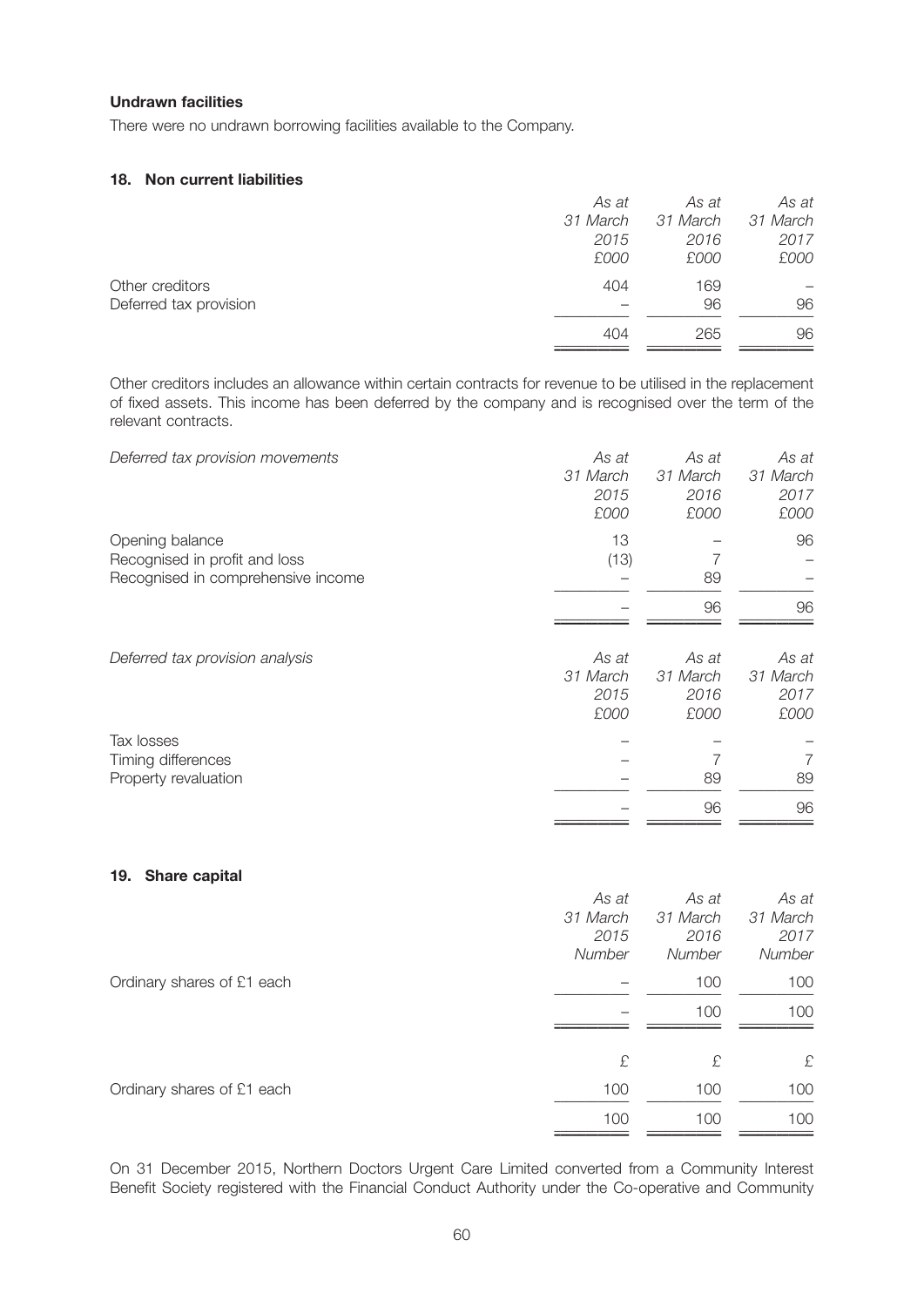Benefit Societies Act 2014 to a private company limited by shares registered under the Companies Act 2006. All of the members of Northern Doctors Urgent Care Limited at 31 December 2015 became shareholders in the converted company (Vocare Limited), as such there is no change in control. On 31 December 2015, Vocare Limited issued 100 ordinary shares for consideration of £100.

On 22 September 2017 the 100 ordinary £1 shares in the company were subdivided into 20,000 ordinary shares of 0.5 pence each.

#### **20. Share options**

No share options have been granted before or during the period.

#### **21. Reserves**

The revaluation reserve arose from the revaluation of the Company's head office during the year ended 31 March 2016. The reserve is stated net of deferred tax on the valuation uplift at 19 per cent. of £89,431.

Retained profits/(deficit) are the cumulative net gains and losses recognised in the consolidated statement of comprehensive income.

#### **22. Operating lease commitments**

Future minimum rentals payable under non-cancellable operating leases are as follows:

| As at    | As at    | As at    |
|----------|----------|----------|
| 31 March | 31 March | 31 March |
| 2015     | 2016     | 2017     |
| £000     | £000     | £000     |
| 557      | 1,009    | 1,028    |
| 1,348    | 1,455    | 1,270    |
|          |          | 357      |
| 1,905    | 2.464    | 2,655    |
|          |          |          |

See also note 24.

#### **23. Related party transactions**

IAS 24 'Related Party Transactions' requires the disclosure of the details of material transactions between reporting entities and related parties. The Company has taken advantage of the exemption under IAS 24 not to disclose transactions between companies which are eliminated on consolidation.

Transactions with Northern Doctors Medical Services Limited, a company under common directorship. Sales of £nil (2016: £115,096, 2015: £nil) to Northern Doctors Medical Services Limited. Purchases of £nil (2016: £878,733, 2015: £997,537) from Northern Doctors Medical Services Limited. Costs were recharges to Northern Doctors Medical Services Limited of £nil (2016: £41,496, 2015: £115,534) for administrative expenses incurred on their behalf. At the year end there was a balance of £nil (2016: £219,097, 2015: £119,086) owed to Northern Doctors Medical Services Limited.

Transactions with Staffordshire Doctors Medical Services Limited, a company under common directorship. Purchases of £nil (2016: £19,500, 2015: £35,102) from Staffordshire Doctors Medical Services Limited. Costs were recharged to Staffordshire Doctors Medical Services Limited of £nil (2016: £nil, 2015: £4,680) for administrative expenses incurred on their behalf. At the year end there was a balance of £nil (2016: £8,225, 2015: £1,300) owed to Staffordshire Doctors Medical Services Limited.

Transactions with A8 Properties Limited, a company under common directorship. Rent of £nil (2016: £41,000, 2015: £41,000) was paid to A8 Properties Limited. In addition costs were recharged to A8 Properties Limited of £nil (2016: £3,642, 2015: £3,504) for administrative expenses incurred on their behalf, with a further amount of £nil (2016: £6,306, 2015: £nil) paid in relation to A8 Properties Limited's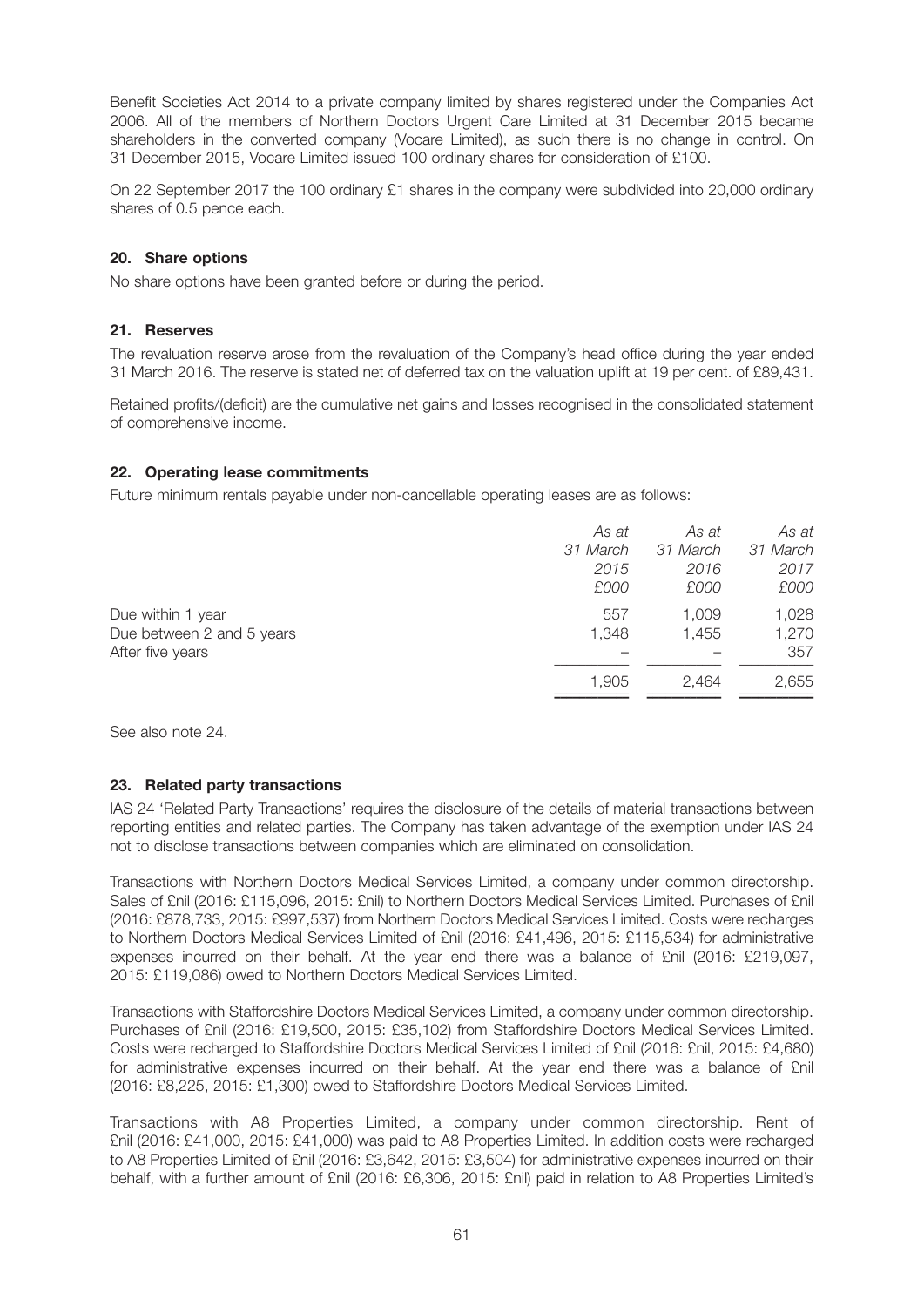corporation tax liability. At the year end there was a balance of £nil (2016: £6,306 owing from A8 Properties Limited, 2015: £20,398 creditor).

#### **24. Post balance sheet events**

On 20 June 2017 Vocare Limited sold Vocare House for £1.95 million after the costs of disposal. At the same time the company entered into a leaseback for a minimum period of 15 years for £200,000 rental per annum with review periods every five years.

On 22 September 2017 the company issued share options in respect of the following ordinary shares of 0.5 pence each to Barry Cooper and Carl Moffett:

|                 |        | Exercise | Exercise           |
|-----------------|--------|----------|--------------------|
|                 |        |          | price period from  |
|                 | Number |          | £/share grant date |
| A option shares | 2.728  | 300      | 10 years           |
| B option shares | 528    | 279      | 10 years           |

Options lapse should the option holders cease to be a director or an employee of the company.

The performance conditions attaching to the options shall be treated as met where the excess of the sale price over the total of the price payable to acquire Shares as a result of the exercise of the Options and all costs and expenses (including, without limitation, advisory costs) incurred by the shareholders in connection with the sale of the aggregate of the following:

- all cash amounts actually received in respect of the sale of the shares at or about the sale date;
- all cash amounts the shareholders are unconditionally entitled to receive in respect of such sale during the period of two years following the sale date; and
- the fair value as at the sale date of any other consideration that may be received by the shareholders in respect of such sale during that period of two years,

is not less than £6 million in respect of the A option shares and £8 million in respect of the B option shares.

In the first half of 2017, a number of services provided by Vocare were assessed by the independent regulator of health and social care in England (the Care Quality Commission) as "require improvement" with the services provided under three contracts being considered by the CQC as "inadequate". A total of five contracts that are managed by Vocare and estimated to be worth a total of £25 million in revenue per annum are subject to remedial action plans. Vocare commissioned the support of Committed Networks (expert management consultants in the field) who, with Vocare, have developed and are implementing recovery action plans in relation to these services. In some areas new local management teams have also been put in place. Vocare is working closely with the respective CCGs and the NHS to implement the action plans in accordance with the stated recommendations and to improve service levels at these locations. A breach of a remedial action plan by Vocare may result in a default notice being issued by the CQC which could result in either part or full termination of the contract subject to the default notice. It is not possible to make a meaningful estimate of the likely financial impact of this situation.

In the second half of 2017, a further two services have been inspected by the CQC and, whilst Vocare await formal notification of the outcome from these CQC inspections, initial feedback has been positive. It should be noted that the management team from Totally are reassured by the CQC inspections in that any issues on Clinical Quality and Governance are known and are being addressed pre-acquisition completion.

Since 30 June 2017 there has not been any other matter or circumstance that has or may significantly affect the operations at Vocare Limited.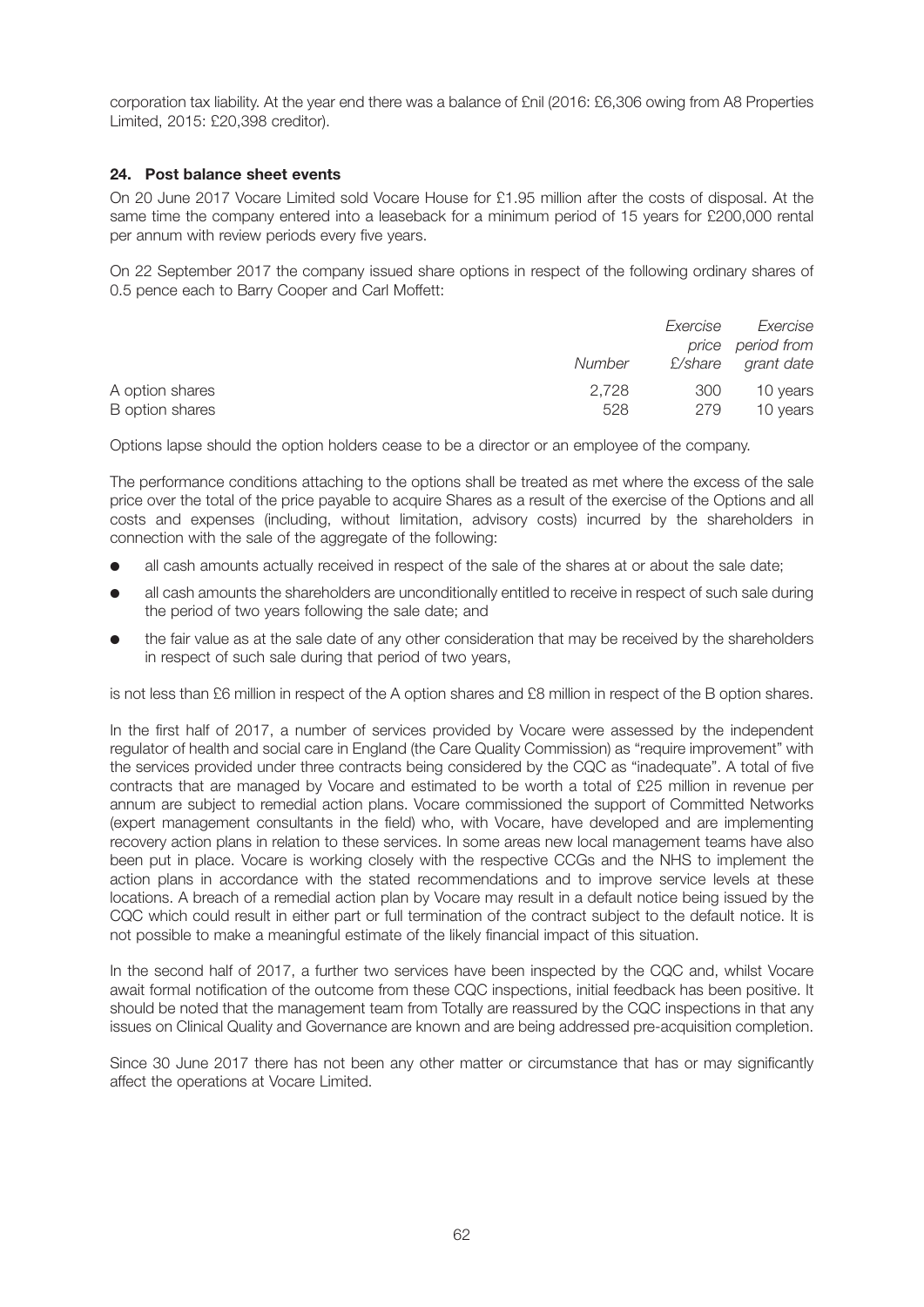### **PART IV**

### **FINANCIAL INFORMATION ON THE COMPANY**

### **SECTION A:**

### **ACCOUNTANT'S REPORT ON THE HISTORICAL FINANCIAL INFORMATION ON TOTALLY PLC**

*The Directors* Totally plc, Hamilton House, Mabledon Place, London, WC1H 9BB

*The Directors* Allenby Capital Limited, 5 St. Helen's Place, London EC3A 6AB

5 October 2017

Dear Sirs

# **Totally plc**

#### **Introduction**

We report on the financial information set out in Section B of Part IV. This financial information has been prepared for inclusion in the admission document dated 6 October 2017 of Totally plc (the "Company") (the "Admission Document") on the basis of the accounting policies set out in note 1 to the financial information. This report is required by paragraph (a) of Schedule Two of the AIM Rules for Companies and is given for the purpose of complying with that paragraph and for no other purpose.

We have not audited the financial information for the six months ended 30 June 2017 and accordingly do not express an opinion thereon.

#### **Responsibilities**

The directors of the Company are responsible for preparing the financial information in accordance with International Financial Reporting Standards as adopted by the European Union.

It is our responsibility to form an opinion on the financial information and to report our opinion to you.

Save for any responsibility arising under paragraph (a) of Schedule Two of the AIM Rules for Companies to any person as and to the extent there provided, to the fullest extent permitted by the law we do not assume any responsibility and will not accept any liability to any other person for any loss suffered by any such other person as a result of, arising out of, or in connection with this report or our statement, required by and given solely for the purposes of complying with Schedule Two of the AIM Rules for Companies consenting to its inclusion in the Admission Document.

#### **Basis of opinion**

We conducted our work in accordance with Standards for Investment Reporting issued by the Auditing Practices Board in the United Kingdom. Our work included an assessment of evidence relevant to the amounts and disclosures in the financial information. It also included an assessment of significant estimates and judgements made by those responsible for the preparation of the financial information and whether the accounting policies are appropriate to the entity's circumstances, consistently applied and adequately disclosed.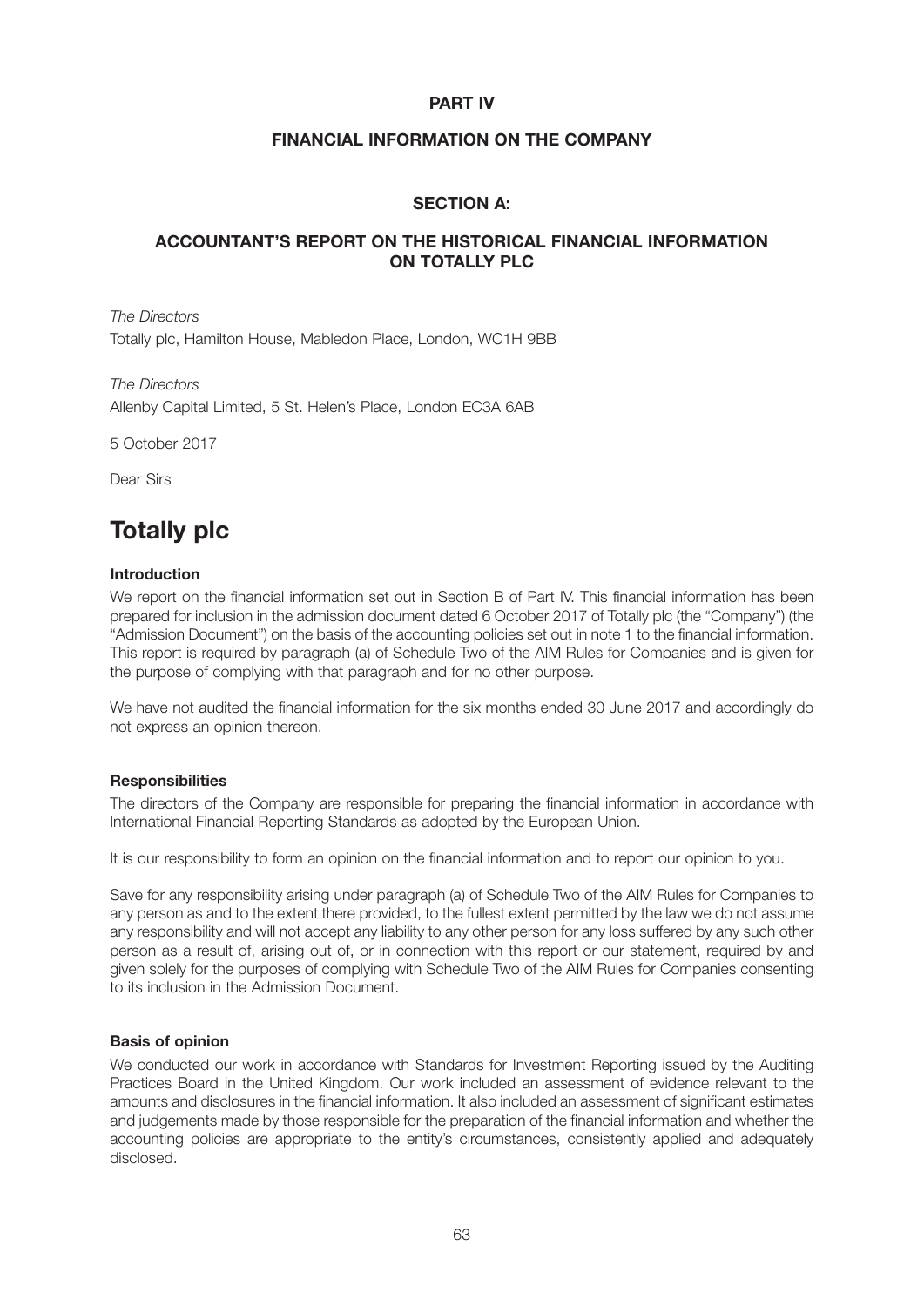We planned and performed our work so as to obtain all the information and explanations which we considered necessary in order to provide us with sufficient evidence to give reasonable assurance that the financial information is free from material misstatement whether caused by fraud or other irregularity or error.

Our work has not been carried out in accordance with auditing or other standards and practices generally accepted in the United States of America or other jurisdictions outside the United Kingdom and accordingly should not be relied upon as if it had been carried out in accordance with those standards and practices.

#### **Opinion**

In our opinion, the financial information gives, for the purposes of the Admission Document, a true and fair view of the state of affairs of Totally plc as at 31 December 2014, 2015 and 2016 and of its results, cash flows, recognised gains and losses for the years then ended in accordance with International Financial Reporting Standards as adopted by the European Union.

#### **Declaration**

For the purposes of Paragraph (a) of Schedule Two of the AIM Rules for Companies we are responsible for this report as part of the Admission Document and declare that we have taken all reasonable care to ensure that the information contained in this report is, to the best of our knowledge, in accordance with the facts and contains no omission likely to affect its import. This declaration is included in the Admission Document in compliance with Schedule Two of the AIM Rules for Companies.

Yours faithfully

#### **RPG CROUCH CHAPMAN LLP**

*Chartered Accountants*

RPG Crouch Chapman LLP is a limited liability partnership registered in England and Wales (with registered number OC375705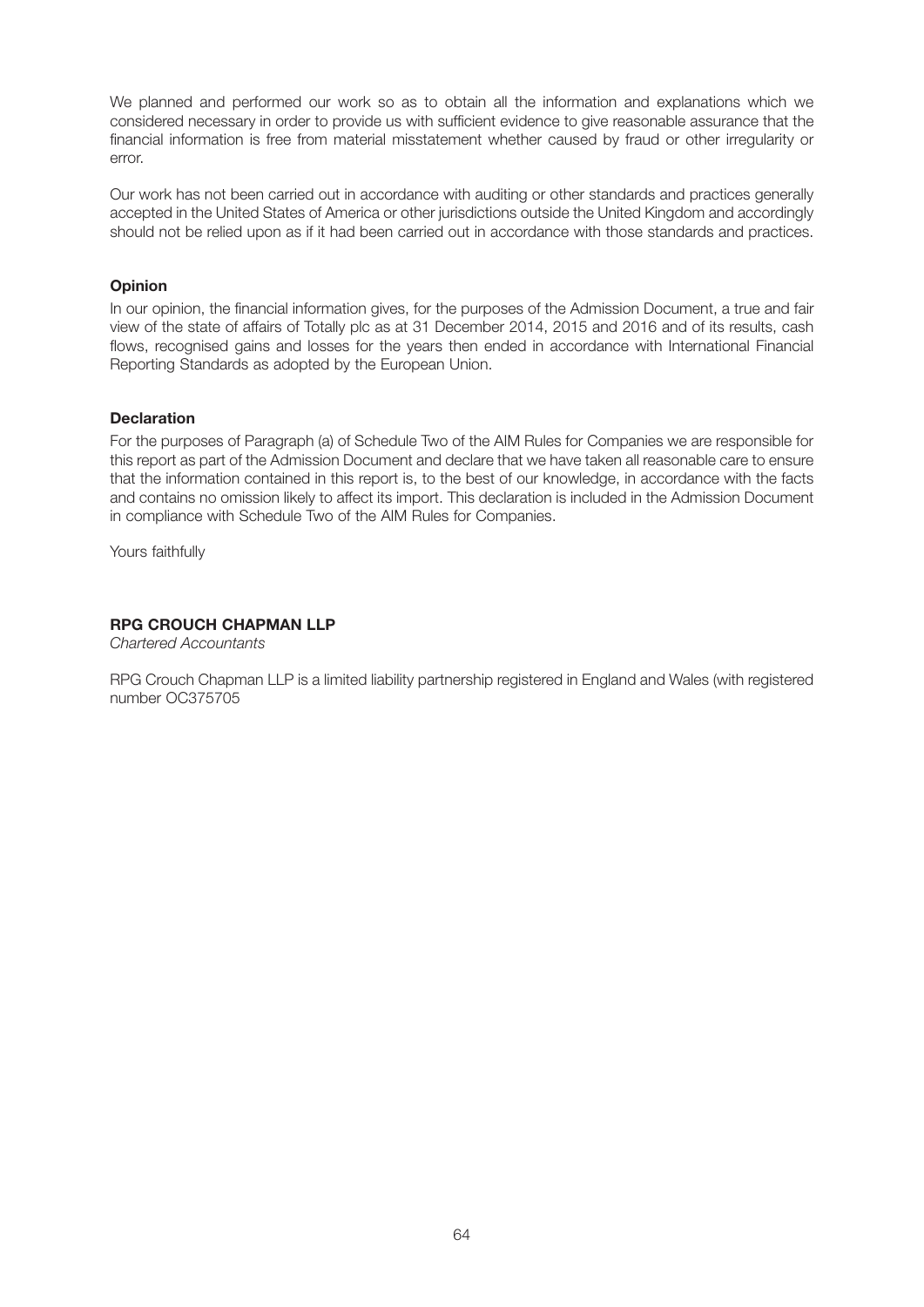### **SECTION B:**

### **FINANCIAL INFORMATION ON TOTALLY PLC**

#### **Consolidated statement of comprehensive income**

|                                                                                                                     | <b>Notes</b> | Year ended<br>2014<br>£000 | Year ended<br>31 December 31 December 31 December<br>2015<br>£000 | Year ended<br>2016<br>£000 | Unaudited<br>6 months<br>ended<br>30 June<br>2017<br>£000 | Unaudited<br>6 months<br>ended<br>30 June<br>2016<br>£000 |
|---------------------------------------------------------------------------------------------------------------------|--------------|----------------------------|-------------------------------------------------------------------|----------------------------|-----------------------------------------------------------|-----------------------------------------------------------|
| <b>Continuing operations</b>                                                                                        |              |                            |                                                                   |                            |                                                           |                                                           |
| <b>Revenue</b><br>Cost of sales                                                                                     | 3            | 609<br>(180)               | 577<br>(184)                                                      | 3,977<br>(2,600)           | 3,676<br>(2,507)                                          | 936<br>(650)                                              |
| <b>Gross profit</b>                                                                                                 |              | 429                        | 393                                                               | 1,377                      | 1,169                                                     | 286                                                       |
| Administrative expenses                                                                                             |              | (855)                      | (752)                                                             | (2,536)                    | (1,826)                                                   | (689)                                                     |
| Loss before interest, tax,<br>depreciation and amortisation<br>Exceptional charges<br>Depreciation and amortisation |              | (426)<br>(11)              | (359)<br>(4)                                                      | (1, 159)<br>(494)<br>(669) | (657)<br>(83)<br>(231)                                    | (403)<br>(438)<br>(3)                                     |
| Loss from operations                                                                                                | 4,5          | (437)                      | (363)                                                             | (2,322)                    | (971)                                                     | (844)                                                     |
| Share issue costs<br>Finance costs<br>Finance income                                                                |              | (1)                        | (49)<br>(1)                                                       | 830                        | (11)                                                      |                                                           |
| Loss before taxation                                                                                                |              | (438)                      | (413)                                                             | (1, 492)                   | (982)                                                     | (844)                                                     |
| Income tax                                                                                                          | 8            |                            |                                                                   | (24)                       | 21                                                        |                                                           |
| Loss for the year from<br>continuing operations<br>Profit from discontinued<br>operations                           | 26           | (438)<br>96                | (413)                                                             | (1, 516)                   | (961)                                                     | (844)                                                     |
| Loss attributable to the<br>equity shareholders of the<br>parent company                                            |              | (342)                      | (413)                                                             | (1, 516)                   | (961)                                                     | (844)                                                     |
| Loss per share                                                                                                      |              | Pence                      | Pence                                                             | Pence                      | Pence                                                     | Pence                                                     |
| Basic and diluted - pence<br>Continuing operations<br>Discontinued operations                                       | 9            | $(13)^{*}$<br>$3^*$        | (15)                                                              | (8)                        | (5)                                                       | (5)                                                       |
| Total                                                                                                               |              | $(10)^{*}$                 | (15)                                                              | (8)                        | (5)                                                       | (5)                                                       |
|                                                                                                                     |              |                            |                                                                   |                            |                                                           |                                                           |

All comprehensive income for continuing operations is shown above, equivalent information for discontinued activities is shown in note 3.

\* The 2014 loss per share data has been restated to reflect the share consolidation undertaken by the Company in 2015.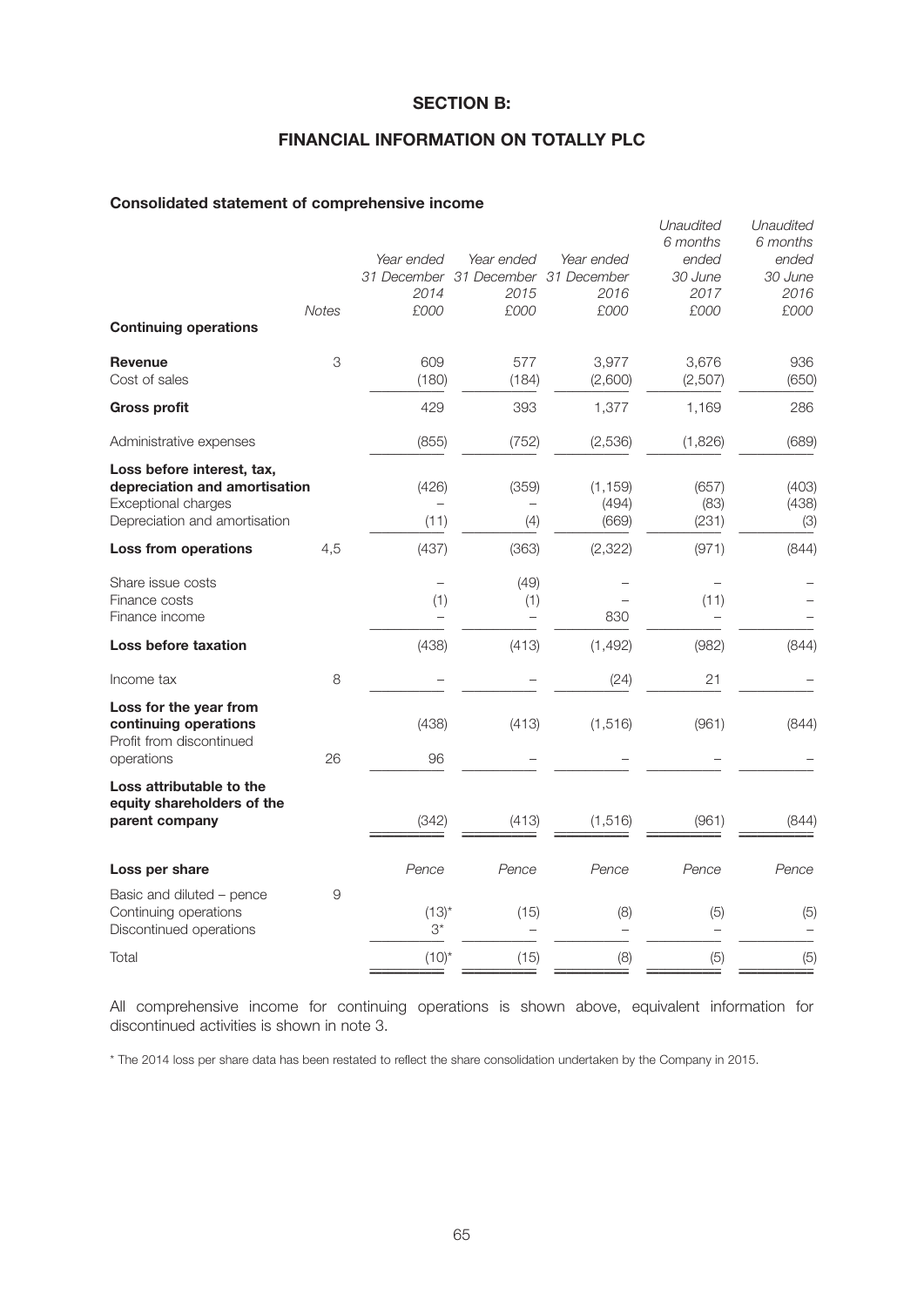# **Consolidated statement of financial position**

| <b>Assets</b>                                                                                                                   | <b>Notes</b>   | As at<br>2014<br>£000     | As at<br>31 December 31 December 31 December<br>2015<br>£000 | As at<br>2016<br>£000          | Unaudited<br>as at<br>30 June<br>2017<br>£000 | Unaudited<br>as at<br>30 June<br>2016<br>£000 |
|---------------------------------------------------------------------------------------------------------------------------------|----------------|---------------------------|--------------------------------------------------------------|--------------------------------|-----------------------------------------------|-----------------------------------------------|
| <b>Non-current assets</b><br>Intangible assets<br>Property, plant and equipment                                                 | 10<br>11       | 6                         | 218<br>6                                                     | 12,669<br>95                   | 12,482<br>101                                 | 12,898<br>25                                  |
| <b>Total non-current assets</b>                                                                                                 |                | 6                         | 224                                                          | 12,764                         | 12,583                                        | 12,923                                        |
| <b>Current assets</b><br>Inventories<br>Trade and other receivables<br>Cash and cash equivalents                                | 12<br>13       | 152<br>190                | 78<br>359                                                    | 6<br>2,047<br>998              | 6<br>1,934<br>16,787                          | 1,115<br>2,947                                |
| <b>Total current assets</b>                                                                                                     |                | 342                       | 437                                                          | 3,051                          | 18,727                                        | 4,062                                         |
| <b>Total assets</b>                                                                                                             |                | 348                       | 661                                                          | 15,815                         | 31,310                                        | 16,985                                        |
| <b>Liabilities</b><br><b>Current liabilities</b><br>Trade and other payables<br>Deferred acquisition costs<br><b>Borrowings</b> | 14<br>15       | (487)                     | (169)                                                        | (922)<br>(1,641)<br>(62)       | (798)<br>(1,641)<br>(76)                      | (827)<br>(2,804)<br>(80)                      |
| <b>Total current liabilities</b>                                                                                                |                | (487)                     | (169)                                                        | (2,625)                        | (2, 515)                                      | (3, 711)                                      |
| Net current assets/(liabilities)                                                                                                |                | (145)                     | 268                                                          | 426                            | 16,212                                        | 351                                           |
| <b>Non-current liabilities</b><br>Deferred acquisition costs<br>Other payables<br>Borrowings<br>Deferred tax                    | 15             |                           |                                                              | (8,018)<br>(25)<br>(15)<br>(9) | (7, 941)<br>(15)<br>(14)                      | (7, 477)<br>(25)                              |
| <b>Total non-current liabilities</b>                                                                                            |                |                           |                                                              | (8,067)                        | (7, 970)                                      | (7,502)                                       |
| <b>Total liabilities</b>                                                                                                        |                | (487)                     | (169)                                                        | (10, 692)                      | (10, 485)                                     | (11, 213)                                     |
| <b>Total net (liabilities)/assets</b>                                                                                           |                | (139)                     | 492                                                          | 5,123                          | 20,825                                        | 5,772                                         |
| Capital and reserves attributable<br>to shareholders of the parent<br>company                                                   |                |                           |                                                              |                                |                                               |                                               |
| Share capital<br>Share premium reserve<br>Retained (deficit)/earnings                                                           | 18<br>22<br>22 | 2,453<br>4,147<br>(6,739) | 3,055<br>4,534<br>(7,097)                                    | 2,002<br>9<br>3,112            | 5,202<br>13,456<br>2,167                      | 4,055<br>9,644<br>(7, 927)                    |
| <b>Total equity</b>                                                                                                             |                | (139)                     | 492                                                          | 5,123                          | 20,825                                        | 5,772                                         |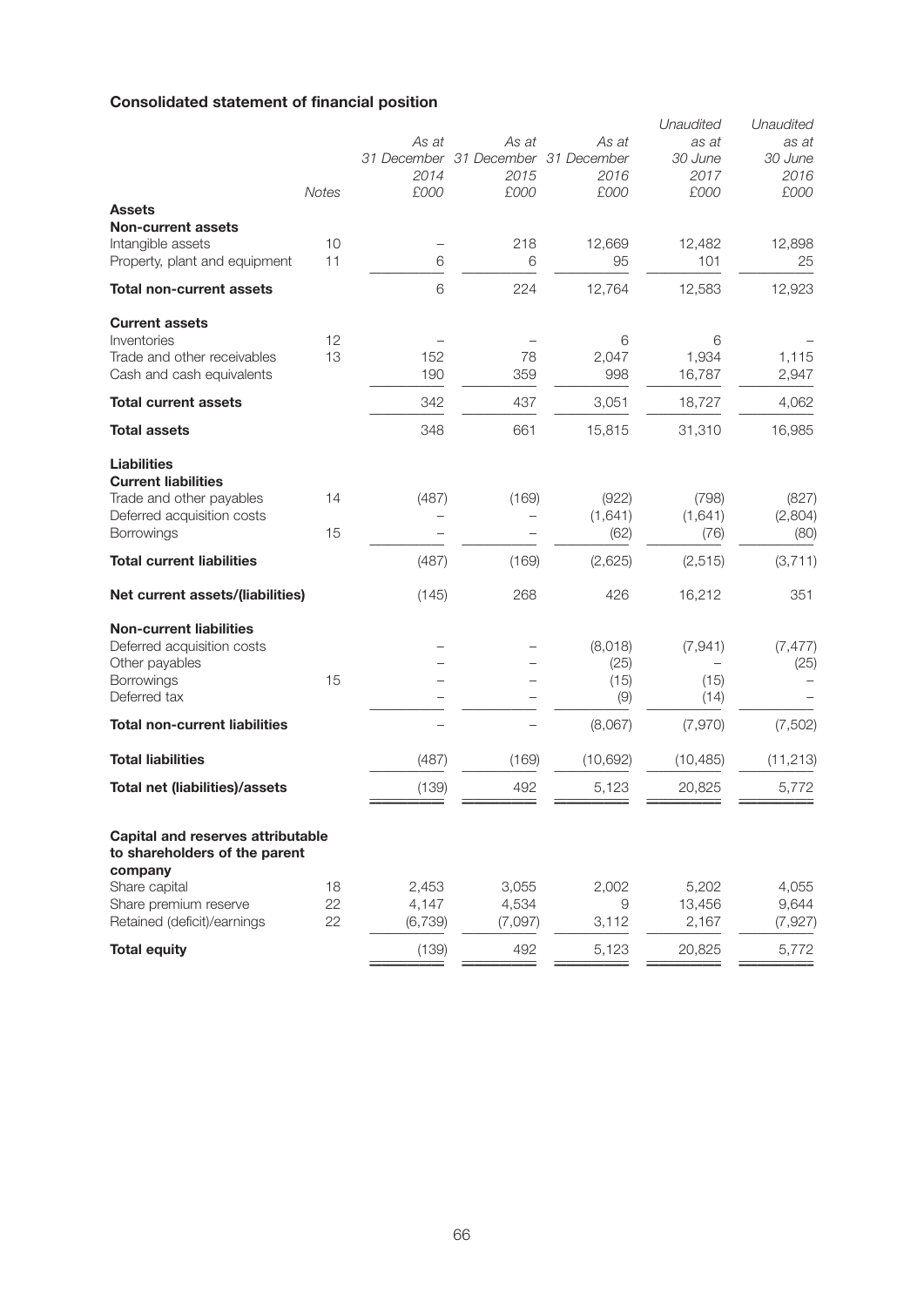### **Consolidated statement of cash flows**

|                                                                                             |              | Year ended<br>2014             | Year ended<br>31 December 31 December 31 December<br>2015 | Year ended<br>2016 | Unaudited<br>6 months<br>ended<br>30 June<br>2017 | Unaudited<br>6 months<br>ended<br>30 June<br>2016 |
|---------------------------------------------------------------------------------------------|--------------|--------------------------------|-----------------------------------------------------------|--------------------|---------------------------------------------------|---------------------------------------------------|
|                                                                                             | <b>Notes</b> | £000                           | £000                                                      | £000               | £000                                              | £000                                              |
| <b>Cash flows from</b><br>operating activities                                              |              |                                |                                                           |                    |                                                   |                                                   |
| Loss for the year/period                                                                    |              | (342)                          | (413)                                                     | (1, 516)           | (961)                                             | (844)                                             |
| <b>Adjustments for:</b>                                                                     |              |                                |                                                           |                    |                                                   |                                                   |
| Amortisation and                                                                            |              |                                |                                                           |                    |                                                   |                                                   |
| depreciation                                                                                | 10 & 11      | 11                             | 4                                                         | 669                | 231                                               | 3                                                 |
| Profit on disposal of                                                                       |              |                                |                                                           |                    |                                                   |                                                   |
| subsidiaries                                                                                | 27           | (96)                           |                                                           |                    |                                                   |                                                   |
| Taxation charge/(credit)                                                                    | 8            |                                |                                                           | 24                 | (21)                                              |                                                   |
| Share issue costs                                                                           |              |                                | 49                                                        |                    |                                                   |                                                   |
| Share-based payment charge<br>Finance income                                                |              | 42<br>$\overline{\phantom{0}}$ | 55                                                        | 25<br>(830)        | 16                                                | 14                                                |
| Finance costs                                                                               |              | $\overline{\phantom{0}}$       |                                                           |                    | 11                                                |                                                   |
| Changes in inventories                                                                      |              |                                |                                                           |                    |                                                   |                                                   |
| Changes in trade and                                                                        |              |                                |                                                           |                    |                                                   |                                                   |
| other receivables                                                                           |              | (88)                           | 74                                                        | (503)              | 113                                               | (179)                                             |
| Changes in trade and                                                                        |              |                                |                                                           |                    |                                                   |                                                   |
| other payables                                                                              |              | 111                            | (318)                                                     | (25)               | (91)                                              | 158                                               |
| <b>Total cash flow from operations</b>                                                      |              | (362)                          | (549)                                                     | (2, 156)           | (702)                                             | (848)                                             |
| Taxation (paid)/received                                                                    |              |                                |                                                           | (51)               | 9                                                 |                                                   |
| Net cash flow from<br>operating activities<br><b>Cash flow from</b><br>investing activities |              | (362)                          | (549)                                                     | (2, 207)           | (693)                                             | (848)                                             |
| Development of<br>intangible assets                                                         | 10           |                                | (218)                                                     | (495)              | (58)                                              | (322)                                             |
| Purchase of property,<br>plant and equipment                                                | 11           | (1)                            | (4)                                                       | (34)               | (17)                                              | (10)                                              |
| Purchase of subsidiaries                                                                    | 16           |                                |                                                           | (2,756)            | (86)                                              | (2, 342)                                          |
| Accrued interest paid                                                                       |              |                                |                                                           |                    | (18)                                              |                                                   |
| Net cash flow from<br>investing activities                                                  |              |                                |                                                           |                    |                                                   |                                                   |
|                                                                                             |              | (1)                            | (222)                                                     | (3,285)            | (179)                                             | (2,674)                                           |
| Net cash flow before<br>financing activities                                                |              | (363)                          | (771)                                                     | (5, 492)           | (872)                                             | (3, 522)                                          |
| <b>Cash flow from</b>                                                                       |              |                                |                                                           |                    |                                                   |                                                   |
| financing activities<br>Proceeds from issue of                                              |              |                                |                                                           |                    |                                                   |                                                   |
| share capital                                                                               | 18           | 400                            | 989                                                       | 6,122              | 16,647                                            | 6,110                                             |
| Expenses paid on share issues                                                               |              | (20)                           | (49)                                                      |                    |                                                   |                                                   |
| Increase in borrowings                                                                      |              |                                |                                                           | 19                 | 16                                                |                                                   |
| Finance lease payments                                                                      |              |                                |                                                           | (10)               | (2)                                               |                                                   |
| Net cash flow from<br>financing activities                                                  |              | 380                            | 940                                                       | 6,131              | 16,661                                            | 6,110                                             |
| Net increase in cash and<br>cash equivalents                                                |              | 17                             | 169                                                       | 639                | 15,789                                            | 2,588                                             |
| Opening cash and cash equivalents                                                           |              | 173                            | 190                                                       | 359                | 998                                               | 359                                               |
| Closing cash and cash equivalents                                                           |              | 190                            | 359                                                       | 998                | 16,787                                            | 2,947                                             |
|                                                                                             |              |                                |                                                           |                    |                                                   |                                                   |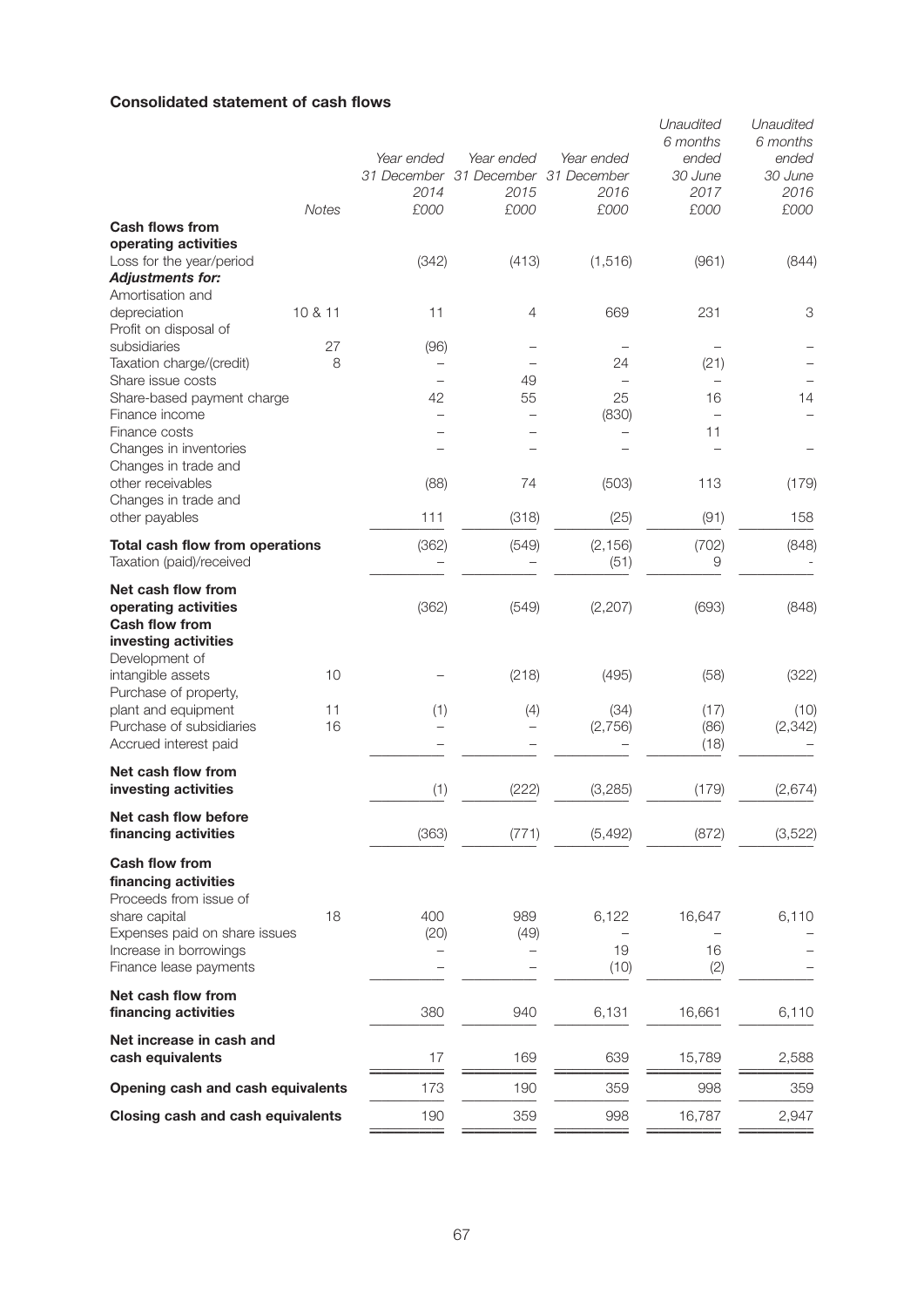# **Consolidated statement of changes in equity**

|                                                                                                                                            | Share<br>capital<br>£000 | Share<br>Premium<br>£000 | Retained<br>Earnings<br>£000     | <b>Total</b><br>equity<br>£000 |
|--------------------------------------------------------------------------------------------------------------------------------------------|--------------------------|--------------------------|----------------------------------|--------------------------------|
| At 1 January 2014                                                                                                                          | 2,373                    | 3,847                    | (6, 439)                         | (219)                          |
| <b>Issue of shares</b><br>Transaction costs of share issue<br>Share based payments charge<br>Total comprehensive expense for the year      | 80                       | 320<br>(20)              | 42<br>(342)                      | 400<br>(20)<br>42<br>(342)     |
| At 31 December 2014                                                                                                                        | 2,453                    | 4,147                    | (6, 739)                         | (139)                          |
| At 1 January 2015                                                                                                                          | 2,453                    | 4,147                    | (6, 739)                         | (139)                          |
| <b>Issue of shares</b><br>Share based payments charge<br>Total comprehensive expense for the year                                          | 602                      | 387                      | 55<br>(413)                      | 989<br>55<br>(413)             |
| At 31 December 2015                                                                                                                        | 3,055                    | 4,534                    | (7,097)                          | 492                            |
| At 1 January 2016                                                                                                                          | 3,055                    | 4,534                    | (7,097)                          | 492                            |
| <b>Issue of shares</b><br>Share based payments<br>Share buy back<br>Share premium cancellation<br>Total comprehensive expense for the year | 1,002<br>(2,055)         | 5,120<br>(9,645)         | 25<br>2,055<br>9,645<br>(1, 516) | 6,122<br>25<br>(1, 516)        |
| At 31 December 2016                                                                                                                        | 2,002                    | $\Theta$                 | 3,112                            | 5,123                          |
| At 1 January 2017                                                                                                                          | 2,002                    | $\overline{9}$           | 3,112                            | 5,123                          |
| Issue of shares - unaudited<br>Share based payments - unaudited<br>Total comprehensive expense for                                         | 3,200                    | 13,447                   | 16                               | 16,647<br>16                   |
| the year $-$ unaudited $-$                                                                                                                 |                          | (961)                    | (961)                            |                                |
| At 30 June 2017 - unaudited                                                                                                                | 5,202                    | 13,456                   | 2,167                            | 20,825                         |
| At 1 January 2016                                                                                                                          | 3,055                    | 4,534                    | (7,097)                          | 492                            |
| Issue of shares - unaudited<br>Share based payments - unaudited<br>Total comprehensive expense for                                         | 1,000                    | 5,110                    | 14                               | 6,110<br>14                    |
| the year - unaudited                                                                                                                       |                          |                          | (844)                            |                                |
| At 30 June 2016 - unaudited                                                                                                                | 4,055                    | 9,644                    | (7, 927)                         | 5,772                          |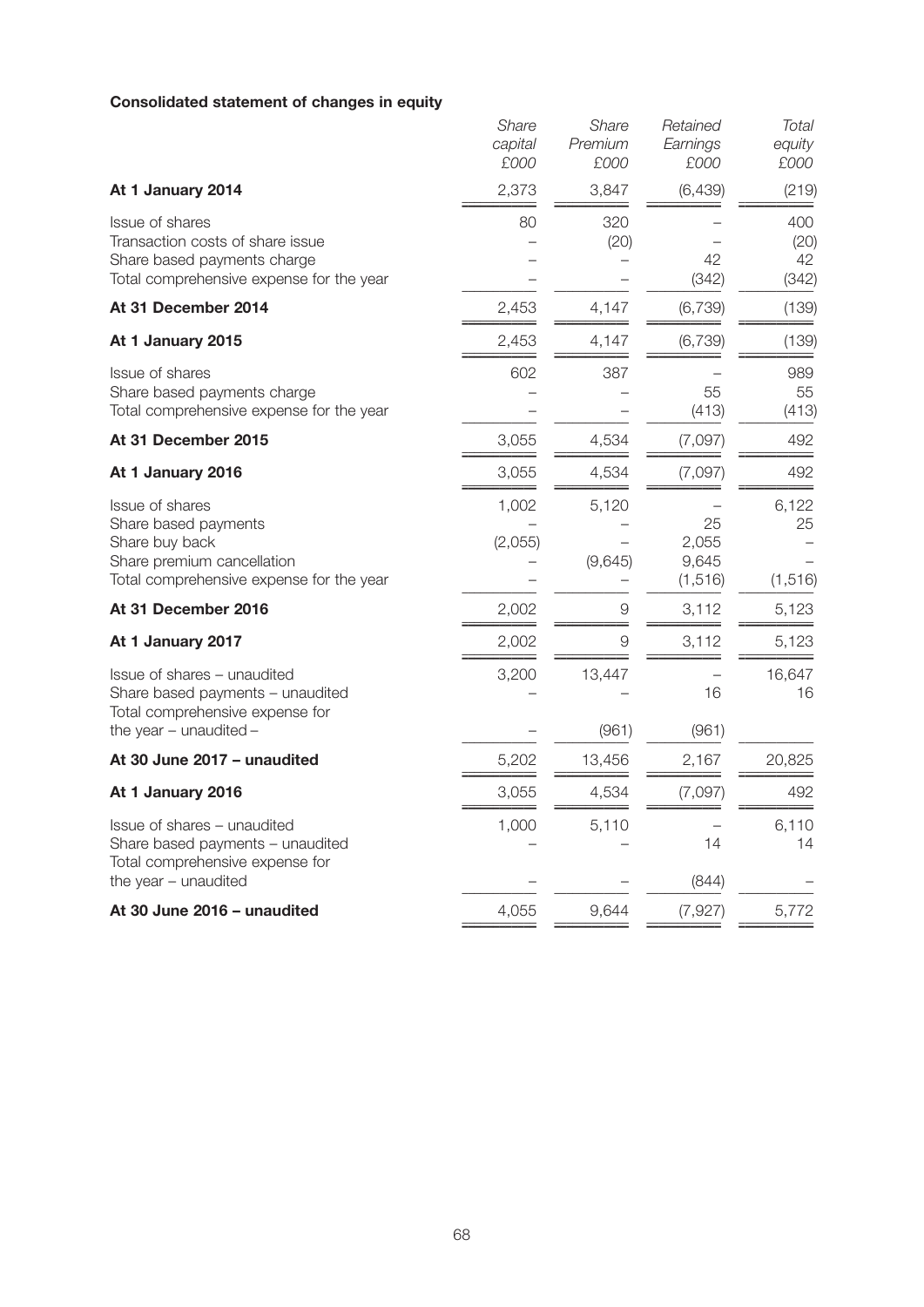#### **Notes to the financial information**

#### **1. Accounting policies**

#### *Basis of preparation*

The financial information has been prepared in accordance with IFRS and International Financial Reporting Interpretations Committee ("IFRIC") interpretations as endorsed by the European Union, and bearing in mind those parts of the Companies Act 2006 applicable to companies reporting under IFRS. The financial information does not constitute statutory accounts within the meaning of the Companies Act 2006.

The accounting policies set out below have been applied to all periods presented in this financial information:

#### *Revenue recognition*

Revenue is generated by providing clinical health coaching, supporting shared decision making services, software solutions to the healthcare sector, physiotherapy and dermatology services. Services are provided through short term and long term contracts.

Revenue is recognised to the extent that it is probable that the economic benefits will flow to the Company and the revenue can be reliably measured. Revenue is measured as the fair value of the consideration received or receivable, excluding discounts, rebates, value added tax and other sales taxes.

*Clinical health coaching, supporting shared decision making services and software solutions to the healthcare sector*

Profit is recognised on long-term contracts, if the final outcome can be assessed with reasonable certainty, by including in the income statement turnover and related costs as contract activity progresses. Turnover is calculated as that proportion of total contract value which costs to date bear to total expected costs for that contract.

#### *Physiotherapy and dermatology services*

Revenue represents invoiced sales of services to regional Care Commissioning Groups of the National Health Service. Revenue is recognised in the month when the service is provided, as this is the point when revenue activity can be reliably measured. At this point there is a probable inflow of economic resources to the entity.

All revenue originates in the United Kingdom.

#### *Finance costs*

Finance costs comprise interest payable on bank overdrafts and are recognised on an accruals basis.

#### *Property, plant and equipment*

Property, plant and equipment is carried at cost less accumulated depreciation and any recognised impairment in value. Cost comprises the aggregate amount paid to acquire assets and includes costs directly attributable to making the asset capable of operating as intended.

Depreciation is calculated to write down the cost of the assets to their residual values by equal instalments over the estimated useful economic lives as follows:

| Short leasehold property | - Over the length of the lease |
|--------------------------|--------------------------------|
| Computer equipment       | $-3$ to 5 years                |
| Fixtures and fittings    | $-2$ and 3 years               |

The assets' residual values, useful lives and methods of depreciation are reviewed, and adjusted if appropriate on an annual basis. An asset is de-recognised upon disposal or when no future economic benefits are expected from its use or disposal. Any gain or loss arising on de-recognition of the asset (calculated as the difference between the net disposal proceeds and the carrying amount of the asset) is included in the income statement in the period that the asset is derecognised.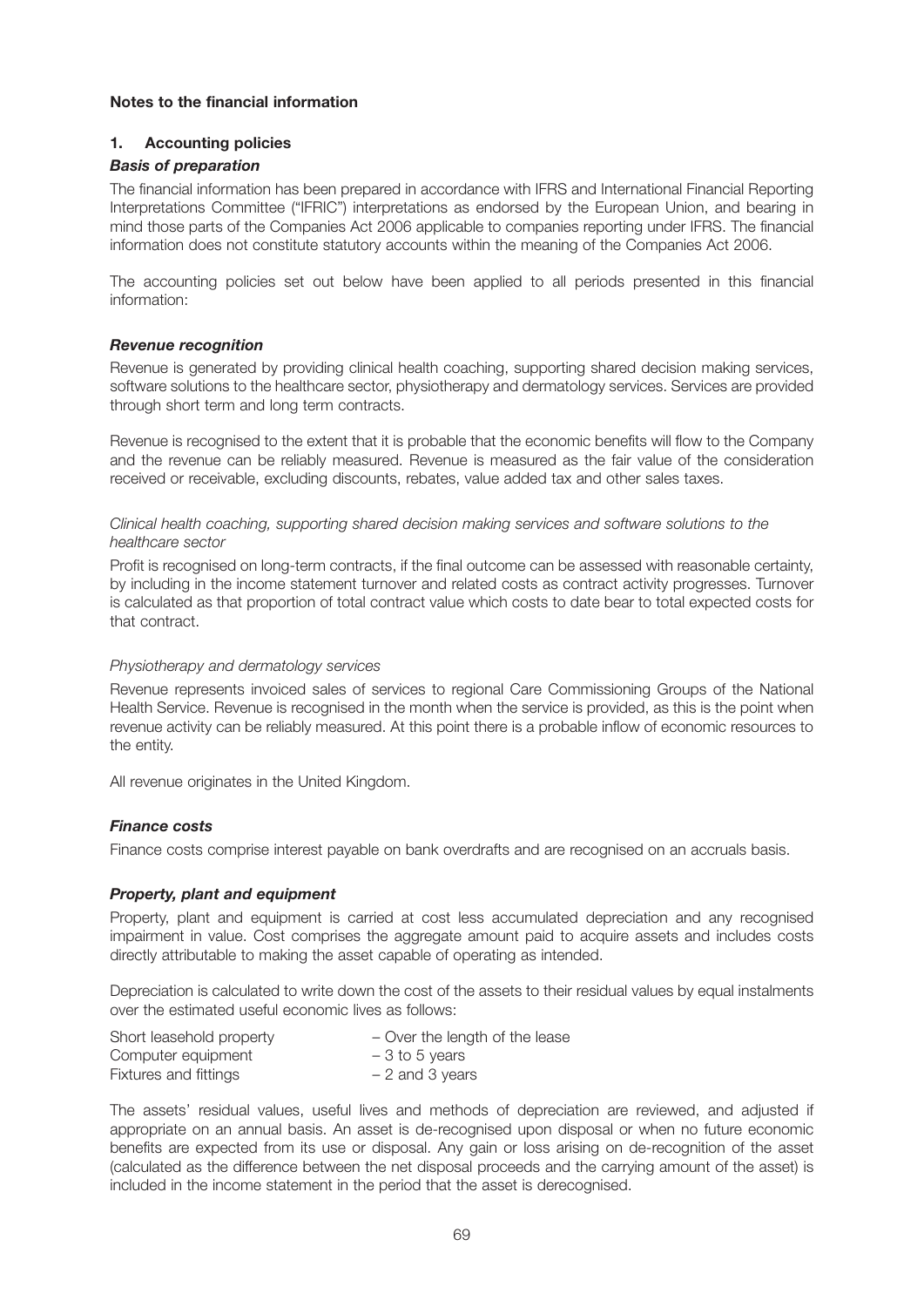#### *Impairment of non current assets*

At each balance sheet date, the Company reviews amounts of its intangible fixed assets and property, plant and equipment to determine whether there is any indication that these assets have suffered an impairment loss. If any such indication exists, the recoverable amount of the asset, which is the higher of its fair value less costs to sell and its value in use, is estimated in order to determine the extent of the impairment loss. Where the asset does not generate cash flows that are independent from other assets, the company estimates the recoverable amount of the cash-generating unit ("CGU") to which the asset belongs. For non current assets excluding goodwill, the CGU is deemed to be cash generating asset or the trading company whichever is the smaller CGU. For goodwill, the CGU is deemed to be the business acquired.

An impairment charge is recognised in the income statement in the period in which it occurs. Where an impairment loss subsequently reverses due to a change in its original estimate, the carrying amount of the asset is increased to the revised estimate of its recoverable amount. The increased amount cannot exceed the carrying amount that would have been determined, net of depreciation, had no impairment loss been recognised for the asset in prior periods.

#### *Amounts recoverable on contracts*

Amounts recoverable on contracts represent the costs of Totally Health contracts in progress at the balance sheet date, less progress billings to date.

#### *Trade and other receivables*

Trade receivables, which are generally received by the end of month following terms, are recognised and carried at the lower of their original invoiced value and recoverable amount. Provision is made when it is likely that the balance will not be recovered in full. Balances are written off when the probability of recovery is considered remote.

#### *Cash and cash equivalents*

Cash and cash equivalents comprise cash at bank and short-term deposits with an original maturity of three months or less. Bank overdrafts that are repayable on demand and form an integral part of cash management are included as components of cash and cash equivalents for the purposes of the cash flow statement.

#### *Trade and other payables*

Trade and other payables are recognised at original cost.

#### *Foreign currencies transactions*

Transactions denominated in foreign currencies are translated at the exchange rate at the date of the transaction. Monetary assets and liabilities denominated in foreign currencies at the year end are translated at the exchange rate ruling at that date. Foreign exchange differences arising on translation are recognised in the income statement.

#### *Leased assets*

Leases are classified as finance leases when the terms of the lease transfer substantially all the risks and rewards of ownership to the Group. All other leases are classified as operating leases.

The Company has a short lease on its premises. This is accounted for as an 'operating lease' and the rental charges are charged to the income statement on a straight line basis over the life of the lease. Other operating leases are treated in the same manner.

#### *Intangible assets other than goodwill – research and development and value of contracts acquired*

An intangible asset, which is an identifiable non-monetary asset without physical substance, is recognised to the extent that it is probable that the expected future economic benefits attributable to the asset will flow to the Group and that its cost can be measured reliably. Such intangible assets are carried at cost less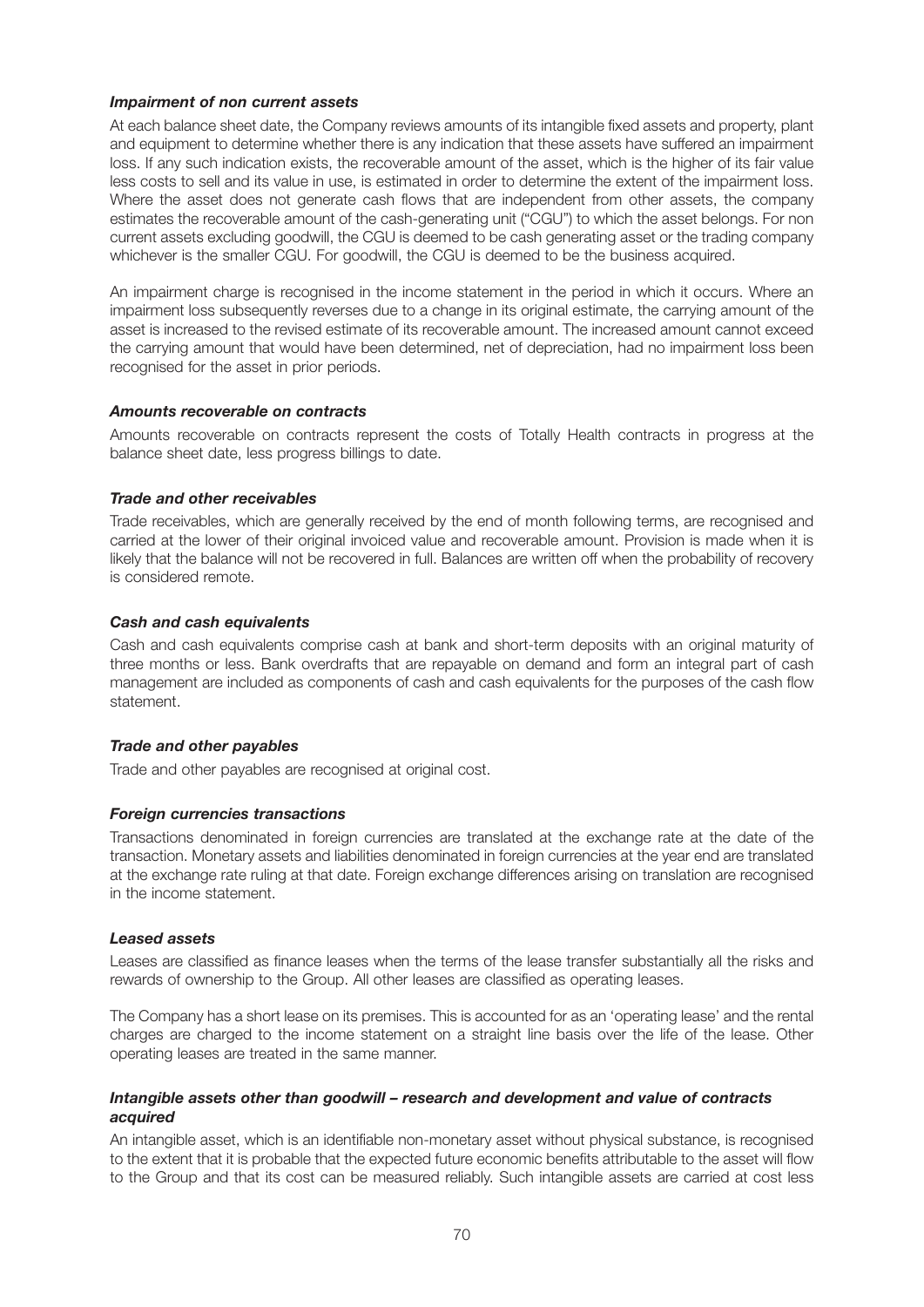amortisation. Amortisation is charged to the Statement of Comprehensive Income on a straight-line basis over the intangible assets' useful economic life.

The amortisation period is typically 1-10 years depending on the life of the related asset.

Expenditure on research activities is recognised as an expense in the period in which it is incurred.

Development expenditure is capitalised only if all of the following conditions are met:

- development costs can be measured reliably;
- the project is technically and commercially feasible;
- **•** future economic benefits are probable; and
- the Group has sufficient resources available to complete development and use the asset.

The expenditure capitalised includes only (i) the cost of gross direct labour that is directly attributable to preparing the asset for its intended use or (ii) third party costs incurred directly on the development activities above. The Company estimates the proportion of salaries cost that is directly attributable in respect of development costs.

Capitalised development expenditure is measured at cost less accumulated amortisation and accumulated impairment losses. Other research and development expenditure not meeting the above criteria is recognised in the income statement as incurred.

Intangible Value of Contracts is the fair value of contracts acquired on acquisition. The value of these contracts is based on net present value of gross profit and directly attributable overheads. The contract values are amortised on a straight line basis over the life of the contracts in line with IFRS.

#### *Share-based payments*

The Group provides benefits to employees (including Directors) of the Group in the form of share-based payment transactions, whereby employees render services in exchange for shares or rights over shares ('equity-settled transactions').The fair value of the employee services rendered is determined by reference to the fair value of the shares awarded or options granted, excluding the impact of any non-market vesting conditions. All share options are valued using an option-pricing model (Black-Scholes). This fair value is charged to the income statement over the vesting period of the share-based payment scheme, with the corresponding increase in equity.

The value of the charge is adjusted in the income statement over the remainder of the vesting period to reflect expected and actual levels of options vesting, with the corresponding adjustment made in equity.

#### *Income taxes*

Current income tax assets and liabilities are measured at the amount expected to be recovered or paid to the taxation authorities based on tax rates and laws that are enacted or substantively enacted by the year end date. Deferred income tax is recognised using the balance sheet liability method, providing for temporary differences between the tax bases and the accounting bases of assets and liabilities. Deferred income tax is calculated on an undiscounted basis at the tax rates that are expected to apply in the period when the liability is settled and the asset is realised, based on tax rates and laws enacted or substantively enacted at the year end date.

Deferred income tax liabilities are recognised for all temporary differences, except for an asset or liability in a transaction that is not a business combination and at the time of the transaction affects neither the accounting profit nor taxable profit or loss.

Deferred income tax is charged or credited to the income statement, except when it relates to items charged or credited to equity, in which case the deferred tax is also dealt with in equity. Deferred income tax assets and liabilities are offset against each other only when the Company has a legally enforceable right to do so.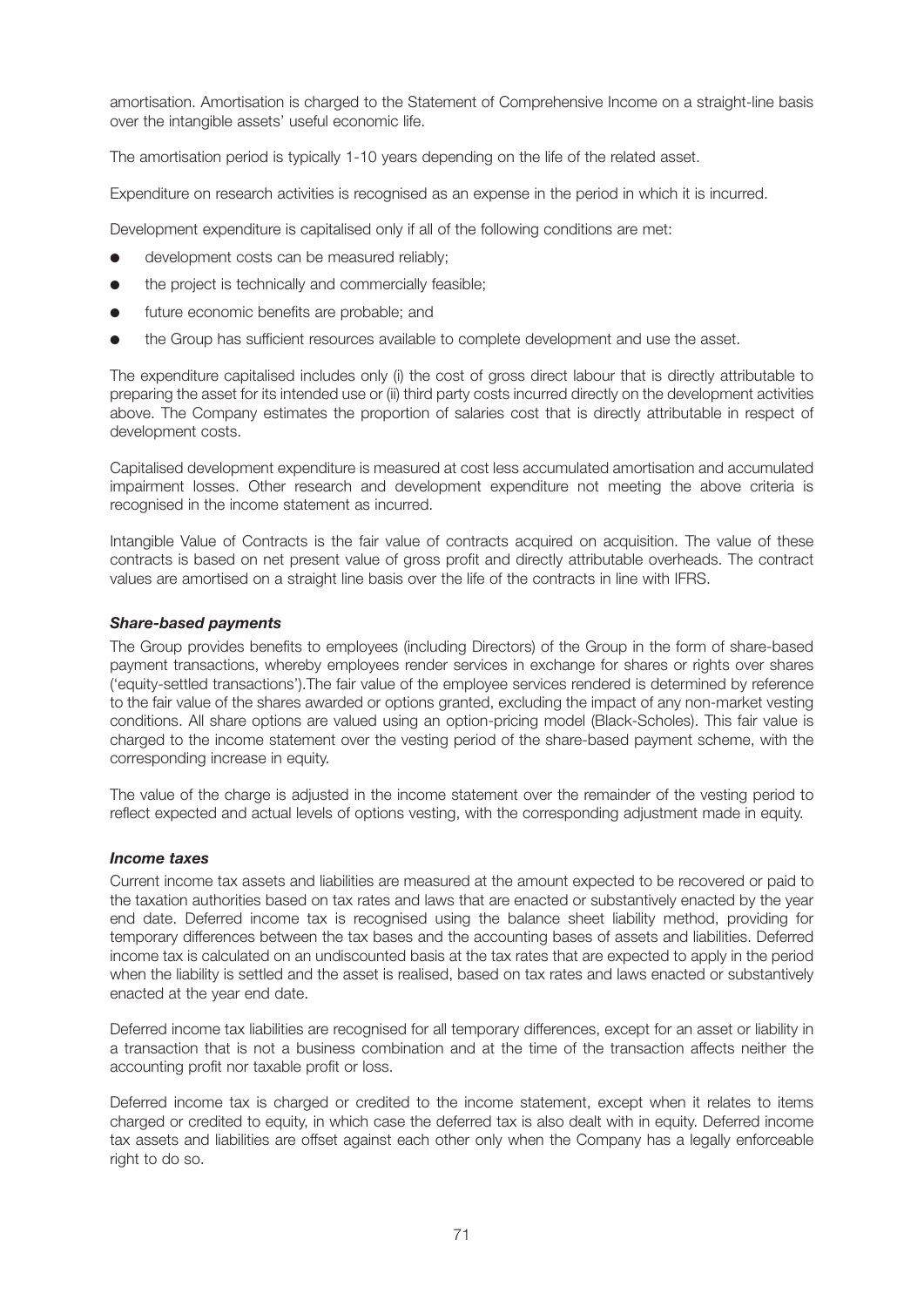Deferred income tax assets are recognised to the extent that it is probable that future taxable profits will be available against which the deductible temporary differences can be utilised.

#### *Use of assumptions and estimates*

The Company makes judgements, estimates and assumptions that effect the application of policies and reported amounts of assets and liabilities, income and expenses. The resulting accounting estimates calculated using these judgements and assumptions will, by definition, seldom equal the related actual results but are based on historical experience and expectations of future events. The estimates and underlying assumptions are reviewed on an ongoing basis. Revisions to accounting estimates are recognised in the period in which the estimate is revised if the revision effects only that period, or in the period of revision and future periods if the revision effects both current and future periods.

The estimates and assumptions that have a significant effect on the amounts recognised in the financial statements are those related to establishing depreciation and amortisation periods and the estimates in relation to future cash flows and discount rates utilised in the impairment testing of intangible and tangible fixed assets.

#### **2. Financial risk management**

#### *2.1 Financial risk factors*

The Group's financial instruments comprise cash and various items, such as trade receivables and trade payables that arise directly from its operations. The main purpose of these financial instruments is to raise finance for the Group's operation.

#### **Fair values of financial instruments**

For the following financial assets and liabilities: trade and other payables, trade and other receivables and cash at bank and in hand, the carrying amount approximates the fair value of the instrument due to the short-term nature of the instrument.

It is the Group's policy that no trading in financial instruments should be undertaken.

The Group's activities expose it to a number of risks including capital management risk, interest rate risk, foreign exchange risk, credit risk and liquidity risk. The policies for managing these risks are regularly reviewed and agreed by the Board.

#### *(a) Market risk*

#### *Foreign exchange risk*

The Group operates principally in the United Kingdom and as such the majority of its financial assets and liabilities are denominated in sterling, and there is no material exposure to exchange risks.

#### *Cash flow and fair value interest rate risk*

The Group's interest rate exposure arises mainly from the interest bearing borrowings as disclosed in note 15. All of the Group's facilities were at floating rates, which exposed the entity to cash flow risk. As at 31 December 2012 and since that time there have been no loans outstanding and no undrawn overdraft facilities available to the Group.

Due to the relatively low level of borrowings no interest rate swaps or other forms of interest risk management have been undertaken.

#### *(b) Credit risk*

The Group's credit risk primarily relates to trade and other receivables and accrued income. The amounts presented in the statement of financial position are net of allowances for doubtful receivables, estimated by the Group's management.

Customer credit risk is managed by each business unit subject to the Group's established policies, procedures and controls relating to customer credit management. Credit limits are established for all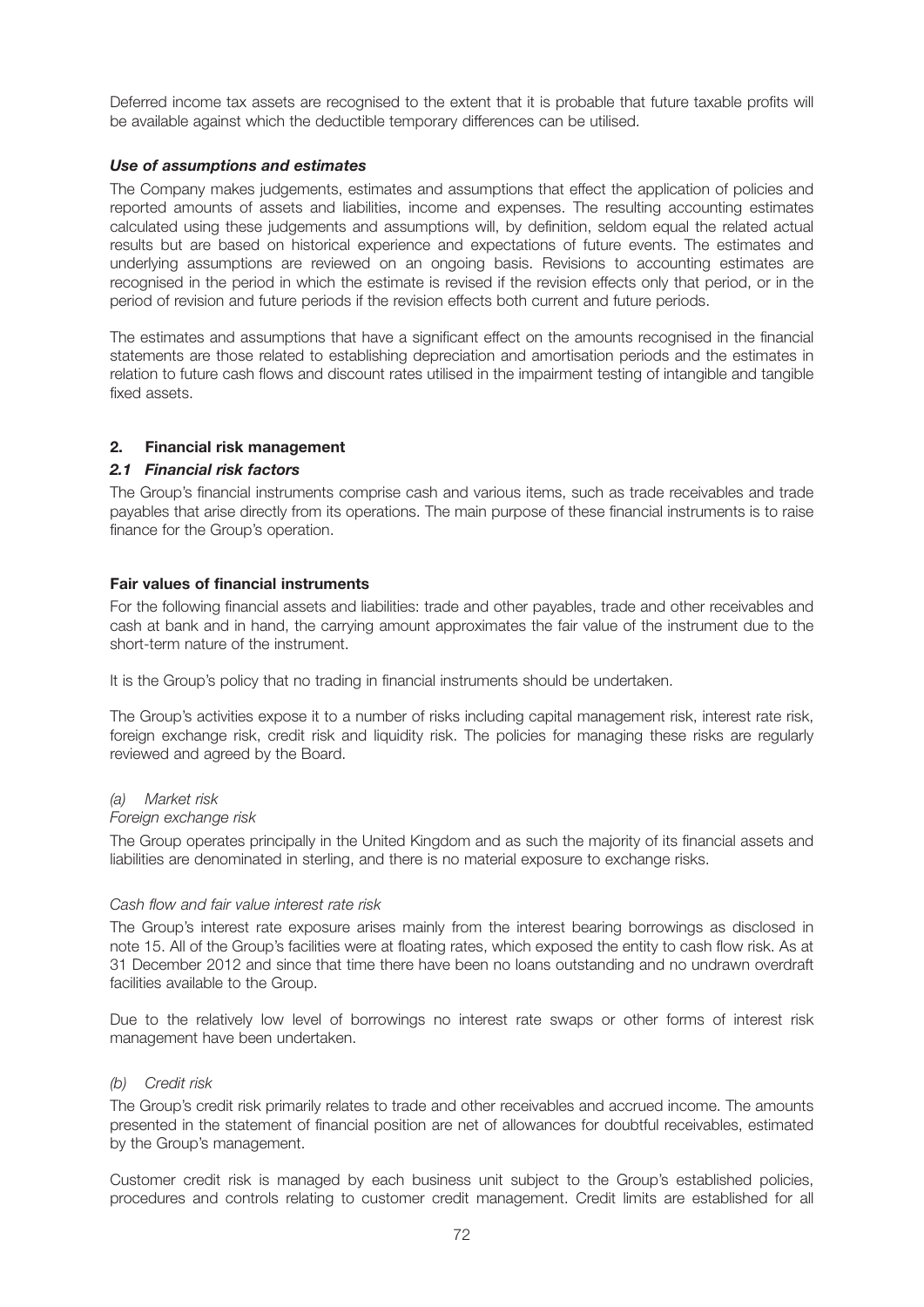customers and are based *inter alia* on credit checks. Outstanding customer receivables are regularly monitored.

## *(c) Liquidity risk*

Cash balances and borrowings are managed so as to maximise interest earned and minimise interest paid, while maintaining the liquidity requirement of the business. When seeking borrowings, the directors' consider the commercial terms available and, in consultation with their advisors, consider whether such terms should be fixed or variable and are appropriate to the business.

The Group would normally expect that sufficient cash is generated in the operating cycle to meet the contractual cash flows through effective cash management.

# *2.2 Capital management risk*

The Group's main objective when managing capital is to protect returns to shareholders by ensuring the Group will continue to trade in the foreseeable future. The Group also aims to optimise its capital structure of debt and equity so as to minimise its cost of capital. The Group in particular reviews its levels of borrowing and the repayment dates, setting these out against forecast cash flows and reviewing the level of available funds.

The capital structure of the Group consists of debt, cash and cash equivalents and equity attributable to holders of the parent, comprising issued share capital, reserves and retained earnings. Consistent with others in the industry, the Group reviews the gearing ratio to monitor the capital. This ratio is calculated as the net debt divided by total capital. Net debt is calculated as total borrowings less cash and cash equivalents. Total capital is calculated as equity (including capital, reserves and retained earnings). This gearing ratio will be considered in the wider macroeconomic environment. With the current restraints on availability of finance and economic pressures the Group has lowered its gearing ratio expectations and has continued to reduce its debt.

# **3. Segmental reporting**

The chief operating decision maker ("CODM") for the purpose of IFRS 8 is the executive management team. For the purpose of resource allocation and assessment of performance, the CODM regularly reviews information based on the goods and services at a revenue and EBITDA level.

Following the disposal of its publishing business in 2012 and its digital marketing company in 2013, the Group has focused on the UK's out of hospital healthcare services market. During 2016, the group made three acquisitions in this sector as part of its buy and build strategy. The Group now comprises:

- Totally plc which provides a head office function.
- Totally Health Limited and MyClinicalCoach Limited provide innovative solutions to the healthcare sector.
- Premier Physical Healthcare Ltd provides a comprehensive range of treatments and advice for musculoskeletal injures and conditions.
- About Health Limited provides high-quality dermatology services.
- Optimum Sports Performance Centre Limited provides physiotherapy services.

The Board considers that for financial reporting purposes, although the Group generates income through a number of different work streams, there is now one overarching reporting and operating segment as defined under IFRS 8.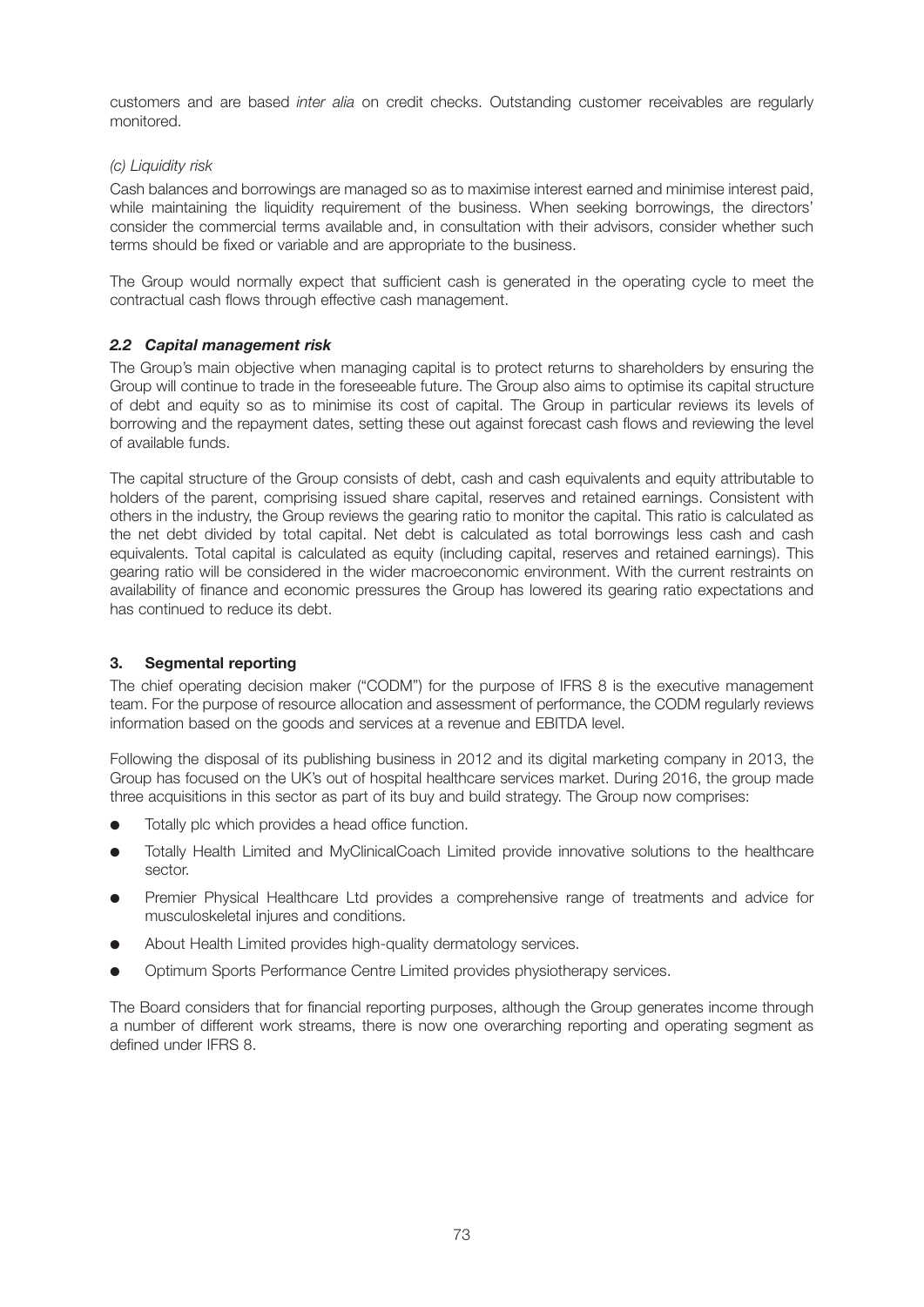# **Analysis by business segment**

The tables below set out information for the Group's business segments for the period. Segment revenue represents revenue from external customers arising from the sale of goods and services.

| Year ended<br>31 December 2014                                             | activities<br>£000   | Continuing Discontinued<br>activities<br>£000 | <b>Total</b><br>£000 |
|----------------------------------------------------------------------------|----------------------|-----------------------------------------------|----------------------|
| Revenue                                                                    | 609                  |                                               | 609                  |
| <b>EBITDA</b><br>Depreciation<br>Amortisation                              | (426)<br>(11)        |                                               | (426)<br>(11)        |
| Operating (loss)/profit<br>Profit on disposal of business<br>Finance costs | (437)<br>(1)         | 96                                            | (437)<br>96<br>(1)   |
| (Loss)/profit before tax<br>Income tax                                     | (438)                | 96                                            | (342)                |
| (Loss)/profit after tax                                                    | (438)                | 96                                            | (342)                |
| Segment assets<br>Segment liabilities                                      | 348<br>(487)         |                                               | 348<br>(487)         |
| Year ended<br>31 December 2015                                             | activities<br>£000   | Continuing Discontinued<br>activities<br>£000 | <b>Total</b><br>£000 |
| Revenue                                                                    | 577                  |                                               | 577                  |
| <b>EBITDA</b><br>Depreciation<br>Amortisation                              | (359)<br>(4)         |                                               | (359)<br>(4)         |
| Operating (loss)/profit<br>Share issue costs<br>Finance costs              | (363)<br>(49)<br>(1) |                                               | (363)<br>(49)<br>(1) |
| Loss before tax<br>Income tax                                              | (413)                |                                               | (413)                |
| Loss after tax                                                             | (413)                |                                               | (413)                |
| Segment assets<br>Segment liabilities                                      | 437<br>(169)         |                                               | 437<br>(169)         |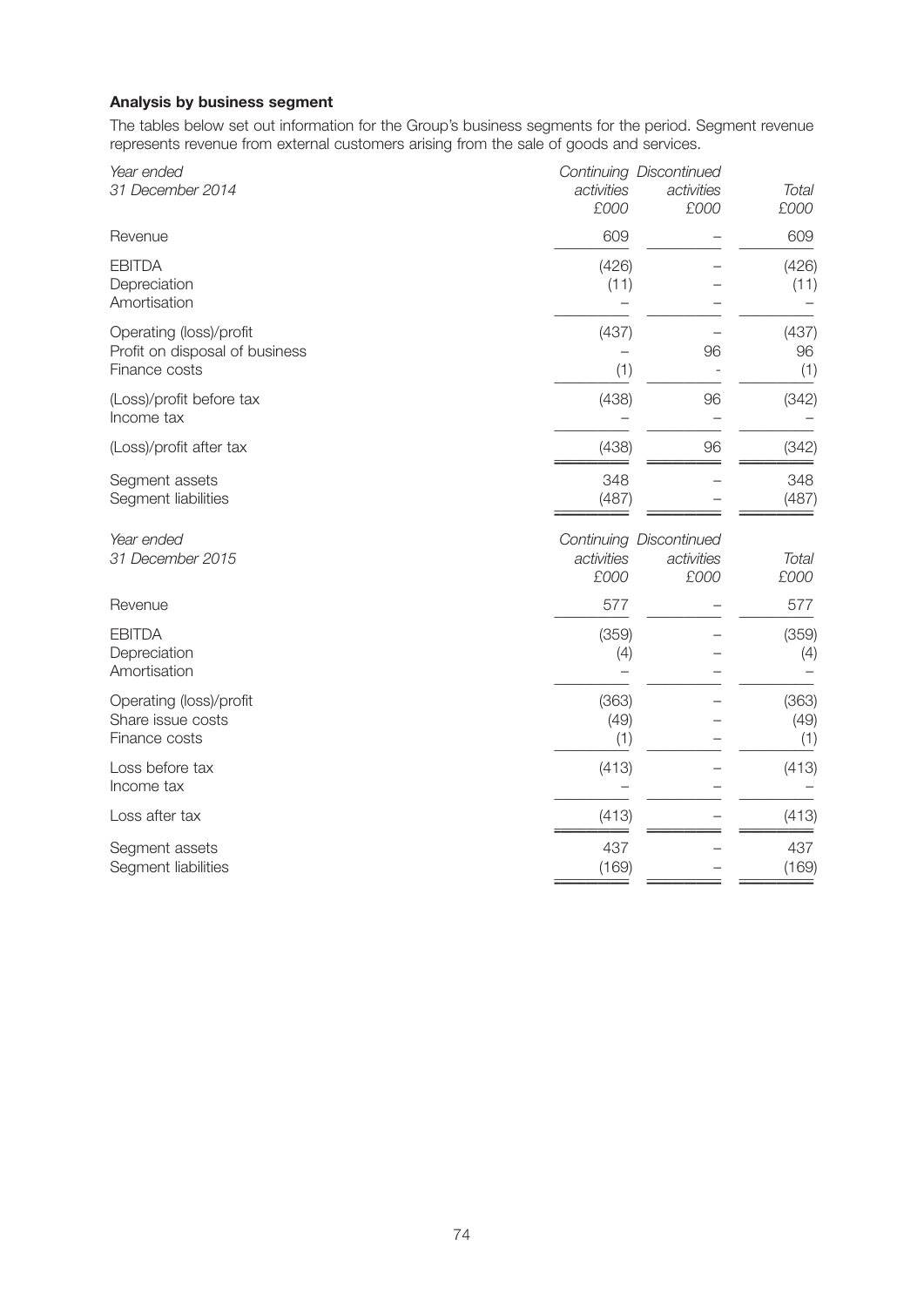| Year ended<br>31 December 2016                                    | Existing<br>continuing<br>activities<br>£000 | Acquisitions<br>£000 | <b>Total</b><br>continuing<br>activities<br>£000 |
|-------------------------------------------------------------------|----------------------------------------------|----------------------|--------------------------------------------------|
| Revenue                                                           | 218                                          | 3,759                | 3,977                                            |
| <b>EBITDA</b><br>Depreciation<br>Amortisation                     | (2,053)<br>(6)<br>(645)                      | 400<br>(18)          | (1,653)<br>(24)<br>(645)                         |
| Operating (loss)/profit<br>Finance (costs)/income                 | (2,704)<br>830                               | 382                  | (2, 322)<br>830                                  |
| (Loss)/profit before tax<br>Income tax<br>(Loss)/profit after tax | (1, 874)<br>(1, 874)                         | 382<br>(24)<br>358   | (1, 492)<br>(24)<br>(1, 516)                     |
| Segment assets<br>Segment liabilities                             | 13,884<br>(9,964)                            | 1,931<br>(728)       | 15,815<br>(10, 692)                              |
| 6 months ended<br>30 June 2017<br><b>Unaudited</b>                |                                              |                      | <b>Total</b><br>continuing<br>activities<br>£000 |
| Revenue                                                           |                                              |                      | 3,676                                            |
| <b>EBITDA</b><br>Depreciation<br>Amortisation                     |                                              |                      | (657)<br>(11)<br>(220)                           |
| Operating loss<br>Exceptional items<br>Finance costs              |                                              |                      | (888)<br>(83)<br>(11)                            |
| Loss before tax<br>Income tax                                     |                                              |                      | (982)<br>21                                      |
| Loss after tax                                                    |                                              |                      | (961)                                            |
| Segment assets<br>Segment liabilities                             |                                              |                      | 31,310<br>(10, 485)                              |

# **Major customers**

During the period the following customers separately comprised 10 per cent. or more of revenue.

|                  |                                     |            |            | Unaudited<br>6 months |
|------------------|-------------------------------------|------------|------------|-----------------------|
|                  |                                     |            |            |                       |
|                  | Year ended                          | Year ended | Year ended | ended                 |
|                  | 31 December 31 December 31 December |            |            | 30 June               |
|                  | 2014                                | 2015       | 2016       | 2017                  |
|                  | £000                                | £000       | £000       | £000                  |
| Major customer 1 | 106                                 | 62         |            |                       |
| Major customer 2 | 84                                  | 55         |            |                       |
| Major customer 3 |                                     |            | 896        | 493                   |
| Major customer 4 |                                     |            | 520        | 433                   |
|                  | 190                                 | 117        | 1.416      | 926                   |
|                  |                                     |            |            |                       |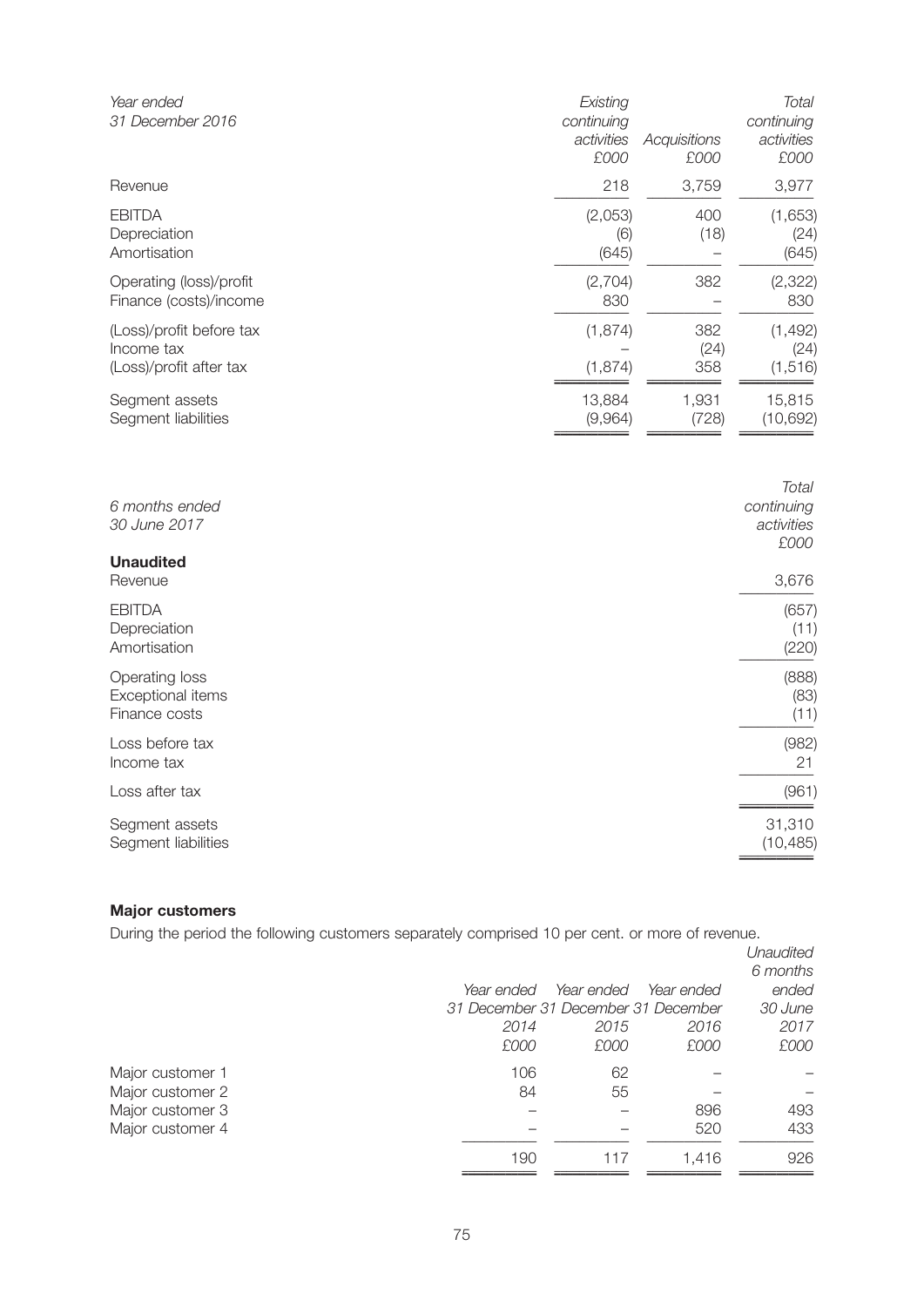# **4. Loss from operations**

Loss from operations is stated after charging/(crediting):

|                                                |                                     |            |            | Unaudited |
|------------------------------------------------|-------------------------------------|------------|------------|-----------|
|                                                |                                     |            |            | 6 months  |
|                                                | Year ended                          | Year ended | Year ended | ended     |
|                                                | 31 December 31 December 31 December |            |            | 30 June   |
|                                                | 2014                                | 2015       | 2016       | 2017      |
|                                                | £000                                | £000       | £000       | £000      |
| Exceptional charges                            |                                     |            | 494        | 83        |
| Share based payments                           | 42                                  | 55         | 25         | 16        |
| Depreciation of property, plant and equipment  | 11                                  | 4          | 24         | 11        |
| Amortisation of intangible assets              |                                     |            | 645        | 220       |
| Impairment charges regarding trade receivables |                                     |            |            |           |
| Operating lease costs - property               | 15                                  | 29         | 74         | 75        |
| Operating lease costs - other assets           |                                     |            |            | 14        |
|                                                |                                     |            |            |           |

Exceptional charges comprise expenditure associated with acquisitions and the restructuring of Totally Heath.

# **5. Auditors' remuneration**

The total fees for services provided by the Company's auditor are analysed below:

|                           |                                     |            |            | Unaudited |
|---------------------------|-------------------------------------|------------|------------|-----------|
|                           |                                     |            |            | 6 months  |
|                           | Year ended                          | Year ended | Year ended | ended     |
|                           | 31 December 31 December 31 December |            |            | 30 June   |
|                           | 2014                                | 2015       | 2016       | 2017      |
|                           | £000                                | £000       | £000       | £000      |
| <b>Audit services</b>     |                                     |            |            |           |
| Parent company            | 6                                   | 4          | 20         | 9         |
| <b>Subsidiaries</b>       | 16                                  | 14         | 19         | 15        |
| Tax services - compliance | 2                                   | 5          | 6          | 5         |
| <b>Other services</b>     |                                     |            | 91         | 43        |
| <b>Total fees</b>         | 24                                  | 23         | 136        | 72        |
|                           |                                     |            |            |           |

## **6. Wages and salaries**

The average monthly number of persons, including Directors, employed by the Group was:

|                                     |                                     |            |            | Unaudited      |
|-------------------------------------|-------------------------------------|------------|------------|----------------|
|                                     |                                     |            |            | 6 months       |
|                                     | Year ended                          | Year ended | Year ended | ended          |
|                                     | 31 December 31 December 31 December |            |            | 30 June        |
|                                     | 2014                                | 2015       | $2016*$    | 2017           |
|                                     | £000                                | £000       | £000       | £000           |
| Non executive directors             | 3                                   | 3          | З          | 3              |
| Management and finance              | 8                                   | 5          | 19         | 26             |
| Administration                      |                                     |            | 14         | 29             |
| Sales and marketing                 |                                     |            | 2          | 2              |
| П                                   |                                     |            | 2          | 2              |
| Physiotherapists/clinicians         |                                     |            | 20         | 52             |
| Health coaches and project managers |                                     | 6          | 6          | $\overline{4}$ |
|                                     | 18                                  | 16         | 66         | 118            |
|                                     |                                     |            |            |                |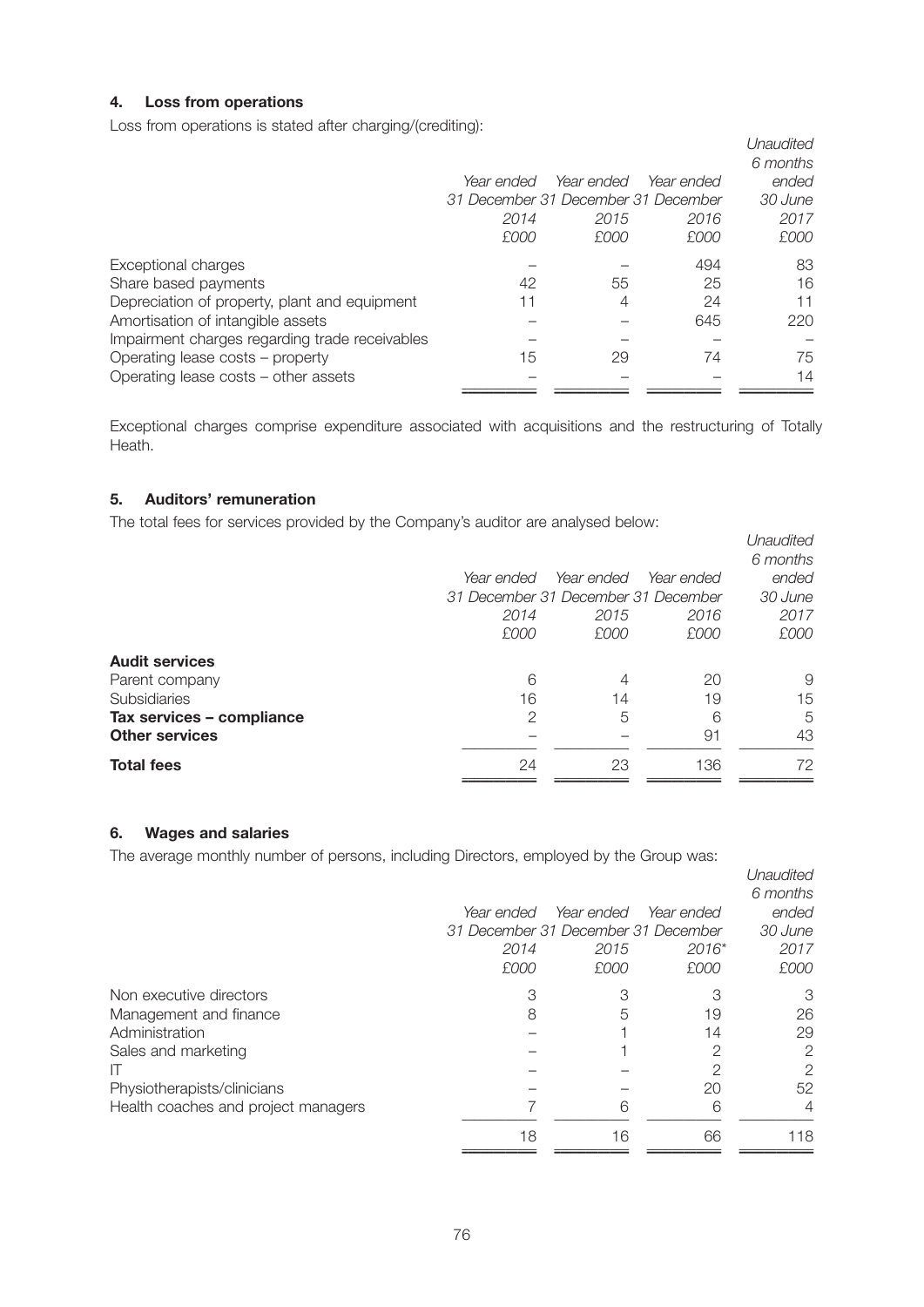| Their aggregate emoluments were:                                              | £000      | £000      | £000               | £000               |
|-------------------------------------------------------------------------------|-----------|-----------|--------------------|--------------------|
| Wages and salaries<br>Social security costs<br>Pension and other staff costs  | 520<br>60 | 644<br>61 | 1.643<br>201<br>21 | 1,274<br>147<br>14 |
| <b>Total cash settled emoluments</b><br>Share based payments - equity settled | 580<br>42 | 705<br>55 | 1.865<br>20        | 1.435<br>16        |
| <b>Total emoluments</b>                                                       | 622       | 760       | 1.885              | 1.451              |

\*The average number of employees for the year ended 31 December 2016 was calculated on the pro-rata basis taking into account the date of acquisition of the new companies.

### **Employee benefits Share based compensation**

The Group operates an equity-settled share based compensation plan for Directors and executives. In accordance with IFRS 1, the Group has elected to implement the measurement requirements of IFRS 2 in respect of only those equity-settled share options that were granted after 7 November 2002 and that had not vested as at 1 January 2005. The fair value of the employee services received in exchange for the grant of options is recognised as an expense over the vesting period. The total amount to be expensed over the vesting period is determined by reference to the fair value of the options granted at the grant date.

At each year end date, the Group revises its estimate of the number of options that are expected to vest. It recognises the impact of the revision of original estimates, if any, in the Statement of Consolidated Income, and a corresponding adjustment to equity over the remaining vesting period. When share options are cancelled the Group accounts for the cancellation as an acceleration of vesting and therefore recognises immediately the amount that otherwise would have been recognised for services received over the remainder of the vesting period. The proceeds received net of any directly attributable transaction costs are credited to share capital (nominal value) and share premium when the options are exercised. The fair value of share options has been assessed using the Black Scholes Model.

Wages and salaries charges include amounts for share based payments arising from transactions accounted for as equity settled share based payments.

## **7. Directors' remuneration**

Amounts paid to Directors of the company

| <b>Total Directors' emoluments</b>                          | 237                                 | 344        | 240        | 144       |
|-------------------------------------------------------------|-------------------------------------|------------|------------|-----------|
| Save as you earn                                            |                                     |            |            | 2         |
| Share based payment remuneration charges:<br>Equity settled |                                     | 44         | 16         | 8         |
| <b>Total cash settled emoluments</b>                        | 237                                 | 300        | 224        | 134       |
| Company pension contributions                               |                                     |            |            |           |
| <b>Directors</b><br>Aggregate emoluments and fees           | 237                                 | 300        | 224        | 134       |
|                                                             | £000                                | £000       | £000       | £000      |
|                                                             | 2014                                | 2015       | 2016       | 2017      |
|                                                             | 31 December 31 December 31 December |            |            | 30 June   |
|                                                             | Year ended                          | Year ended | Year ended | ended     |
|                                                             |                                     |            |            | 6 months  |
|                                                             |                                     |            |            | Unaudited |

Directors' emoluments include amounts attributable to benefits in kind on which the Directors are assessed for tax purposes. The amounts attributable to benefits in kind are stated at cost to the Company, which is also the tax value of those benefits.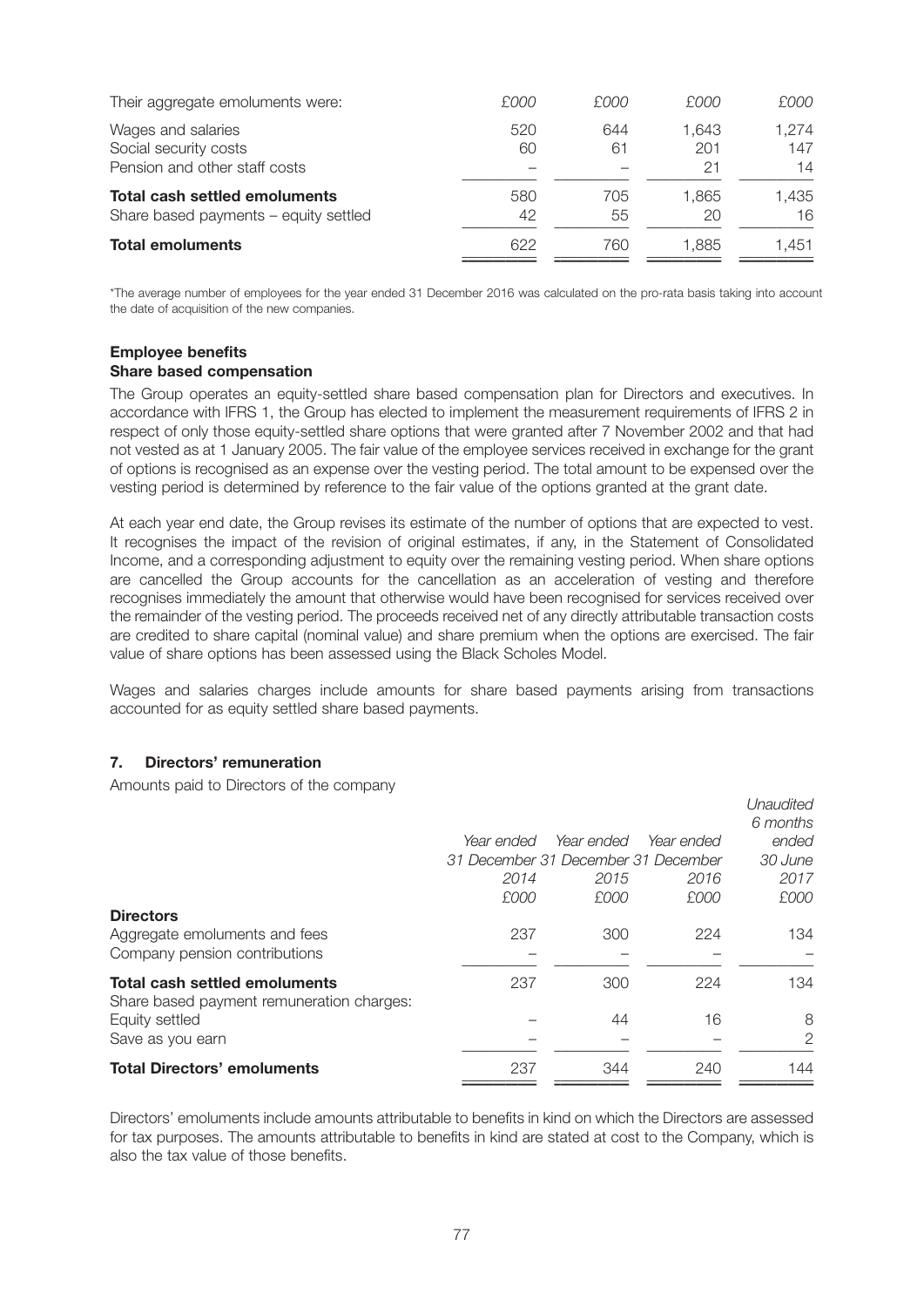On 21 January 2015 the Company granted 24,000,000 new share options of 0.1 pence each to existing directors, being 10,000,000 Options granted to Wendy Lawrence under the Company's existing EMI scheme; and 14,000,000 Options granted as unapproved share options to the following directors: 5,000,000 to Dr. Michael Sinclair; 3,000,000 to Andrew Margolis; and 6,000,000 to Don Baladasan.

On 11 November 2015 the Company granted 350,000 options to subscribe for new ordinary shares of 10 pence each in the Company. The Options have an exercise price of 44 pence per share, being the closing mid-market price of Ordinary Shares on 11 November 2015. The Options will vest on the third anniversary of the Grant Date and will expire on the tenth anniversary of the Grant Date. The Options were granted under the Company's EMI approved share option scheme ("EMI Approved Options") and the Company's unapproved share option scheme ("Non-EMI Approved Options"). The Options were issued to Executive Directors are detailed below:

|                  |                 |                             | Percentage<br>of current |
|------------------|-----------------|-----------------------------|--------------------------|
| Name             | Number of       | Type of                     | issued ordinary          |
|                  | Options granted | Option granted              | share capital            |
| Wendy Lawrence   | 250,000         | <b>EMI Approved Options</b> | 2.50%                    |
| Donald Baladasan | 100,000         | Non-EMI Approved Options    | 1.00%                    |

All previous share options have either lapsed or were superseded by the grant of the options on 11 November 2015.

During 2016 the Company launched an SAYE scheme for all employees granting 334,949 options over Ordinary Shares on 12 December 2016 (see also note 21). The Options have an exercise price of 46 pence per share, being the closing mid-market price of Ordinary Shares on the day before the invitation to participate was made. Wendy Lawrence and Donald Baladasan are participants in the scheme and they were granted options over 11,739 and 31,304 new Ordinary Shares respectively.

In addition to the amounts disclosed above for Directors' emoluments the remuneration of the key management personnel is disclosed below.

Amounts paid to key management personnel

|                                           |                                     |            |            | Unaudited |
|-------------------------------------------|-------------------------------------|------------|------------|-----------|
|                                           |                                     |            |            | 6 months  |
|                                           | Year ended                          | Year ended | Year ended | ended     |
|                                           | 31 December 31 December 31 December |            |            | 30 June   |
|                                           | 2014                                | 2015       | 2016       | 2017      |
|                                           | £000                                | £000       | £000       | £000      |
| Aggregate remuneration                    |                                     |            | 124        | 114       |
| Company pension contributions             |                                     |            |            |           |
|                                           |                                     |            | 124        | 115       |
| <b>Total cash settled emoluments</b>      |                                     |            |            |           |
| Share based payment remuneration charges: |                                     |            |            |           |
| Save as you earn                          |                                     |            |            | 2         |
| <b>Total</b>                              |                                     |            | 124        | 117       |
|                                           |                                     |            |            |           |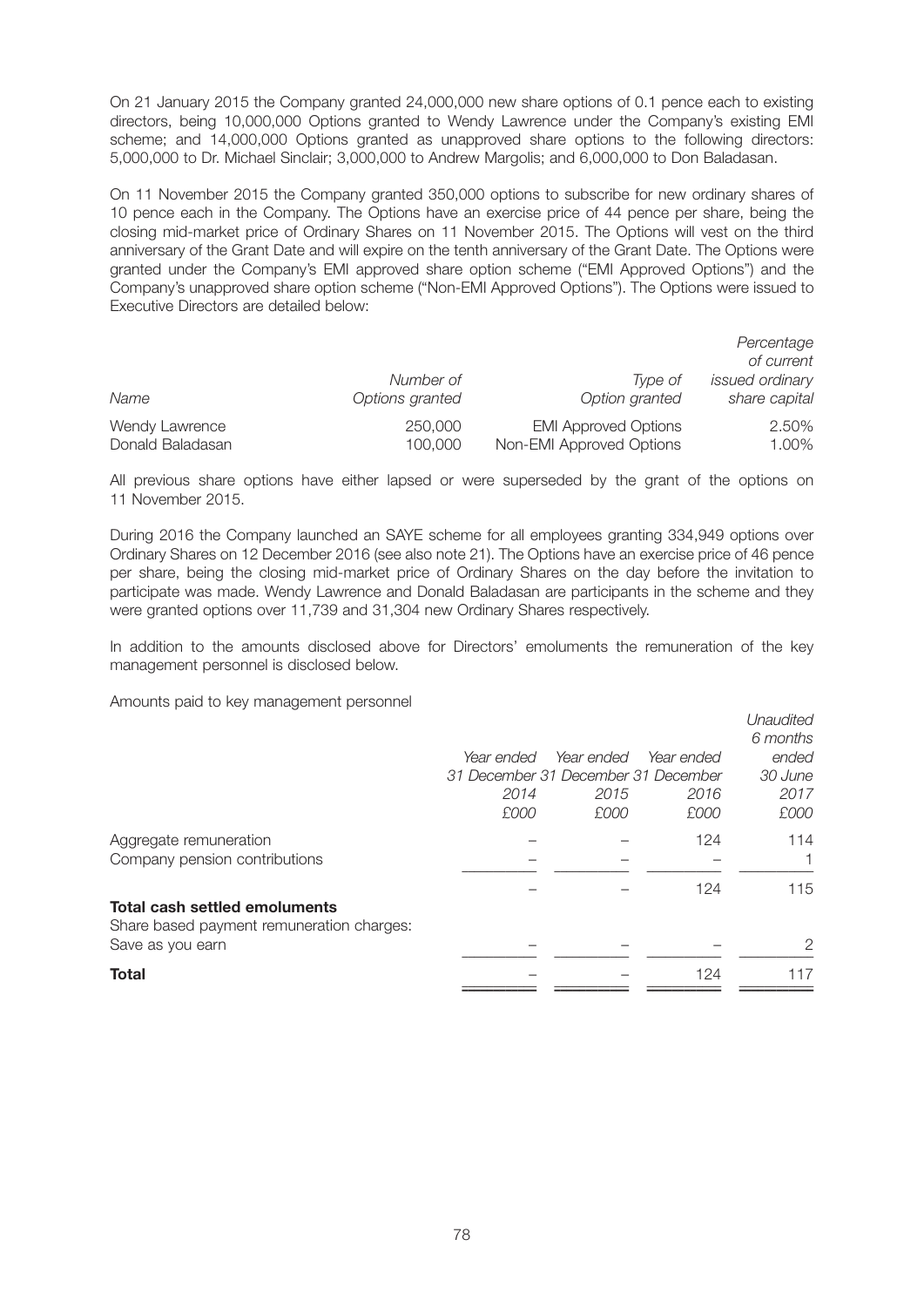# **8. Taxation**

|            |            |            | Unaudited                           |
|------------|------------|------------|-------------------------------------|
| Year ended | Year ended | Year ended | 6 months<br>ended                   |
|            |            |            | 30 June                             |
| 2014       | 2015       | 2016       | 2017                                |
| £000       | £000       | £000       | £000                                |
|            |            |            |                                     |
|            |            | 24         | (26)                                |
|            |            | 24         | (26)                                |
|            |            |            |                                     |
|            |            |            |                                     |
|            |            |            | 5                                   |
|            |            | 24         | (21)                                |
|            |            |            | 31 December 31 December 31 December |

The tax assessed for the year is different from the standard rate of corporation tax in the UK. The differences are explained below:

|                                                                                                                                  | Year ended<br>31 December 31 December 31 December<br>2014<br>£000 | Year ended<br>2015<br>£000 | Year ended<br>2016<br>£000  | Unaudited<br>6 months<br>ended<br>30 June<br>2017<br>£000 |
|----------------------------------------------------------------------------------------------------------------------------------|-------------------------------------------------------------------|----------------------------|-----------------------------|-----------------------------------------------------------|
| Standard rate of corporation tax in the UK                                                                                       | 21.5%                                                             | 20.75%                     | 20.0%                       | 19.5%                                                     |
|                                                                                                                                  | £000                                                              | £000                       | £000                        | £000                                                      |
| Loss before tax<br>Loss before tax multiplied by the standard rate                                                               | (342)<br>74                                                       | (413)<br>86                | (1,494)<br>299              | (982)                                                     |
| of corporation tax in the UK                                                                                                     |                                                                   |                            |                             | 191                                                       |
| <b>Effects of:</b><br>Amortisation of intangibles<br>Expenses not deductible for tax purposes<br>Losses carried forward<br>Other | (9)<br>(65)                                                       | (14)<br>(72)               | (129)<br>(106)<br>(91)<br>3 | (43)<br>(8)<br>(140)<br>21                                |
| Total tax (charge)/credit for the year/period                                                                                    |                                                                   |                            | (24)                        | 21                                                        |
| Estimated tax losses available to relieve future profits                                                                         | 2,659                                                             | 3,006                      | 3,626                       | 4,344                                                     |

A deferred tax asset has not been recognised in respect of these losses due to uncertainty as to the timing and tax rate at which these losses will be utilised against future taxable profit streams.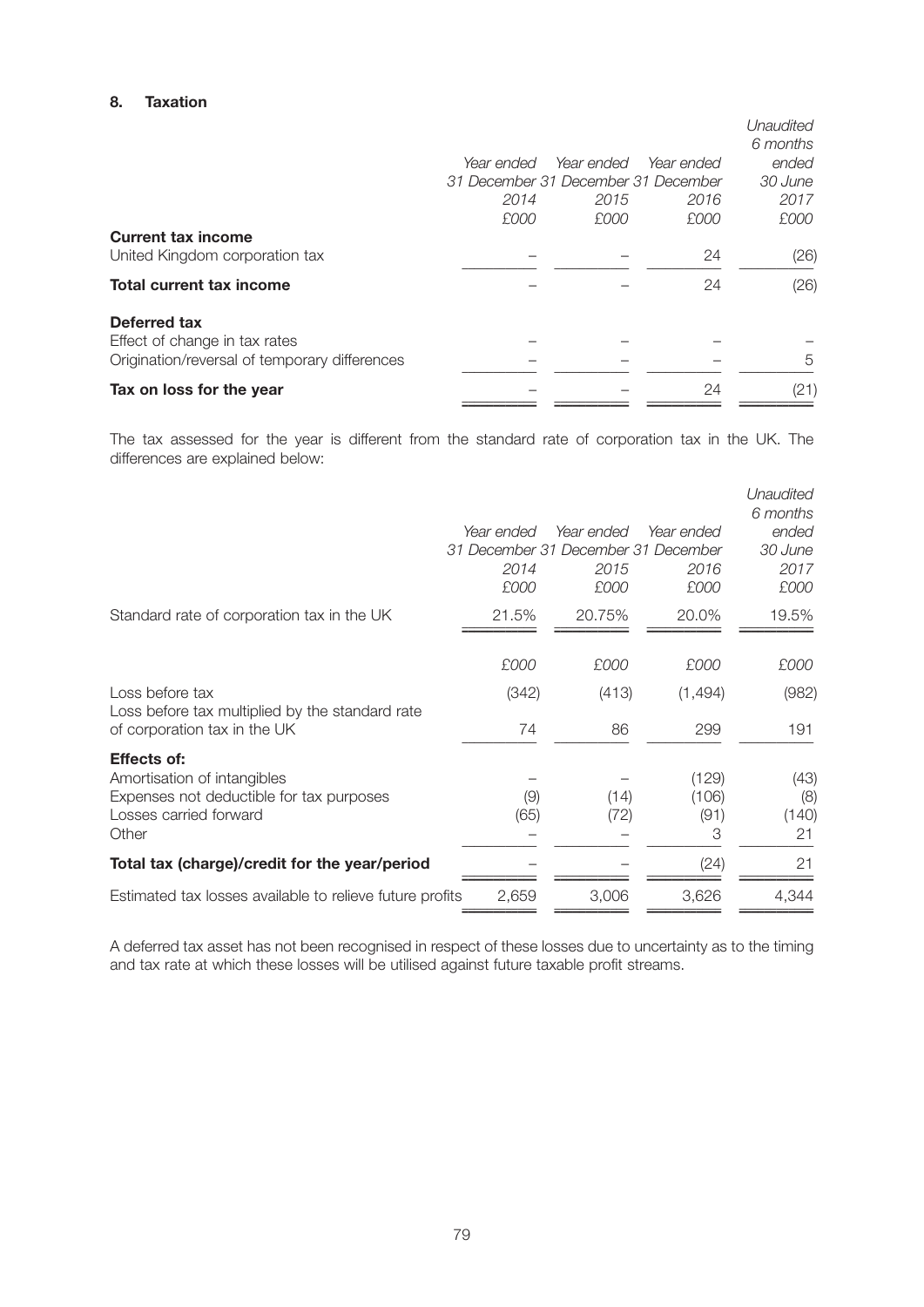# **9. Loss per share**

Basic and diluted loss per share are calculated by dividing the loss attributable to owners of the parent by the weighted average number of ordinary shares in issue during the period.

|                                                                                                                                                           |                                     |            |            | Unaudited<br>6 months |
|-----------------------------------------------------------------------------------------------------------------------------------------------------------|-------------------------------------|------------|------------|-----------------------|
|                                                                                                                                                           | Year ended                          | Year ended | Year ended | ended                 |
|                                                                                                                                                           | 31 December 31 December 31 December |            |            | 30 June               |
|                                                                                                                                                           | 2014                                | 2015       | 2016       | 2017                  |
|                                                                                                                                                           | £000                                | £000       | £000       | £000                  |
| Loss for the year/period attributable to owners<br>of the parent on continuing operations $-$ £000<br>Earnings for the year/period attributable to owners | (438)                               | (413)      | (1, 516)   | (961)                 |
| of the parent on discontinued operations $-$ £000                                                                                                         | 96                                  |            |            |                       |
| Weighted average number of shares - 000                                                                                                                   | 3,487                               | 2,828      | 17,973     | 19,109                |
| Basic loss per share - pence                                                                                                                              |                                     |            |            |                       |
| on continuing operations                                                                                                                                  | (13)                                | (15)       | (8)        | (5)                   |
| on discontinued operations                                                                                                                                | 3                                   |            |            |                       |
|                                                                                                                                                           | (10)                                | (15)       | (8)        | (5)                   |
| Diluted loss per share - pence<br>on continuing operations                                                                                                | (13)                                | (15)       | (8)        | (5)                   |
| on discontinued operations                                                                                                                                | 3                                   |            |            |                       |
|                                                                                                                                                           | (10)                                | (15)       | (8)        | (5)                   |

None of the share options or warrants in issue had a dilutive effect on earnings per share in the period.

\* The weighted average number of shares and earnings per share data for 2014 has been restated to reflect share consolidation in 2015.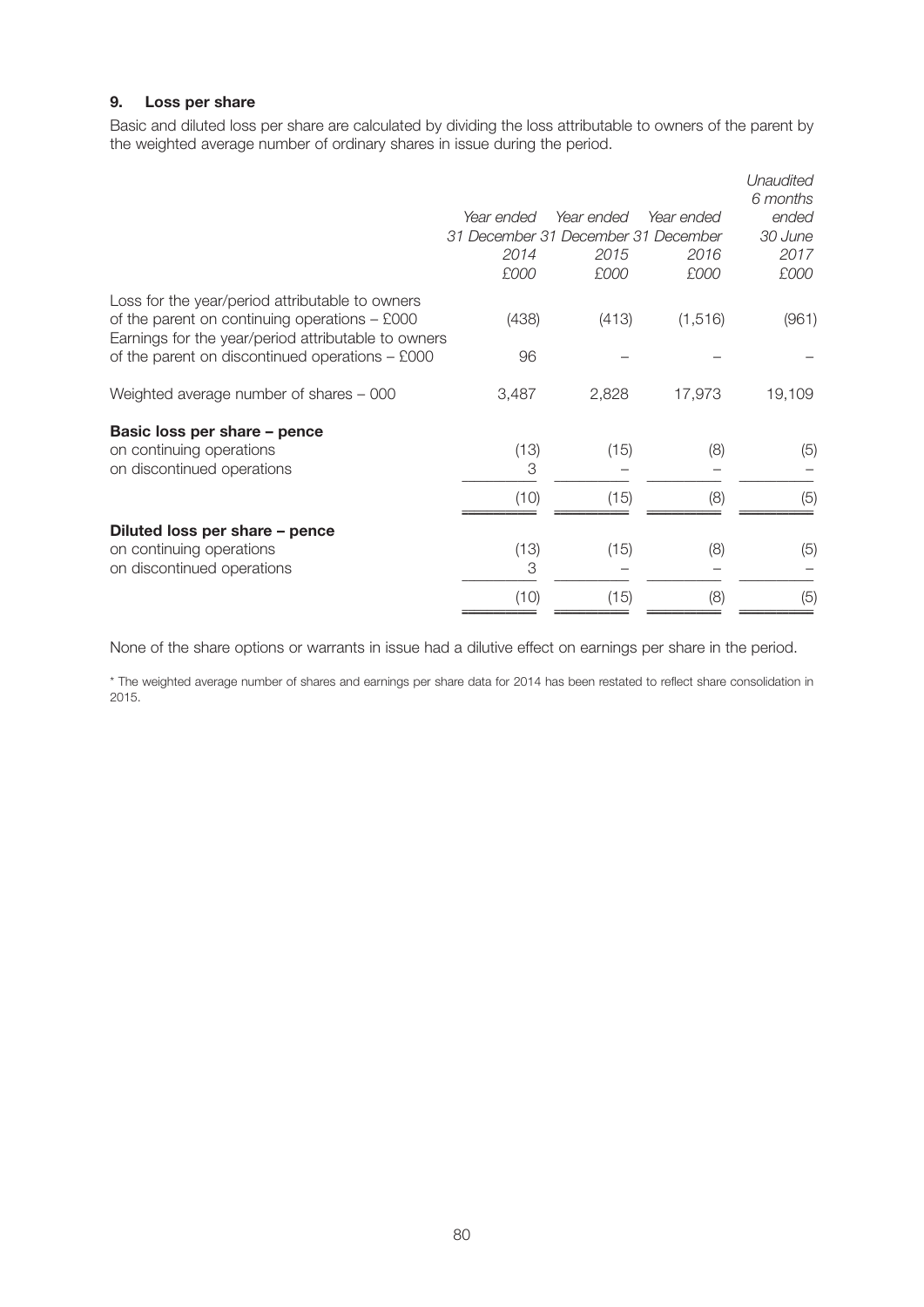# **10. Intangible assets**

|                                                             |                  |                   |                  | Development   |                      |
|-------------------------------------------------------------|------------------|-------------------|------------------|---------------|----------------------|
|                                                             | Goodwill<br>£000 | Contracts<br>£000 | Software<br>£000 | costs<br>£000 | <b>Total</b><br>£000 |
| Cost<br>At 1 January 2014<br><b>Additions</b>               |                  |                   |                  |               |                      |
| At 1 January 2015<br><b>Additions</b>                       |                  |                   |                  | 218           | 218                  |
| At 1 January 2016<br>Acquisitions<br><b>Additions</b>       | 11,362           | 1,239             |                  | 218<br>495    | 218<br>12,601<br>495 |
| At 1 January 2017<br>Additions - unaudited<br>Adjustment    | 11,362<br>(25)   | 1,239             | 32               | 713<br>26     | 13,314<br>58<br>(25) |
| At 30 June 2017 - unaudited                                 | 11,337           | 1,239             | 32               | 739           | 13,347               |
| <b>Amortisation</b><br>At 1 January 2014<br>Charge for year |                  |                   |                  |               |                      |
| At 1 January 2015<br>Charge for year                        |                  |                   |                  |               |                      |
| At 1 January 2016<br>Charge for the year                    |                  | 645               |                  |               | 645                  |
| At 1 January 2017<br>Charge for the period - unaudited      |                  | 645<br>220        |                  |               | 645<br>220           |
| At 30 June 2017 - unaudited                                 |                  | 865               |                  |               | 865                  |
| <b>Net book value</b><br>At 30 June 2017 - unaudited        | 11,337           | 374               | 32               | 739           | 12,482               |
| At 31 December 2016                                         | 11,362           | 594               |                  | 713           | 12,699               |
| At 31 December 2015                                         |                  |                   |                  | 218           | 218                  |
| At 31 December 2014                                         |                  |                   |                  |               |                      |
| At 31 December 2013                                         |                  |                   |                  |               |                      |
|                                                             |                  |                   |                  |               |                      |

Goodwill arose on the acquisitions as the consideration paid for the combinations effectively included amounts in relation to the benefit of expected synergies, revenue growth, future market development and the assembled workforce. These benefits are not recognised separately from goodwill because they do not meet the recognition criteria for identifiable intangible assets. None of the goodwill arising on these acquisitions is expected to be deductible for tax purposes.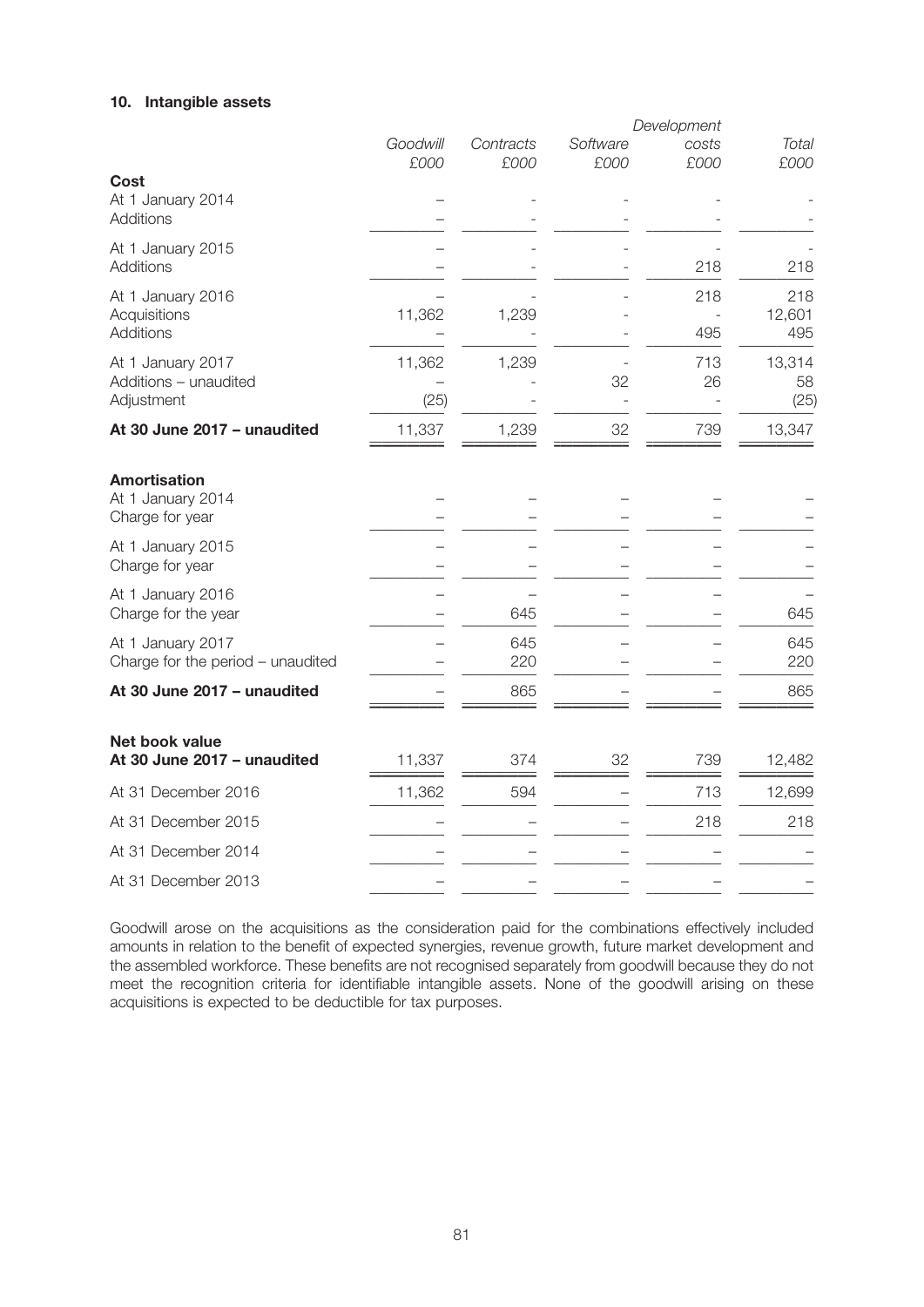### **11. Property, plant and equipment**

|                                                                 | Short<br>leasehold<br>property<br>£000 | Computer<br>equipment<br>£000 | Plant and<br>machinery<br>£000 | Motor<br>vehicles<br>£000 | Office<br>equipment<br>£000 | Total<br>£000        |
|-----------------------------------------------------------------|----------------------------------------|-------------------------------|--------------------------------|---------------------------|-----------------------------|----------------------|
| Cost<br>At 1 January 2014<br>Additions                          | 32                                     | 1<br>1                        |                                |                           |                             | 33<br>$\mathbf 1$    |
| At 1 January 2015<br><b>Additions</b>                           | 32                                     | $\overline{2}$<br>4           |                                |                           |                             | 34<br>$\overline{4}$ |
| At 1 January 2016<br>Acquisitions<br>Additions                  | 32                                     | 6<br>22                       | 124                            | 31                        | 69<br>$\mathbf{2}$          | 38<br>224<br>24      |
| At 1 January 2017<br>Additions - unaudited                      | 32                                     | 28<br>17                      | 124                            | 31                        | 71                          | 286<br>17            |
| At 30 June 2017<br>- unaudited                                  | 32                                     | 45                            | 124                            | 31                        | 71                          | 303                  |
| <b>Depreciation</b><br>At 1 January 2014<br>Charge for the year | 16<br>10                               | 1<br>1                        |                                |                           |                             | 17<br>11             |
| At 1 January 2015<br>Charge for the year                        | 26<br>3                                | $\overline{2}$<br>1           |                                |                           |                             | 28<br>$\overline{4}$ |
| At 1 January 2016<br>Acquisitions<br>Charge for the year        | 29<br>3                                | 3<br>5                        | 57<br>41                       | 9                         | 15<br>29                    | 32<br>72<br>87       |
| At 1 January 2017<br>Charge for the period<br>- unaudited       | 32                                     | 8<br>4                        | 98<br>$\mathbf{2}$             | 9<br>$\mathbf{2}$         | 44<br>3                     | 191<br>11            |
| At 30 June 2017<br>- unaudited                                  | 32                                     | 12                            | 100                            | 11                        | 47                          | 202                  |
| Net book value<br>At 30 June 2017<br>- unaudited                |                                        | 33                            | 24                             | 20                        | 24                          | 101                  |
| At 31 December 2016                                             |                                        | 20                            | 26                             | 22                        | 27                          | 95                   |
| At 31 December 2015                                             | $\ensuremath{\mathsf{3}}$              | $\ensuremath{\mathsf{3}}$     |                                |                           |                             | 6                    |
| At 31 December 2014                                             | 6                                      |                               |                                |                           |                             | 6                    |
| At 31 December 2013                                             | 16                                     |                               |                                |                           |                             | 16                   |

All motor vehicles were pledged as security for the Group's finance lease facilities.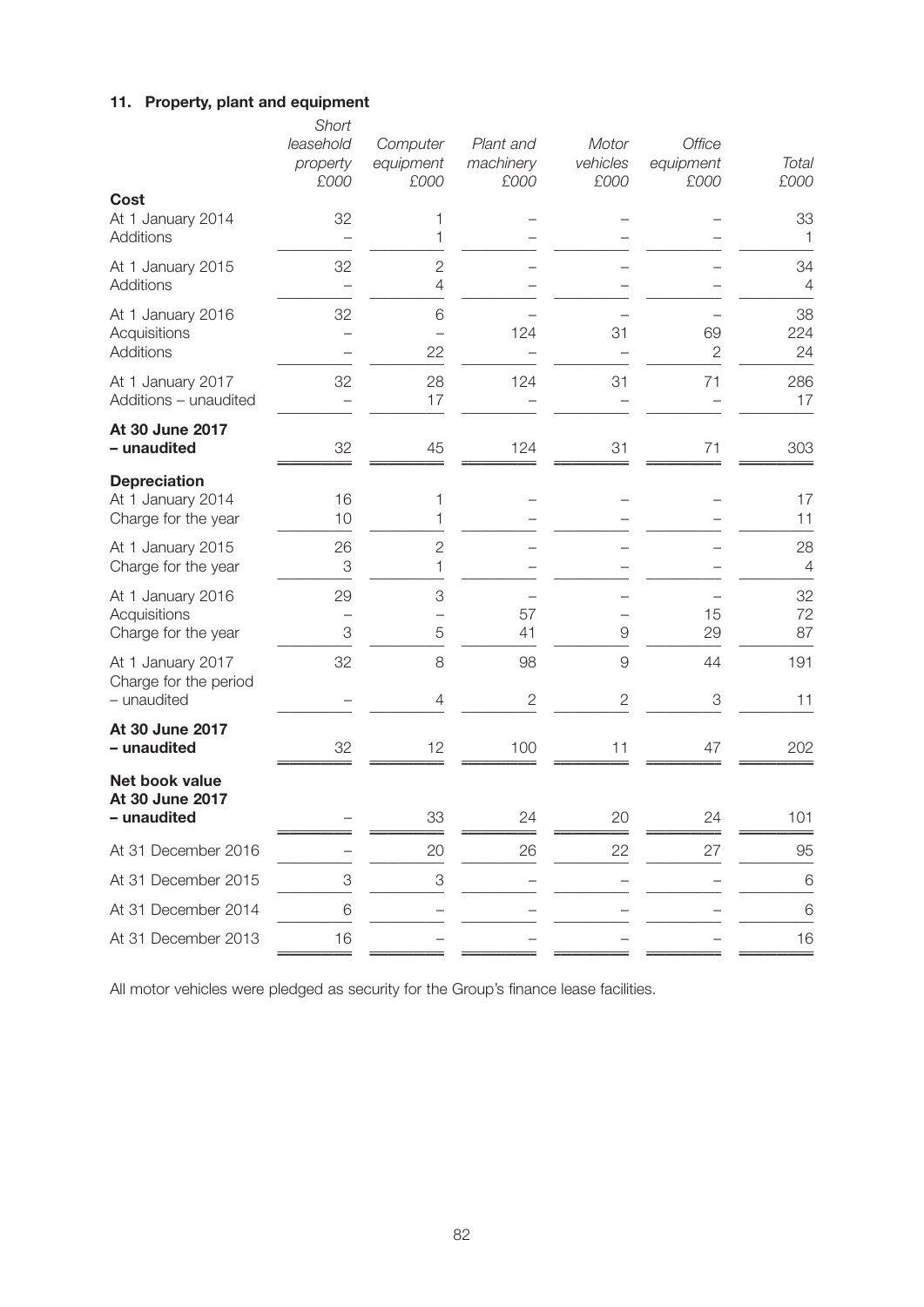### **12. Inventories**

|                  |                                     |       |       | Unaudited |
|------------------|-------------------------------------|-------|-------|-----------|
|                  | As at                               | As at | As at | As at     |
|                  | 31 December 31 December 31 December |       |       | 30 June   |
|                  | 2014                                | 2015  | 2016  | 2017      |
|                  | £000                                | £000  | £000  | £000      |
| Consumables      |                                     |       |       | 2         |
| Goods for resale |                                     |       |       | 4         |
|                  |                                     |       |       | 6         |
|                  |                                     |       |       |           |

The cost of inventories recognised as an expense in administrative costs amounted to £nil (2016: £nil, 2015: £nil, 2014 £nil).

## **13. Trade and other receivables**

|                                   |       |                                     |       | Unaudited |
|-----------------------------------|-------|-------------------------------------|-------|-----------|
|                                   | As at | As at                               | As at | As at     |
|                                   |       | 31 December 31 December 31 December |       | 30 June   |
|                                   | 2014  | 2015                                | 2016  | 2017      |
|                                   | £000  | £000                                | £000  | £000      |
| Trade receivables                 | 52    | 33                                  | 1.146 | 1,603     |
| Other receivables                 |       |                                     | 473   | 239       |
| Directors' loans                  | 67    | 6                                   | 3     | 3         |
| Prepayments and accrued income    | 33    | 39                                  | 425   | 89        |
| Total trade and other receivables | 152   | 78                                  | 2.047 | 1,934     |

Trade receivables are denominated in Sterling. The Directors consider that the carrying amount of these receivables approximates to their fair value. Trade and other receivables are categorised as loans and receivables under IAS 39. All amounts shown under receivables fall due for payment within one year. The group does not hold any collateral as security.

As at 30 June 2017 there were trade receivables past due of £155,000 (31 Dec 2014: £nil; 31 Dec 2015: £nil, 31 Dec 2016: £258,000). The aging analysis of trade receivables is as follows:

|                     |                                     |       |       | Unaudited |
|---------------------|-------------------------------------|-------|-------|-----------|
|                     | As at                               | As at | As at | As at     |
|                     | 31 December 31 December 31 December |       |       | 30 June   |
|                     | 2014                                | 2015  | 2016  | 2017      |
|                     | £000                                | £000  | £000  | £000      |
| Under three months  | 52                                  | 33    | 888   | 1,448     |
| Three to six months |                                     |       | 257   | 126       |
| Over six months     |                                     |       |       | 29        |
|                     | 52                                  | 33    | 1.146 | 1,603     |
|                     |                                     |       |       |           |

The movement on the provision for impaired receivables has been included in administrative expenses in the consolidated statement of comprehensive income. Other classes of financial assets included within trade and other receivables do not contain impaired assets.

To assist the Group's short-term cash flow the Directors agreed to the deferral of certain amounts owing to them. Short-term loans have been advanced to the Directors which are less than the amount of deferred payments accrued.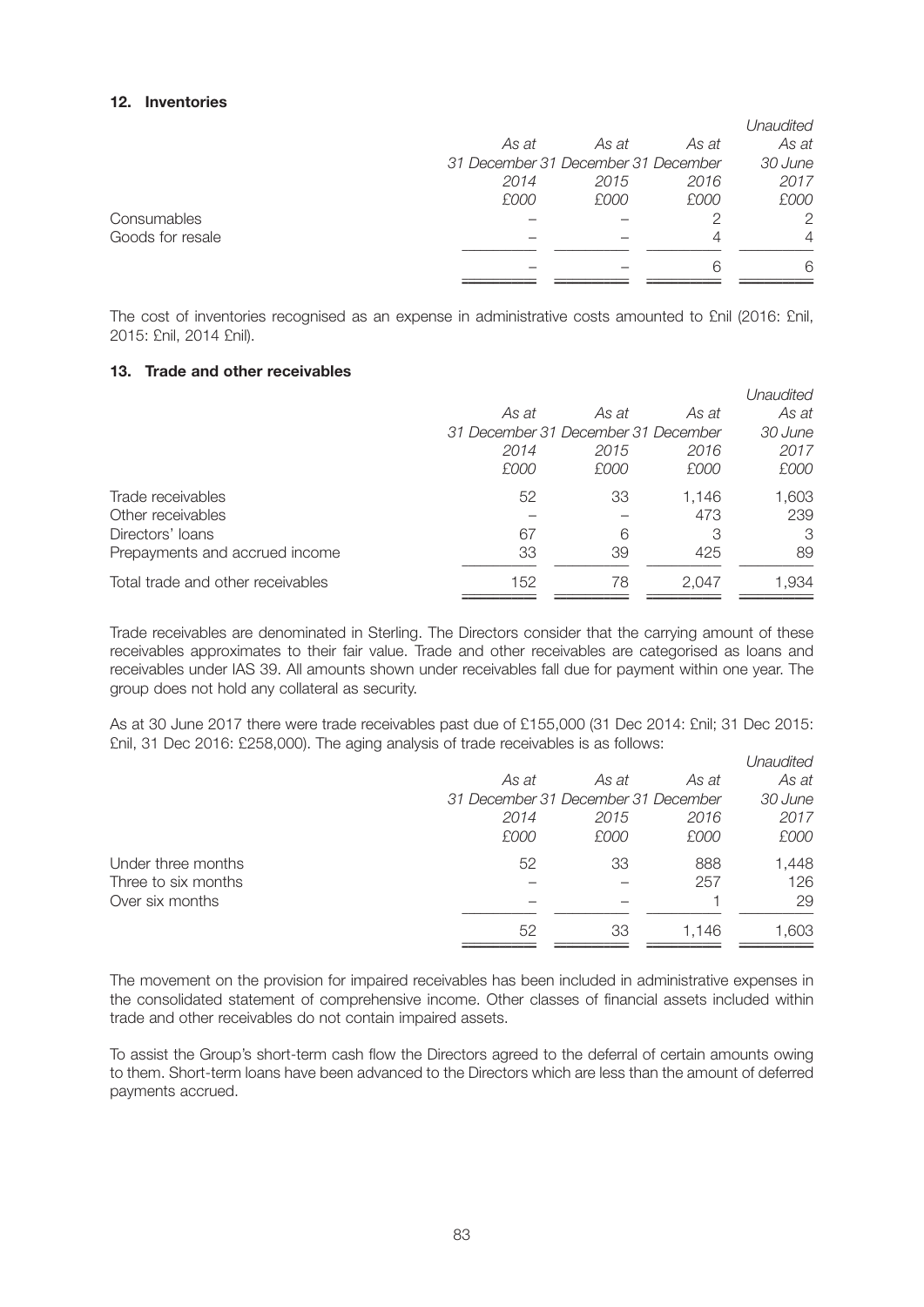## **14. Trade and other payables**

All amounts shown fall due within one year.

|       |       |       | Unaudited                           |
|-------|-------|-------|-------------------------------------|
| As at | As at | As at | As at                               |
|       |       |       | 30 June                             |
| 2014  | 2015  | 2016  | 2017                                |
| £000  | £000  | £000  | £000                                |
| 168   | 92    | 713   | 509                                 |
| 278   | 46    | 71    | 81                                  |
|       |       | 43    | 27                                  |
| 30    | 20    | 77    | 107                                 |
| 11    | 11    | 18    | 74                                  |
| 487   | 169   | 922   | 798                                 |
|       |       |       | 31 December 31 December 31 December |

The Directors consider that the carrying amount of these liabilities approximates to their fair value.

#### **15. Borrowings**

|                                             |                                     |       |       | Unaudited |
|---------------------------------------------|-------------------------------------|-------|-------|-----------|
|                                             | As at                               | As at | As at | As at     |
|                                             | 31 December 31 December 31 December |       |       | 30 June   |
|                                             | 2014                                | 2015  | 2016  | 2017      |
|                                             | £000                                | £000  | £000  | £000      |
| Secured borrowings at amortised cost        |                                     |       |       |           |
| Amounts due for settlement within 12 months |                                     |       | 62    | 76        |
| Amounts due for settlement after 12 months  |                                     |       | 15    | 15        |
|                                             |                                     |       |       | 81        |
|                                             |                                     |       |       |           |

#### **Secured liabilities**

The Group's secured financial liabilities at 30 June 2017 comprise obligations under hire purchase agreements of £18,000 (31 Dec 2014: £nil; 31 Dec 2015: £nil, 31 Dec 2016: £21,000) and invoice discounting facilities of £63,000 (31 Dec 2014: £nil; 31 Dec 2015: £nil, 31 Dec 2016: £56,000).

All monetary assets and liabilities at the balance sheet date are held in Sterling, the Group's functional currency.

#### **Undrawn facilities**

As at 30 June 2017, 31 December 2014, 2015 and 2016 there were no undrawn overdraft facilities available to the Group.

### **16. Business combinations**

## **Premier Physical Healthcare Ltd**

On 1 April 2016, the Company acquired the entire share capital of Premier Physical Healthcare Ltd and its wholly subsidiaries for maximum consideration of £6.75 million, based on the future financial performance of Premier. Premier is a provider of physiotherapy, podiatry and ergonomics services to a variety of clients and the acquisition was in line with the Company's 'buy and build' strategy.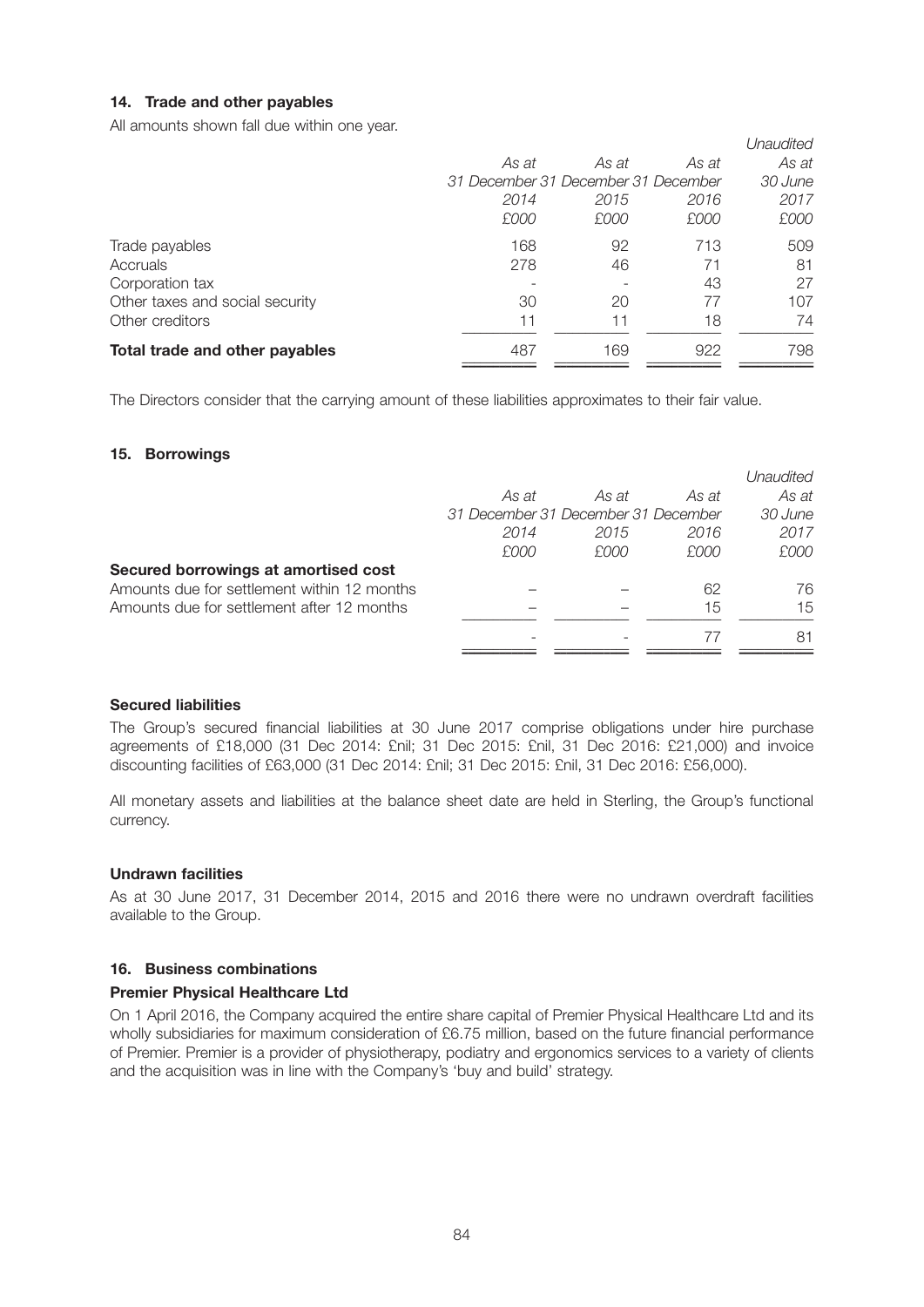The assets and liabilities as at 1 April 2016 arising from the acquisition were as follows:

|                                                             | Fair value<br>£000 |
|-------------------------------------------------------------|--------------------|
| Property, plant and equipment                               | 4                  |
| Trade receivables and other debtors                         | 410                |
| Trade and other payables                                    | (256)              |
| <b>Borrowings</b>                                           | (62)               |
| Taxes and social security                                   | (39)               |
| Net assets acquired                                         | 57                 |
| Goodwill                                                    | 4,339              |
| Value of contracts                                          | 721                |
| Total consideration                                         | 5,117              |
| Satisfied by:                                               | 544                |
| Cash                                                        | 1,028              |
| Deferred consideration falling due within one year          | 3,545              |
| Deferred consideration falling due after more than one year | 5,117              |

The consideration for the acquisition is to be satisfied through an initial cash payment of £371,974, followed by a second cash payment of £172,101 made in August 2016 and three potential deferred payments payable between 2017 and 2019 being settled as to 80 per cent. in cash and 20 per cent. via the issue of the new Ordinary Shares, based on the financial performance of Premier. A provision of £4.2 million in relation to subsequent consideration has been recognised in the consolidated statement of financial position.

Acquisition related cost of £284,808 has been recognised as an exceptional administrative expense in the consolidated statement of comprehensive income.

## **About Health Limited**

On 15 June 2016, the Company acquired the entire share capital of About Health Limited for a total maximum consideration of £7.7 million, based on the future financial performance of About Health. About Health provides community based health services under contact to the NHS and is a leader in the provision of dermatology and patient referral management services. The acquisition of the About Health was a key step in the Company implementing its "buy and build'' strategy and growing a diversified portfolio in the out of hospital care sector.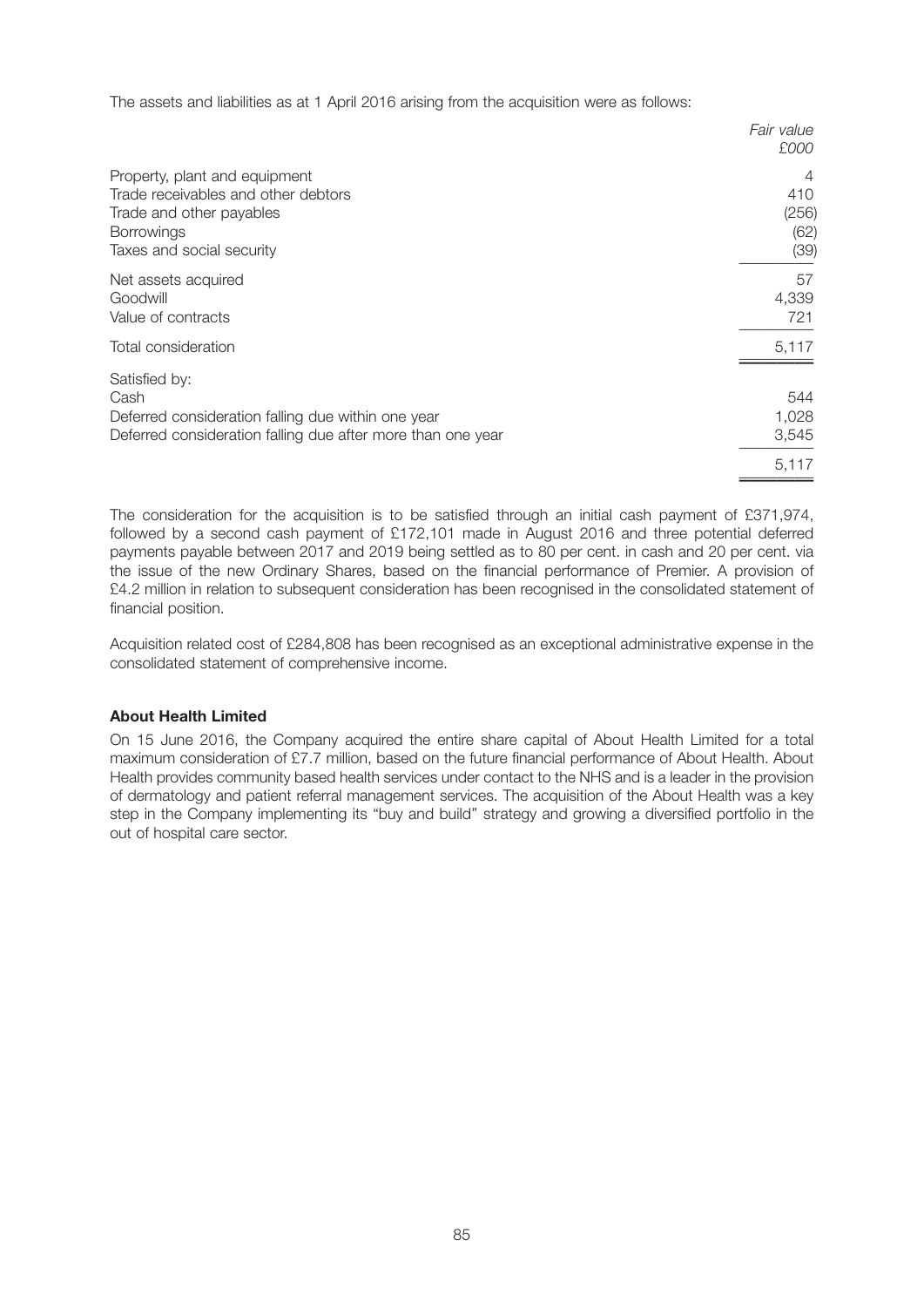The assets and liabilities as at 15 June 2016 arising from the acquisition were as follow:

|                                                             | Fair value<br>£000 |
|-------------------------------------------------------------|--------------------|
| Property, plant and equipment                               | 9                  |
| Trade receivables and other debtors                         | 626                |
| Cash in hand                                                | 108                |
| Trade and other payables                                    | (302)              |
| Taxes and social security                                   | (54)               |
| Net assets acquired                                         | 387                |
| Goodwill                                                    | 6,795              |
| Value of contracts                                          | 518                |
| Total consideration                                         | 7,700              |
| Satisfied by:                                               | 2,033              |
| Cash                                                        | 606                |
| Deferred consideration falling due within one year          | 5,061              |
| Deferred consideration falling due after more than one year | 7,700              |

The consideration for the acquisition was satisfied through an initial cash payment of £2,033,529 (including £0.2 million paid to settle shareholder loans), subsequently reduced by £0.12 million following an adjustment based on About Health's completion accounts. This is to be followed by three potential deferred payments payable between 2017 and 2019 with 2017 being settled in cash and 2018 and 2019 being settled as to 80 per cent. in cash and 20 per cent. via the issue of the new Ordinary Shares, based on the financial performance of About Health. A provision of £5.3 million in relation to subsequent consideration has been recognised in the consolidated statement of financial position.

Acquisition related cost of £161,612 has been recognised as an exceptional administrative expense in the consolidated statement of comprehensive income.

#### **Optimum Sports Performance Centre Limited**

On 14 November 2016, the Company acquired the entire share capital of Optimum Sports Performance Centre Limited. Optimum is an established provider of physiotherapy services in the UK and the acquisition complements the Company's existing services. The total consideration payable is capped at £650,000.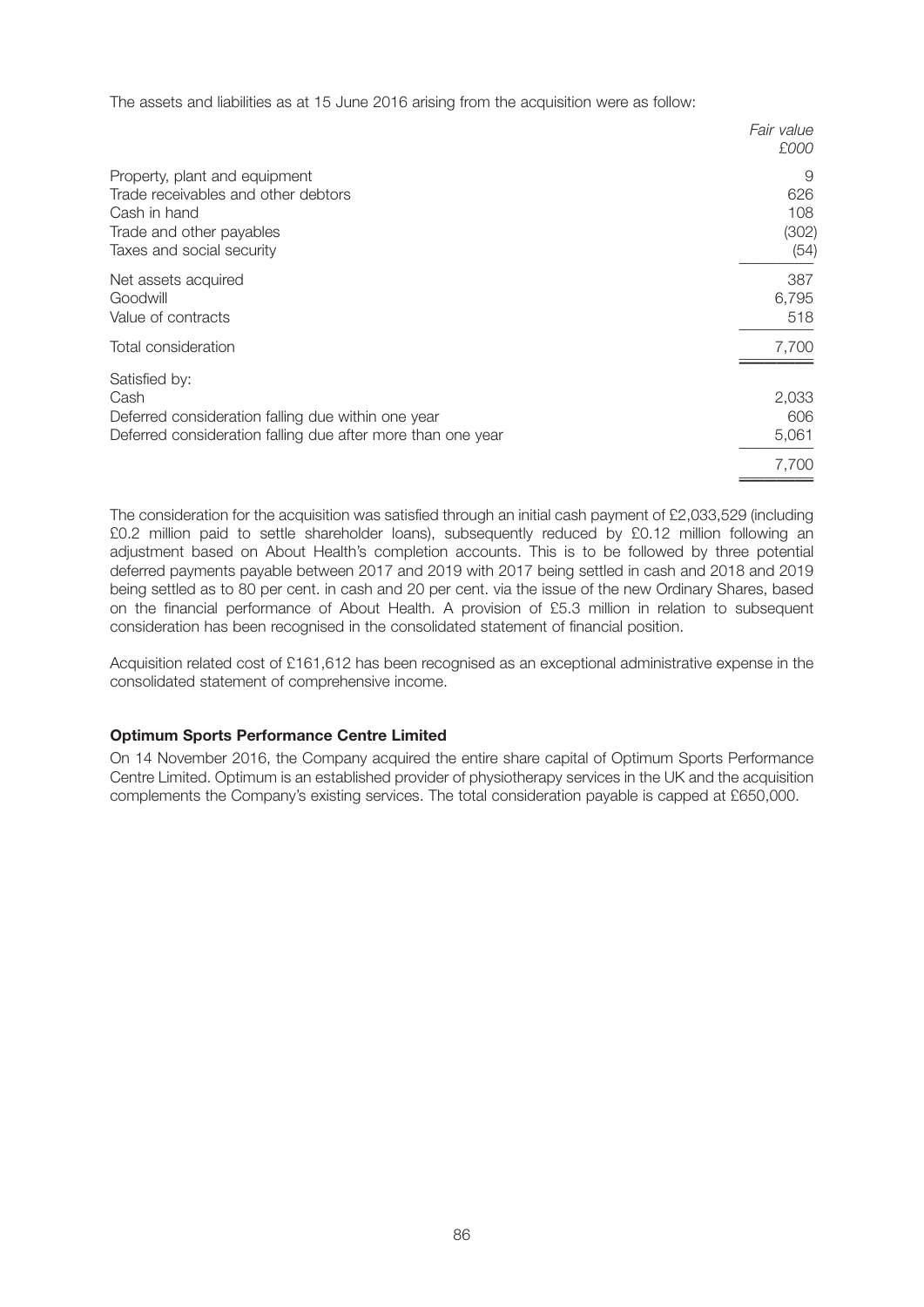The assets and liabilities as at 15 November 2016 arising from the acquisition were as follow:

|                                                             | Fair value<br>£000 |
|-------------------------------------------------------------|--------------------|
| Property, plant and equipment                               | 66                 |
| Inventory                                                   | 6                  |
| Trade receivables and other debtors                         | 433                |
| Cash in hand                                                | 132                |
| Trade and other payables                                    | (205)              |
| Deferred tax                                                | (10)               |
| Net assets acquired                                         | 422                |
| Goodwill                                                    | 228                |
| Total consideration                                         | 650                |
| Satisfied by:                                               | 400                |
| Cash                                                        | 64                 |
| Deferred consideration falling due within one year          | 186                |
| Deferred consideration falling due after more than one year | 650                |

The consideration for the acquisition is to be satisfied through an initial cash payment of £400,000, followed by two potential deferred payments payable between 2017 and 2018, wholly based on the financial performance of Optimum for the financial years ending 31 December 2016 and 31 December 2017. A payment of £85,453 was paid on 1 June 2017 in relation to the first earn-out period to 31 December 2016. A provision of £231,930 in relation to subsequent consideration has been recognised in the consolidated statement of financial position.

Acquisition related cost of £47,755 has been recognised as an exceptional administrative expense in the consolidated statement of comprehensive income.

The goodwill arose on the acquisitions as the consideration paid for the combination effectively included amounts in relation to the benefit of expected synergies, revenue growth, future market development and the assembled workforce. These benefits are not recognised separately from goodwill because they do not meet the recognition criteria for identifiable intangible assets. None of the goodwill arising on these acquisitions is expected to be deductible for tax purposes.

## **17. Deferred consideration**

Under the purchase agreements to acquire Premier, About Health and Optimum, contingent consideration of up to £9.7 million is payable subject to business performance during the three years after acquisition dates. The amounts payable have been discounted for the time value of money at a discount rate of 3.5 per cent.. As a result of discounting, finance income of £829,795 has been recognised in the consolidated income statement in the year ended 31 December 2016. Provision in relation to this consideration has been recognised in the consolidated financial statements at fair value as follows:

|       |       |       | Unaudited                           |
|-------|-------|-------|-------------------------------------|
| As at | As at | As at | As at                               |
|       |       |       | 30 June                             |
| 2014  | 2015  | 2016  | 2017                                |
| £000  | £000  | £000  | £000                                |
|       |       | 1.641 | 1.641                               |
|       |       | 8.018 | 7,941                               |
|       |       | 9.659 | 9,582                               |
|       |       |       | 31 December 31 December 31 December |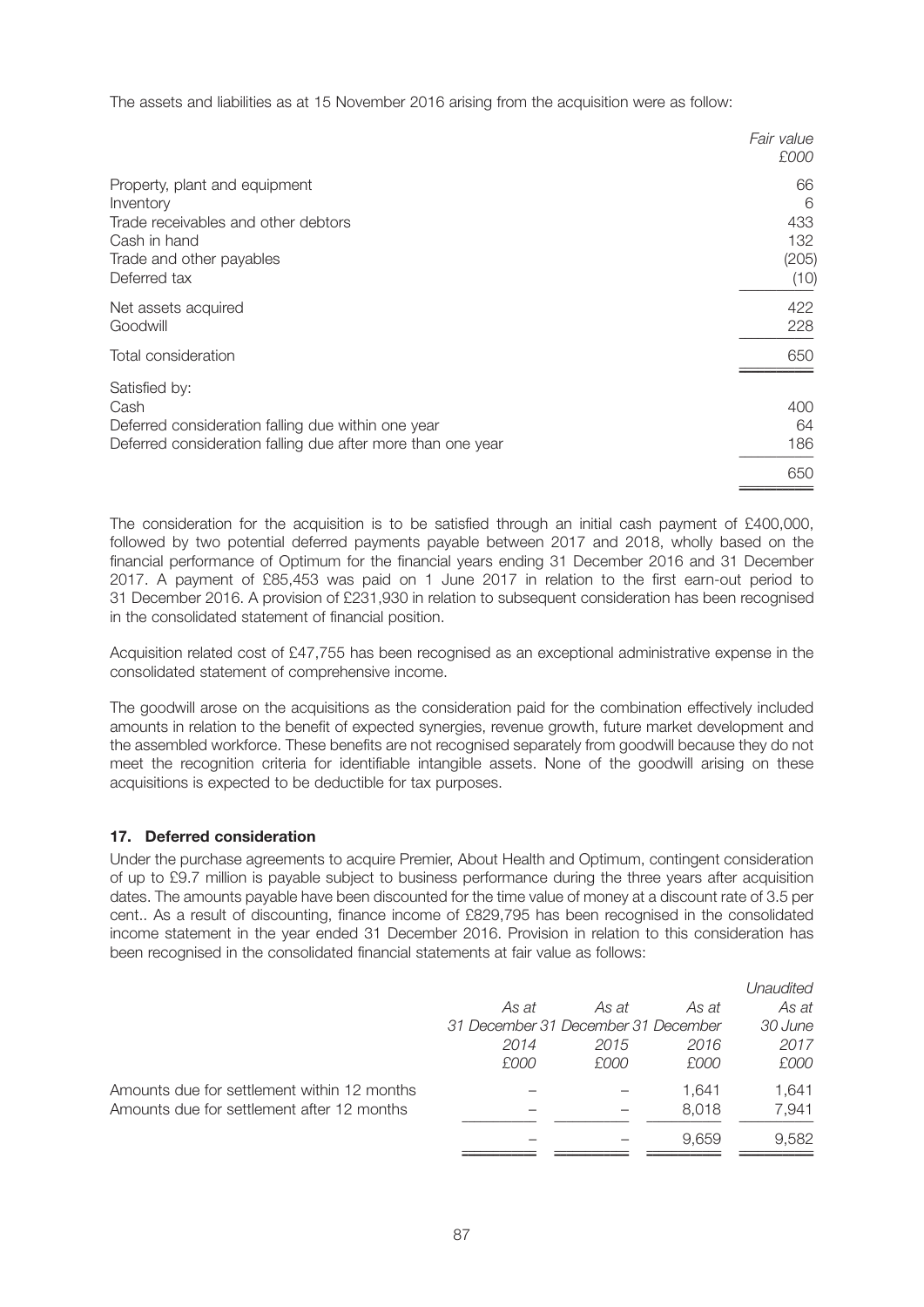# **18. Share capital Allotted, called up and fully paid (except as disclosed)**

|                                    |                                     |        |                      | Unaudited  |
|------------------------------------|-------------------------------------|--------|----------------------|------------|
|                                    | As at                               | As at  | As at                | As at      |
|                                    | 31 December 31 December 31 December |        |                      | 30 June    |
|                                    | 2014                                | 2015   | 2016                 | 2017       |
|                                    | <b>Number</b>                       | Number | Number               | Number     |
| Ordinary shares of 10.0 pence each |                                     |        | 9,994,953 20,014,079 | 52,007,326 |
| Ordinary shares of 0.1 pence each  | 397,617,450                         |        |                      |            |
| Deferred shares of 0.9 pence each  | 228,402,392 228,402,392             |        |                      |            |
|                                    |                                     |        |                      |            |
|                                    | £000                                | £000   | £000                 | £000       |
| Ordinary shares                    | 398                                 | 1,000  | 2,002                | 5,202      |
| Deferred shares                    | 2,055                               | 2,055  |                      |            |
|                                    | 2,453                               | 3,055  | 2,002                | 5,202      |
|                                    |                                     |        |                      |            |

The Ordinary shares carry full voting rights, the right to attend general meetings of the Company and full rights to receive dividends. The shares do not confer any rights of redemption.

The Deferred Shares carry no voting rights, no rights to attend general meetings of the Company, and no rights to receive dividends. The Deferred Shares do carry a right to participate in any return of capital to the extent of 0.01 pence per Deferred Share but only after each Ordinary Share has received in aggregate capital repayments totalling £1,000,000 per Ordinary Share.

*Share movements in the period*

- (1) In August 2014 the company issued 80,000,000 new ordinary shares of 0.1p each. The net consideration after costs from this issue of shares was £380,000.
- (2) During 2015 the company issued 1,499,212 new ordinary shares of 0.1 pence each in satisfaction of fees payable to Jack Clipsham (a Non-Executive Director of the Company) as per the terms of his letter of appointment. These new Ordinary Shares were issued at a price of 0.25 pence each, being the average mid-market closing price of the Ordinary Shares over the last five trading days prior to the end of the quarter to which the fees relate.
- (3) In August 2015, the Company reorganised its share capital. Every 100 existing ordinary shares of 0.1 pence each was consolidated into one ordinary shares of 10 pence.
- (4) In September 2015 shareholders approved the conditions attaching to the raising of £1,050,000 (before expenses) by way of a Subscription with institutional and other investors and the consolidation of the Company's existing ordinary shares of 0.1p each into New Ordinary Shares of 10p each on the basis that each 100 Existing Ordinary Shares were to be consolidated into 1 New Ordinary Share, disregarding fractions. The Subscription was therefore effected at a price of 17.5 pence per New Ordinary Share, which is equivalent to 0.175 pence per Existing Ordinary Share.
- (5) In September 2015, the Company issued 3,787 new ordinary shares of 10 pence each in satisfaction of part of the fees payable to Mr Clipsham in respect of his contractual notice period. These new Ordinary Shares were issued at a price of 33 pence per share, being the average mid-market closing price of the Company's Ordinary Shares on AIM for the five trading days after the announcement of Mr Clipsham's resignation on 25 September 2015.
- (6) In March 2016, the Company issued 10,000,000 new ordinary shares of 10 pence each.
- (7) In July 2016, following approval by shareholders to buy-back by the Company of all its Deferred Shares, the Company has issued one Ordinary Share to Totally's Chairman Bob Holt at nominal value 10 pence.
- (8) In July 2016, Allenby Capital Limited exercised warrants to acquire 1,167 new ordinary shares of 10 pence each in the Company. The exercise price was 60 pence and proceeds realisable by the Company from this warrant exercise were £700.
- (9) In 2016, Optiva Securities Limited exercised warrants to acquire 17,958 new ordinary shares of 10 pence each in the Company. The exercise price was 60 pence and proceeds realisable by the Company from this warrant exercise were £10,775.
- (10) On 17 March 2017 the Company issued 31,993,247 new Ordinary Shares of 10 pence each in relation to a Placing and Open Offer at 55 pence per share raising £17.6 million (before expenses).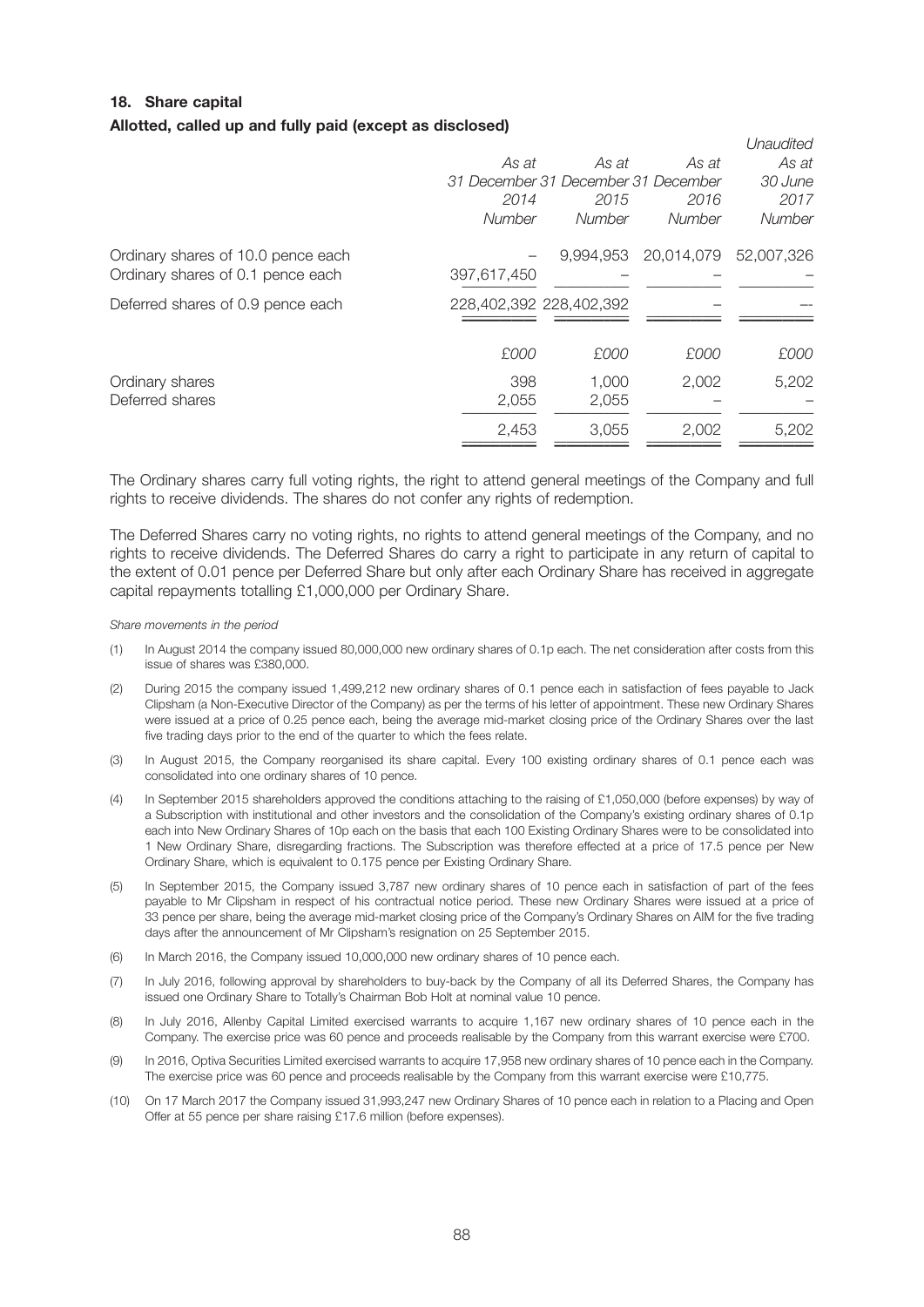# **19. Share options**

Details of all options in issue during the period are as follows:

| Grant date                                                                                              | Exercise<br>price                                                              | Exercise<br>from<br>grant<br>date                                  | period Outstanding<br>аt<br>31 Dec<br>$2013*$ | Expired<br>in year*                        | At<br>31 Dec<br>$2014*$           | Granted<br>in period         | Expired<br>in year               | At<br>31 Dec<br>2015               |
|---------------------------------------------------------------------------------------------------------|--------------------------------------------------------------------------------|--------------------------------------------------------------------|-----------------------------------------------|--------------------------------------------|-----------------------------------|------------------------------|----------------------------------|------------------------------------|
| 10 April 2007<br>27 July 2009<br>8 October 2009<br>22 April 2010<br>21 January 2015<br>11 November 2015 | 288p<br>100p<br>100p<br>100 <sub>p</sub><br>50 <sub>p</sub><br>44 <sub>p</sub> | 7 years<br>10 years<br>10 years<br>10 years<br>3 years<br>10 years | 1,000<br>51,250<br>30,500<br>5,000            | (1,000)<br>0<br>(30, 500)<br>(5,000)<br>0  | $\Omega$<br>51,250<br>0<br>0<br>0 | 0<br>0<br>300,000<br>450,000 | Ω<br>(51, 250)<br>(300,000)<br>0 | 0<br>0<br>450,000                  |
|                                                                                                         |                                                                                |                                                                    | 87,750                                        | (36,500)                                   | 51,250                            | 750,000                      | (351, 250)                       | 450,000                            |
| Grant date                                                                                              |                                                                                | Exercise<br>price                                                  | Exercise<br>from<br>grant<br>date             | period Outstanding<br>at<br>31 Dec<br>2015 | Granted<br>in year                | At<br>31 Dec<br>2016         | Unaudited<br>Issued in<br>period | Unaudited<br>At<br>30 June<br>2017 |
| 11 November 2015<br>11 November 2016                                                                    |                                                                                | 44 <sub>p</sub><br>46 <sub>p</sub>                                 | 10 years<br>3 years                           | 450,000<br>0                               | $\Omega$<br>334,949               | 450,000<br>334,949           | $\Omega$<br>0                    | 450,000<br>334,949                 |
|                                                                                                         |                                                                                |                                                                    |                                               | 450,000                                    | 334,949                           | 784,949                      | 0                                | 784,949                            |

\*The share option exercise price and outstanding share numbers for 2014 have been restated to reflect the share consolidation in 2015.

# **20. Share warrants**

Details of all warrants in issue during the period are as follows:

|                                                                                                                |                                                         | Exercise                                                                      | period Outstanding                                     |                                         |                                                              |                                                               |                                                       |
|----------------------------------------------------------------------------------------------------------------|---------------------------------------------------------|-------------------------------------------------------------------------------|--------------------------------------------------------|-----------------------------------------|--------------------------------------------------------------|---------------------------------------------------------------|-------------------------------------------------------|
| Grant date                                                                                                     | Exercise<br>price                                       | from<br>grant<br>date                                                         | at<br>31 Dec<br>$2013*$                                | <i>Issued</i><br>in year*               | Аt<br>31 Dec<br>$2014*$                                      | Expired<br>in year                                            | At<br>30 Dec<br>2015                                  |
| 30 September 2008<br>8 October 2009<br>11 June 2013<br>26 September 2013<br>26 September 2013<br>8 August 2014 | 100p<br>100p<br>120p<br>100p<br>60 <sub>p</sub><br>100p | No expiry<br>date<br>10 years<br>3 years<br>1.5 years<br>3 years<br>1.5 years | 350,000<br>1,667<br>56,838<br>1,000,000<br>19,125<br>0 | 0<br>0<br>0<br>0<br>$\Omega$<br>651,833 | 350,000<br>1,667<br>56,838<br>1,000,000<br>19,125<br>651,833 | 0<br>$\Omega$<br>O<br>(1,000,000)<br>$\bigcirc$<br>(651, 833) | 350,000<br>1,667<br>56,838<br>O<br>19,125<br>$\Omega$ |
|                                                                                                                |                                                         |                                                                               | 1,427,630                                              | 651,833                                 | 2,079,463                                                    | (1,651,833)                                                   | 427,630                                               |
| Grant date                                                                                                     | Exercise<br>price                                       | Exercise<br>from<br>grant<br>date                                             | period Outstanding<br>at<br>31 Dec<br>2015             | Expired<br>in year                      | At<br>31 Dec<br>2016                                         | Unaudited<br>Expired<br>in period                             | Unaudited<br>At<br>30 June<br>2017                    |
| 30 September 2008                                                                                              | 100p                                                    | No expiry<br>date                                                             | 350,000                                                | 0                                       | 350,000                                                      | 0                                                             | 350,000                                               |
| 8 October 2009<br>11 June 2013<br>26 September 2013                                                            | 100p<br>120p<br>60 <sub>p</sub>                         | 10 years<br>3 years<br>3 years                                                | 1,667<br>56,838<br>19,125                              | $\Omega$<br>(56, 838)<br>(19, 125)      | 1,667<br>0<br>$\Omega$                                       | 0<br>$\Omega$<br>$\Omega$                                     | 1,667<br>0<br>$\Omega$                                |
|                                                                                                                |                                                         |                                                                               | 427,630                                                | (75, 463)                               | 351,667                                                      | 0                                                             | 351,667                                               |

\*The share warrant exercise price and outstanding share numbers for 2014 have been restated to reflect the share consolidation in 2015.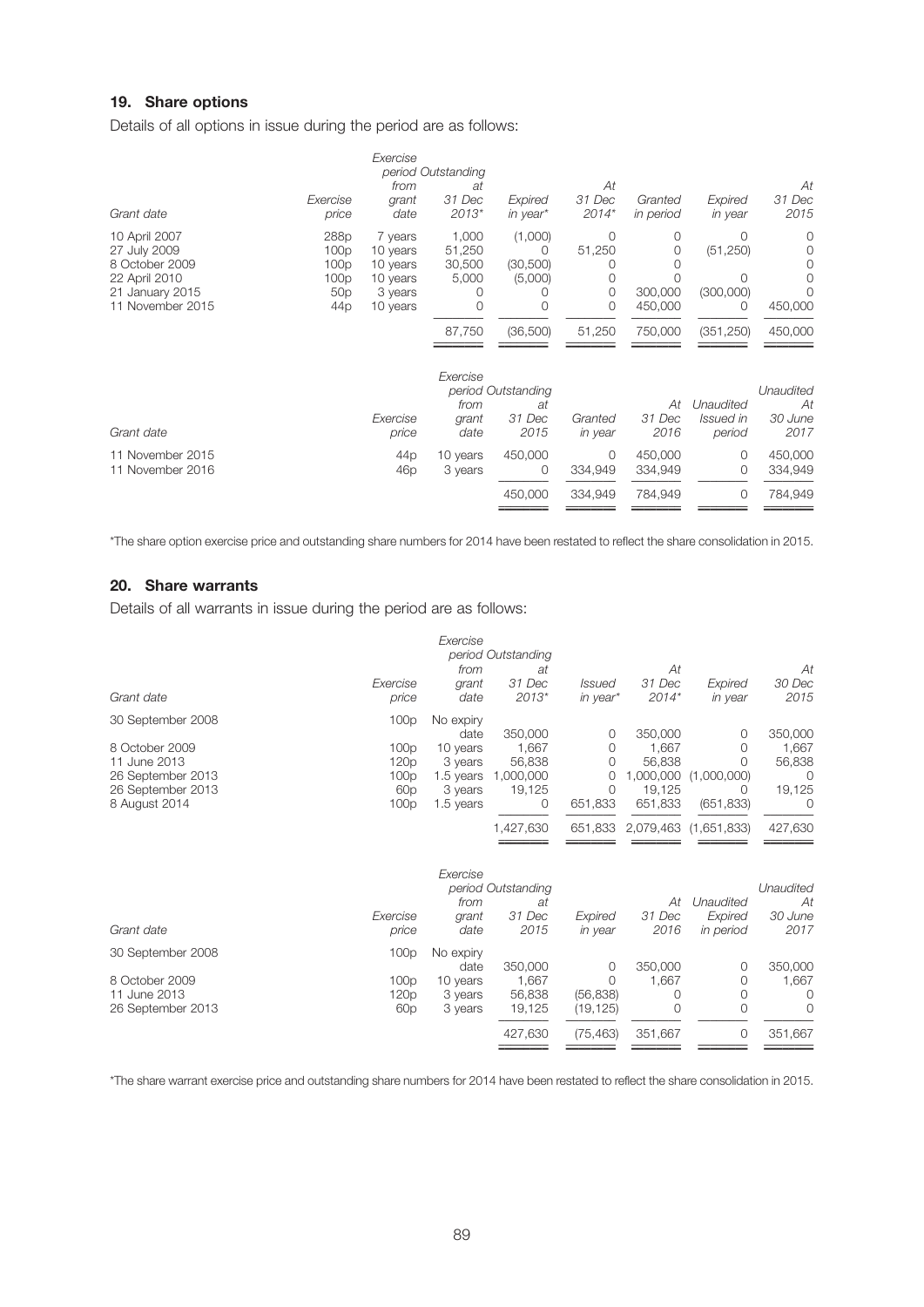# **21. Share based payments**

During the period the Company had two share based payment arrangements as described below.

## **(a) Employee Share Options: Totally PLC Enterprise Management Incentive Plan – 10 year limit**

The estimated fair value of each option has been calculated using the Black Scholes option pricing model for different options granted. The estimated fair value of outstanding options varies between 10.9 pence and 11.5 pence. The model inputs are share price at grant date, exercise price, expected volatility of 29 per cent, no expected dividends, contractual life of three years, and a risk free interest rate of four per cent. A reconciliation of option movements over the year is shown below.

The volatility of the Company's share price on each date of grant was calculated as the average of the standard deviations of daily continuously compounded returns on the stock of the company, calculated back over a period commensurate with the expected life of the option. The risk-free rate used is the yield to maturity on the date of grant, with term to maturity equal to the expected life of the option. It was assumed that options would be exercised within two years of the date on which they vest.

|                                                     |                                     |                 |                 | Unaudited |
|-----------------------------------------------------|-------------------------------------|-----------------|-----------------|-----------|
|                                                     | As at                               | As at           | As at           | As at     |
|                                                     | 31 December 31 December 31 December |                 |                 | 30 June   |
|                                                     | 2014                                | 2015            | 2016            | 2017      |
| Number of options (thousands)                       | 51.25                               | 450             | 785             | 785       |
| Range of exercise price (pence)                     | 100p                                | 44 <sub>D</sub> | 44 to 46p       | 44 to 46p |
| Weighted average exercise price (pence)             | 100p                                | 44 <sub>D</sub> | 45 <sub>p</sub> | 45p       |
| Weighted average remaining life expected (years)    | 5                                   | 5               | 5               | 5         |
| Weighted average remaining contractual life (years) | 5                                   | 10              | 6               | 6         |

## **(b) Warrants**

The estimated fair value of each warrant has been calculated using the Black Scholes option pricing model for different warrants granted as outlined in Note 20. The estimated fair value of warrants varies between 0.49 pence and 0.01 pence. The model inputs are share price at grant date, exercise price, expected volatility of 29 per cent, no expected dividends, maximum contractual life of three years, and a risk free interest rate of four per cent. A maximum three year contractual life has been used to reflect the non-tradability of the warrants compared to the actual contractual life in any cases in excess of three years.

The full cost of the warrants is recognised at the date of grant.

## **(c) Save As You Earn (SAYE) scheme**

The SAYE scheme was introduced in December 2016. Options are granted for a period of three years. Options are exercisable at a price based on the quoted market price of the Company's shares at the time of invitation, discounted by up to 20 per cent. Options are forfeited if the employee leaves the Totally Group before the options vest which impact on the number of options expected to vest. If an employee stops saving but continues in employment, this is treated as a cancellation which results in an acceleration of the share-based payment.

Principal terms of SAYE scheme

| Number of options      | Maximum award limited to contribution ceiling of £500 per month            |
|------------------------|----------------------------------------------------------------------------|
| Exercise price         | 46p                                                                        |
| Vesting period         | Three $-$ year                                                             |
| Performance conditions | None                                                                       |
| Expiry conditions      | Options are forfeited if the employee leaves the Group before options vest |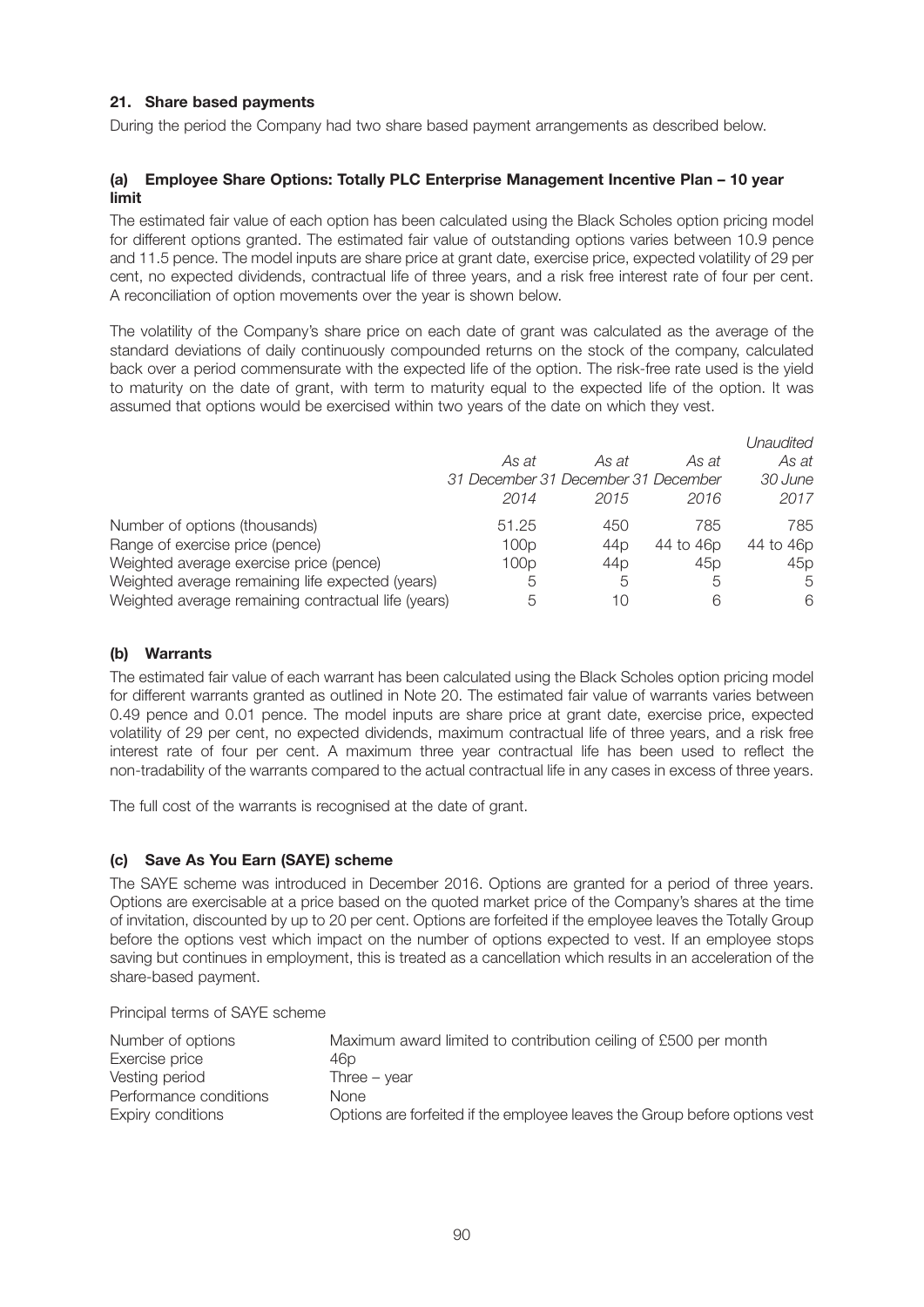Expenses charged to the statement of comprehensive income in the period in respect of share based payments were:

|                                                     |                                     |       |       | Unaudited |
|-----------------------------------------------------|-------------------------------------|-------|-------|-----------|
|                                                     | As at                               | As at | As at | As at     |
|                                                     | 31 December 31 December 31 December |       |       | 30 June   |
|                                                     | 2014                                | 2015  | 2016  | 2017      |
|                                                     | £000                                | £000  | £000  | £000      |
| Save as you earn scheme                             |                                     |       |       | 8         |
| Expense arising from issue of share options         |                                     |       |       |           |
| - equity settled                                    |                                     | 11    | 19    | 8         |
| Expense arising from issue of share option warrants |                                     |       |       |           |
| - equity settled                                    | 42                                  | 44    | 5     |           |
|                                                     | 42                                  | 55    | 25    | 16        |
|                                                     |                                     |       |       |           |

#### **22. Reserves**

Share premium account represents the amount subscribed for share capital in excess of nominal value less costs directly attributable to the issue of shares.

On 26 August 2016, the High Court approved the cancellation of the balance standing to the credit of the Company's share premium account. As a consequence of the capital reduction, £9.645 million of the Company's share premium account was cancelled and distributed to retain earnings.

Retained earnings are cumulative net gains and losses recognised in the statement of comprehensive income.

### **23. Operating lease commitments**

Future minimum rentals payable under non-cancellable operating leases are as follows:

|                                 |                                     |       |       | Unaudited |
|---------------------------------|-------------------------------------|-------|-------|-----------|
|                                 | As at                               | As at | As at | As at     |
|                                 | 31 December 31 December 31 December |       |       | 30 June   |
|                                 | 2014                                | 2015  | 2016  | 2017      |
|                                 | £000                                | £000  | £000  | £000      |
| Due within 1 year               | 16                                  | 81    | 177   | 168       |
| Due between 2 years and 5 years |                                     |       | 220   | 159       |
|                                 | 16                                  | 88    | 397   | 327       |
|                                 |                                     |       |       |           |

According to a sublease agreement, lease payments of £Nil (31 Dec 2014: £4,546; 31 Dec 2015: £67,428, 31 Dec 2016: £5,619) (included above as payments within one year) and £Nil (31 Dec 2014: £Nil); 31 Dec 2015: £5,619, 31 Dec 2016: £Nil) (included above as payments between two years and five years) should be paid by the sub-tenant.

#### **24. Capital commitments**

At 30 June 2017, 31 December 2014, 2015 and 2016 the Group had no capital commitments.

#### **25. Related party transactions**

IAS 24 'Related Party Transactions' requires the disclosure of the details of material transactions between reporting entities and related parties. The Group has taken advantage of the exemption under IAS 24 not to disclose transactions between companies which are eliminated on consolidation.

All transactions with directors are disclosed in the note 7.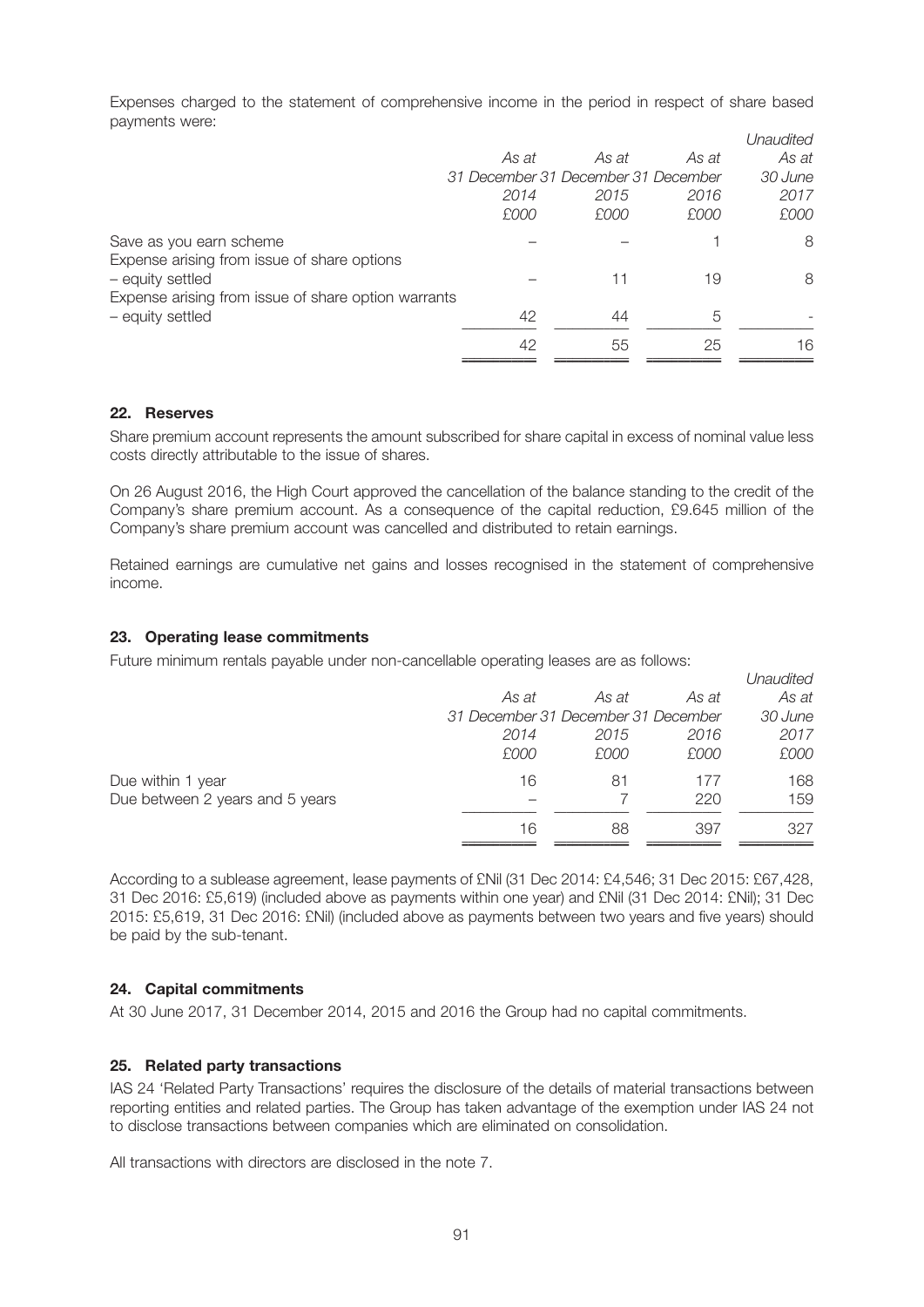The following related party transactions are required to be disclosed in accordance with IAS24:

In 2017 subcontractors fees of £51,000 were paid to Mataxis Limited of which Don Baladasan is a director (2014: £61,000; 2015: £106,868; 2016: £88,000) of which £51,000 (2014: £54,511; 2015: £74,538; 2016: £88,000) is included within Director's remuneration.

### **26. Discontinued operations**

On 15 May 2012, Totally announced the sale of its UK publishing business to JN News and Media Group Limited. The net consideration receivable during 2012 was £210,000 and during 2013 an amount of £57,000 was repaid to the purchaser. The profit of £96,000 on disposal of subsidiary in the year ended 31 December 2014 was the release of provisions for liabilities that were subsequently not incurred.

### **27. Notes to the cash flow information**

(a) Non cash transactions

|                                                                    | 31 December 31 December 31 December<br>2014 | Year ended Year ended<br>2015 | Year ended<br>2016 | Unaudited<br>6 months<br>ended<br>30 June<br>2017 |
|--------------------------------------------------------------------|---------------------------------------------|-------------------------------|--------------------|---------------------------------------------------|
| Release of provisions for liabilities on<br>disposal of subsidiary | 96                                          |                               |                    |                                                   |

### **28 Events after the reporting date**

On 18 July 2017, the Company announced the settlement of the second deferred payment for Premier Physical Healthcare Ltd totalling £1,156,712 through the payment of £863,681 in cash, the issue of loan notes with an aggregate nominal value of £61,691 and the issue of 480,957 new ordinary shares of 10 pence each at a price of 48.1 pence per share pursuant to the terms of the acquisition.

On 2 October 2017, the Company announced the settlement of the first deferred payment for About Health Limited totalling approximately £1.11 million pursuant to the terms of the acquisition.

Since 30 June 2017 there has not been any other matter or circumstance that has or may significantly affect the operations of Totally plc.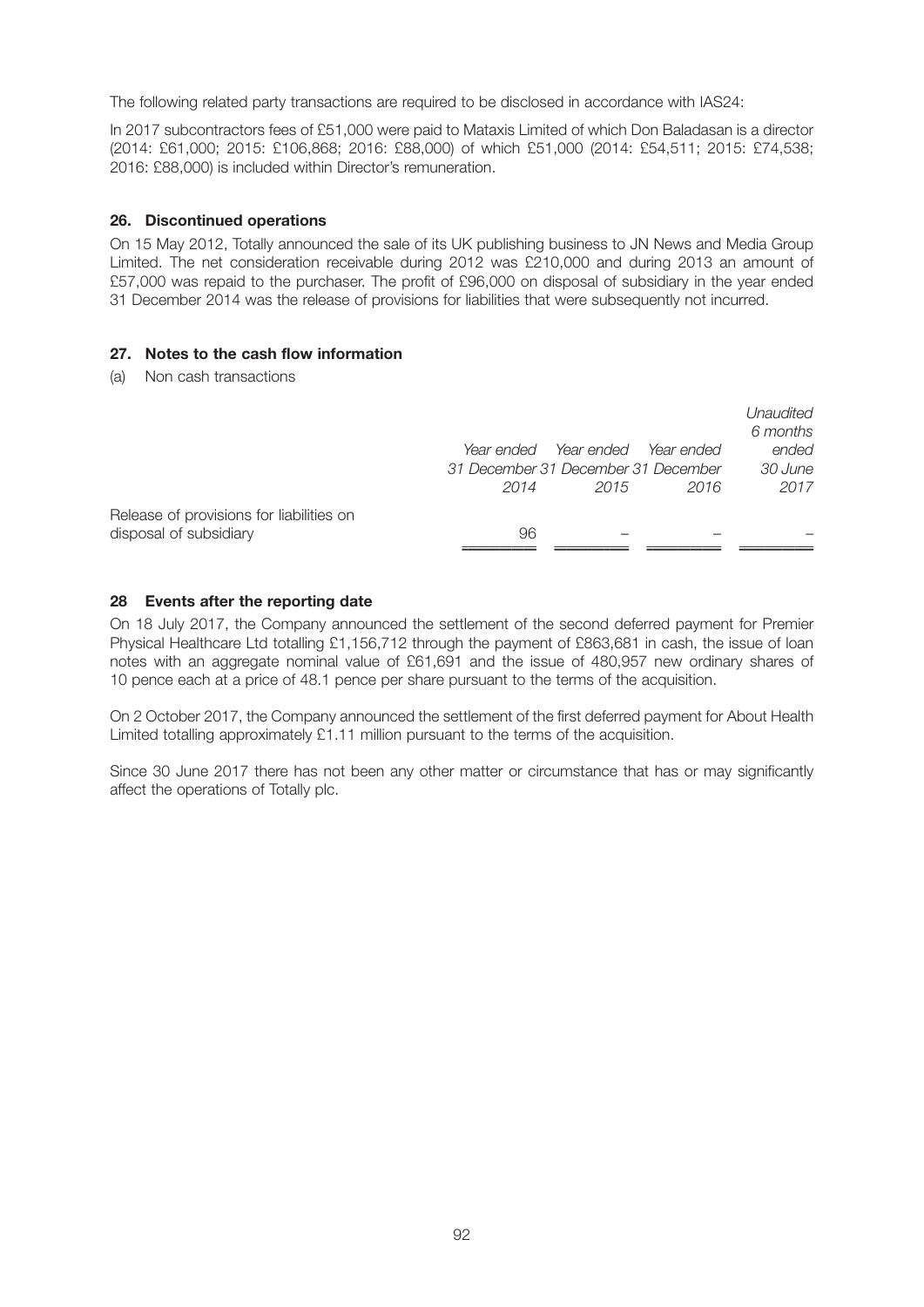## **PART V**

## **UNAUDITED PRO FORMA FINANCIAL INFORMATION**

# **SECTION A:**

# **ACCOUNTANT'S REPORT ON TOTALLY PLC UNAUDITED PRO FORMA FINANCIAL INFORMATION**

*The Directors* Totally plc, Hamilton House, Mabledon Place, London WC1H 9BB

*The Directors* Allenby Capital Limited, 5 St. Helen's Place, London EC3A 6AB

5 October 2017

Dear Sirs

### **Totally plc (the 'Company') – Admission to trading on the AIM market of the London Stock Exchange plc ("AIM")**

We report on the unaudited pro forma consolidated statement of net assets set out in Section B of this Part V, which has been prepared for inclusion in the admission document issued by the Company and dated 6 October 2017 (the ''Admission Document'') relating to the proposed acquisition of the entire issued and to be issued share capital of Vocare Limited for a maximum consideration of £11.0 million which is to be satisfied through a cash payment of £6.5 million to the Vendors upon Admission, the issue of 7,306,889 new Ordinary Shares in the Company at a price of 47.9p per share, being equal to £3.5 million and up to £1.0 million of deferred cash consideration and the admission of the enlarged share capital to trading on AIM.

The statement has been prepared for illustrative purposes only, on the basis set out therein, to provide information about how the proposed acquisition of Vocare by the Company and issue of 7,306,889 new Ordinary Shares at 47.9p per share might have affected the financial information on the Company as at 5 October 2017. This report is required by paragraph 20.2 of Annex I of the Prospectus Rules as applied by part (a) of Schedule Two to the AIM Rules and is given for the purpose of complying with the AIM Rules and no other purpose.

## **Responsibilities**

It is the responsibility of the Directors of the Company to prepare the pro forma consolidated statement of net assets in accordance with paragraph 20.2 of Annex I of the Prospectus Rules as applied by part (a) of Schedule Two to the AIM Rules.

It is our responsibility to form an opinion, as required by paragraph 7 of Annex II of the Prospectus Rules as applied by part (a) of Schedule Two to the AIM Rules, as to the proper compilation of the pro forma consolidated statement of net assets and to report that opinion to you.

In providing this opinion we are not updating or refreshing any reports or opinions previously made by us on any financial information used in the compilation of the pro forma consolidated statement of net assets, nor do we accept responsibility for such reports or opinions beyond that owed to those to whom those reports or opinions were addressed by us at the dates of their issue.

## **Basis of opinion**

We conducted our work in accordance with the Standards for of Investment Reporting Standards issued by the Auditing Practices Board in the United Kingdom. The work that we performed for the purpose of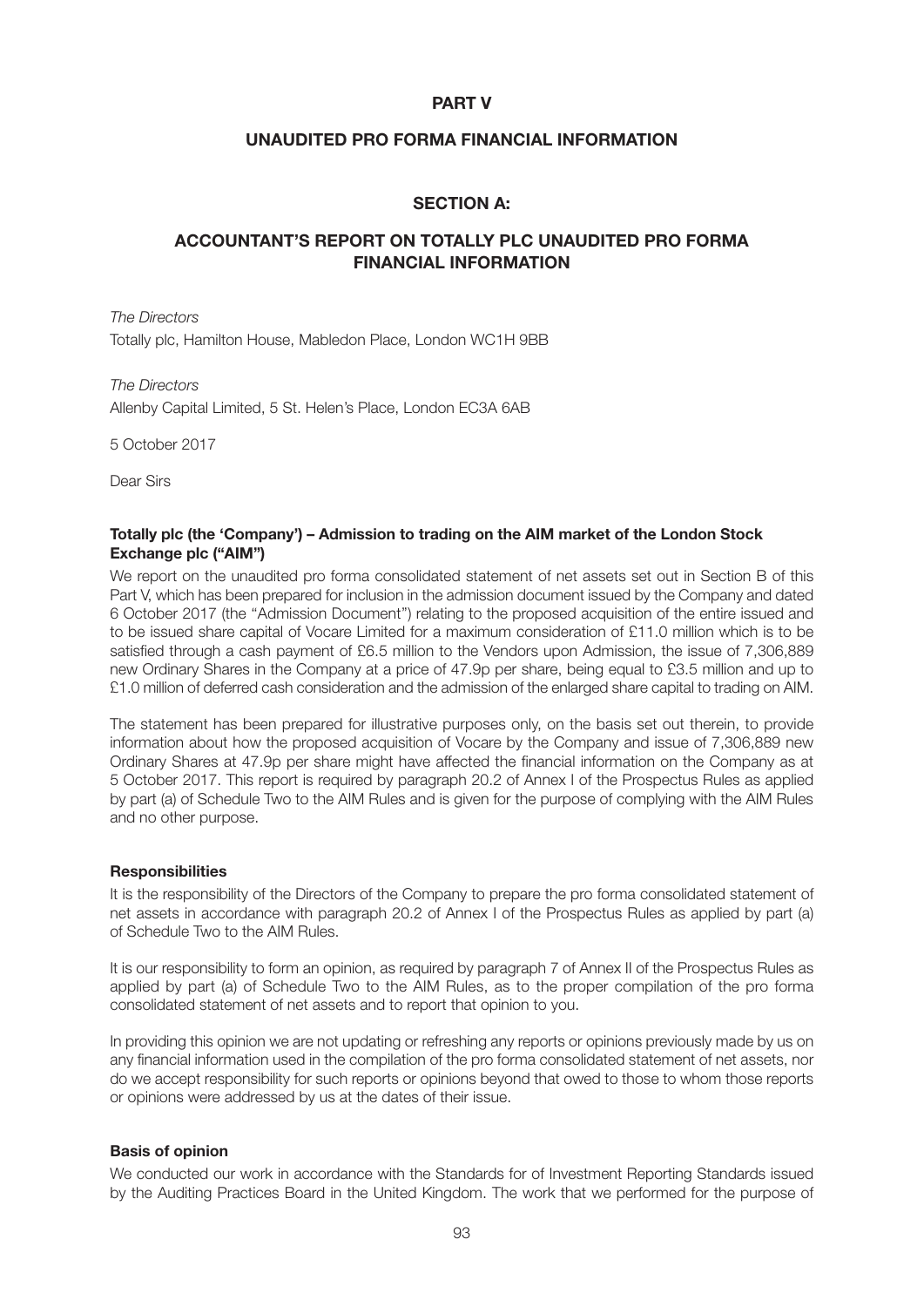making this report, which involved no independent examination of any of the underlying financial information, consisted primarily of comparing the unadjusted financial information with the source documents, considering the evidence supporting the adjustments and discussing the pro forma consolidated statement of net assets with the Directors of the Company.

We planned and performed our work so as to obtain the information and explanations we considered necessary in order to provide us with reasonable assurance that the pro forma consolidated statement of net assets has been properly compiled on the basis stated and that such basis is consistent with the accounting policies of the Company.

# **Opinion**

In our opinion:

- (a) the pro forma consolidated statement of net assets has been properly compiled on the basis stated; and
- (b) such basis is consistent with the accounting policies of the Company.

# **Declaration**

For the purposes of part (a) of Schedule Two to the AIM Rules we are responsible for this report as part of the Admission Document and declare that we have taken all reasonable care to ensure that the information contained in this report is, to the best of our knowledge, in accordance with the facts and contains no omission likely to affect its import. This declaration is included in the Admission Document in compliance with Schedule Two of the AIM Rules.

Yours faithfully

## **RPG CROUCH CHAPMAN LLP**

*Chartered Accountants*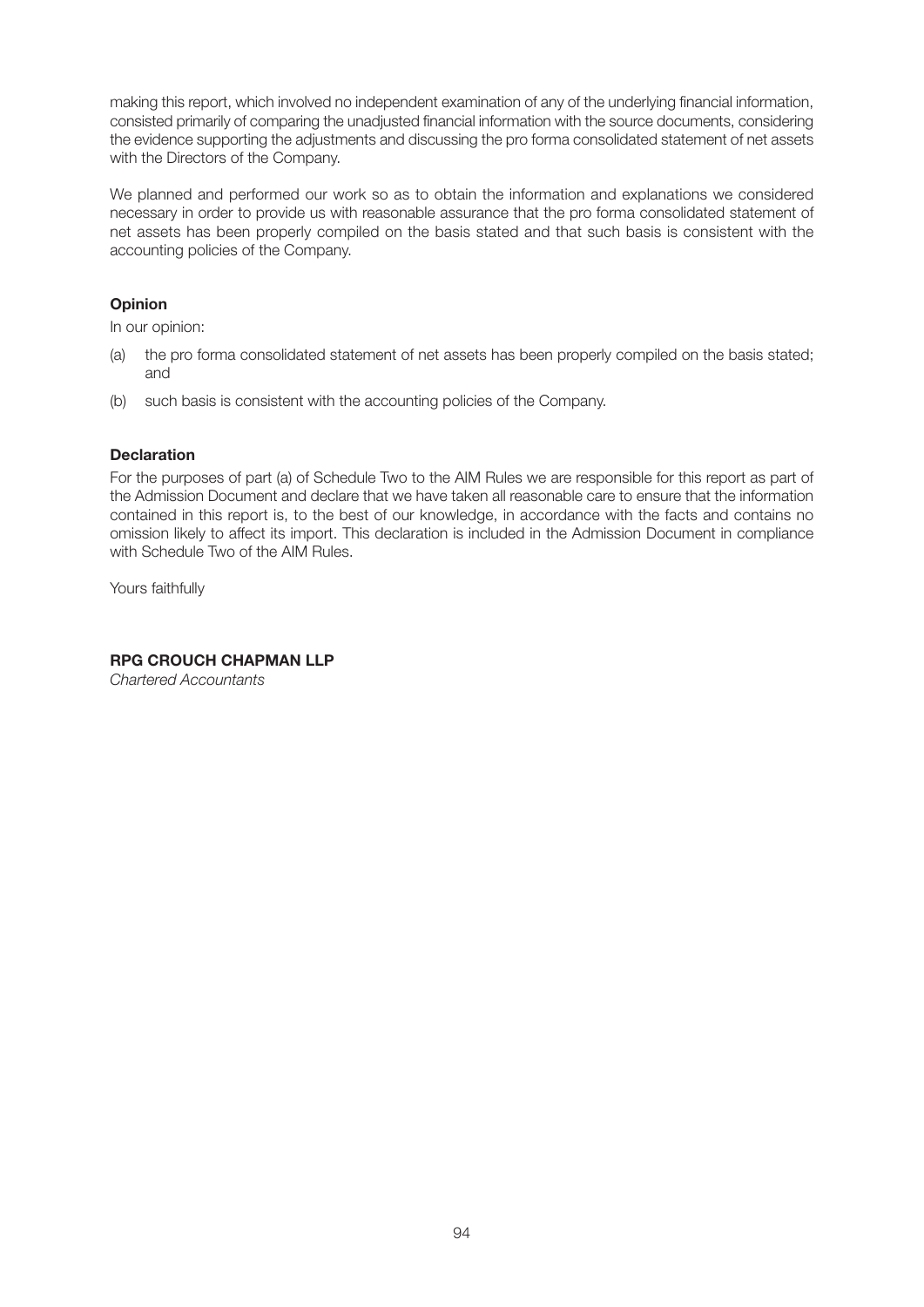# **UNAUDITED PRO FORMA FINANCIAL INFORMATION**

## **INTRODUCTION**

Set out below is an unaudited consolidated pro forma statement of net assets of Totally plc, which has been prepared by the Directors on the basis of the notes set out below.

It is solely the responsibility of the Directors to prepare the consolidated pro forma statement of net assets. The consolidated pro forma statement of net assets has been prepared by the Directors to illustrate how the proposed acquisition of Vocare by the Company and the issue of 7,306,889 new Ordinary Shares at 47.9p per share, would have affected the financial information of the Company as at 5 October 2017.

The unaudited consolidated pro forma statement of net assets has been prepared for illustrative purposes only and, because it addresses a hypothetical situation, does not represent the Company's actual consolidated financial position either prior to or following the proposed transactions.

# **SECTION B:**

## **UNAUDITED PRO FORMA STATEMENT OF NET ASSETS OF THE ENLARGED GROUP**

|                                                 |                |           |             | Pro forma  |
|-------------------------------------------------|----------------|-----------|-------------|------------|
|                                                 | <b>Totally</b> | Vocare    |             | net assets |
|                                                 | As at          | As at     | Pro forma   | of the     |
|                                                 | 30 June        | 31 March  | adjustments | Enlarged   |
|                                                 | 2017           | 2017      | Notes 1-7   | Group      |
|                                                 | £000           | £000      | £000        | £000       |
| <b>Assets</b>                                   |                |           |             |            |
| <b>Non-current assets</b>                       |                |           |             |            |
| Intangible assets                               | 12,482         | 773       | 13,870      | 27,125     |
| Property, plant and equipment                   | 101            | 1,367     |             | 1,468      |
| Non current asset classified as held for resale |                | 2,000     | (2,000)     |            |
| <b>Total non-current assets</b>                 | 12,583         | 4,140     | 11,870      | 28,593     |
| <b>Current assets</b>                           |                |           |             |            |
| Inventories                                     | 6              | 65        |             | 71         |
| Trade and other receivables                     | 1,934          | 7,105     |             | 9,039      |
| Cash and cash equivalents                       | 16,787         | 7,713     | (10,661)    | 13,839     |
| <b>Total current assets</b>                     | 18,727         | 14,883    | (10, 661)   | 22,949     |
| <b>Total assets</b>                             | 31,310         | 19,023    | 1,209       | 51,542     |
| <b>Liabilities</b>                              |                |           |             |            |
| <b>Current liabilities</b>                      |                |           |             |            |
| Trade and other payables                        | (798)          | (16, 238) |             | (17,009)   |
| Deferred consideration                          | (1,641)        |           | (950)       | (2,591)    |
| Corporation tax                                 |                | (298)     |             | (298)      |
| Borrowings                                      | (76)           |           |             | (76)       |
| <b>Total current liabilities</b>                | (2, 515)       | (16, 536) | (950)       | (20,001)   |
| Net current assets/(liabilities)                | 16,212         | (1,653)   | (11, 311)   | 3,248      |
| <b>Non-current liabilities</b>                  |                |           |             |            |
| Borrowings                                      | (15)           |           |             | (15)       |
| Deferred tax                                    | (14)           | (96)      |             | (110)      |
| Deferred consideration                          | (7, 941)       |           |             | (7, 941)   |
| <b>Total non-current liabilities</b>            | (7,970)        | (96)      |             | (8,066)    |
| <b>Total liabilities</b>                        | (10, 485)      | (16, 632) | (950)       | (28,067)   |
| <b>Total net assets</b>                         | 20,825         | 2,391     | 559         | 23,475     |
|                                                 |                |           |             |            |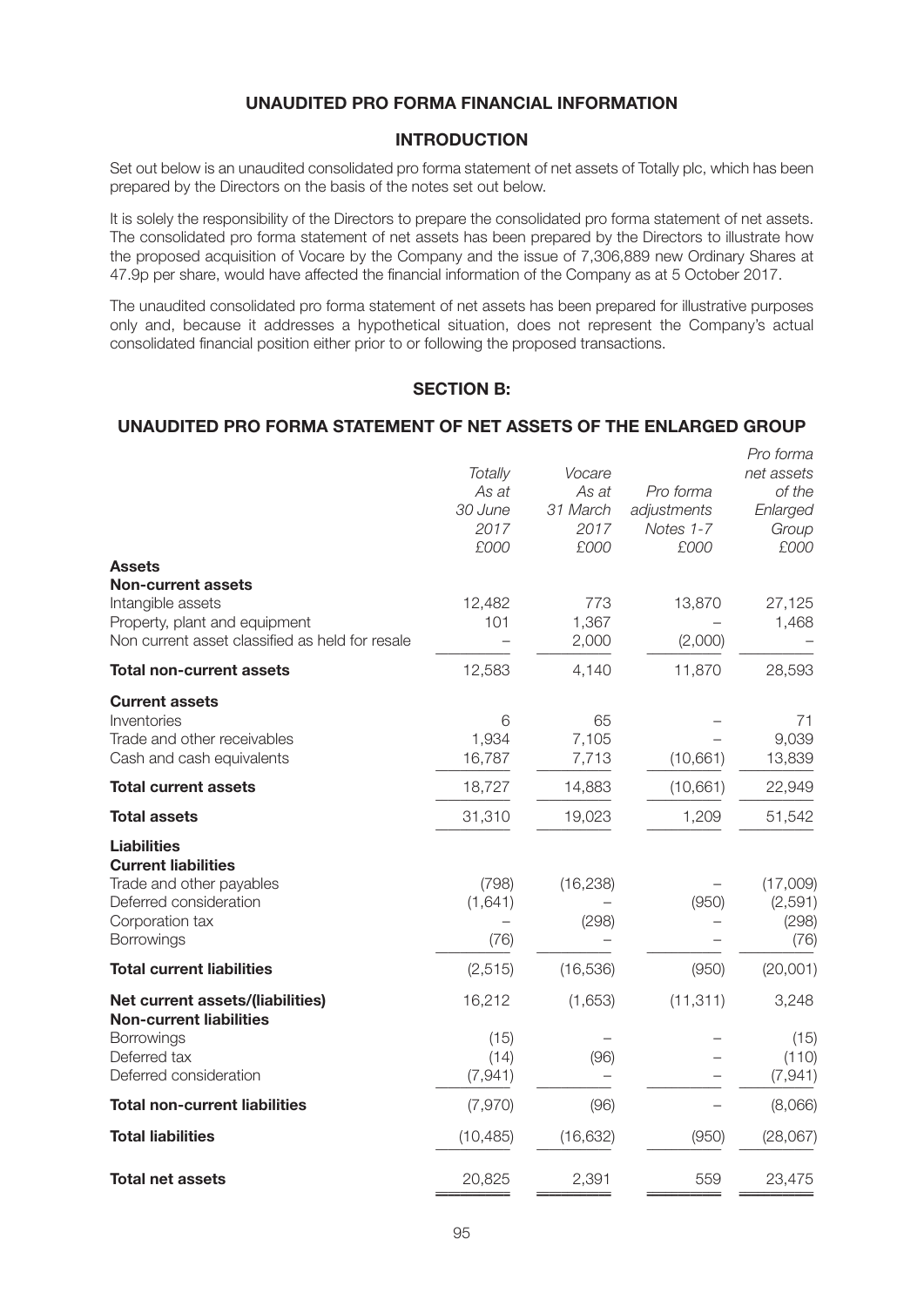#### *Notes*

- 1. The net assets of the Company as 30 June 2017 have been extracted without adjustment from the financial information on Totally set out in Section B of Part IV of this document. No adjustments have been made to reflect the activities of the Company subsequent to 30 June 2017.
- 2. The net assets of Vocare as at 31 March 2017 have been extracted without adjustment from the financial information on Vocare set out in Section B of Part III of this document. No adjustments have been made to reflect the activities of Vocare subsequent to 31 March 2017 other than the disposal of Vocare House for £1.95 million in June 2017 and the exercise of share options which brought in net proceeds of £965,000.
- 3. An adjustment has been made to reflect the estimated goodwill of £13.870 million arising on the acquisition of Vocare. This is an approximation only and may differ from the goodwill in the consolidated financial statements of the Enlarged Group. In calculating goodwill, no fair value adjustments have been made as a result of the acquisition of Vocare.
- 4. The unaudited consolidated pro forma statement of net assets assumes an acquisition cost of £11.0 million payable as to £6.5 million in cash on Admission, £1.0 million after 12 months discounted at 5 per cent. and the issue of 7,306,889 new Ordinary Shares at a price of 47.9p, in the Company, being equal to £3.5 million as set out in Section 10 of Part I of this document
- 5. In addition, adjustment to the purchase price to reflect a normal level of working capital is expected to result in additional cash consideration payable of £6.2 million on Admission giving a total purchase price of £17.2 million.
- 6. The one-off costs of the Acquisition and share issue which are expected to be approximately £0.9 million comprising accountancy, legal, financial and corporate finance advice, and other related transaction costs. It is anticipated that these costs will be payable in cash and have been allocated as to £0.7 million and £0.2 million charged against income and share premium respectively.
- 7. The consideration could rise by an additional £714,000 but this is contingent on the recovery of employee loans by Vocare post-acquisition. The impact of this adjustment has been excluded from the enclosed.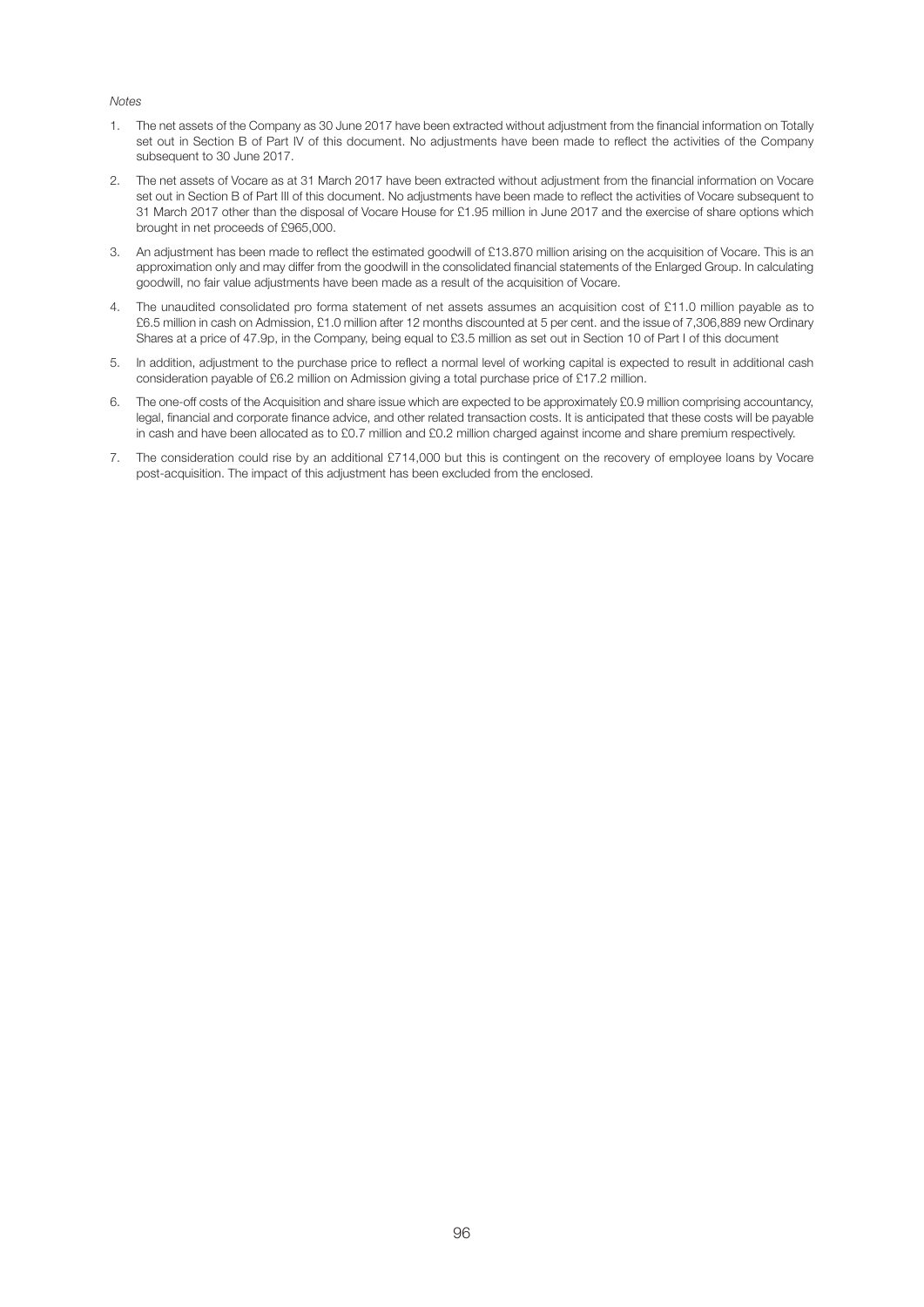# **PART VI**

# **ADDITIONAL INFORMATION**

## **1. Responsibility**

The Existing Directors and the Proposed Director, whose names are set out on page 5 of this Document, and the Company accept responsibility, both individually and collectively for the information contained in this Document. To the best of the knowledge and belief of the Existing Directors and the Proposed Director and the Company (each of whom has taken all reasonable care to ensure that such is the case), the information contained in this Document for which they accept responsibility is in accordance with the facts and does not omit anything likely to affect the import of such information.

### **2. The Company and its subsidiaries**

- 2.1 The Company is registered in England and Wales, having been incorporated under the Companies Act 1985 as a private company limited by shares with the name Totally Limited on 28 October 1999 with registered number 03870101. The Company was re-registered as a public company on 20 January 2000. The Company's issued share capital was admitted to trading on AIM on 31 January 2000.
- 2.2 The liability of members is limited.
- 2.3 The principal legislation under which the Company operates is the Act and the regulations made thereunder.
- 2.4 The Company operates in the healthcare sector. The Company's principal activity is to deliver out-of-hospital care and provide a range of innovative services to the UK healthcare sector.
- 2.5 The Company's registered office and principal place of business is at Hamilton House, Mabledon Place, WC1H 9BB United Kingdom. The telephone number at the Company's principal place of business is +44 (0)20 3866 3330.
- 2.6 The Existing Ordinary Shares were created pursuant to the Companies Act 1985 and the Act.
- 2.7 On Admission, the Company will be the holding company of the Enlarged Group and will, directly or indirectly, own the following companies:

| Name                                                                                                          | Principal Activity                                    | Holding                                                                                                            | Registered                                                         |
|---------------------------------------------------------------------------------------------------------------|-------------------------------------------------------|--------------------------------------------------------------------------------------------------------------------|--------------------------------------------------------------------|
| Vocare Limited (CRN: 09933257)<br>Premier (CRN: 03376266)<br><b>Totally Health Limited</b><br>(CRN: 07852893) | Trading company<br>Trading company<br>Trading company | 100%<br>100%<br>100%                                                                                               | England and Wales<br><b>England and Wales</b><br>England and Wales |
| Premier Ergonomics Limited<br>(CRN: 06657435)                                                                 | Trading company                                       | 100% owned by<br>Premier                                                                                           | England and Wales                                                  |
| Core Ergonomics Limited<br>(CRN: 06910792)                                                                    | Trading company                                       | 90% owned by<br>Premier and 10%<br>owned by The<br>Healthyworking<br>Partnership LLP<br>Limited<br>(CRN: 06548026) | England and Wales                                                  |
| Premier Health & Sport Therapy Ltd Trading company<br>(CRN: 08872354)                                         |                                                       | 100% owned by<br>Premier                                                                                           | England and Wales                                                  |
| About Health (CRN: 06607168)                                                                                  | Trading company                                       | 100%                                                                                                               | England and Wales                                                  |
| Optimum Sports Performance<br>(CRN: 04908206)                                                                 | Trading company                                       | 100%                                                                                                               | <b>England and Wales</b>                                           |
| MyClinicalCoach Limited<br>(CRN: 10066573)                                                                    | Trading company                                       | 100% owned by<br><b>Totally Health</b><br>Limited                                                                  | England and Wales                                                  |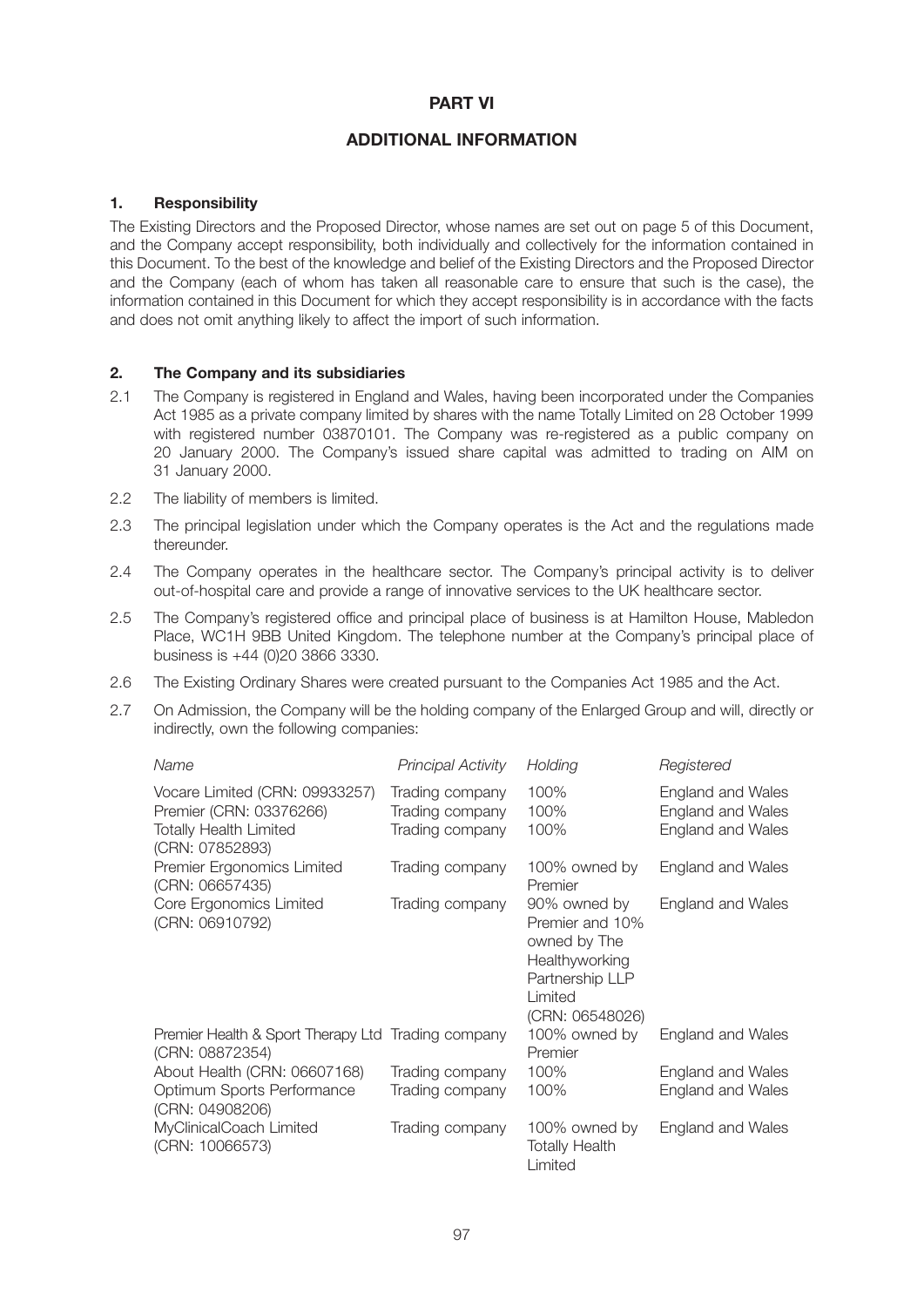The following are all 100 per cent. owned by Vocare, save for Northern Doctors Offender Health Limited and Primary Care North East CIC:

| Northern Doctors Offender Health<br>Limited (CRN: 09255131)  | Trading company | 50% owned<br>by Vocare   | England and Wales |
|--------------------------------------------------------------|-----------------|--------------------------|-------------------|
| Northern Doctors Urgent Care<br>Limited (CRN: 09961164)      | Trading company | 100%                     | England and Wales |
| Primary Care North East CIC<br>(CRN: 06769394)               | Trading company | 66.7% owned<br>by Vocare | England and Wales |
| Staffordshire Doctors Urgent Care<br>Limited (CRN: 08326632) | Trading company | 100%                     | England and Wales |
| Teesside Primary Care CIC<br>(CRN: 06778254)                 | Trading company | 100%                     | England and Wales |
| Teesside Urgent Care CIC<br>(CRN: 07369706)                  | Trading company | 100%                     | England and Wales |
| Tyneside Primary Care CIC<br>(CRN: 06778299)                 | Trading company | 100%                     | England and Wales |

#### **3. Share Capital**

- 3.1 The following are details of the changes in the issued share capital of the Company since 1 January 2014.
	- 3.1.1 As at 1 January 2014, the issued share capital comprised 317,617,450 ordinary shares of £0.001 and 228,402,392 deferred shares of £0.009.
	- 3.1.2 On 14 August 2014, 80,000,000 ordinary shares of £0.001 were issued at £0.005 per share in a placing.
	- 3.1.3 On 12 February 2015, 403,226 ordinary shares of £0.001 were issued at £0.0031 per share as satisfaction of fees payable to Jack Clipsham (a former non-executive director of the Company).
	- 3.1.4 On 12 May 2015, 525,210 ordinary shares of £0.001 were issued at £0.00238 per share as satisfaction of fees payable to Jack Clipsham (a former non-executive director of the Company).
	- 3.1.5 On 19 August 2015, 570,776 ordinary shares of £0.001 were issued at £0.00219 per share as satisfaction of fees payable to Jack Clipsham (a former non-executive director of the Company).
	- 3.1.6 On 14 September 2015, a share capital reorganisation took place whereby every 100 ordinary shares of £0.001 were consolidated into one Ordinary Share.
	- 3.1.7 On 14 September 2015, 6,000,000 Ordinary Shares were issued at £0.175 per share by way of subscription.
	- 3.1.8 On 12 October 2015, 3,787 Ordinary Shares were issued at £0.33 per share as satisfaction of fees payable to Jack Clipsham (a former non-executive director of the Company).
	- 3.1.9 As at 1 January 2016, the issued share capital comprised 9,994,953 Ordinary Shares and 228,402,392 deferred shares of £0.009.
	- 3.1.10 On 1 April 2016, 10,000,000 Ordinary Shares were issued at £0.62 per share by way of subscription.
	- 3.1.11 On 15 July 2016, 1 Ordinary Share was issued to Bob Holt (Chairman of the Company) at a nominal value of £0.10 as part of the share buy-back.
	- 3.1.12 On 15 July 2016, the Company cancelled its share premium account and underwent a buy back of the 228,402,392 outstanding deferred shares of £0.009, following which the 228,402,392 deferred shares of £0.009 were cancelled.
	- 3.1.13 On 20 July 2016, 1,167 Ordinary Shares were issued at £0.60 per share following the exercise of warrants.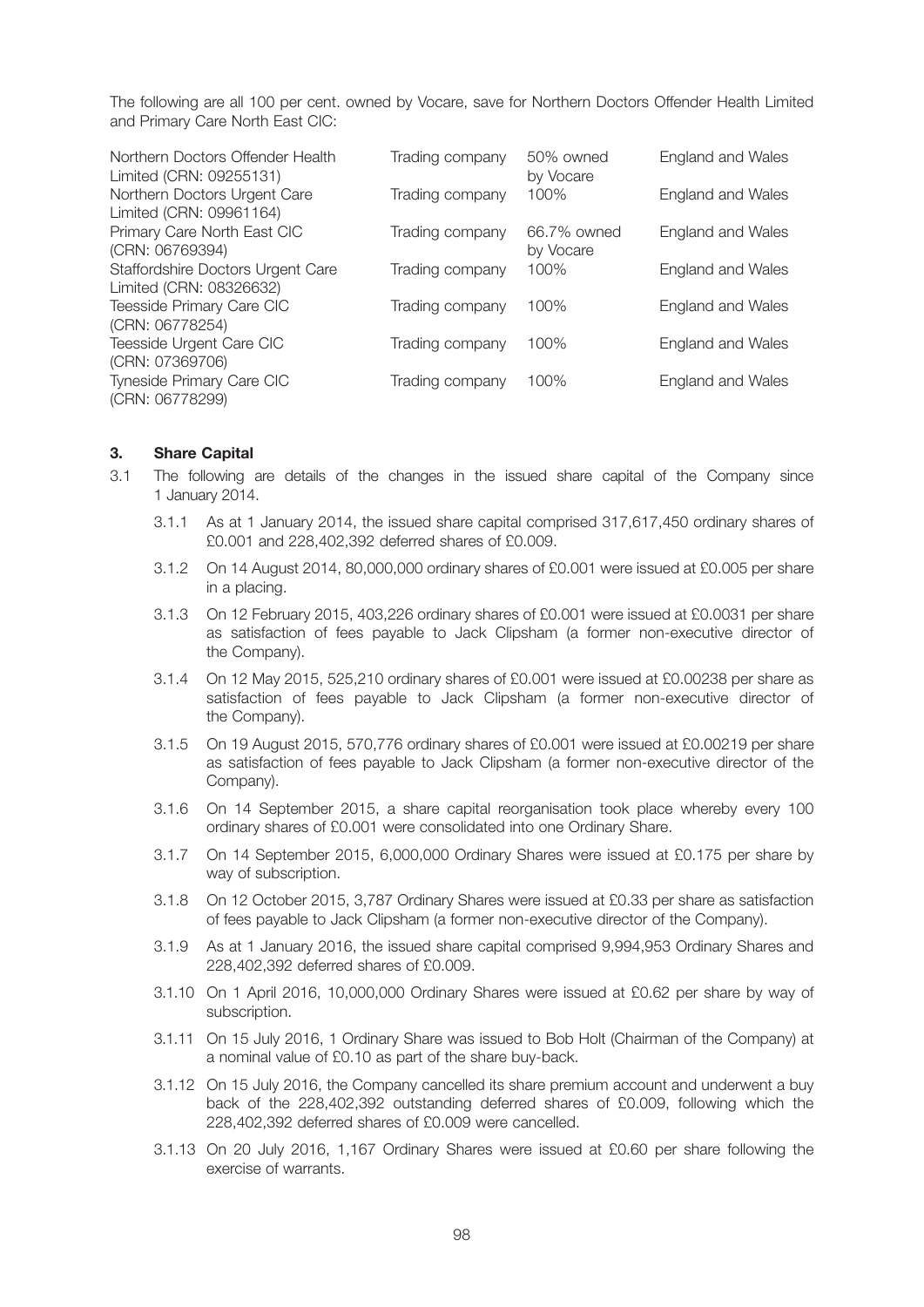- 3.1.14 On 27 September 2016, 17,958 Ordinary Shares were issued at £0.60 per share following the exercise of warrants.
- 3.1.15 As at 31 December 2016, the issued share capital comprised 20,014,079 Ordinary Shares.
- 3.1.16 On 2 March 2017, 1,363,636 Ordinary Shares were issued at £0.55 per share in a placing.
- 3.1.17 On 17 March 2017, 29,545,455 Ordinary Shares were issued at £0.55 per share in a placing.
- 3.1.18 On 17 March 2017, 1,084,156 Ordinary Shares were issued at £0.55 per share in an open offer.
- 3.1.19 As at 30 June 2017, the issued share capital comprised 52,007,326 Ordinary Shares.
- 3.1.20 On 17 July 2017, 480,957 Ordinary Shares were issued at £0.481 per share as deferred consideration for the acquisition of Premier.
- 3.2 Save as referred to in this paragraph 3 and in paragraph 4, no share or loan capital of the Company is under option or has been agreed, conditionally or unconditionally, to be put under option.
- 3.3 The Company does not have any securities in issue not representing share capital.
- 3.4 No shares in the capital of the Company are held by or on behalf of the Company or by any subsidiaries of the Company.
- 3.5 Save as referred to in this paragraph 3, in paragraph 4 and in paragraph 10 of this Part VI, there are no acquisition rights or obligations over unissued capital or undertakings to increase the capital of the Company.
- 3.6 At the General Meeting, resolutions of the Company are to be proposed that, *inter alia*,:
	- 3.6.1 the Directors be generally and unconditionally authorised pursuant to section 551 of the Act to exercise all and any powers of the Company to;
		- 3.6.1.1 allot the Consideration Shares;
		- 3.6.1.2 allot shares in the Company or grant rights to subscribe for or to convert any security into shares in the Company ("Rights") up to an aggregate nominal amount of £1,993,172.40;

 provided that the authority granted by this resolution shall, unless renewed, varied or revoked by the Company, expire on the earlier of 15 months from the date of passing this resolution or at the Company's next annual general meeting, except that the Company may, before it expires make an offer or agreement which would or might require shares to be allotted or Rights to be granted and the directors may allot shares or grant Rights in pursuance of that offer or agreement.

 This authority is in substitution for all previous authorities conferred on the directors in accordance with section 551 of the Act to the extent not utilised at the date it is passed.

- 3.6.2 the Directors be given power in accordance with sections 570 and 571 of the Act, to allot equity securities (as defined in section 560 of the Act) as if section 561(1) of the Act did not apply to such allotment provided that such authority shall be limited to (i) the allotment of the Consideration Shares and (ii) the allotment of equity securities in connection with a rights or similar issue and the allotment of equity securities up to an aggregate nominal amount of £597,951.72 and shall expire on the earlier of fifteen months from the date of passing of the resolution or at the Company's next annual general meeting. Such authority will extend so that the Company may, before authority expires under the resolution, make an offer or agreement which would or might require equity securities to be allotted after it expires and the Directors may allot equity securities pursuant to that offer or agreement.
- 3.7 The Directors intend to exercise the authorities described in paragraphs 3.6.1 and 3.6.2 to issue up to 7,306,889 Ordinary Shares pursuant to the Acquisition (representing approximately 12.22 per cent. of the Enlarged Share Capital).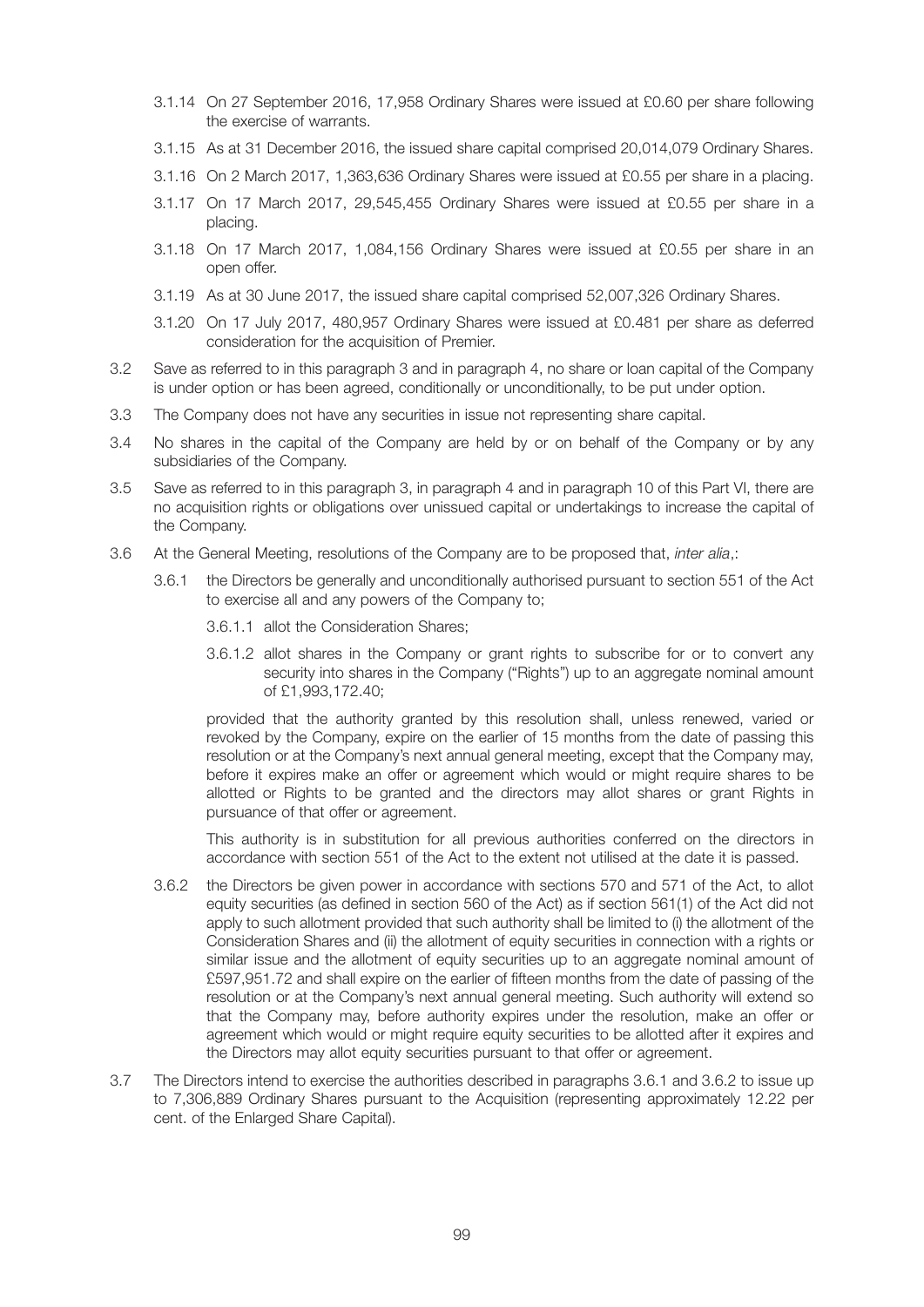3.8 The Acquisition will result in the issue of 7,306,889 new Ordinary Shares on Admission. The Company's issued share capital as at the date of this Document is and immediately following Admission is expected to be:

|                        |                        | Number of shares       | Nominal value (£)                  |                                    |  |
|------------------------|------------------------|------------------------|------------------------------------|------------------------------------|--|
|                        | at the date<br>of this |                        | at the date<br>of this             |                                    |  |
|                        | Admission<br>Document  | following<br>Admission | Admission<br>Document              | following<br>Admission             |  |
| <b>Ordinary Shares</b> | 52,488,283             | 59,795,172             | £5,248,828.30<br>(£0.10 per share) | £5,979,517.20<br>(£0.10 per share) |  |

3.9 The issue of the Consideration Shares pursuant to the Acquisition Agreement will dilute the Existing Ordinary Shares by 13.9 per cent.

## **4. Share Option Scheme and Warrants**

- 4.1 The Company has established the EMI Scheme and the SAYE Scheme for the benefit of its employees and officers.
- 4.2 There are outstanding approved and unapproved options over, in aggregate, 450,000 Ordinary Shares (including those granted to Wendy Lawrence and Don Baladasan and referred to in paragraph 4.4 below) all of which were granted under the EMI Scheme. The options have an exercise price of 44 pence per share and vest over a period of three years from the date of grant. They expire 10 years from the date of grant.
- 4.3 During 2016, the Company launched the SAYE Scheme for all employees granting 334,949 options over Ordinary Shares (including those granted to Wendy Lawrence and Don Baladasan and referred to in paragraph 4.4 below) on 12 December 2016. The options have an exercise price of 46 pence per share, being the closing mid-market price of Ordinary Shares on the day before the invitation to participate was made. They expire on 1 July 2020.
- 4.4 The following options have been granted to Directors in relation to the Ordinary Shares and are, or will be, outstanding at the date of this Admission Document and the date of Admission.

| Option/Warrant<br>holder | Type of<br><b>Options</b><br>granted | Number of<br>options | Exercise<br>price per<br>share | Date<br>option<br>granted | Expiry<br>date      |
|--------------------------|--------------------------------------|----------------------|--------------------------------|---------------------------|---------------------|
| Wendy Lawrence           | <b>EMI Approved</b><br>Options       | 250,000              | 44 pence                       | 11 November<br>2015       | 11 November<br>2025 |
| Don Baladasan            | Non-EMI<br>Approved<br>Options       | 100,000              | 44 pence                       | 11 November<br>2015       | 11 November<br>2025 |
| Wendy Lawrence           | SAYE Scheme 11,739                   |                      | 46 pence                       | 12 December<br>2016       | 1 July<br>2020      |
| Don Baladasan            | SAYE Scheme 31,304                   |                      | 46 pence                       | 12 December<br>2016       | 1 July<br>2020      |

4.5 The following warrants have been granted by the Company and are, and will be, outstanding over Ordinary Shares at the date of this Admission Document and the date of Admission:

| Grant date        | Number of | Exercise  | Expiry         |
|-------------------|-----------|-----------|----------------|
|                   | shares    | price (p) | date           |
| 30 September 2008 | 350,000   | 100       | No expiry date |
| 8 October 2009    | 1.667     | 100       | 8 October 2019 |

4.6 As at the date of this Admission Document, (save as set out in this paragraph 4) no warrants or options over Ordinary Shares have been granted by the Company.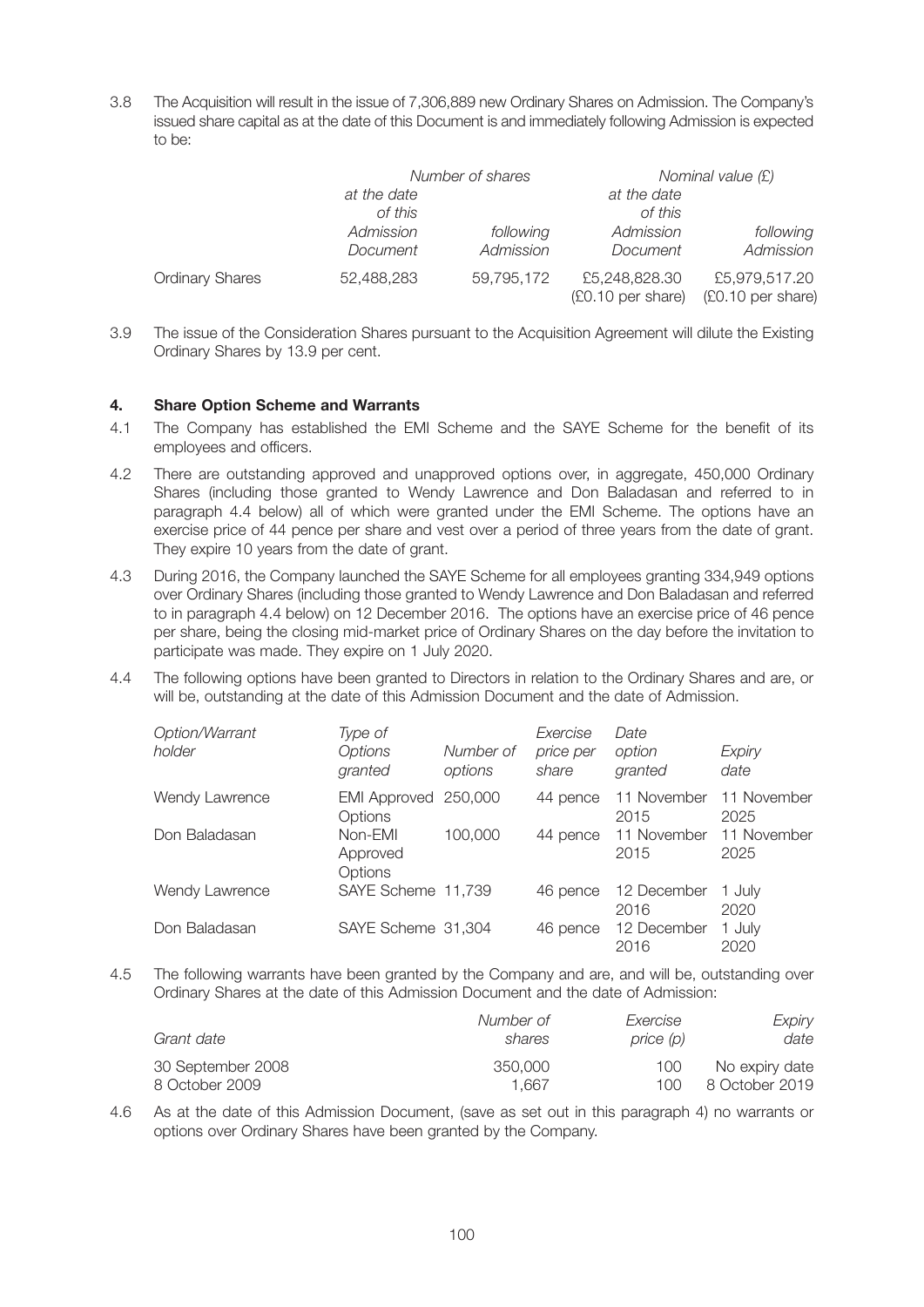# 4.7 *The EMI Scheme*

The following is a summary of the rules of the EMI Scheme:

#### *Eligibility*

 The Directors have absolute discretion as to the selection of persons to whom an option is granted by the Company.

### *Grant of options*

 Options may be granted at any time at the discretion of the Company, provided that the grant is permitted under the AIM Rules for Companies or any rule or law to which the Company or the Optionholder is subject and provided that no grant would result in the total number of Ordinary Shares issued or issuable under the EMI Scheme does not, when added to the number of Ordinary Shares subject to the Option issued in the previous 10 years under the EMI Scheme any other share scheme operated by the Company, exceed 20 per cent. of the ordinary share capital of the Company on that date.

 Options are to be granted under the provisions of Schedule 5 to ITEPA, unless the Directors consider it to be unfeasible or inappropriate, in which case the Options may be granted outside of Schedule 5 to ITEPA.

 When granting options the terms of the grant should be set out in the option certificate between the Company and the Optionholder.

#### *Plan limits*

 The maximum number of Ordinary Shares in respect of which options may be granted under the EMI Scheme and any other share incentive arrangement operated by the Company shall not exceed twenty per cent. of the Company's issued share capital in any ten year period.

#### *Relationship with Employment*

 The grant of an Option does not affect the rights and obligations of an Optionholder under their contract of employment with the Company or any past or present Subsidiary or Associated Company and the grant does not form part of an Optionholder's entitlement to remuneration or benefits pursuant to their Optionholder's contract of employment.

 The Optionholder is not entitled to any compensation or damages for any loss or potential loss suffered by the Optionholder by reason of being unable to exercise an Option as consequence of their loss or termination of their office or employment with the Company or any past or present Subsidiary or Associated Company for any reason.

#### *Exercise price*

 The price at which participants in the EMI Scheme may acquire Ordinary Shares may be such price as determined by the Board, provided that the exercise price must not be lower than the nominal value of the Ordinary Shares.

#### *Exercise, lapse and exchange of options*

 Options may only be exercised in whole or in part once the Option has vested, provided any performance conditions specified at the date of grant have been achieved (unless waived by the Directors) and within 10 years of the date of grant of the Option (subject to any earlier lapse date under the EMI Scheme rules).

 Options will become vested on the first anniversary of the date of grant for one third of the Ordinary Shares subject to the Option and on the expiry of each period of three month period following the first anniversary for one twelfth of the Ordinary Shares subject to the Option. In the event of a change of control of the Company the Options (subject to the satisfaction of the performance conditions) shall be vested immediately prior to the change of control.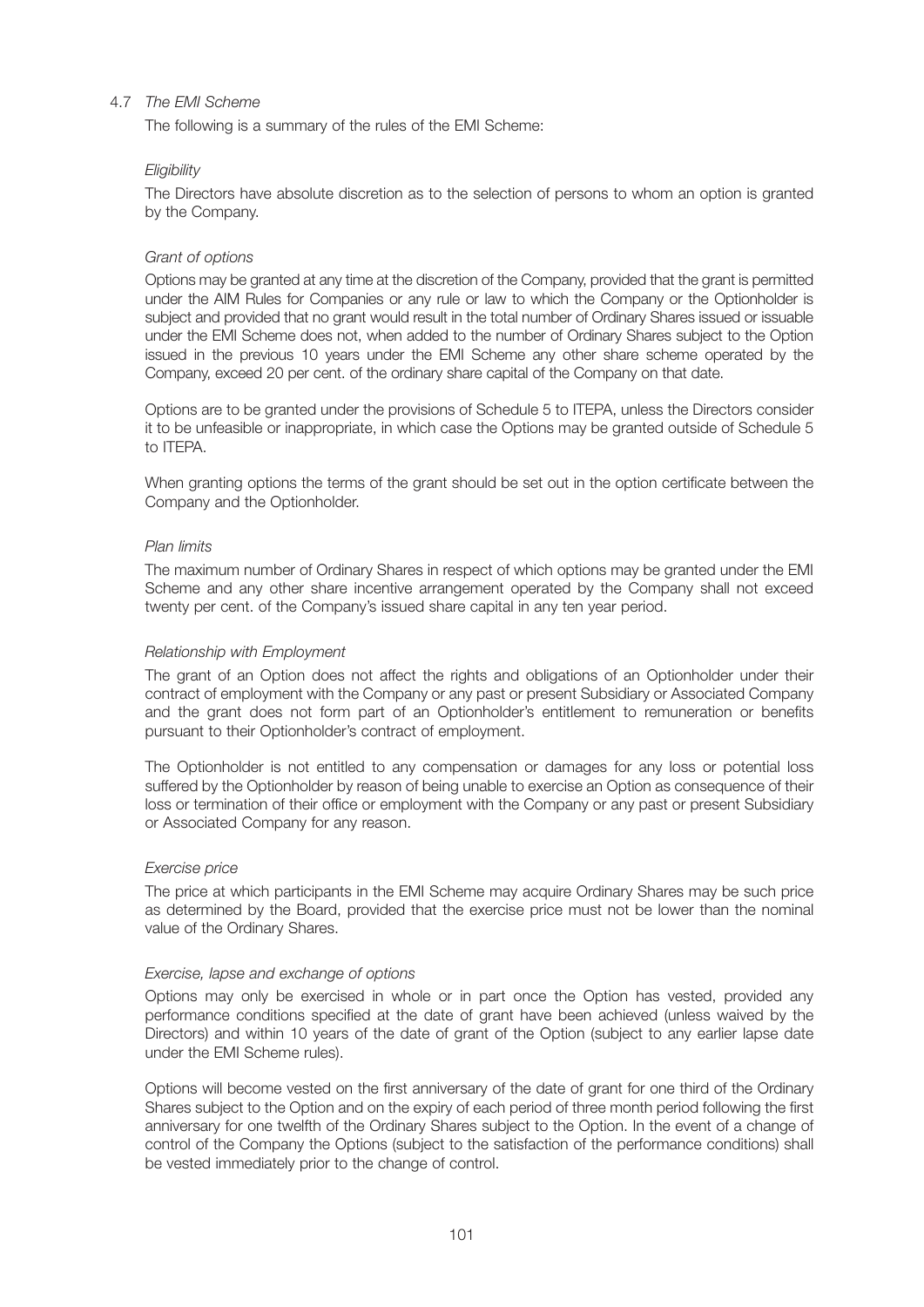Options may only be exercised by the Optionholder during their lifetime, or may be exercised by the Optionholder's personal representatives following the Optionholder's death. Following the death of the participant, his personal representatives are permitted to exercise Options for a period of 12 months but only to the extent that, at the date of such death, the option has vested and the performance conditions have been satisfied.

 Within 30 days of receiving the exercise notice from the Optionholder, the Company is to allot and issue the Ordinary Shares subject to the Option to the Optionholder as set out in the exercise notice.

 If an Optionholder's employment is terminated (by either himself or the Company) any unvested Options shall lapse (unless the Board determine otherwise in exceptional circumstances). If the termination is due to misconduct then all Options held by the Optionholder shall lapse. If the termination is not due to misconduct, the Optionholder shall be entitled to exercise any Vested Options (that were Vested prior to the giving or receiving of notice of employment termination) within a period of six months following cessation of employment.

 In the event of a change in control of the Company, the directors may notify an Optionholder that prior to the change of control that there is to be a change of control and so they must exercise their Options or suffer an automatic lapse of their Options. If the change of control does not occur within 90 days of the directors giving the Optionholder such notice, it shall be deemed as if such notice was not given and the exercise monies should be returned to the Option Holder. If no prior notice is given in respect of a change of control, following the change of control Optionholders may exercise their Options within 28 days of such change of control. Unexercised options lapse at the end of the specified periods.

 Options immediately lapse in the circumstances detailed above or on the day prior to the tenth anniversary of the date of grant, if the Option is transferred, assigned, mortgaged, charged or otherwise disposed of by the Optionholder, in the event that the Optionholder becomes bankrupt, makes an interim order or proposes or makes a voluntary arrangement under the Insolvency Act 1986 or if required by operation of law or by action of the Optionholder which causes him to be so deprived.

## *Variation of capital*

 The number of Ordinary Shares comprised in an Option and/or exercise price may be adjusted by the Board in the event of a capitalisation or rights issue or sub-division, consolidation or reduction or any other variation of the Company's share capital occurs in order to ensure that the Option has not increased or decreased in value in consequence of such variation.

## *Rights attaching to shares*

 All Ordinary Shares allotted under the EMI Scheme will rank equally in all respects with the Ordinary Shares for the time being in issue, save as regards any rights attaching to such Ordinary Shares by reference to a record date prior to the date of such allotment.

## *Alterations*

 The Board may at any time alter or add to any of the provisions of the EMI Scheme, provided that no such amendment that would materially adversely effect the Optionholder(s) in relation to their Options shall take effect without the consent of such Optionholder and provided that no amendment to the material benefit of the Optionholder(s) shall take effect without the consent of the shareholders of the Company.

#### *Indemnity, income tax and national insurance*

 The Optionholder shall indemnify their employer against the any liability of any person to account for any Option Tax Liability including employer's national insurance contributions. The exercise of options is conditional on the Optionholder making a payment to the Company for any income tax liability and national insurance contributions (including primary class 1 (employee) contributions, secondary employers' Class I contributions or any other tax charge levy or other sum, whether under the laws of the United Kingdom or otherwise) which may arise on the grant, vesting, exercise, assignment or release of the Option or the acquisition of Ordinary Shares pursuant to the EMI se Scheme rules.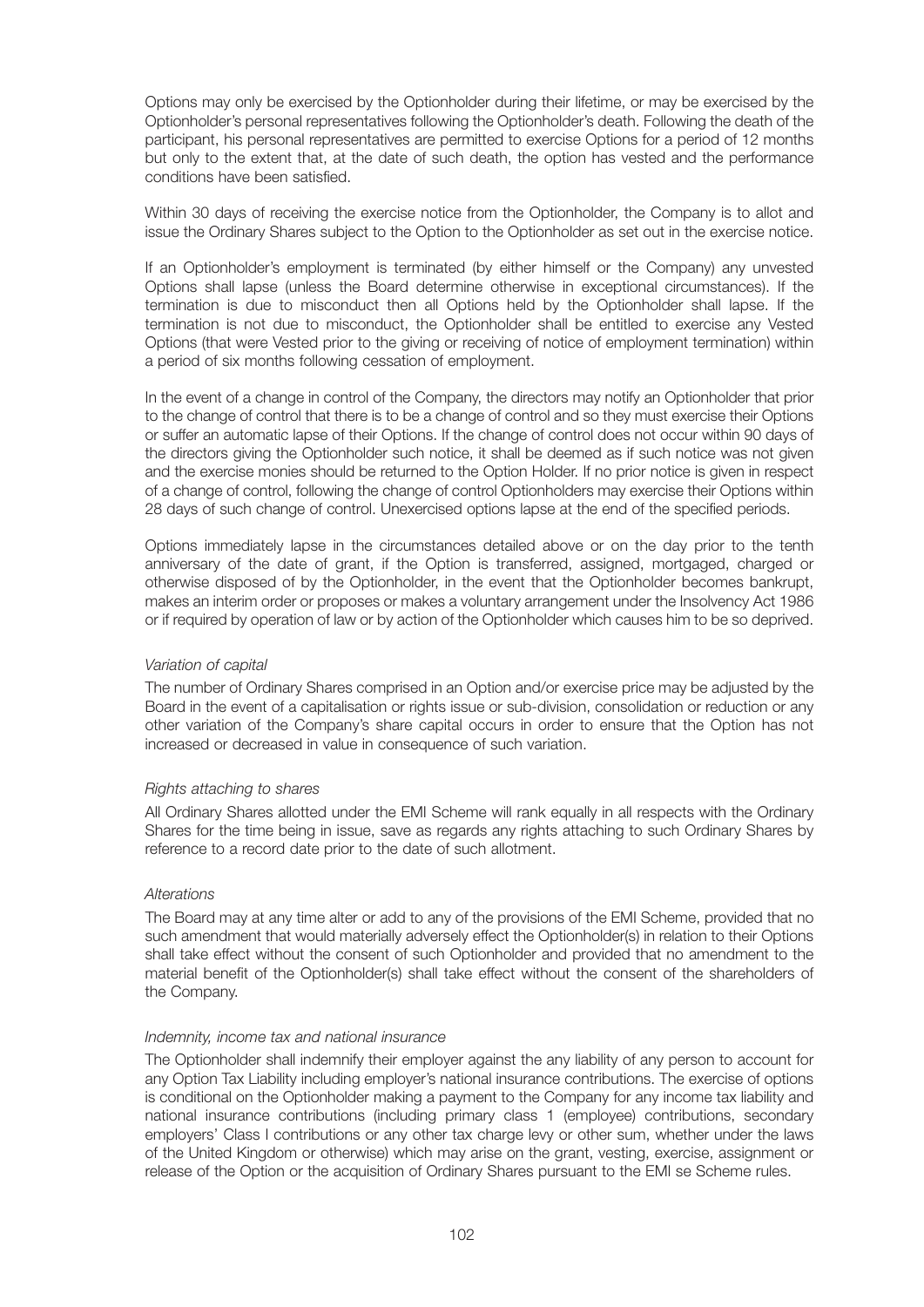#### 4.8 *The SAYE Scheme*

The following is a summary of the rules of the SAYE Scheme:

## *Administration*

 Options will be granted, and the SAYE Scheme will be administered by the Board. Options are nontransferable, other than on death.

 The Company must ensure that, in order to satisfy the exercise of all Options, at all times it has sufficient unissued or treasury Ordinary Shares available or arrangements are in place for any third party to transfer issued Ordinary Shares to satisfy the exercise of all Options.

### *Eligibility*

 The SAYE Scheme will be open to all employees of the Company, and any of its subsidiaries which the Board selects for participation, who meet the eligibility criteria. At each time the Board issues invitations for Options, all eligible employees must be invited to participate.

## *Invitation period*

 The invitation period to apply for SAYE Options commences from the adoption date of the SAYE Scheme and expires on the tenth anniversary of the date of adoption of the SAYE Scheme.

Normally, eligible employees will only be invited to apply for options in the period of 42 days following:

- the date of adoption of the SAYE Scheme by the Company; and
- the end of a closed period (as defined in the Market Abuse Regulation).

Invitations may also be made in circumstances the Board considers to be exceptional.

 No new invitations will be made under the SAYE Scheme if such invitations would be unlawful or in breach of the Market Abuse Regulation or other regulation or guidance applicable to the Company.

#### *Invitations, Applications and Grant*

 Each invitation issued by the Board must specify the terms of the invitation in accordance with the SAYE Scheme rules and must include, or be accompanied by, invitations to enter into savings contracts under a certified SAYE savings arrangement as nominated by the Board and by an officer of HMRC.

 If the Board has specified a limit of the maximum number of Ordinary Shares that the Options may be granted over in a particular invitation tranche and, in response to those invitations, the Board receives applications for Options over a total number of Ordinary Shares which exceeds that limit, the Board shall scale down applications to ensure the limit set by the Board is not exceeded.

 Each application should be in a form approved by the Board and include the items listed in the SAYE Scheme rules.

 The Board must grant an Option to each person who has submitted a valid application. No consideration is to be paid on the grant of an Option.

#### *Savings arrangements*

 Eligible employees who apply for an option must enter into HMRC approved savings arrangements. Under these arrangements, the employee will agree to make monthly savings contributions of a fixed amount within statutory limits. The overall expected repayment under these savings arrangements must, as nearly as possible, equal the amount required to be paid to exercise the linked Option in full. Ordinary Shares may only be acquired on the exercise of the Option using the repayment of accrued savings and interest under the savings arrangements. Each application will be treated as being for an Option over the largest whole number of Ordinary Shares that can be acquired at the relevant Exercise Price using the repayment under the linked savings arrangement.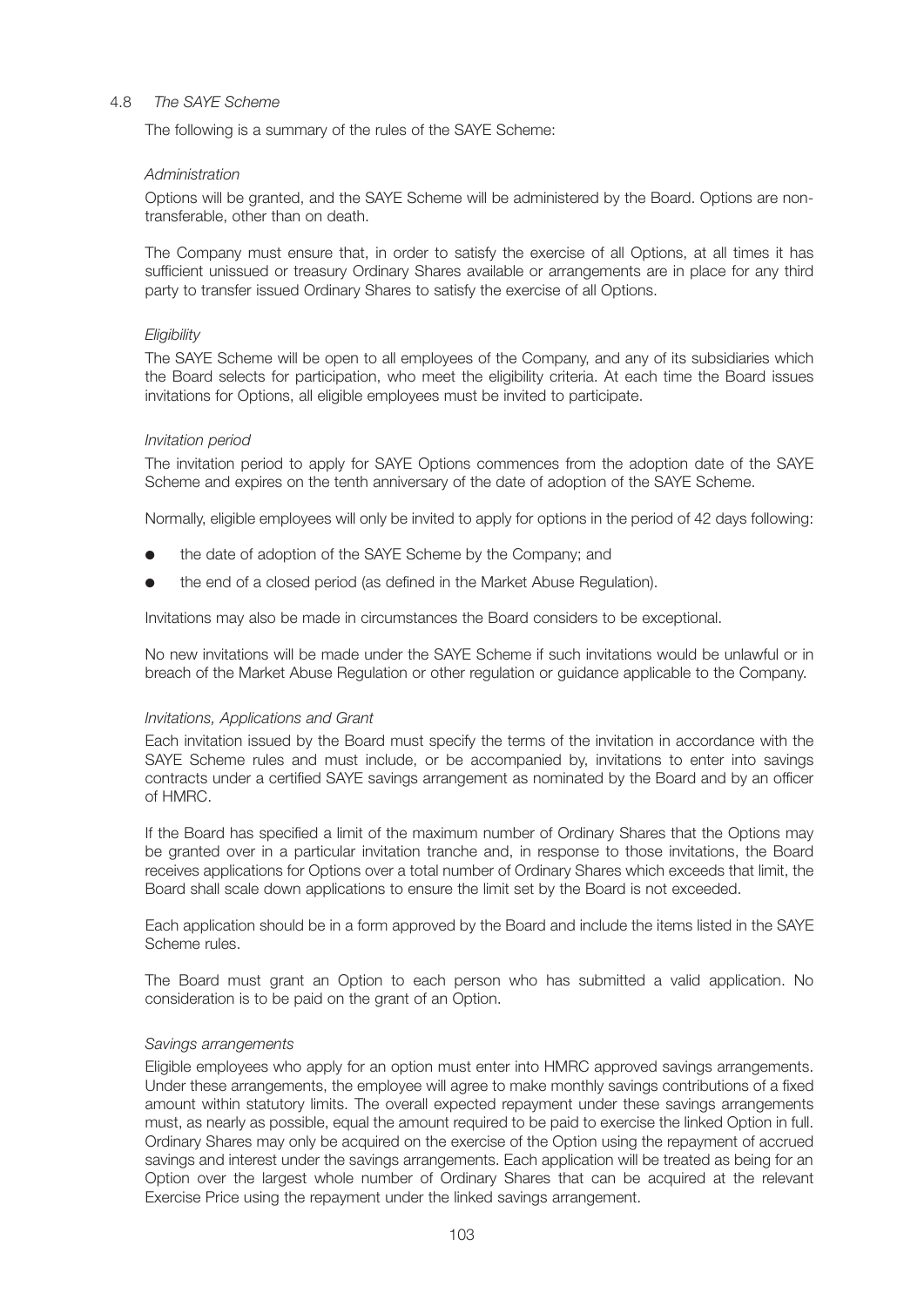At the Board's discretion such repayment may be taken as including any bonus or interest payable (if any) under the savings arrangements. The Board must notify the applicants as to whether such bonus will apply when inviting applicants to the SAYE Scheme and when notifying the applicants of the grant of the Options.

### *Plan limits*

 No Options may be granted under the SAYE scheme if the grant would result in the total number of Dilutive Shares exceeding ten per cent. of the issued share capital of the Company.

For this purpose Dilutive Shares means on any date, all shares of the Company that:

- (a) have been issued, or transferred out of treasury, on the exercise of options granted or in satisfaction of any other awards made, under any share incentive scheme of the Company (including the SAYE Scheme) during:
	- (i) the period of ten years ending on (and including) that date; or
	- (ii) if shorter than ten years, the period since the Ordinary Shares were first admitted to trading on AIM; and
- (b) remain capable of issue, or transfer out of treasury, under any Existing Options.

 The number of Ordinary Shares subject to outstanding options or awards granted within the previous 10 years and the number of Ordinary Shares issued for the purpose of options and awards granted within the previous 10 years shall not exceed 10 per cent. of the Company's ordinary share capital in issue immediately prior to the proposed date of grant under the SAYE Scheme rules and any other employees' share scheme adopted by the Company.

### *Exercise price*

 The price payable for each Ordinary Share under option will be determined by the Board at grant provided that it must not be less than the nominal value of the Ordinary Share and must not be less than 80 per cent. of the market value of the Company's Ordinary Shares at the invitation date.

## *Exercise of options*

 An Option may only be exercised where the Optionholder is an employee or director of the Company (or its Subsidiaries) and within six months of the earliest date on which a bonus is payable under the relevant savings arrangement linked to the Option (**Bonus Date**). Options cannot be exercised where such exercise would breach the Market Abuse Regulation or any other rule applicable to the Company in respect of the Ordinary Shares subject to the Option.

 If the amount paid under the savings arrangement is not sufficient to exercise the Option, the number of Ordinary Shares subject to the Option to be acquired should be calculated by dividing the total monies paid under the savings arrangement by the exercise price for the Option, rounded down to the nearest whole number.

## *Corporate actions*

 Where, in respect of the Company, there is a change of control, the court sanctions a compromise or arrangement, there is a non-UK reorganisation or a person becomes bound to acquire shares under the Companies Act 2006 (**Relevant Event**), the Option may be exercised within six months of the Relevant Event.

 In the event of a change of control of the Company, an acquiring company may offer a roll-over into an Option over Ordinary Shares in the acquiring company, subject to complying with the statutory requirements.

## *Lapse of Options and Leavers*

 Options are not transferrable, assignable, chargeable or to have any security created over them. Any option subject to any of those things (save for a transfer to an Optionholder's personal representatives on death) shall result in the lapse of the Option.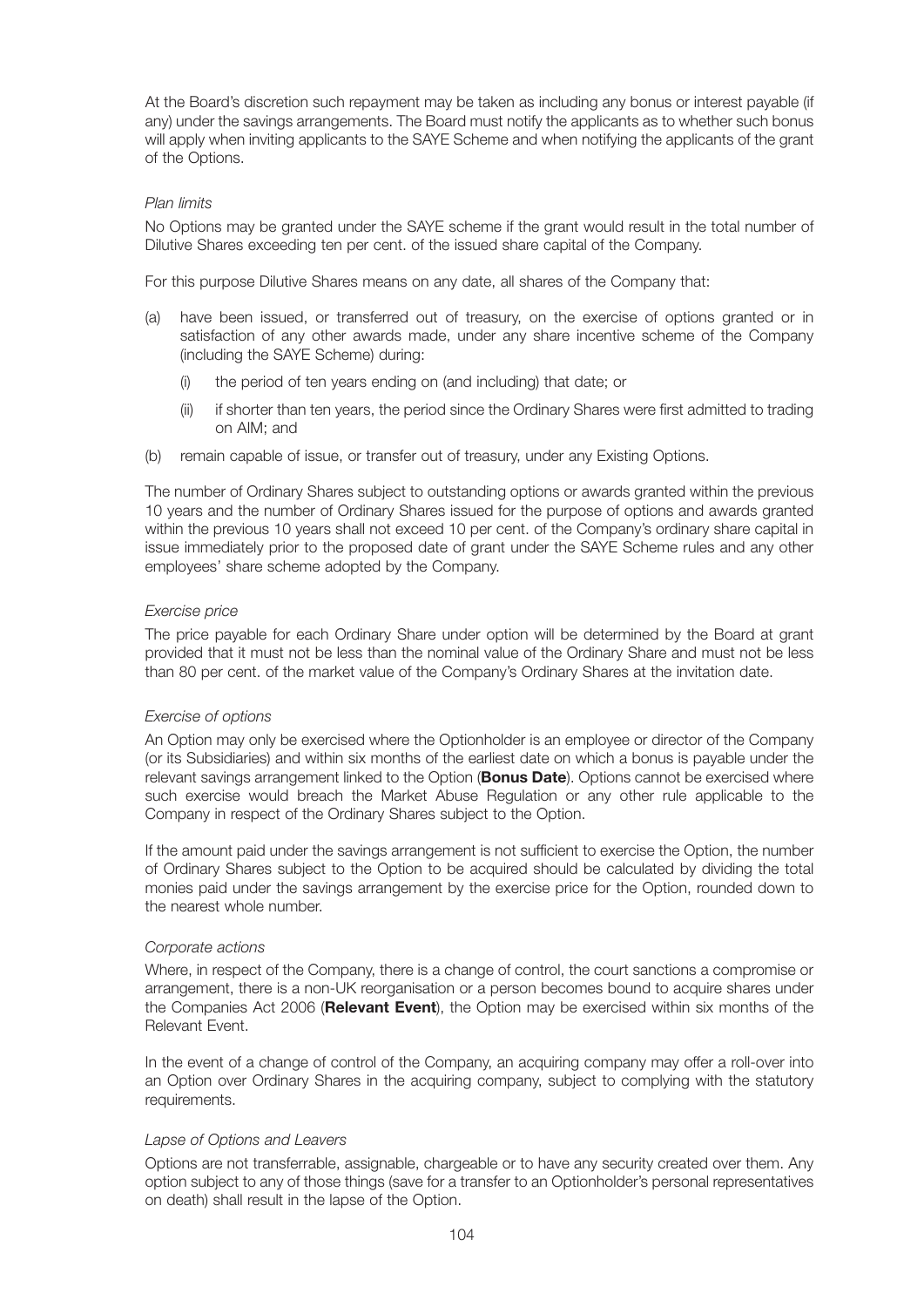Options will lapse on the earliest of (1) the date six months after the Bonus Date (if the Optionholder is still alive at that time), (2) when the Optionholder's employment with the Group has ceased (unless exercisable as detailed below), (3) on the seventh occasion of the Optionholder omitting to make payment under its savings arrangement, (4) upon the Optionholder giving notice to terminate their savings arrangement, (5) at the end of the relevant exercise period as detailed in the rules, (6) the bankruptcy of the Optionholder or (7) the Optionholder transferring, assigning, charging or creating security over their Option.

 Where an Optionholder's cessation of office or employment with the Group is due to injury, disability, redundancy, retirement, the transfer of the option holder's employment in connection with a business sale, or the company with which the option holder holds office or employment ceasing to be an associated company by reason of a change of control the Option Holder shall be entitled to exercise their Option at any time in the period ending on the earliest of the date six months after (1) the date on which their employment ceased or (2) the Bonus Date.

 Where an Optionholder's cessation of office or employment with the Group is due to any other reason, the Optionholder may exercise an Option granted more than three years before the date the employment ceased at any time in the period ending on the earliest of the date six months after (1) the date on which their employment ceased or (2) the Bonus Date.

 Following the death of an Optionholder, their personal representatives may exercise the Option at any time commencing from the date following the Optionholder's death until (1) the date 12 months after the Optionholder's death if the Optionholder died before the Bonus Date has occurred or (2) if the Optionholder died within 6 months of the Bonus Date, the date falling 12 months after that Bonus Date.

### *Relationship with Employment*

 The grant of an Option does not affect the rights and obligations of an Optionholder under their contract of employment with the Company or any Subsidiary. The value of the Optionholder's Option is not to be taken into account in determining any pension or similar entitlements of the Optionholder.

 The Optionholder is not entitled to any compensation or damages for any loss suffered by the Optionholder in connection with their Option as consequence of their loss or termination of their office or employment with the Company or any past or present Subsidiary or Associated Company for any reason.

#### *Variation of capital*

 The number of Ordinary Shares comprised in an Option and/or exercise price may be adjusted by the Board in the event of a capitalisation or rights issue or sub-division, consolidation or reduction or any other variation of the Company's share capital occurs in such manner as the Board consider to be reasonable, fair and appropriate, providing such adjustment occurs in accordance with the rules of the SAYE Scheme.

#### *Alterations*

 The Board may at any time, subject to complying with the statutory requirements, alter or add to all or any of the provisions of the SAYE Scheme unless such amendment would result in the SAYE Scheme no longer being a Schedule 3 SAYE option scheme.

 While the Ordinary Shares are admitted to the Official List, the Board may not amend the SAYE Scheme to the advantage of the Optionholder's in certain circumstances without the prior approval of the shareholders of the Company in general meeting.

## **5. Memorandum and Articles of Association**

The provisions of the Company's memorandum of association and articles of association are summarised as set out below: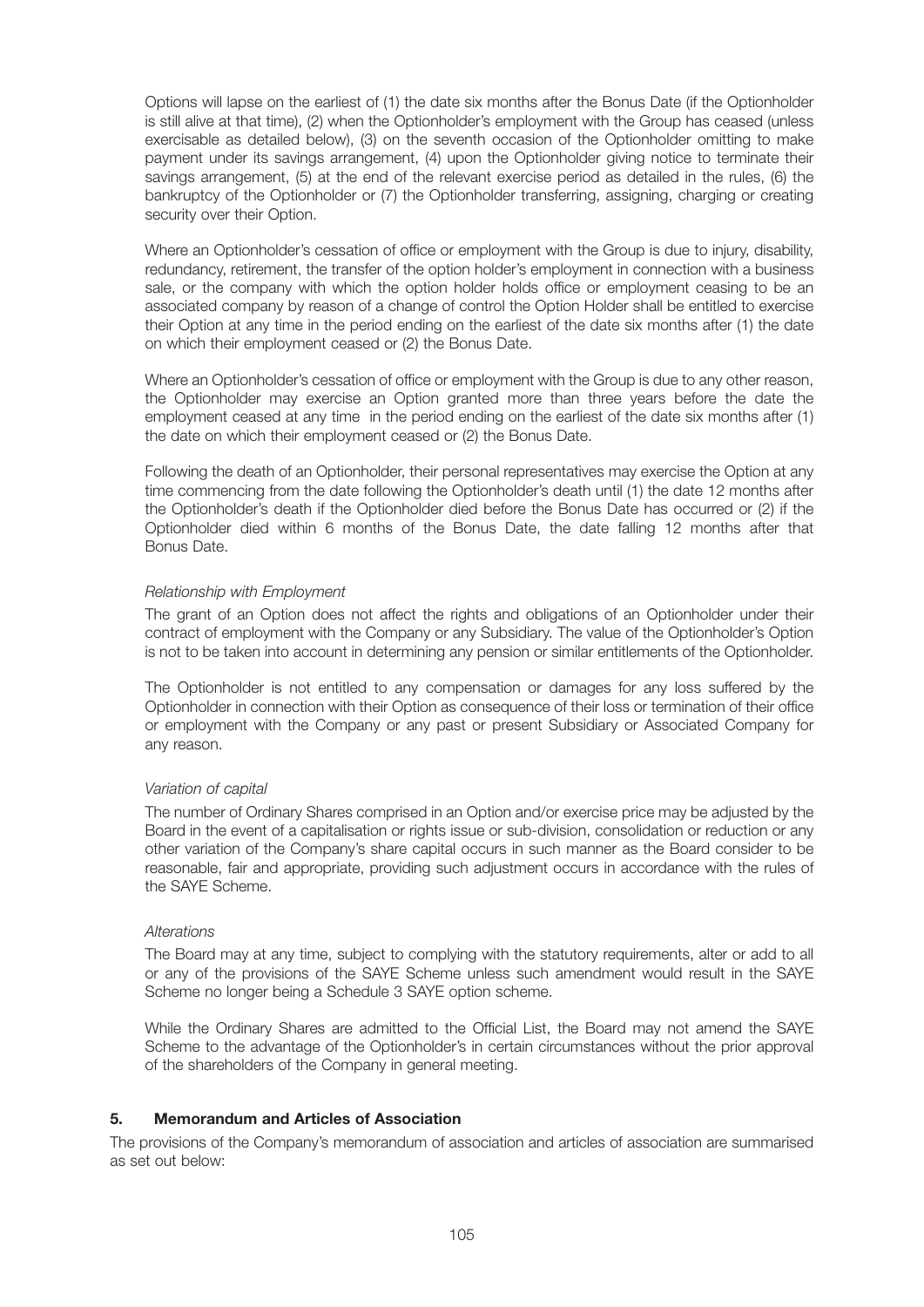### **Memorandum of Association**

5.1 On 1 October 2009, by virtue of section 28 of the Act, the provisions of the Company's memorandum of association setting out its objects were deemed to be part of the Company's articles of association. The articles of association that were deemed to include the memorandum of association of the Company were subsequently replaced by the current Articles and so the Company's objects are now unlimited.

### **Articles of Association**

#### 5.2 *Adoption*

 The Articles were adopted by special resolution on 25 July 2013 and contain the provisions (amongst others) set out below.

#### 5.3 *Meetings of members*

 Annual general meetings must be held within six months from the day following the Company's accounting reference date at such time and place as may be determined by the Directors. Annual general meetings are called on twenty one clear days' notice in writing.

 All other general meetings may be called whenever the directors think fit or when a meeting has been requisitioned in accordance with the Act. No business shall be transacted at such a meeting except that stated by the requisition or proposed by the Board. General meetings are called on fourteen clear days' notice in writing (including in electronic form).

 A general meeting notice must specify the place, date and time of the meeting, the general nature of the business to be dealt with at the meeting, in the case of an annual general meeting it shall specify the meeting as such, and shall prominently specify that a member entitled to attend and vote is entitled to appoint one or more proxies to attend, speak and vote instead of him at the meeting and that a proxy need not also be a member. A notice is to be given to all members entitled to receive the notice, the directors, the auditors and to any other person entitled to receive it.

 The accidental omission to give notice of a meeting or to send a form of proxy shall not invalidate the proceedings of that meeting.

 An annual general meeting may be called on shorter notice providing all members entitled to attend and vote thereat agree. A general meeting can be called on shorter notice if a majority in number of the members having a right to attend and vote at the general meeting, being a majority together holding not less than 95 per cent. in nominal value of the shares giving that right, agree.

 Two members present in person or by proxy or by a duly authorised corporate representative of a corporation which is a member and entitled to vote shall be a quorum for all purposes.

 Shareholders need not attend a meeting of the Company in person but can do so by way of a validly appointed proxy. Proxies are appointed in accordance with the Articles. In order to be validly appointed, details of the proxy must be lodged at the Company's registered office no later than 48 hours before the commencement of the relevant meeting (although a later time may be specified by notice of the meeting) or in the case of a poll which is not taken at or on the same day as the meeting, not less than 48 hours prior to the taking of the poll. Failure to lodge details of the appointed proxy in accordance with the Articles will result in the proxy note being treated as valid.

#### 5.4 *Voting rights*

 A resolution put to a vote at a general meeting shall be deicide on a show of hands, unless before, or upon the declaration of the result of the show of hands a poll is demanded by the chairman of the meeting, by not less than five members present in person or by proxy and entitled to vote at the meeting, by a member or members present in person or by proxy representing not less than onetenth of the total voting rights of all the members having the right to vote, or by a member or members present in person or by proxy holding shares on which an aggregate sum has been paid up equal to not less than one-tenth of the total sum paid up on all shares conferring that right.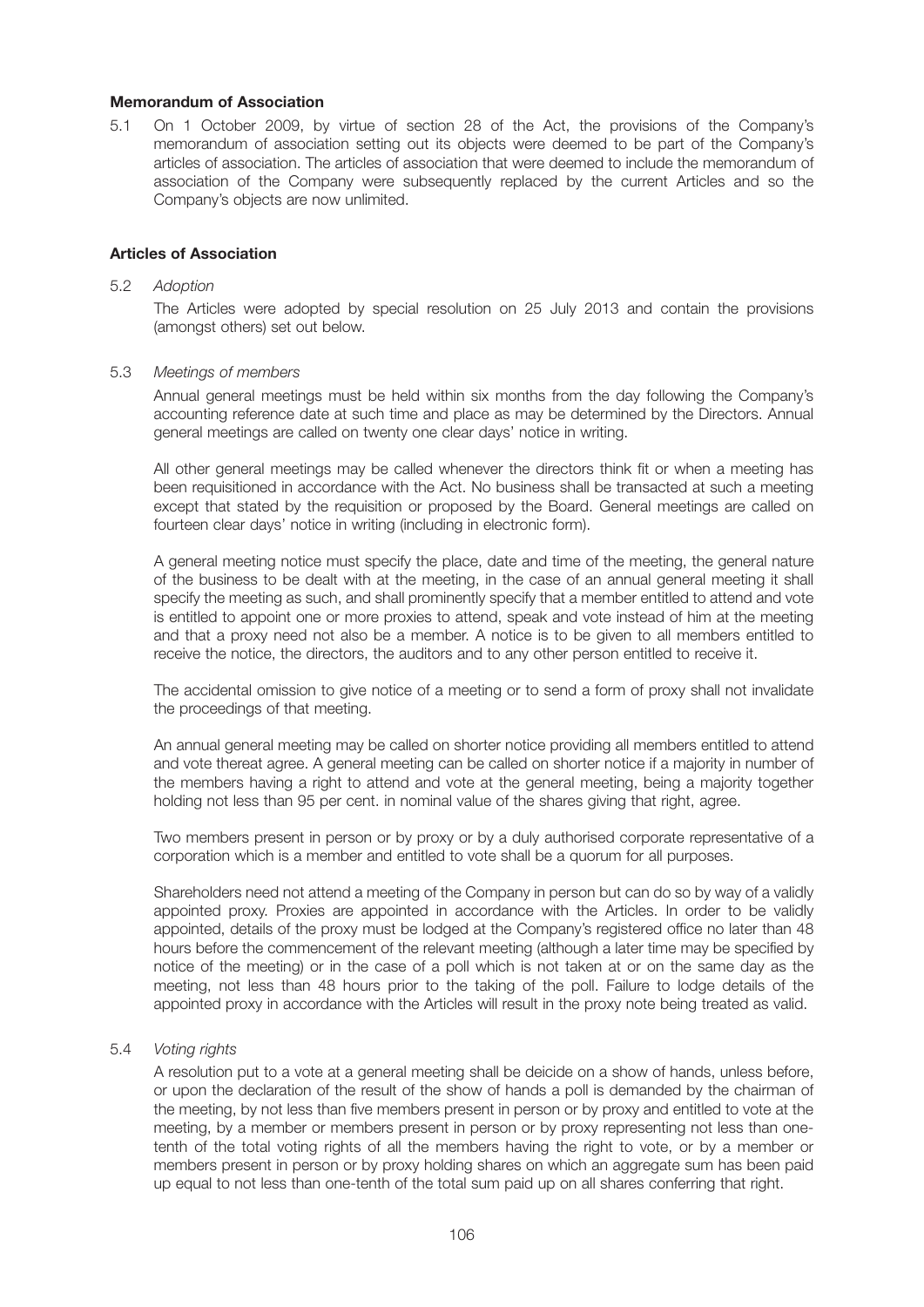Subject to paragraph 5.11 below, and to any special rights or restrictions as to voting attached to any shares or to any suspension or abrogation of voting rights, on a show of hands every member who is present in person or by a duly authorised representative (in the case of a member which is a corporation) shall have one vote and every proxy present who has been duly appointed by a member entitled to vote on the resolution, has one vote, and on a poll every member present in person or by proxy or by duly authorised representative (in the case of a member which is a corporation) shall have one vote for every share of which he is the holder.

 In the case of joint holders, the senior who tenders the vote in person or by proxy, shall be accepted to the exclusion of the other votes of the other joint holders and for this purpose seniority is determined by the order in which the names stand in the Register in respect of the share.

#### 5.5 *Alteration of capital*

 Subject to the provisions of the Act and to any relevant authority of the Company in general meeting required by the Act, all shares shall be at the disposal of the Board who may allot, (with or without conferring rights of renunciation) grant options over or warrants in respect of, offer or otherwise deal with or dispose of them or grant rights to subscribe for or convert any securities into shares, to such person, at such times and generally on such terms and conditions as they may determine, provided that no share shall be issued at a discount.

 Subject to the provisions of the Act and to any special rights attaching to any shares, the Company may issue shares which are to be redeemed or are liable to be redeemed at the option of the Company or the shares and the Company shall have power to purchase its own shares, including redeemable shares. Any shares to be so purchased may be selected in any manner whatsoever.

 The Company may by Ordinary Resolution and in accordance with the Act consolidate and divide al or any of its share capital into shares of larger amount that its existing shares, redenominate all or any of its shares, subdivide its shares or any of them into shares or a smaller amount, and determine that from such subdivision any of those shares may have such rights as the Company has the power to attach to such shares.

 The Company may by special resolution reduce its share capital and any capital redemption reserve and any share premium account in any manner subject to the provisions of the Act and any special rights attached to any shares.

## 5.6 *Variation of rights*

 If at any time the capital of the Company is divided into different classes of shares, all or any of the rights or privileges attached to any class of shares in the Company may be varied or abrogated either in such manner as may be provided by such rights or with the consent in writing of the holders of three-quarters in nominal value of the issued shares of that class (excluding shares held in treasury) or with the sanction of a special resolution passed at a separate general meeting of the holders of that class of shares.

 At every such separate general meeting the provisions of the Articles relating to general meetings or proceedings there at shall apply, except as provided for by section 334 of the Act.

 The rights conferred on preferred shareholders shall not be deemed to be varied by the issue or creation of further shares ranking in some or all respects *pari passu* therewith, or subsequent to those already issued or by the reduction of capital paid up on such shares or the purchase or redemption by the Company of its own shares.

## 5.7 *Return of capital*

 The Company may upon the recommendation of the Directors resolve by ordinary resolution in a general meeting to capitalise any undivided profits of the Company standing to the credit of the profit and loss account or otherwise and available for distribution (not being required for dividends) and accordingly the Director may be authorised to appropriate the capitalised profits to the members who would have been entitled thereto if distributed by way of dividend in the same proportions on the condition that it not be paid in cash but be applied in paying towards amounts unpaid on any shares held by such members or paying up in full unissued shares or debentures of the Company to be allotted and credited as fully paid in the proportions aforesaid.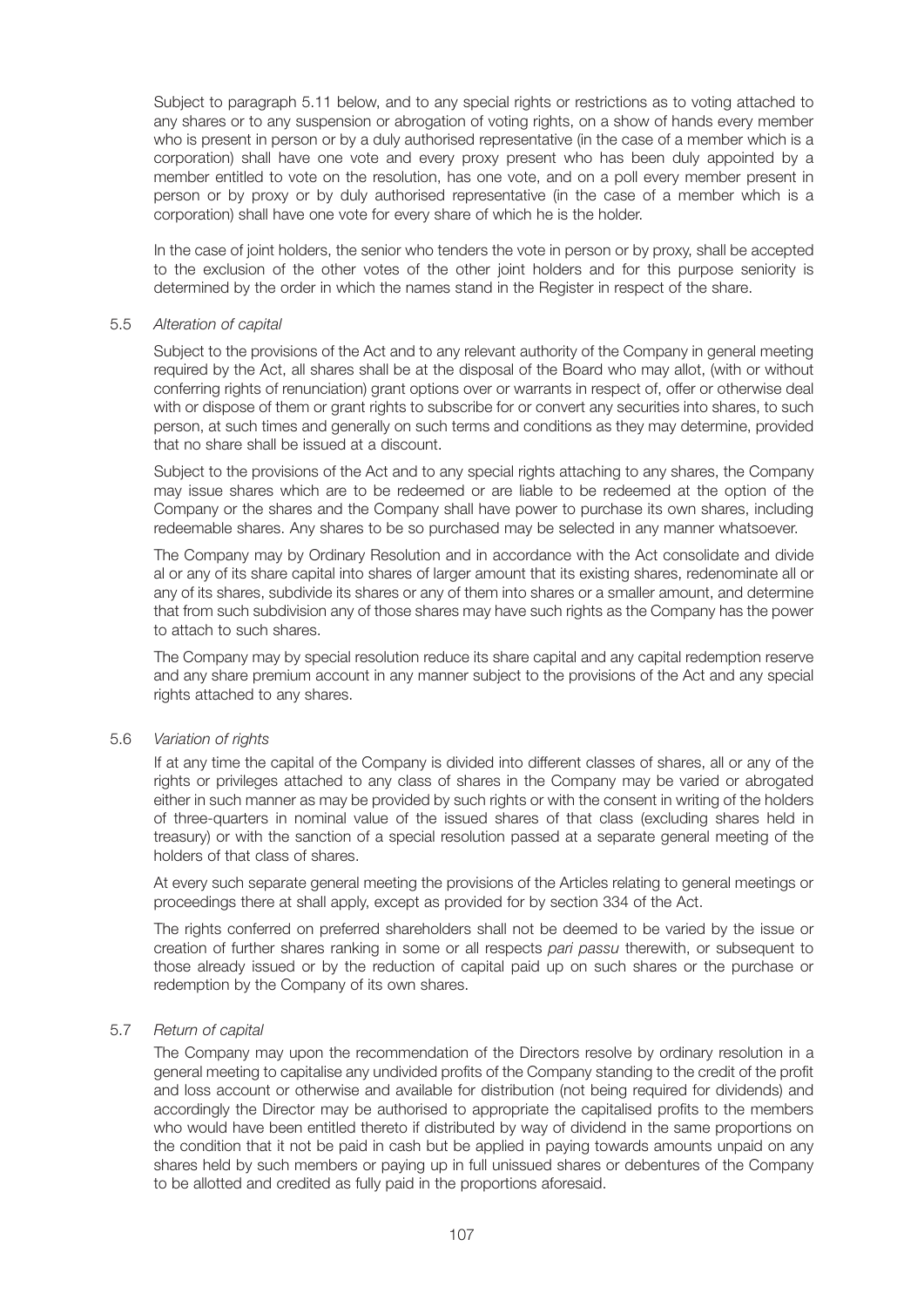The Company may upon the recommendation of the Directors resolve in a general meeting and in accordance with the Act, to capitalise any amount standing to the credit of any reserve account of the Company (including the share premium account and capital redemption reserve) or its profit and loss account by applying such sum in paying up in full unissued shares to be allotted and credited as fully paid to the members who would be entitled to that sum if it were distributed by way of a dividend.

 Subject to paragraph 5.4 above, if the Company shall be wound up (whether the liquidation is altogether voluntary, under supervision or by the court) the liquidator may, with the sanction of a special resolution of the Company and any other sanction required by the Act, divide amongst the members in specie or in kind the whole or any part of the assets of the Company, those assets to be set at such value as he deems fair. A liquidator may also vest the whole or any part of the assets of the Company in trustees on trusts for the benefit of the members, and the liquidation of the Company may be closed and the Company dissolved, but so that no member shall be compelled to accept any shares in respect of which there is a liability.

 A special resolution sanctioning the transfer or sale to another company duly passed pursuant to section 110 of the Insolvency Act 1986 may in a like manner authorise the distribution of any shares or other consideration receivable by the liquidator among the members otherwise than in accordance with their existing rights, and any such determination shall be binding on all the members, subject to the right of dissent and consequential rights conferred by the said section.

#### 5.8 *Transfer of shares*

 Subject to paragraph 5.4 above and 5.11 below, each member may transfer all or any of his shares by instrument of transfer in writing in any usual form or in any form approved by the Board.

 The instrument of transfer shall be signed by or on behalf of the transferor and (except in the case of fully paid shares) by or on behalf of the transferee. The Transferor shall be deemed to remain the holder of the share until the name of the transferee is entered on the Register in respect thereof.

 The Board may in its absolute discretion without giving any reason refuse to register any transfer of a share (or renunciation or renounceable letter of allotment) unless the transfer is in respect of fully paid shares and the transfer instrument is duly stamped, is in respect of only one class of share, is in favour of not more than four transferees and is accompanied by the share certificate and any other evidence of title required by the Board and that the provisions in the Articles relating to the deposit of instruments for transfer have been complied with.

 If the directors refuse to register a transfer, they shall within whichever is the earlier of the time required by the AIM Rules for Companies or two months of the date on which the instrument of transfer was lodged with the Company send to the transferee notice of refusal.

#### 5.9 *Dividends and other distributions*

 Subject to paragraph 5.11 below, the profits of the Company available for dividend and resolved to be distributed shall be applied in the payment of dividends to the members in accordance with their respective rights and priorities. The Company may in general meeting declare dividends accordingly. No dividend shall exceed the amount recommended by the Directors.

 All dividends shall be apportioned and paid pro rata according to the amount paid up on the shares. Directors can at their discretion pay interim dividends to members in any amount that appears to them to be justified by the distributable profits of the Company and the position of the Company, subject to the provisions of Act. The directors can at their discretion pay dividends in respect of different classes of shares provided shares with preferential dividend rights are paid dividends on first.

 The Directors may deduct from any dividend or other monies payable to any member all sums presently payable by such member to the Company on account of calls or otherwise in relation to shares of the Company. No dividend or other monies payable to any member shall bear interest as against the Company unless provided for in the share rights. All dividends unclaimed for a period of 12 years after the payment date for such dividend shall be forfeited and shall revert to the Company.

 The Board may if authorised by an ordinary resolution of the Company and subject to such terms and conditions as the Board may determine, offer any holder of ordinary shares the right to elect to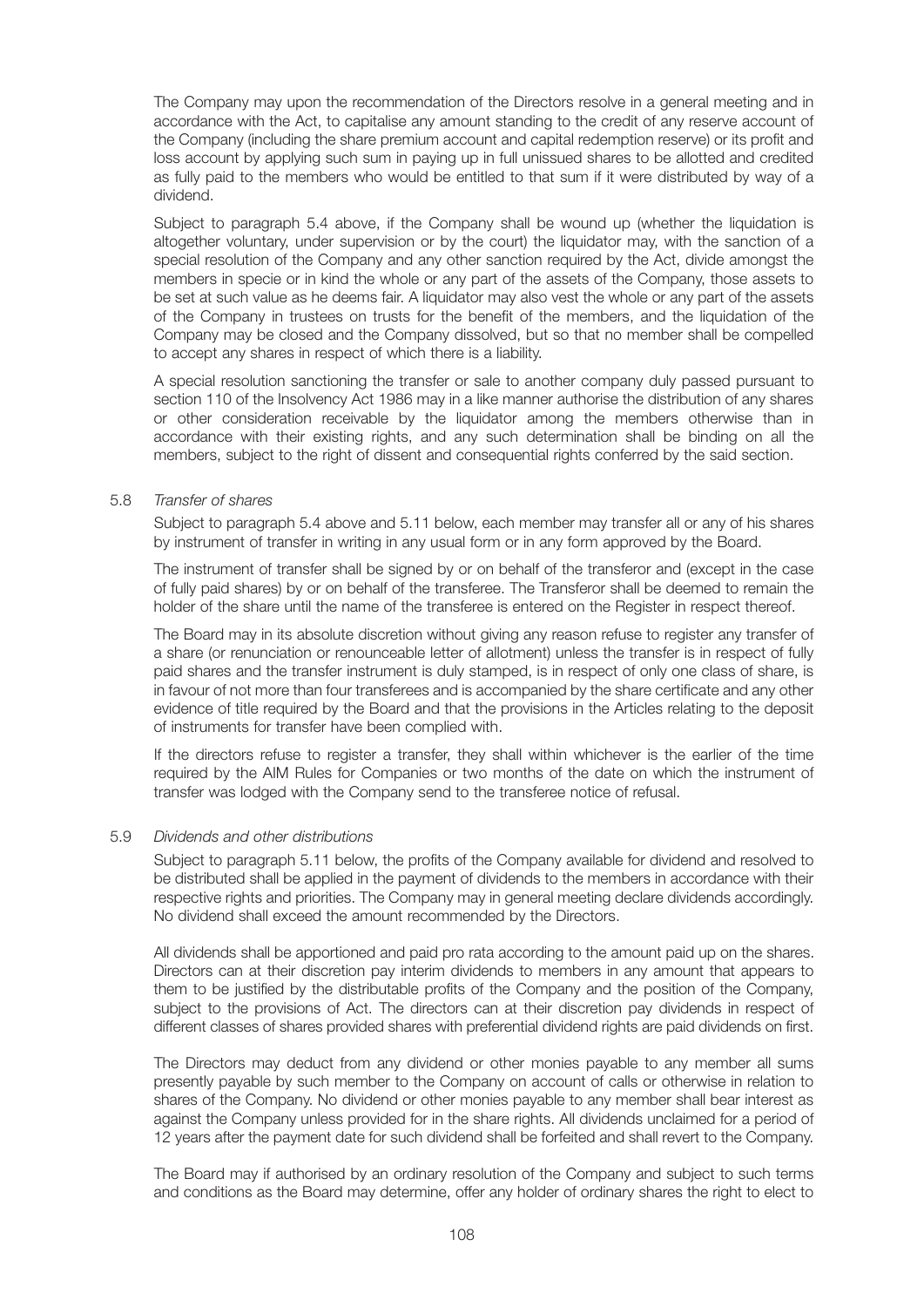receive additional ordinary shares, credited as fully paid, in lieu of cash in respect of any dividend or any part of any dividend specified by the ordinary resolution.

#### 5.10 *Pre-emption rights*

 There are no rights of pre-emption under the Articles in respect of transfers of issued ordinary shares.

 In certain circumstances, the Company's shareholders have statutory pre-emption rights under the Act in respect of the allotment of new shares in capital of the Company. These statutory pre-emption rights require the Company to offer new shares for allotment by existing shareholders on a pro rata basis before allotment to other persons.

 Pursuant to Resolution 3 of the GM, authority is being sought dis-apply statutory pre-emption rights in respect of the Consideration Shares, with such authority to expire on the earlier of the date of the Company's next annual general meeting or the expiry of 15 months from the date of the resolution.

#### 5.11 *Restrictions on shares*

 If a member or any other person appearing to be interested in shares held by such member has been duly served with notice under section 793 of the Act and is in default in supplying to the Company within the relevant period (as defined in Article 19.8) the information thereby, required, then (if the Directors so resolve) such member shall not be entitled to vote or to exercise any right conferred by membership in relation to meetings of the Company in respect of the shares which are the subject of such notice. Where the holding represents more than 0.25 per cent. of the issued shares of that class, the payment of dividends may be withheld, and such member shall not be entitled to transfer such shares otherwise than by an arm's length sale.

#### 5.12 *Directors*

 Subject to the provisions of the Articles and the Act, the business of the Company shall be managed by the Directors, who may exercise all such powers of the Company as are not by the Act or by the Articles required to be exercised by the Company in general meeting.

 Questions arising at any meeting of the Directors shall be determined by a majority of votes. In case of an equality of votes the chairman of the meeting shall have a second or casting vote. A Director who is also an alternate Director shall be entitled in the absence of his appointor to a separate vote on behalf of the Director he is representing in addition to his own vote.

 The quorum necessary for the transaction of the business of the Director may be fixed by the Directors, and unless so fixed at any other number shall be two.

 Save as provided in the Articles, a director shall not vote as a director in respect of any contract, transaction or arrangement or proposed contract, transaction or arrangement or any other proposal in which he has any interest which conflicts or which may conflict with the interests of the Company. He will not be counted in the quorum present at the meeting, and if he does vote, his vote shall not be counted.

 A director shall (in the absence of any other interest than is indicated below) be entitled to vote (and be counted in the quorum) in respect of any resolution relating to any of the following matters namely:

- (a) the giving of any security, guarantee or indemnity in respect of money lent or obligations incurred by him or by any other person connected with him at the request of or for the benefit of the Company or any of its subsidiary undertakings;
- (b) the giving of any security, guarantee or indemnity in respect of a debt or obligation of the Company or any of its subsidiary undertakings for which the director himself has assumed responsibility in whole or in part under a guarantee or indemnity or by the giving of security;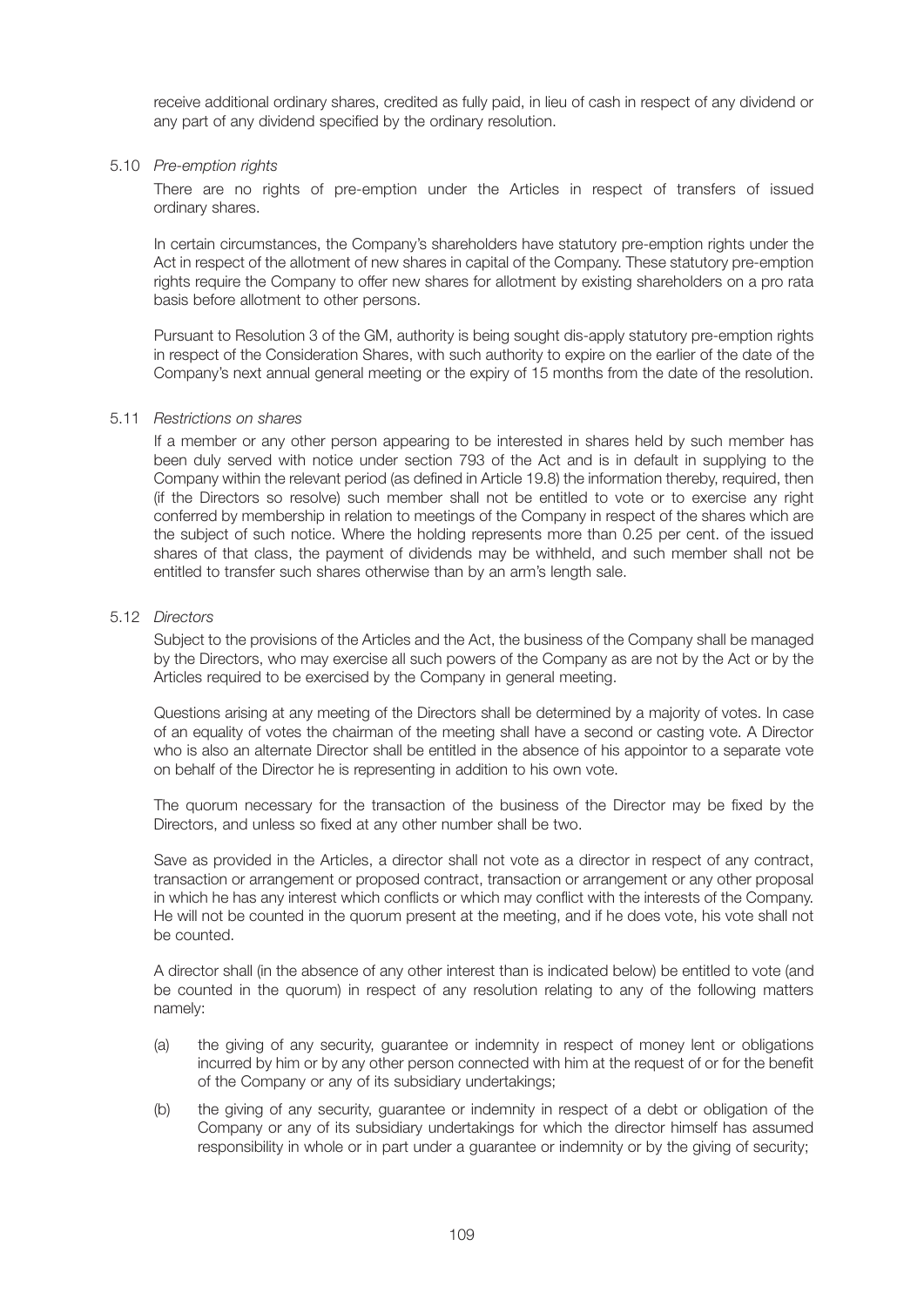- (c) any proposal concerning the adoption, modification or operation of a superannuation fund, retirement benefits scheme, share option scheme or share incentive scheme under which he may benefit;
- (d) any proposal concerning an offer for subscription or purchase of shares or debentures or other securities or rights of or by the Company or any of its subsidiary undertakings for which offer he is or is to be interested as a participant in the underwriting or sub-underwriting thereof;
- (e) any matter involving any other company in which he or any person connected with him is interested, directly or indirectly, and whether as an officer, employee, shareholder or otherwise howsoever, provided that he is not, and any persons connected with him are not, to his knowledge the holder (otherwise than as a nominee for the Company or any of its subsidiary undertakings) of or beneficially interested in one per cent, or more of any class of the equity share capital of such company (or of any third company through which his interest is derived) or of the voting rights available to members of the relevant company (any such interest being deemed for this purpose to be a material interest in all circumstances); and
- (f) the purchase and/or maintenance of any insurance policy for the benefit of directors or for the benefit of persons including directors.

 Fees may be paid out of the funds of the Company to directors who are not managing or executive directors at such rates as the Directors may from time to time determine provided that such fees do not exceed the sum of £150,000 per annum (exclusive of value added tax if applicable) in aggregate or such other figure as the Company may by ordinary resolution from time to time determine.

 Any director who devotes special attention to the business of the Company, or otherwise performs services which in the opinion of the Directors are outside the scope of the ordinary duties of a director, may be paid such additional remuneration as the Directors or any committee authorised by the Directors may determine.

 The Directors shall be entitled to be paid out of the funds of the Company all their travelling, hotel and other expenses properly incurred by them in connection with the business of the Company, including their expenses of travelling to and from meetings of the Directors, committee meetings or general meetings.

 Any Director may hold any other office or place of profit under the Company (except that of Auditor) in conjunction with his office of director and, subject to the Act, on such terms as to remuneration and otherwise as the Board shall arrange.

 No shareholding qualification is required by a Director. Unless otherwise determined by ordinary resolution of the Company, the number of Directors (other than alternate Directors) shall not be less than two. The number of directors is not subject to any maximum number save as may from time to time by way of ordinary resolution be fixed or varied.

 The members of the Company may pass an ordinary resolution to fill the vacancy of a retiring director either by electing the retiring director or by appointing some other eligible person.

 Subject to the Act, the Company may by ordinary resolution remove a Director (including a Director holding executive office) before his expiration of his period of office (but such removal shall be without prejudice to any claim such Director may have for a breach of contract of service between him and the Company).

 Each Director (other than an alternate Director) may at any time appoint another Director or (subject to the approval of a majority of the Directors for the time being) any other person to be an alternate Director of the Company, and may at any time remove any alternate Director so appointed by him from office and, subject to any requisite approval as aforesaid, appoint another person in his place.

 A director need not be a member of the Company but shall be entitled to receive notice of and attend and speak at all general meeting of the Company and all separate meetings of the holders of any class of securities of the Company.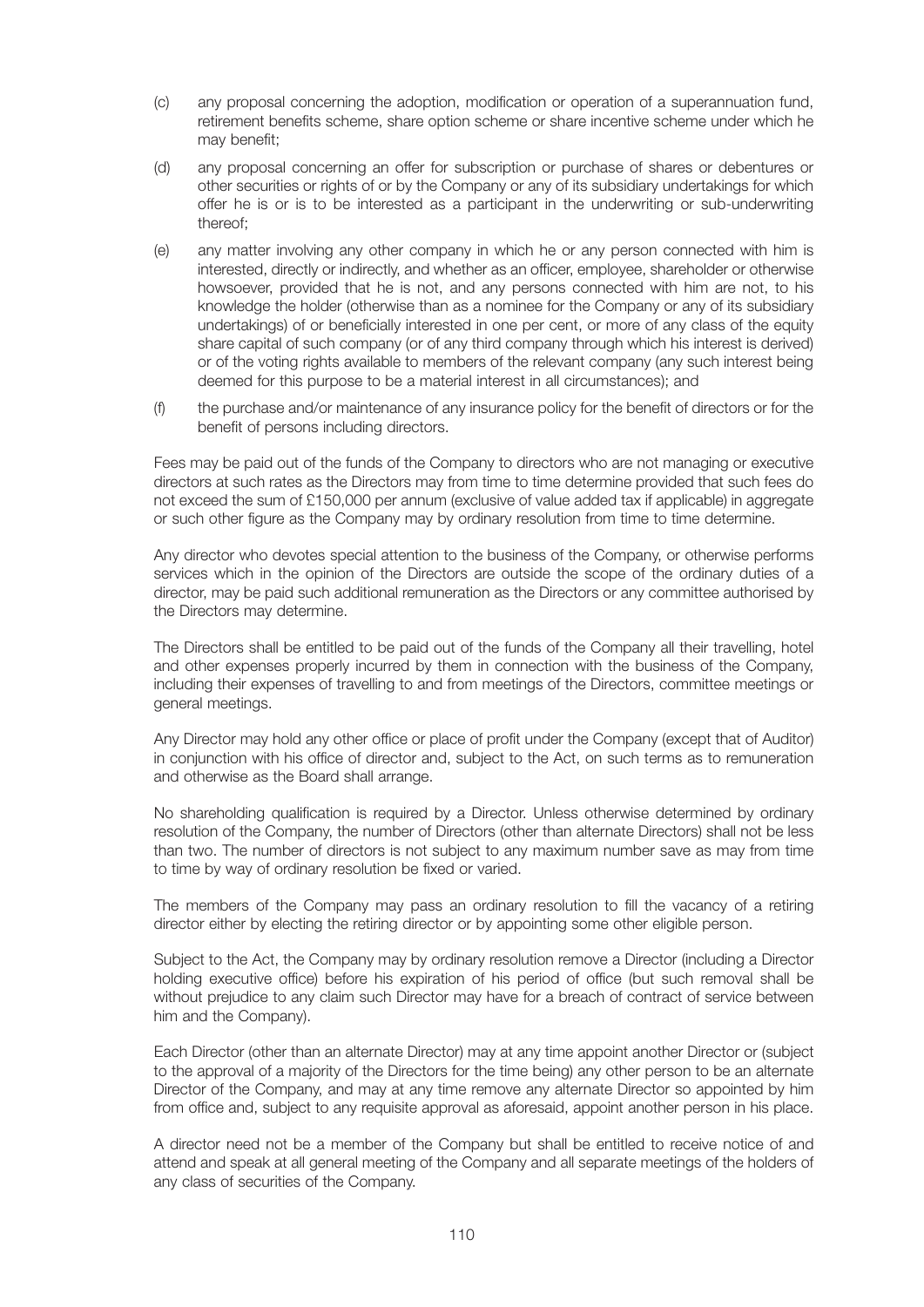The directors may from time to time appoint any one of their number to an executive office on such terms as they think fit. Such a Director shall be taken into account in determining the retirement by rotation and be subject to the same provisions of resignation and removal as the other Directors. Such a Direction may receive such remuneration as the directors may determine. An appointment of executive office shall cease immediately upon ceasing to be a director.

 The directors may appoint any person to be a director, either to fill a casual vacancy or by way of addition of their number, but the total number of directors shall not exceed the maximum number fixed by or in accordance with the Articles. Any director so appointed shall retire from office at the next annual general meeting of the Company but shall then be eligible for re-appointment. Such a director shall not be taken into account when determining which directors shall retire by rotation at an annual general meeting.

 Any contract of employment entered into by a Director with the Company shall not include a term that it is to continue, or may be continued, otherwise than at the instance of the Company, for a period of more than 2 years during which the employment either cannot be terminated by the Company by notice or can be so terminated only in specified circumstances unless such term is first approved by an ordinary resolution of the Company.

 At each annual general meeting one third of the directors who are subject to retirement by rotation (or if the number is not a multiple of three, this shall be rounded down to the nearest whole number) for the time being shall retire from office. A retiring director shall retain office until the close of the meeting at which he retires unless he is replaced at that meeting. The directors to retire at each annual general meeting will, first, be the directors who have been longest in office since their last appointment. As between directors who have been in office an equal length of time, the directors to retire shall, unless they shall otherwise agree among themselves, be selected from among them by lot. The retiring directors shall be eligible for re-appointment.

 No other director other than a director retiring at the meeting shall be appointed or re-appointed unless not less than seven and no more than forty-eight days before the date appointed for the meeting, notice executed by a member entitled to vote at the meeting (and not the person being proposed) has been given to the Company of the intention for that person to be appointed or reappointed, which must state the particular which would be added to the Company's register of directors, together with notice executed by the person being proposed of his willingness to be appointed.

#### 5.13 *Borrowing Powers*

 Subject to the remaining provisions of Article 29 and the Act, the directors may exercise all the powers of the Company to borrow or raise money to mortgage or charge all or any of its undertaking, property, assets (present and future) and uncalled capital to issue debentures and other securities, and to give security whether outright or as collateral security for any debt, liabilities or obligations of the Company, any subsidiary of the Company or any third party.

#### **6. Interests of the Existing Directors, Proposed Director and Significant Shareholders**

6.1 In addition to the warrants and options set out in paragraph 4 of this Part VI, the interests of the Existing Directors, the Proposed Director and the persons connected with them (within the meaning of section 252-255 of the Act) in the share capital of the Company as at the date of this Document and as they are expected to be immediately following Admission are as follows:

|                                            | As at the date of the<br><b>Admission Document</b> |      | On Admission  |      |
|--------------------------------------------|----------------------------------------------------|------|---------------|------|
|                                            | Ordinary                                           |      | Ordinary      |      |
| <b>Existing Director/Proposed Director</b> | <b>Shares</b>                                      | %    | <b>Shares</b> | %    |
| Robert Holt                                | 923,745                                            | 1.78 | 923,745       | 1.54 |
| Wendy Lawrence                             | 56.666                                             | 0.11 | 56.666        | 0.09 |
| Donald Baladasan                           | 107,780                                            | 0.21 | 107,780       | 0.18 |
| Anthony Bourne                             | 161,000                                            | 0.31 | 161,000       | 0.27 |
| Michael Rogers                             | 16,000                                             | 0.03 | 16,000        | 0.03 |
| Lisa Barter                                |                                                    |      |               |      |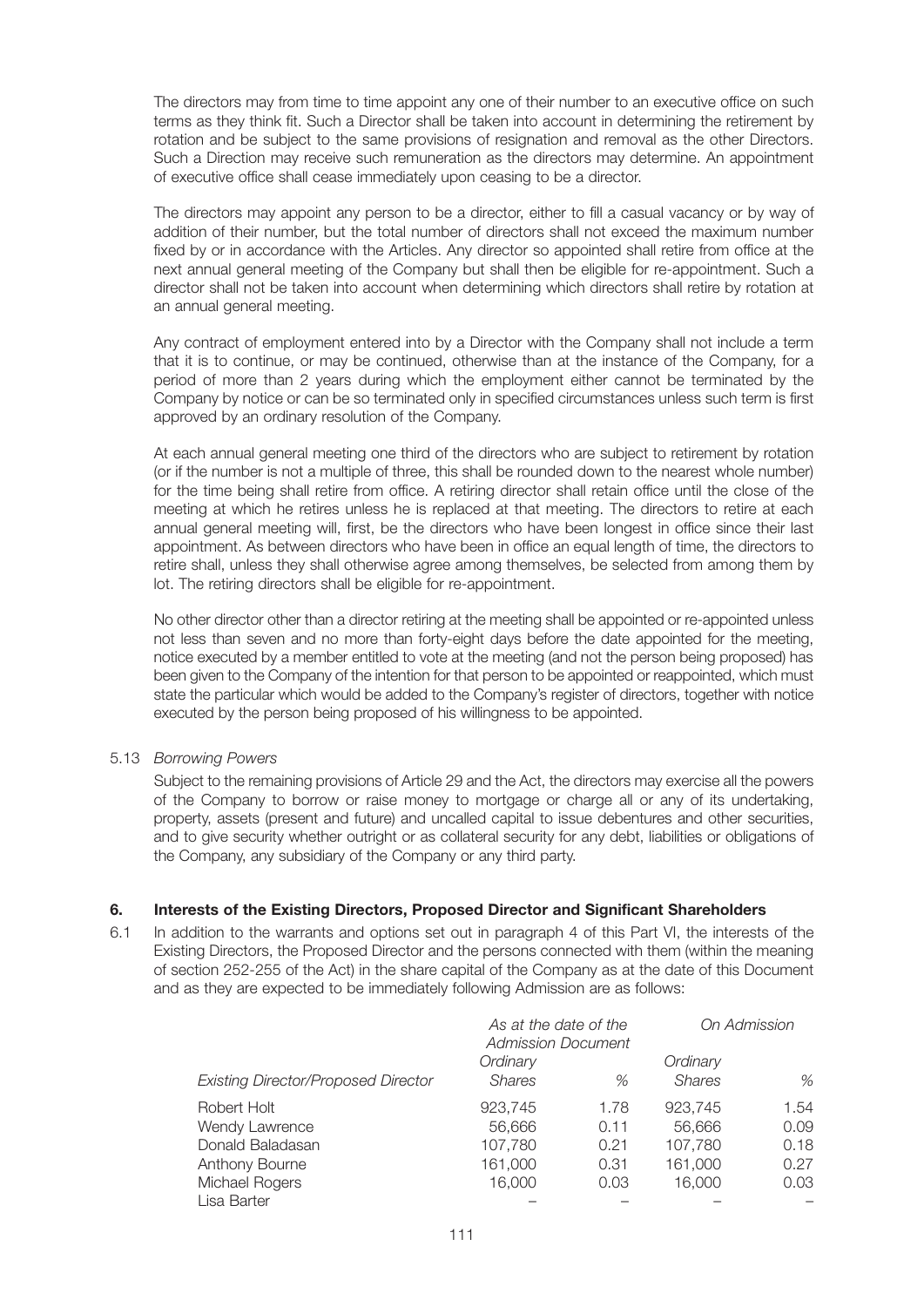6.2 So far as the Existing Directors and Proposed Director are aware, the only persons who are directly or indirectly interested (within in the meaning of Chapter 5 of the DTR) in 3 per cent. or more of the Ordinary Shares in issue as at the date of this Admission Document, and are expected (based on the information available as at the date of this Admission Document) immediately following Admission (as appropriate) are as follows:

| As at the date of the<br><b>Admission Document</b> |                           | On Admission*            |                           |      |
|----------------------------------------------------|---------------------------|--------------------------|---------------------------|------|
| Shareholder                                        | Ordinary<br><b>Shares</b> | %                        | Ordinary<br><b>Shares</b> | %    |
| Unicorn Asset Management Limited                   | 5,759,291                 | 10.97                    | 5,759,291                 | 9.63 |
| Lombard Odier Investment Managers                  | 5,450,000                 | 10.38                    | 5,450,000                 | 9.11 |
| Miton Asset Management Limited                     | 5,311,546                 | 10.12                    | 5,311,546                 | 8.88 |
| Legal & General Investment Management              | 4,900,000                 | 9.34                     | 4,900,000                 | 8.19 |
| Seneca Partners Limited                            | 3,370,545                 | 6.42                     | 3,370,545                 | 5.64 |
| Killik & Co LLP                                    | 3,222,727                 | 6.14                     | 3,222,727                 | 5.39 |
| Threadneedle Asset Management Limited              | 2,820,000                 | 5.37                     | 2,820,000                 | 4.72 |
| Royal London Asset Management Limited              | 2,800,000                 | 5.33                     | 2,800,000                 | 4.68 |
| Schroder Investment Management Limited             | 2,214,545                 | 4.22                     | 2,214,545                 | 3.70 |
| Canaccord Genuity Group Inc                        | 2,155,653                 | 4.11                     | 2,155,653                 | 3.61 |
| John Joseph Harrison                               |                           | $\overline{\phantom{0}}$ | 2.670.647                 | 4.47 |
| Michael Stephen Harrison                           |                           |                          | 2,670,647                 | 4.47 |
|                                                    |                           |                          |                           |      |

- 6.3 The Company's significant shareholders listed above do not have and on Admission will not have different voting rights to the Company's other shareholders.
- 6.4 As at 5 October 2017 (being the latest practicable date prior to publication of this Document) and save as disclosed in this paragraph 6, the Directors are not aware of any person or persons who, directly or indirectly, jointly or severally, following the implementation of the Proposals own or exercise or could own or exercise control over the Company.
- 6.5 Save as disclosed in this Document, the Company is not aware of any arrangements which may at a subsequent date result in a change of control in the Company.
- 6.6 There are no mandatory takeover bids outstanding in respect of the Company and none has been made either in the last financial year or the current financial year of the Company. No public takeover bids have been made by third parties in respect of the Company's issued share capital in the current financial year nor in the last financial year.
- 6.7 Save as set out in this paragraph 6, following Admission neither the Directors nor any person connected with the Directors (within the meaning of section 809 of the Act) is expected to have any interest, beneficial or non-beneficial, in the share or loan capital of any member of the Enlarged Group.
- 6.8 Save as disclosed in this Document, none of the Directors have any interest, direct or indirect, in any assets which have been or are proposed to be acquired or disposed of by, or leased to, any member of the Enlarged Group and no contract or arrangement exists in which a Director is materially interested and which is significant in relation to the business of the Enlarged Group.
- 6.9 There are no outstanding loans granted by any member of the Enlarged Group to any of the Directors, nor are there any guarantees provided by any member of the Enlarged Group for their benefit.
- 6.10 Save as disclosed in this paragraph 6, none of the Directors have any interest, whether direct or indirect, in any transaction which is or was unusual in its nature or conditions or significant to the business of the enlarged Group taken as a whole and which was effected by any member of the Enlarged Group since its incorporation and which remains in any respect outstanding or unperformed.
- 6.11 None of the Directors (nor any member of their respective families), has a related financial product (as defined in the AIM Rules for Companies) referenced to the Ordinary Shares.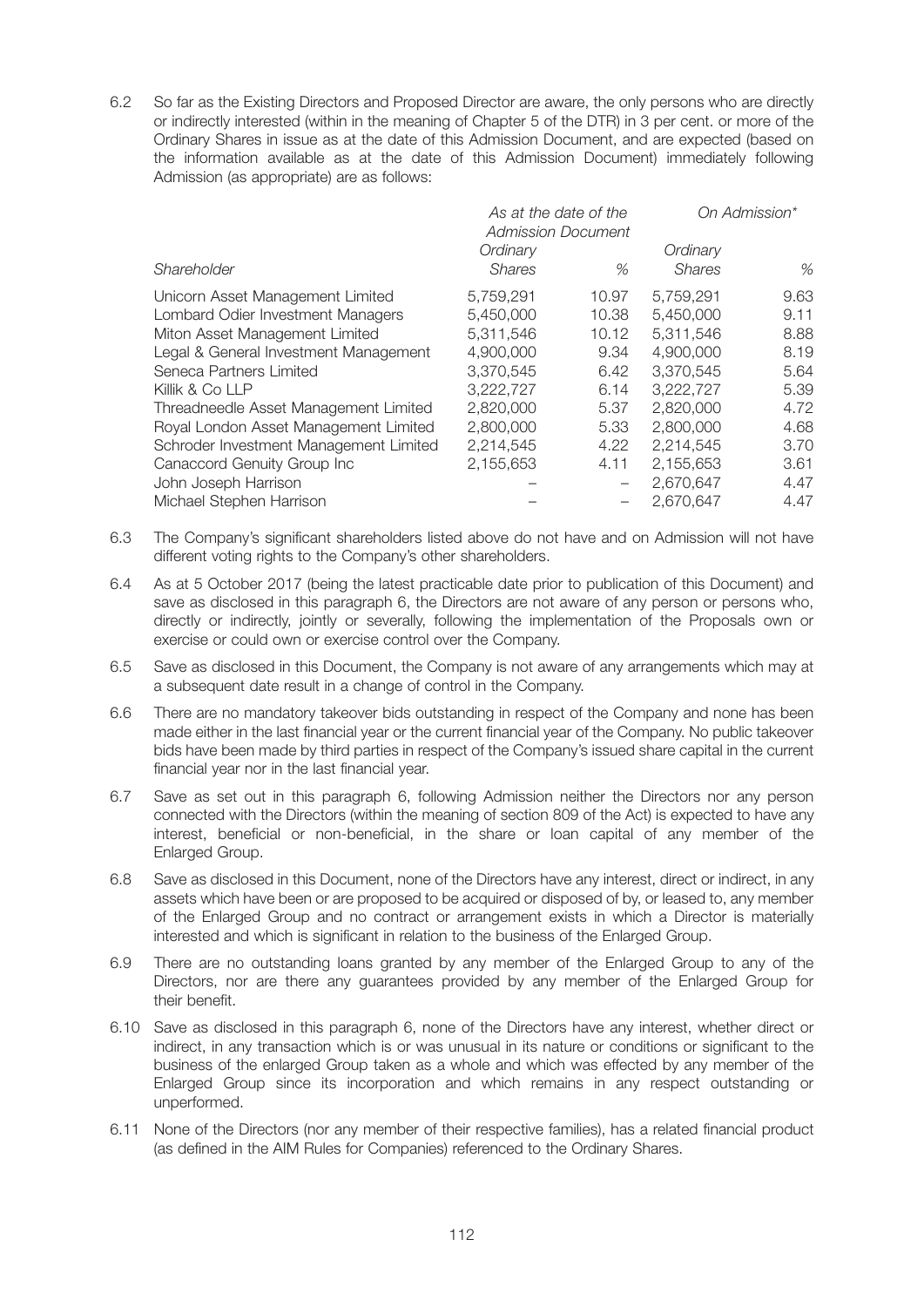- 6.12 In respect of the Directors and the senior managers, save as set out in this Document there are no conflicts of interest between any duties they have to the Company and their private interests and/or other duties they may have.
- 6.13 Save as set out in this Document, there are no arrangements or undertakings between the Directors or the senior managers and any major shareholder, customer or supplier of the Group pursuant to which any Director or senior manager was selected or will be selected as a member of the administrative, management or supervisory body or member of senior management of the Company.

### **7. Additional Information on the Existing Directors and the Proposed Director**

7.1 Other than their directorships in the Company, the Existing Directors and the Proposed Director hold or have held the following directorships or are or have been partners in the following partnerships within the five years prior to the date of this Document:

| <b>Existing Directors</b><br>Robert Holt | <b>Current Directorships/Partnerships</b><br>Inprova Group Ltd<br>DX (Group) plc<br>Lakehouse plc<br>Ensco 997 Limited<br>Coal Hole Limited<br>Senone LLP<br>Seneca Partners Limited<br>The Mears Foundation<br><b>Business Strategy LLP</b><br>Mears Group PLC<br><b>Global Trees</b>                                                                                                                                                                                                                                    | Past Directorships/Partnerships<br>Green Compliance Limited<br>Precision Midstream Limited<br>Ensco 996 Limited<br>Inspired Energy plc                                                                                                                                                                                                                                                                                                                      |
|------------------------------------------|---------------------------------------------------------------------------------------------------------------------------------------------------------------------------------------------------------------------------------------------------------------------------------------------------------------------------------------------------------------------------------------------------------------------------------------------------------------------------------------------------------------------------|-------------------------------------------------------------------------------------------------------------------------------------------------------------------------------------------------------------------------------------------------------------------------------------------------------------------------------------------------------------------------------------------------------------------------------------------------------------|
| Wendy Jayne<br>Lawrence                  | Optimum Sports Performance Centre Limited<br>Premier Physical Healthcare Limited<br>About Health Limited                                                                                                                                                                                                                                                                                                                                                                                                                  | MyClinicalCoach Limited<br><b>Totally Health Limited</b>                                                                                                                                                                                                                                                                                                                                                                                                    |
| Donald Ahelan<br>Baladasan               | D <sub>4</sub> B Ltd<br>ZoopaChat Limited<br>Premier Physical Healthcare Ltd<br>Mobi Capital Ltd<br>The Healthcare Property Company Limited<br>Mataxis Ltd<br>CentralNic Group plc<br><b>Balmoor Ltd</b><br>Optimum Sports Performance Centre Limited<br>Zombit Ltd<br>About Health Limited<br>Instra Holdings (AUS) Pty Ltd<br>Domain Directors Pty Ltd<br>Ozenum Pty Ltd<br>Instra Corporation Pty Ltd<br>Instra Holdings (NZ) Ltd<br>Only Domains Ltd<br>Instra Corporation Ltd<br>Private Ranger Ltd<br>R21 Corp a.s. | PureCycle Limited<br>Whois Privacy Ltd<br>GB.com Ltd<br><b>TLD Registrar Solutions Ltd</b><br>CentralNic Group plc<br>Oncotherapy Resources Limited<br>CareCapital Limited<br>Advanced Oncotherapy plc<br>Opes MRF 2013 Limited<br>(in administration)<br>Opes Industries Limited<br>(in administration)<br><b>Classic Leather Limited</b><br><b>Foxley Stables Limited</b><br>Sebaris Ltd<br>Northern Land<br>Developments Ltd<br>Dialogue Machine Limited |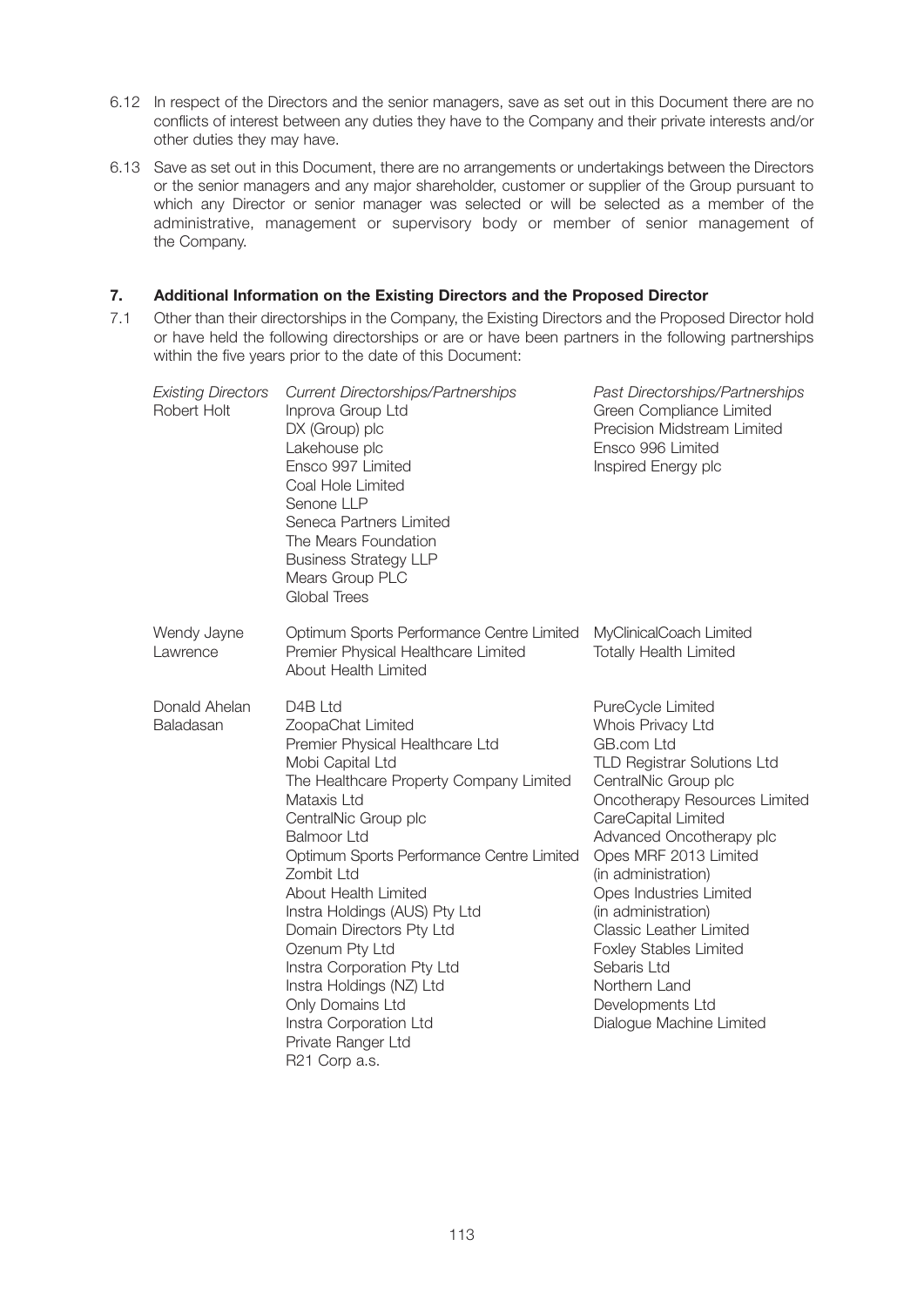|                               | Existing Directors Current Directorships/Partnerships                                                                                                                                                                                                                                                   | Past Directorships/Partnerships                                                                                                                                  |  |  |  |
|-------------------------------|---------------------------------------------------------------------------------------------------------------------------------------------------------------------------------------------------------------------------------------------------------------------------------------------------------|------------------------------------------------------------------------------------------------------------------------------------------------------------------|--|--|--|
| Anthony Rhys<br><b>Bourne</b> | Universal Drilling & Cutting<br>Equipment Limited<br>Universal Engineering Holdings Limited<br>Spire Healthcare Group plc<br>153 Holland Park Avenue RTM<br>Company Limited<br>Barchester Healthcare Limited<br>VirtualStock Holdings Limited<br>VirtualStock Limited<br><b>CWPlus</b><br>Grove Limited | <b>BMJ Publishing Group Limited</b><br>Southern Development<br>Services Limited<br>Southern Housing Group Limited<br>Bioquell plc<br><b>CWHC Trading Limited</b> |  |  |  |
| Michael Greig<br>Rogers       | Eastern Family Services Limited<br>MyClinicalCoach Limited                                                                                                                                                                                                                                              | <b>Healthcall Holdings Limited</b><br>Mears Group plc                                                                                                            |  |  |  |
|                               | Proposed Director Current Directorships/Partnerships                                                                                                                                                                                                                                                    | Past Directorships/Partnerships                                                                                                                                  |  |  |  |
| Lisa Barter-Ng*               | <b>None</b>                                                                                                                                                                                                                                                                                             | None                                                                                                                                                             |  |  |  |
|                               | *Ms Barter-Ng's former surnames were Barter (maiden name) and Cresswell (former married name).                                                                                                                                                                                                          |                                                                                                                                                                  |  |  |  |

- 7.2 Michael Rogers was appointed as a director of Nutri/System (United Kingdom) Limited on 24 February 1992. The company entered a creditor's voluntary liquidation on 12 January 1994. The liquidator's receipt and payments accounts approved in general meeting on 2 December 1998 declared a deficit of £8,360,262.
- 7.3 Don Baladasan was a director of Opes Industries Limited and Opes MRF 2013 Limited which were put into administration on 9 March 2016. The group of companies had entered into a loan agreement with Shore Capital for £8.8 million. In February 2016, recycling facilities operated by Opes MRF 2013 Limited were subject to a fire. This put a halt to operations and business and resulted in the business not being able to generate sufficient cash to meet loan repayments. Shore Capital, appointed an administrator to recover their previous investment of £8.8 million. Opes Industries Limited and Opes MRF 2013 Limited subsequently filed for insolvency and the administration is still on going until 8 March 2018.
- 7.4 Save as disclosed above, none of the Existing Directors or the Proposed Director have:
	- 7.4.1 any unspent convictions in relation to indictable offences;
	- 7.4.2 any bankruptcy order made against him or entered into any individual voluntary arrangements;
	- 7.4.3 been a director of a company which has been placed in receivership, compulsory liquidation, creditors' voluntary liquidation, administration, been subject to a company voluntary arrangement or any composition or arrangement with its creditors generally or any class of its creditors whilst he was a director of that company or within the 12 months after he ceased to be a director of that company;
	- 7.4.4 been a partner in any partnership which has been placed in compulsory liquidation, administration or been the subject of a partnership voluntary arrangement whilst he was a partner in that partnership or within the 12 months after he ceased to be a partner in that partnership;
	- 7.4.5 been the owner of any assets or a partner in any partnership which has been placed in receivership whilst he was a partner in that partnership or within the 12 months after he ceased to be a partner in that partnership; or
	- 7.4.6 been publicly criticised by any statutory or regulatory authority (including recognised professional bodies) or been disqualified by a court from acting as a director of any company or from acting in the management or conduct of the affairs of any company.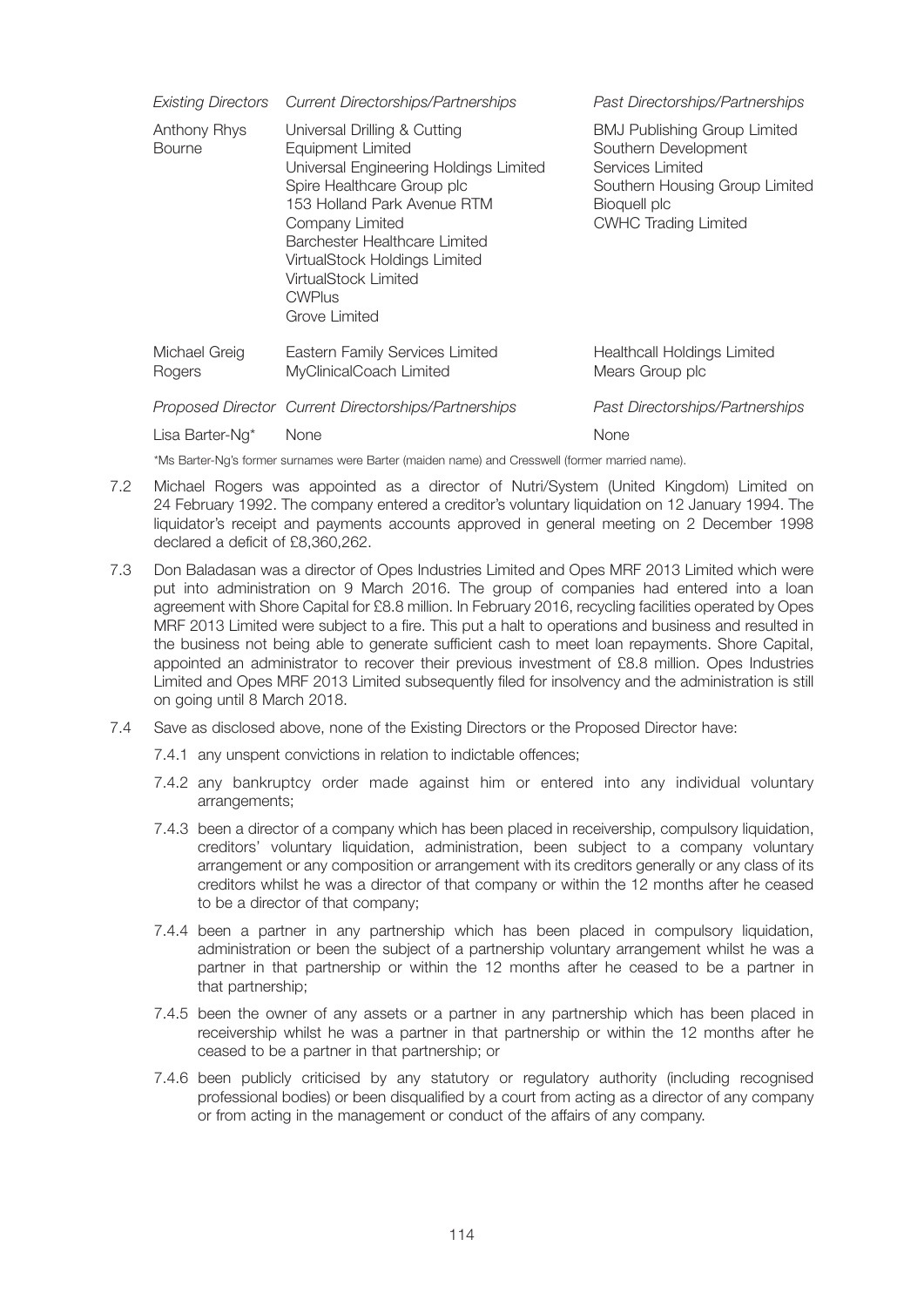#### **8. Directors' and Senior Managers Service Agreements, Letters of Appointment, Remuneration and Fees**

- 8.1 The Company has entered into the following agreements with the Existing Directors and the Proposed Director:
	- 8.1.1 A letter of appointment dated 24 August 2015 between (1) the Company and (2) Robert Holt pursuant to which Robert Holt was appointed as a non-executive Chairman of the Company at an annual fee of £30,000 (plus VAT if applicable) subject to and conditional upon the Company's annual EBITDA (as determined by its management accounts) being not less than £1,000,000 on the basis of a minimum of two days per month. The agreement may be terminated by either party serving at least three months' written notice on the other. The agreement contains normal provisions for termination.
	- 8.1.2 A contract of employment dated 23 April 2013, between (1) the Company and (2) Wendy Lawrence pursuant to which Wendy Lawrence was appointed as Chief Executive Officer of the Company at an annual salary of £95,000 on a full time basis. Ms Lawrence's employment commenced on 1 September 2012 and she was appointed as Chief Executive Officer on 15 February 2013. The employment contract is terminable on 6 months' notice from either party. Ms Lawrence is entitled to an annual bonus of up to 20 per cent. of salary either in cash or in stock to be determined by a separate but associated performance target to be agreed plus a £6,000 bonus to be paid in tax efficient stock (either options or warrants) to compensate her for using her personal vehicle. She has the right to participate in the Company's stock option scheme.
	- 8.1.3 A consultancy agreement dated 1 January 2016, between (1) the Company and (2) Mataxis Limited pursuant to which Mataxis Limited shall provide the services of Donald Baladasan as finance director and provide finance consultancy services. The fee payable under the consultancy agreement is £6,500 plus VAT per month. The consultancy agreement runs from 1 January 2016 until 31 December 2016 and shall continue thereafter unless terminated by either party serving at least two months' written notice on the other. The agreement contains normal provisions for termination. Totally Health Limited also entered into an employment agreement with Donald Baladasan dated 1 November 2013 under which he was appointed as Finance Director of Totally Health Limited on a salary of £6,000 per annum and on three months' notice.

 Donald Baladasan was also appointed as a non-executive director of Premier pursuant to the terms of a letter of appointment dated 18 October 2013. Mr Baladasan's fees are £500 per board meeting and £500 per extra day of work requested by Premier. Mr Baladasan is entitled to be reimbursed for his travel and other expenses incurred in the performance of his duties. Mr Baladasan or Premier may terminate his appointment on one month's notice. The agreement contains provisions for termination pursuant to the articles of association of Premier. The consultancy agreement, employment agreement and letter of appointment described above will terminate with effect from 24 October 2014 when Mr Baladasan will be appointed a non-executive director of the Company pursuant to the terms of a letter of appointment dated 5 October 2017 between (1) the Company and (2) Mr Baladasan. His annual fee as a non-executive director will be £25,000 on the basis of a minimum of two days per month. The agreement runs for an initial term of 12 months and it may be terminated by either party serving at least three months' written notice on the other to expire at the end of the initial 12 month period or at any time thereafter. The agreement contains normal provisions for termination.

- 8.1.4 A letter of appointment dated 1 October 2015, between (1) the Company and (2) Anthony Rhys Bourne (as amended on 21 June 2017) pursuant to which Anthony Rhys Bourne was appointed as a non-executive director of the Company at a current annual fee of £25,000 on the basis of a minimum of two days per month. The agreement may be terminated by either party serving at least three months' written notice on the other. The agreement contains normal provisions for termination.
- 8.1.5 A letter of appointment dated 7 December 2015, between (1) the Company and (2) Michael Greig Rogers (as amended on 21 June 2017) pursuant to which Michael Greig Rogers was appointed as a non-executive director of the Company at a current annual fee of £25,000 on the basis of a minimum of two days per month. The agreement may be terminated by either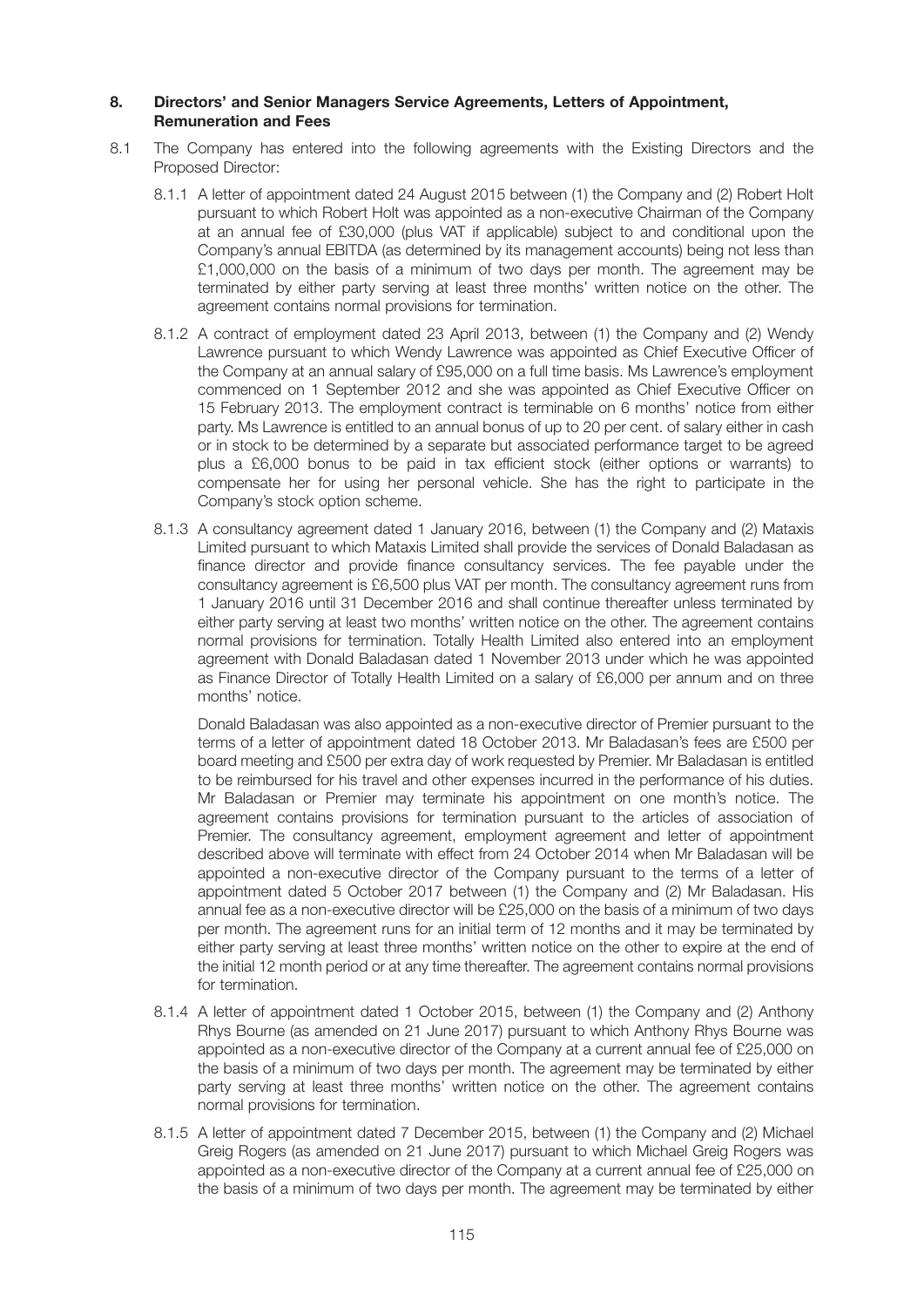party serving at least three months' written notice on the other. The agreement contains normal provisions for termination.

- 8.1.6 A contract of employment dated 12 September 2017, between (1) the Company and (2) Lisa Barter pursuant to which Lisa Barter has been appointed as Finance Director of the Company in a non-board capacity with an annual salary of £105,000 on a full-time basis. Ms Barter's employment commenced on 16 August 2017 and she was appointed as Finance Director on 1 October 2017 in a non-board capacity. The employment contract is terminable by either party serving 3 months' written notice on the other. The agreement contains normal provisions for termination. Between 16 August 2017 and 30 September 2017 Lisa Barter was employed on an interim basis on a salary of £8,000 per month.
- 8.2 The aggregate emoluments (including benefits in kind and pension contributions) of the Existing Directors for the year ended 31 December 2016 were £224,000 and it is estimated that, assuming Admission occurs, the aggregate emoluments of the Existing Directors and Proposed Director (including benefits in kind and pension contributions, but excluding any performance-related bonuses) for the year ending 31 December 2017 will amount to approximately £245,000 under the arrangements in force at the date of this Document.
- 8.3 There are no Directors' service contracts, or contracts in the nature of services, with the Company, other than those which expire or are terminable without payment of compensation on no more than 12 months' notice.
- 8.4 Save as set out above, there are no existing or proposed service contracts between any Directors and any member of the Enlarged Group and there are no such service contracts which have been entered into or amended within six months of the date of this Document.
- 8.5 Other than as disclosed above:
	- 8.5.1 there are no existing or proposed service contracts or consultancy agreements between any of the Directors of the Company or any member of the Enlarged Group and the Company or any member of the Enlarged Group. None of the arrangements referred to in paragraph 8.1 contains a right to benefits upon termination (other than those during the notice period under the relevant contract);
	- 8.5.2 No sums have been set aside or accrued by the Company or any member of the Enlarged Group to provide pension, retirement, or similar benefits for the Directors or senior managers; and
	- 8.5.3 No incentivisation arrangements have been entered into and no proposals as to any incentivisation arrangements have reached an advanced stage between Vocare and the Directors.

#### **9. Significant Changes**

- 9.1 There has been no significant change in the financial or trading position of the Group since 30 June 2017, being the end of the last financial period for which interim financial information has been published.
- 9.2 There has been no significant change in the financial or trading position of the Vocare Group since 31 March 2017, being the end of the last financial period for which audited financial information has been published.

#### **10. Material contracts**

The following contracts (not being in the ordinary course of business) have been entered into by the members of the Group or the Vocare Group in the two years immediately preceding the date of this Document and which are or may be material or contain any provision under which any member of the Group or the Vocare Group has an obligation or entitlement which is or may be material to such member of the Group or the Vocare Group as at the date of this Document: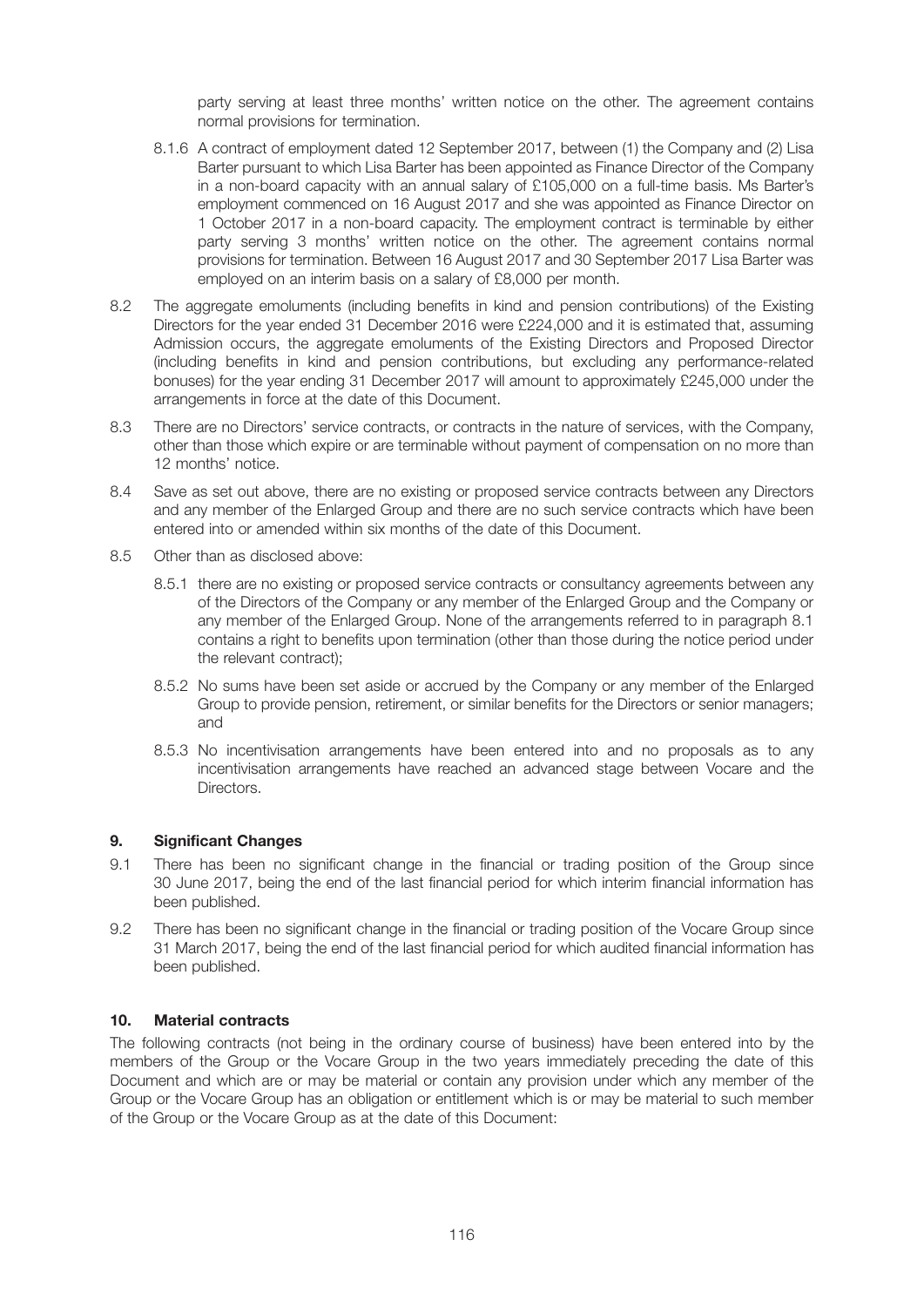#### 10.1 *The Group*

- 10.1.1 An agreement dated 5 October 2017 between (1) Allenby Capital Limited and (2) the Company pursuant to which Allenby Capital was appointed to act as nominated adviser and joint broker to the Company. The Company agreed to pay Allenby Capital a fee of £35,000 (exclusive of VAT) per annum, payable quarterly in advance and all reasonable expenses incurred by Allenby Capital. The agreement contains certain undertakings and indemnities including but not limited to the Company's compliance with all applicable laws and regulations.
- 10.1.2 An agreement dated 16 November 2016 between (1) the Company and (2) Cenkos Securities pursuant to which Cenkos Securities was appointed to act as joint broker to the Company for the purposes of the AIM Rules for Companies as published by the London Stock Exchange plc from time to time. The Company agreed to pay Cenkos Securities a fee of £25,000 (plus VAT) per annum, payable by two six-monthly instalments in advance to Cenkos for its services. The agreement is terminable after the first anniversary on one month's notice.
- 10.1.3 An engagement letter dated 27 July 2017 between (1) Allenby Capital and (2) the Company under which Allenby Capital agreed to act as financial adviser and broker to the Company in respect of the Proposals for a corporate finance fee of £150,000.
- 10.1.4 On 5 October 2017 (1) the Company, (2) Allenby Capital, (3) the Existing Directors and (4) the Proposed Director entered into the Admission Agreement pursuant to which, subject to certain conditions, Allenby Capital has agreed to assist the Company in connection with Admission. The Admission Agreement contains customary indemnities and warranties from the Company and the Directors, in favour of Allenby Capital together with provisions which enable Allenby Capital to terminate the Admission Agreement in certain circumstances, including circumstances where any of the warranties are found to be untrue or inaccurate in any material respect.
- 10.1.5 On 14 March 2016 (1) the Company, (2) Allenby Capital and (3) the Existing Directors entered into an admission agreement pursuant to which, subject to certain conditions, Allenby Capital agreed to assist the Company in connection with a subscription to raise £6.2 million, the acquisition of Premier and admission of the enlarged share capital of the Company to trading on AIM. The admission agreement contained customary indemnities and warranties from the Company and the Directors, in favour of Allenby Capital together with provisions which enabled Allenby Capital to terminate the admission agreement in certain circumstances, including circumstances where any of the warranties are found to be untrue or inaccurate in any material respect.
- 10.1.6 The Acquisition Agreement dated 5 October 2017 and made between (1) the Vendors and (2) Totally to acquire the entire issued and to be issued share capital of Vocare.

 The consideration payable under the Acquisition Agreement is up to £11.0 million (subject to adjustment based on the financial position of Vocare at completion of the Acquisition) to be satisfied at Admission as to £6.5 million in cash, as to £3.5 million by the issue of the Consideration Shares on Completion and as to the balance by way of a cash payment of up to £1.0 million subject to the achievement of certain earn out targets.

 The parties have agreed that £1,710,434 of the consideration should be paid into a retention account in respect of certain liabilities the quantum of which is unknown. Once the quantum is finally determined, payment(s) will be made out of the retention account to Totally or the Vendors, as appropriate.

 The Vendors have given certain customary warranties (including tax warranties) in favour of Totally and they have also agreed to indemnify Totally in respect of certain liabilities. The maximum liability of the Vendors for all warranty claims, tax claims and indemnity claims under the Acquisition Agreement (other than claims for certain fundamental warranties) is £110,000. The Company has purchased a buy-side warranty and indemnity insurance policy which, subject to certain exceptions, provides cover for claims against the Vendors up to £11 million. The maximum liability of the Vendors for claims for certain fundamental warranties is £11 million (which shall be subject to reduction if the value of the Consideration Shares is less than £3.5 million at the time the Vendors are required to satisfy any liability under such claim).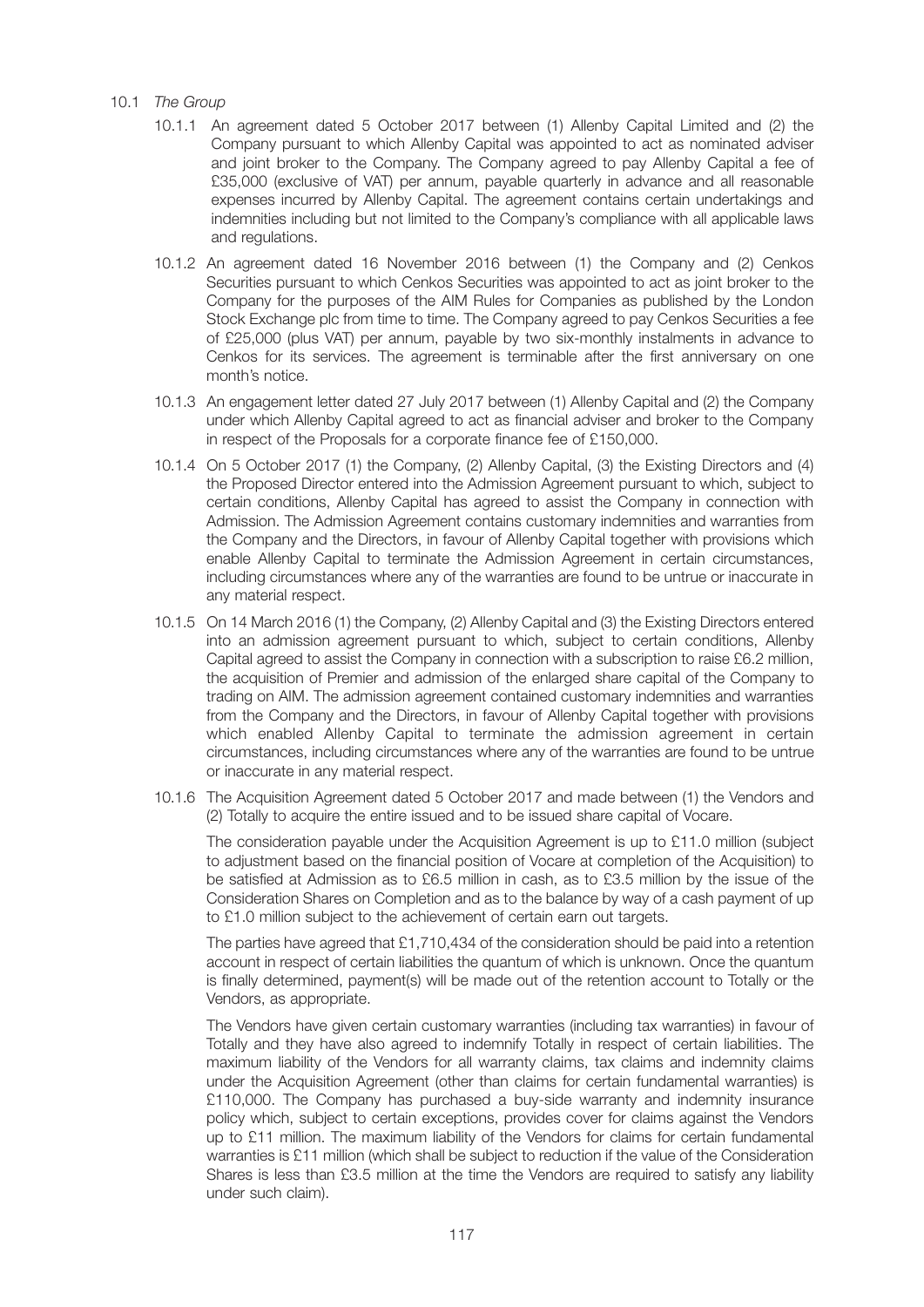Totally has also given certain warranties in favour of the Vendors relating to the audited consolidated accounts of Totally for the financial year ended on 31 December 2016 and this Document. Totally's liability for all claims under these warranties is limited to £3.5 million.

 John Harrison and Michael Harrison are also subject to certain restrictive covenants which, for a period of three years from completion, prevent them from, amongst other things, competing with the business of Vocare, soliciting or having business dealings with certain clients or customers of Vocare, and soliciting key employees of Vocare.

 Pursuant to the Acquisition Agreement, the Company and the Vendors have the right to rescind the agreement prior to completion without incurring any liability if any event, fact or circumstance occurs or is discovered which amounts to a material adverse change in respect of the other party.

 10.1.7 Pursuant to the Lock-in Agreement dated 5 October 2017 between (1) the Company, (2) Allenby Capital, (3) Cenkos Securities and (4) the Vendors, the Vendors have undertaken that they will not except in certain limited circumstances dispose of the Consideration Shares for a period of 12 months from the date of Admission.

 For a further 12 months the Vendors will only dispose of the Consideration Shares held by them through the Company's broker from time to time in accordance with orderly market principles.

 10.1.8 A share purchase agreement ("**PPH SPA**") dated 14 March 2016 and made between (1) Raphael Leal, Wayne Llewellyn and others ("**PPH Vendors**") and (2) Totally to acquire the entire issued share capital of Premier.

 The consideration payable under the PPH SPA, which involves an earn-out for the period to 31 March 2018, is payable in up to five instalments. The first instalment of £371,974 was made to the PPH Vendors in cash upon the re-admission of Totally's share capital to trading on AIM on 1 April 2016. The second instalment of £172,101 was paid in cash to the PPH Vendors on 16 August 2016. Up to three more instalments are yet to be paid by the Company. The total consideration payable under the PPH SPA is capped at £6.75 million.

 The PPH Vendors have warranted that the earnings before interest, tax, depreciation and amortisation of Premier for at least one of the financial years ending 31 March 2016, 2017, 2018 or 2019 will be not less than £964,285.71. If this warranty is breached the PPH Vendors have agreed to pay Totally liquidated damages so that the purchase price of £6.75 million is effectively reduced by an agreed amount.

 The first and second instalments were settled in cash with the remainder of the payments settled (or to be settled) as to 80 per cent. in cash (or, at the election of the PPH Vendors, loan notes) and 20 per cent. in ordinary shares in the capital of Totally. Each of the PPH Vendors has agreed to be bound by certain restrictions in respect of their interests in any new ordinary shares received as consideration (further details of which are set out in paragraph 10.1.10 of this Part VI).

 The PPH Vendors gave certain customary warranties (including tax warranties) in favour of Totally. The PPH Vendors have also agreed to indemnify Totally in respect of certain liabilities. The maximum liability of the PPH Vendors for all claims under the PPH SPA is the amount of the consideration ultimately received by them.

 The PPH SPA contains certain conduct of business undertakings which, until 31 March 2019, prevent Totally from taking certain actions in relation to the business of Premier without the prior written consent of Wayne Llewellyn, as the PPH Vendors' representative.

 Raphael Leal and Wayne Llewellyn are also subject to certain restrictive covenants which, for the period until 31 March 2019, prevent them from, amongst other things, competing with the business of Premier, soliciting or having business dealings with certain customers of Premier, and soliciting suppliers of Premier.

 10.1.9 A loan note instrument executed by Totally and dated 17 July 2017 (the "**Issue Date**") creating floating rate unsecured loan notes due 2019 up to a maximum nominal amount of £61,691.48 ("**Loan Notes**"). Interest is payable on the Loan Notes at the published base rate of the Bank of England. The Loan Notes, which are unsecured, will be repayable by Totally on 17 July 2019 (the "**Repayment Date**"). At any time after the expiry of the period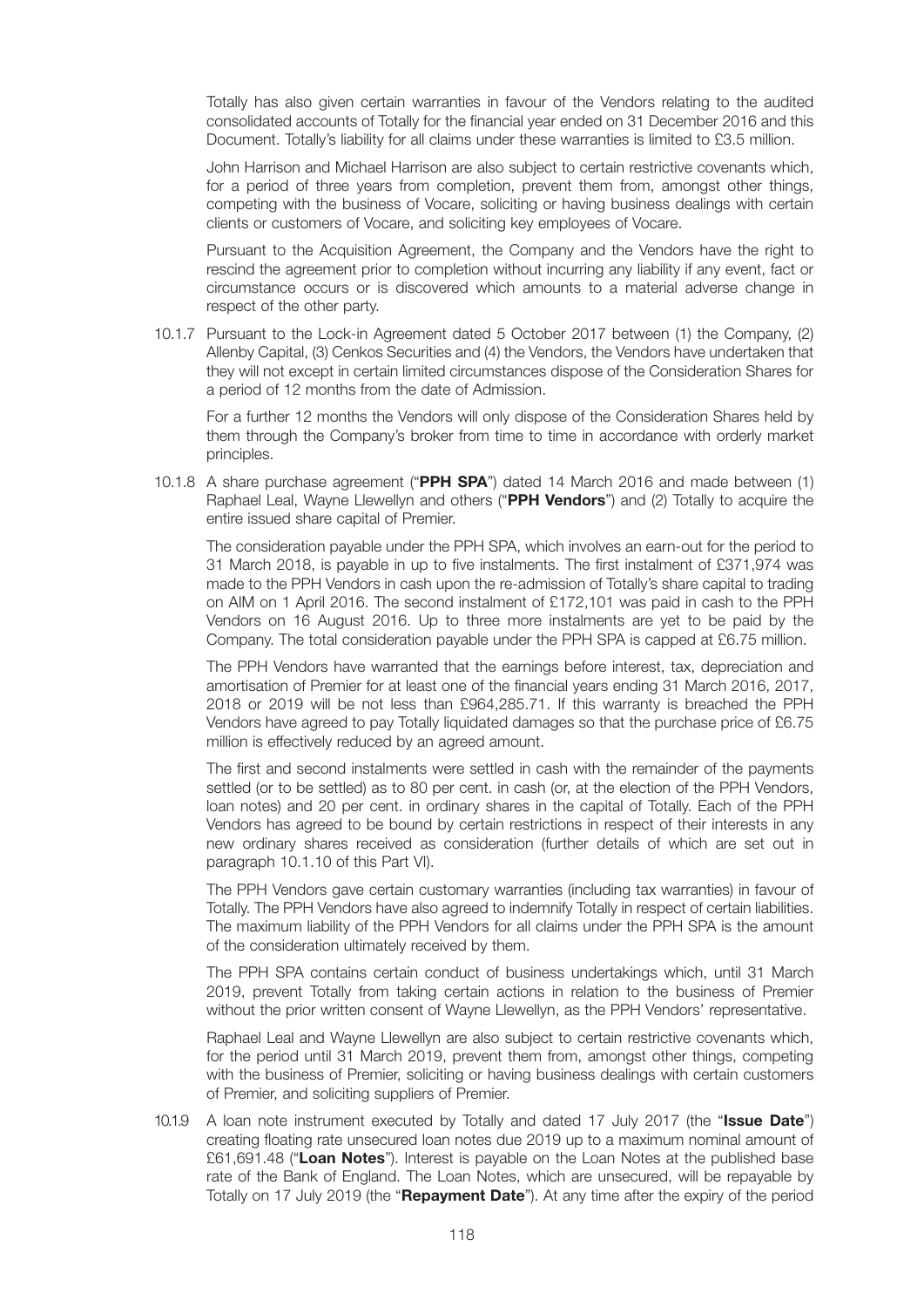of six months after the Issue Date and before the Repayment Date, a holder of Loan Notes is entitled to require repayment of the Loan Notes. At any time after the expiry of the period of 12 months after the Issue Date and before the Repayment Date, Totally will be entitled to redeem all of the Loan Notes. The Loan Notes are also immediately repayable by Totally if certain customary events of default occur. The Loan Notes are only transferable to the spouse of the holder or with the prior written consent of Totally. The Loan Notes have been issued to certain of the PPH Vendors in satisfaction of the third payment of the purchase price due under the PPH SPA (further details of which are set out in paragraph 10.1.8).

- 10.1.10 Pursuant to a lock-in agreement dated 14 March 2016 and made between (1) the PPH Vendors, (2) the Company and (3) Allenby, the PPH Vendors have undertaken that for a period of 12 months from the allotment of any new ordinary shares received by them as consideration pursuant to the PPH SPA they will only dispose of such ordinary shares held by them through the Company's broker from time to time in accordance with orderly market principles.
- 10.1.11 A share purchase agreement ("**AH SPA**") dated 15 June 2016 and made between (1) Richard Benson, Bryan Leaker and others ("**AH Vendors**") and (2) Totally to acquire the entire issued share capital of About Health.

 The consideration payable under the AH SPA, which was subject to a net asset adjustment and involves an earn-out for the period to 31 March 2019, is payable in up to four instalments.

 The first instalment, which was paid to the AH Vendors in cash on completion, was the sum of £1.83. The first instalment was subsequently reduced by £0.12 million following an adjustment based on About Health's completion accounts. The second instalment, totalling £1.1 million in cash, was paid to the AH Vendors on 26 September. Up to two more instalments are yet to be paid by the Company. The total consideration payable under the AH SPA is capped at £7.7 million.

 In the event that the pre-tax profit for any of the financial years ending 31 March 2017, 2018 or 2019 is less than 80 per cent. of the previous year's pre-tax profit, Totally shall be entitled to clawback an amount equal to seven times the full amount of the shortfall (and not just the shortfall below the 80 per cent. figure) from any instalments of consideration due for the following years.

 The second instalment was paid in cash with the third and fourth instalments both to be settled 80 per cent. in cash and as to 20 per cent. by the issue of new ordinary shares in the share capital of Totally. Each of the AH Vendors has agreed to be bound by certain restrictions in respect of their interests in any new ordinary shares received as consideration (further details of which are set out in paragraph 10.1.12 of this Part VI).

 The AH Vendors (other than Heather Millard) (the "**Warrantors**") gave certain customary warranties (including tax warranties) in favour of Totally. The maximum liability of the Warrantors for all claims under the warranties is the amount of the consideration received by them. The Warrantors have also agreed to indemnify Totally in respect of certain liabilities.

 The AH SPA contains certain conduct of business undertakings which, for the duration of the earn-out, prevent Totally from taking certain actions in relation to the business of About Health without the prior written consent of Bryan Leaker and Nigel Grinstead, as representatives of the AH Vendors.

 Richard Benson and Bryan Leaker are also subject to certain restrictive covenants which, for a period of three years from completion, prevent them from, amongst other things, competing with the business of About Health, soliciting or having business dealings with certain customers of About Health, and soliciting suppliers of About Health.

 10.1.12 Pursuant to a lock-in agreement dated 15 June 2016 and made between (1) the AH Vendors, (2) the Company and (3) Allenby, the AH Vendors have undertaken that for a period of 12 months from the allotment of any new ordinary shares received by them as consideration pursuant to the AH SPA they will only dispose of such ordinary shares held by them through the Company's broker from time to time in accordance with orderly market principles.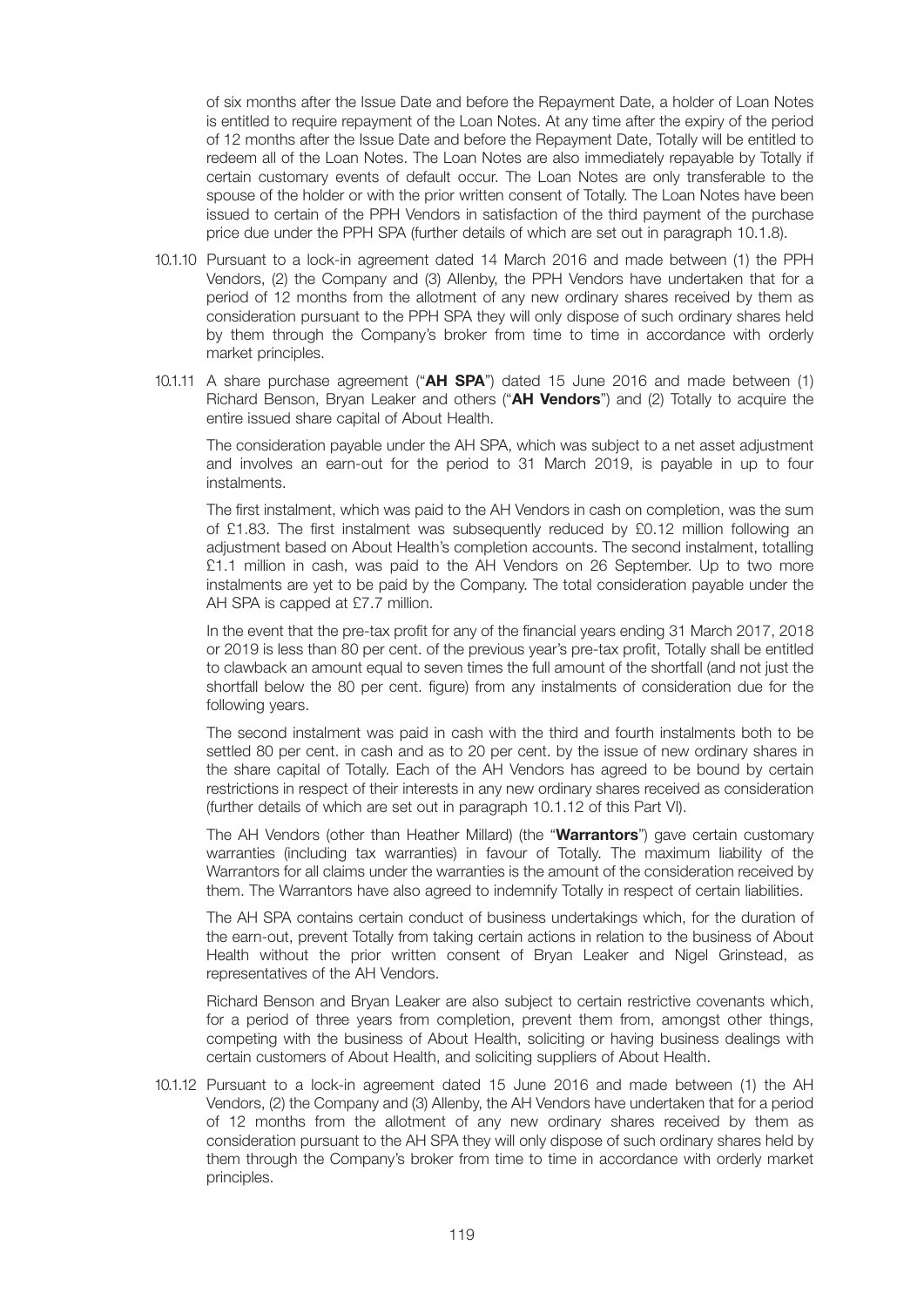10.1.13 A share purchase agreement ("**Optimum SPA**") dated 14 November 2016 and made between (1) Dean Payne and another ("**Optimum Vendors**") and (2) Totally Vendors to acquire the entire issued share capital of Optimum.

 The consideration payable under the Optimum SPA, which was subject to a net asset adjustment and involves an earn-out for the period to 31 December 2017, is payable in up to three instalments. The first instalment, which was paid to the Optimum Vendors in cash on completion, was the sum of £400,000, subject to a downward only net asset value adjustment. The second instalment was settled in cash on 1 June 2017 by the payment to the Optimum Vendors of £85,453. Up to one more instalment is yet to be paid by the Company. The total consideration payable under the Optimum SPA is capped at £650,000.

 Dean Payne (the "**Warrantor**") gave certain customary warranties (including tax warranties) in favour of Totally. The Warrantor has also agreed to indemnify Totally in respect of certain liabilities. The maximum liability of each of the Optimum Vendors for all claims under the Optimum SPA is the amount of the consideration received by that seller under the Optimum SPA.

 The Optimum SPA contains certain conduct of business undertakings which, for the duration of the earn-out, prevent Totally from taking certain actions in relation to the business of Optimum without the prior written consent of the Optimum Vendors.

 The Optimum Vendors are also subject to certain restrictive covenants which, for a period of three years from completion, prevent them from, amongst other things, competing with the business of Optimum, soliciting or having business dealings with certain customers of Optimum, and soliciting suppliers of Optimum, in each case subject to certain limited carve outs.

 10.1.14 A placing and open offer agreement dated 24 February 2017 made between (1) the Company, (2) Allenby Capital and (3) Cenkos Securities pursuant to which Allenby Capital and Cenkos Securities agreed, subject to certain conditions, to act as agent for the Company and to use their reasonable endeavours to procure placees to subscribe and purchase (as the case may be) for up to 30,909,091 Ordinary Shares at 55 pence per Ordinary Share. The agreement also governed the allotment of up to 1,819,462 Ordinary shares pursuant to an open offer to shareholders.

 The agreement contained warranties from the Company in favour of Allenby Capital and Cenkos Securities in relation to, amongst other things, the accuracy of the information and other matters relating to the Group and its business. In addition, the Company agreed to indemnify Allenby Capital and Cenkos Securities in respect of certain liabilities they might incur in respect of the related placing and open offer.

 Under this agreement the Company agreed to pay Allenby Capital and Cenkos Securities fees commissions.

 10.1.15 An engagement letter dated 24 September 2016 made between (1) the Company and (2) HD Partners pursuant to which HD Partners agreed to make an introduction to a potential acquisition target in return for certain fees. The potential acquisition target was Vocare. Totally agreed to pay HD Partners a monthly retainer fee of £12,500 plus VAT and out of pocket expenses for three months from the date of the engagement letter and a fee of £340,000 plus VAT upon completion of the Acquisition.

#### 10.2 *The Vocare Group*

 No contracts (not being in the ordinary course of business) have been entered into by the members of the Vocare Group in the two years immediately preceding the date of this Document which are or may be material or contain any provision under which any member of the Vocare Group has an obligation or entitlement which is or may be material to such member of the Vocare Group as at the date of this Document.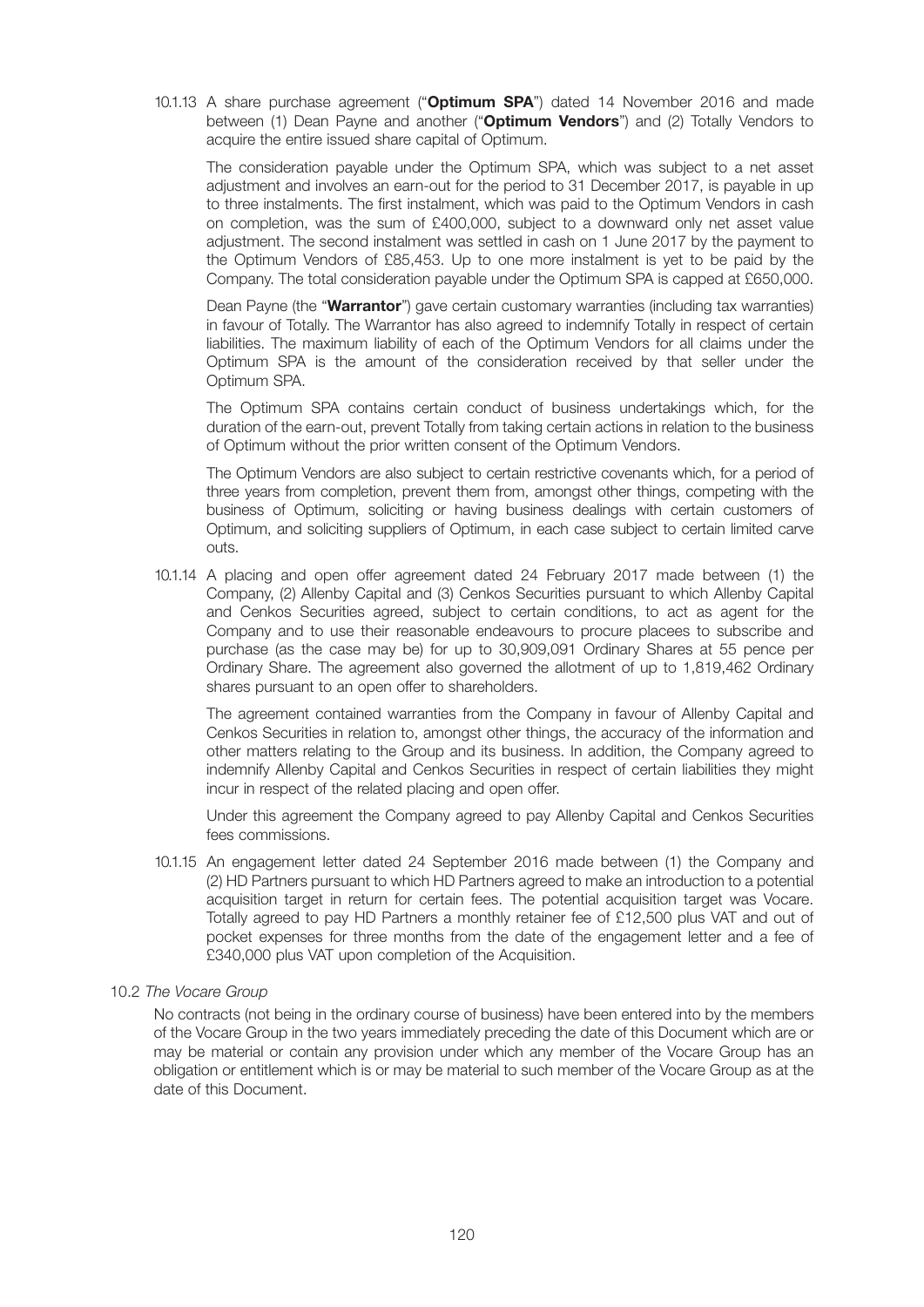#### **11. Litigation**

#### 11.1 *The Group*

 No member of the Group is involved in any governmental, legal or arbitration proceedings which may have or have had during the 12 months preceding the date of this Document a significant effect on the Company and/or the Group's financial position or profitability and, so far as the Directors are aware, there are no such proceedings pending or threatened against any member of the Group.

#### 11.2 *The Vocare Group*

 No member of the Vocare Group is involved in any governmental, legal or arbitration proceedings which may have or have had during the 12 months preceding the date of this Document a significant effect on Vocare and/or the Vocare Group's financial position or profitability and, so far as the Directors are aware, there are no such proceedings pending or threatened against any member of the Vocare Group.

#### **12. Working capital**

The Directors are of the opinion that, having made due and careful enquiry, the working capital available to the Company and the Enlarged Group will be sufficient for its present requirements that is for at least twelve months from the date of Admission.

#### **13. Employees**

#### 13.1 *The Group*

 The average number of persons, including Directors, employed by the Company and its Group during each of the accounting reference periods set out below was as follows:

|                                                           | As at the<br>date of the<br>Admission<br>Document | 6 months<br>ended 30<br>June 2017 | 31<br>December<br>2016 | 31<br>December<br>2015 | 31<br>December<br>2014 |
|-----------------------------------------------------------|---------------------------------------------------|-----------------------------------|------------------------|------------------------|------------------------|
| Management and Finance                                    | 27                                                | 26                                | 19                     | 5                      | 8                      |
| Non-Executive Directors                                   | 3                                                 | 3                                 | 3                      | 3                      | 3                      |
| Sales and Marketing                                       | 2                                                 | 2                                 | 2                      |                        | ()                     |
| Administration                                            | 28                                                | 29                                | 14                     |                        | 〔 〕                    |
|                                                           | 2                                                 | 2                                 | 2                      |                        | ( )                    |
| Physiotherapists/clinicians<br>Health coaches and project | 52                                                | 52                                | 20                     |                        |                        |
| managers                                                  | 4                                                 | 4                                 | 6                      | 6                      |                        |
| <b>Total</b>                                              | 118                                               | 118                               | 66                     | 16                     | 18                     |
|                                                           |                                                   |                                   |                        |                        |                        |

#### 13.2 *The Vocare Group*

 The average number of persons, including Directors, employed by Vocare and the members of its group during each of the accounting reference periods set out below was as follows:

|                      | As at the<br>date of the<br>Admission<br>Document | 31 March<br>2017 | 31 March<br>2016 | 31 March<br>2015 |
|----------------------|---------------------------------------------------|------------------|------------------|------------------|
| Salaried doctors     | 181                                               | 181              | 94               | 17               |
| <b>Nurses</b>        | 301                                               | 301              | 184              | 88               |
| Administration staff | 432                                               | 437              | 243              | 178              |
| Hourly paid staff    | 704                                               | 710              | 705              | 324              |
| <b>Directors</b>     | 4                                                 | 4                | 4                | 3                |
| <b>Total</b>         | 1,622                                             | 1,633            | 1,230            | 610              |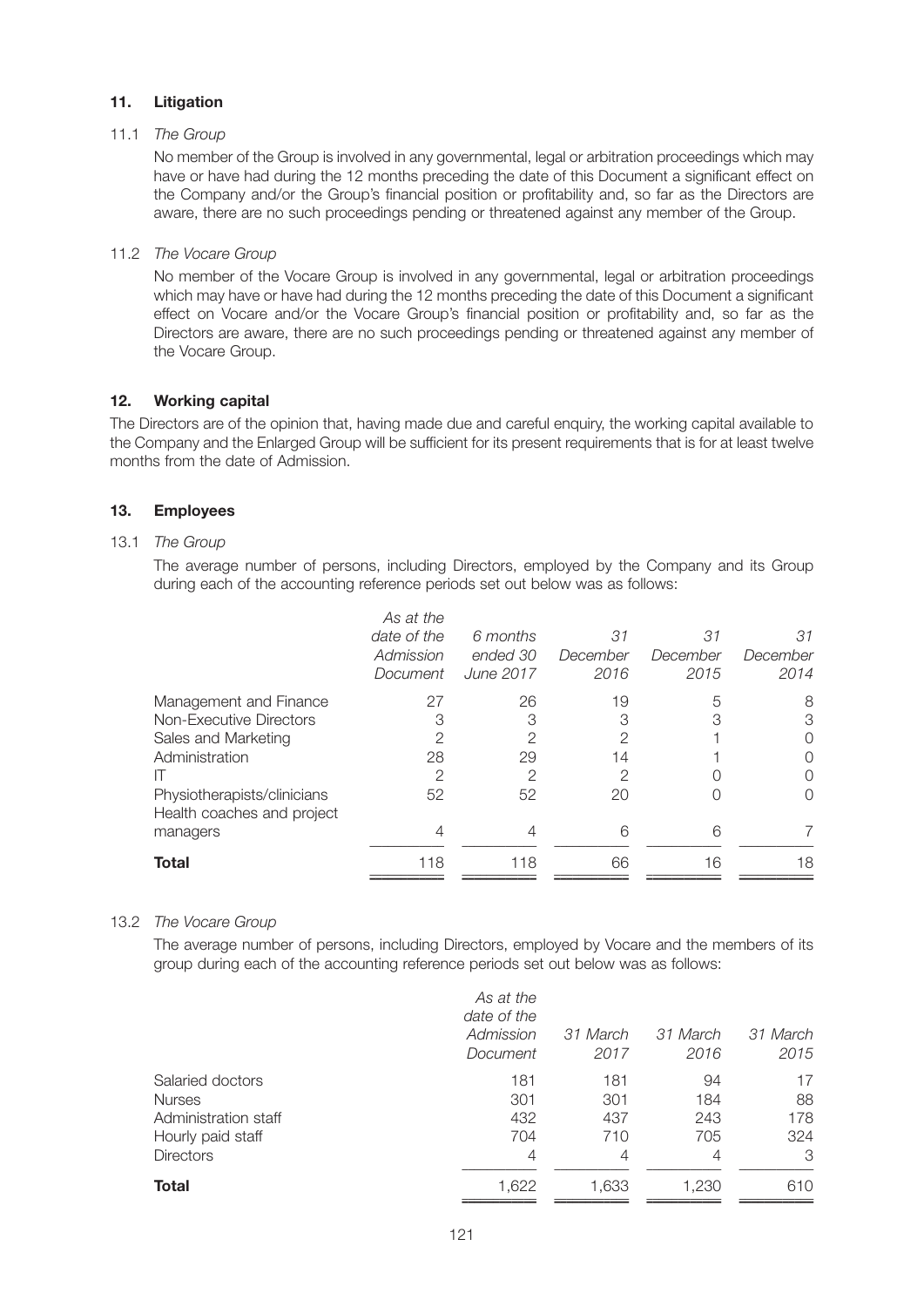#### **14. Related Party Transaction**

- 14.1 During the period covered by the reports in Part IV of this Admission Document neither the Company nor any member of the Group has been a party to any related party transactions save as set out in paragraph 25 of Part IV of this Admission Document.
- 14.2 Between 1 July 2017 and the date of this Admission Document subcontractor's fees of £25,500 were paid to Mataxis Limited of which Don Baladasan is a director.
- 14.3 During the period covered by the reports in Part III of this Admission Document neither Vocare nor any member of the Vocare Group has been a party to any related party transactions save as set out in paragraph 23 of Part III of this Admission Document.

### **15. United Kingdom Taxation**

#### 15.1 *General*

 The following comments are intended only as a general guide to the position under current United Kingdom tax law and what is understood to be the current practice (both of which are subject to change at any time, possibly with retrospective effect) of HM Revenue & Customs and may not apply to certain classes of investors, such as dealers in securities, insurance companies, collective investment schemes and persons who acquired securities in connection with their employment. Any person who is in doubt as to his tax position is strongly recommended to consult his own professional tax adviser.

#### 15.2 *Taxation of Dividends*

#### 15.2.6The Company

 The Company will not be required to withhold tax at source on any dividends it pays to its shareholders in respect of the Ordinary Shares.

#### 15.2.7 UK resident shareholders

 Individuals resident in the UK for taxation purposes are generally liable to UK income tax on dividends to the extent that their total aggregate dividends in a tax year exceed £5,000 (reducing to £2,000 from 6 April 2018). For UK resident individuals with aggregate dividends below this level dividends should be covered by the UK dividend allowance.

 To the extent that aggregate dividend income exceeds the limits outlined above for UK resident individuals, dividends are taxed as the individuals top slice of income which means that all other sources of income are taken in to account before determining which tax rate to apply to dividends.

The current tax rates applying to aggregate UK dividends in excess of the above limits are:

- 7.5 per cent. Basic rate taxpayers
- 32.5 per cent. Higher rate taxpayers
- 38.1 per cent. Additional rate taxpayers

 Shareholders within the charge to UK corporation tax which are "small companies" (for the purposes of UK taxation of dividends) will not generally expect to be subject to UK tax on dividends from the Company. Other Shareholders within the charge to UK corporation tax will not be subject to UK tax on dividends (including dividends from the Company) so long as the dividends fall within an exempt class and certain conditions are met. In general, dividends paid on shares that are "ordinary share capital" for UK tax purposes and are not redeemable, and dividends paid to a person holding less than 10 per cent. of the issued share capital of the payer (or any class of that share capital) are examples of dividends that fall within an exempt class.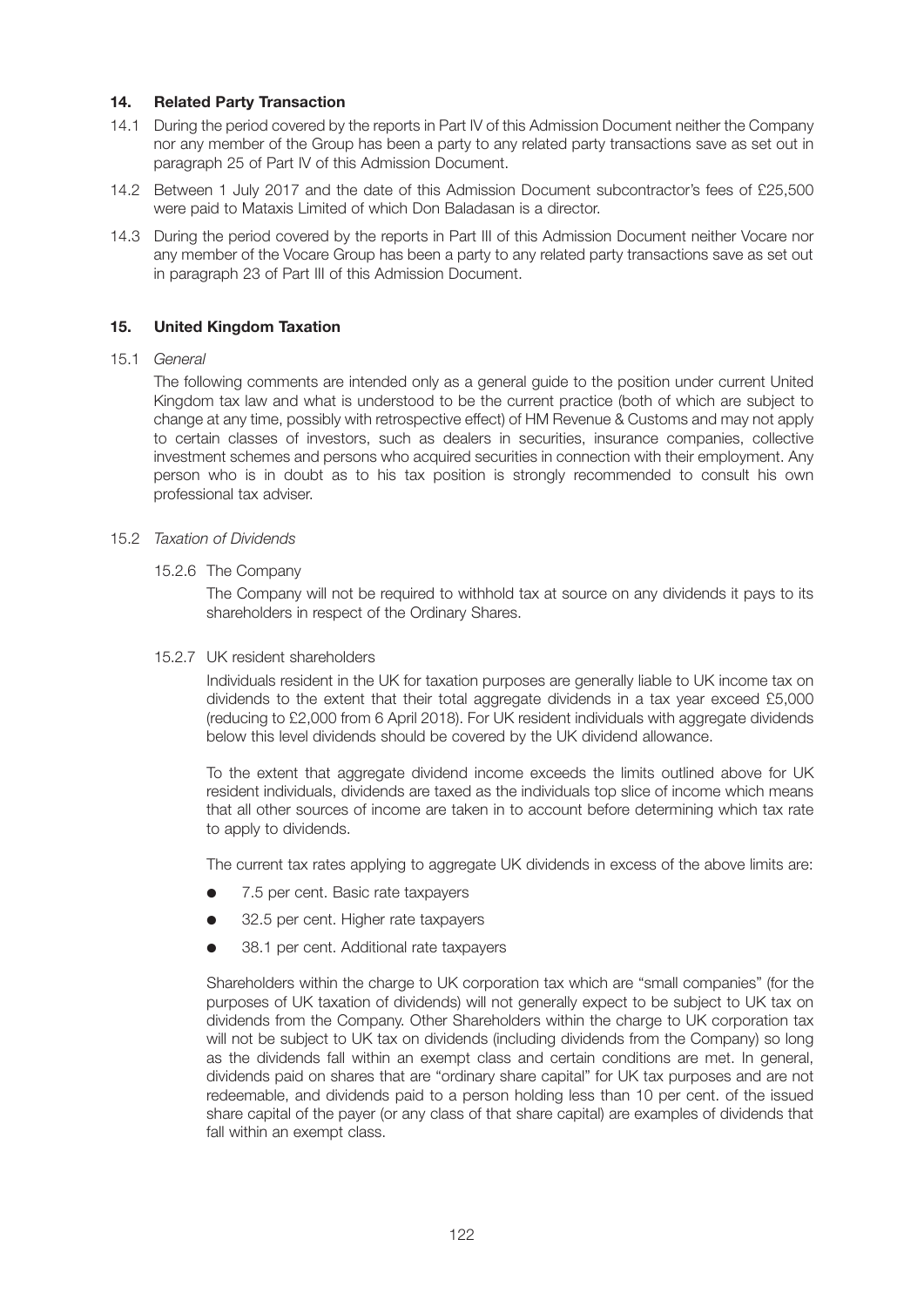15.2.8Non UK resident shareholders

 Non-UK resident shareholders may also be subject to tax on dividend income under any law to which they are subject outside the UK. Such shareholders should consult their own tax advisers concerning their tax liabilities.

#### 15.3 *Taxation of Capital Chargeable Gains*

15.3.6 UK Resident Shareholders

 A disposal of the Ordinary Shares by a shareholder who is (at any time in the relevant United Kingdom tax year) resident or, in the case of an individual, ordinarily resident in the United Kingdom for tax purposes, may give rise to a chargeable gain or an allowable loss for the purposes of United Kingdom taxation of chargeable gains, depending on the shareholder's circumstances and subject to any available exemption or relief.

 Disposal of the Ordinary Shares held by such a shareholder in an approved individual savings account should be exempt for the purposes of UK taxation.

15.3.7 Non-resident Shareholders

 A shareholder who is not resident in the United Kingdom for tax purposes but who carries on a trade, profession or vocation in the United Kingdom through a branch or agency (or, in the case of a non-UK resident corporate shareholder, a permanent establishment) to which the Ordinary Shares are attributable will be subject to the same rules which apply to United Kingdom resident shareholders.

 A shareholder who is an individual and who after acquiring his Ordinary Shares, ceases to be resident or ordinarily resident for tax purposes in the United Kingdom for a period of less than five complete years of assessment and who disposes of the Ordinary Shares during that period may also be liable, on his return, to United Kingdom taxation of chargeable gains (subject to any available exemption or relief).

## 15.4 *Stamp Duty and Stamp Duty Reserve Tax ("SDRT")*

 The following comments are intended as a guide to the general United Kingdom stamp duty and SDRT position and (except insofar as expressly referred to below) do not relate to persons such as market makers, brokers, dealers, intermediaries, persons connected with depository receipt arrangements or clearance services or persons who enter into sale and repurchase transactions in respect of the Ordinary Shares, to whom special rules apply. No UK stamp duty or SDRT will be payable on the issue of the Ordinary Shares direct to persons acquiring those shares. Transfers of shares for value generally give rise to a liability to pay UK ad Valorem stamp duty or stamp duty reserve tax at a rate in each case of 50p per £100 of the amount of value or consideration. However exemption is available if the Ordinary Shares qualify as being traded on a Recognised Growth Market. AIM currently qualifies as a Recognised Growth Market. Any person who is in any doubt as to his or her tax position or who may be subject to tax in any jurisdiction other than the United Kingdom should consult his or her own professional adviser.

#### **16. General**

- 16.1 Allenby Capital has given and has not withdrawn its written consent to the issue of this Document with the inclusion herein of the references to its name and its advice to the Directors in the form and context in which they are included.
- 16.2 RPG Crouch Chapman LLP has given and has not withdrawn its written consent to the issue of this Document with the inclusion of its name and reports in the form and context in which they appear and accepts responsibility for them. The reports from RPG Crouch Chapman LLP are dated the same date as this Document. RPG Crouch Chapman LLP is a member firm of the Institute of Chartered Accountants in England and Wales.
- 16.3 There are no arrangements in force for the waiver of future dividends. There are no specified dates on which entitlement to dividends or interest thereon on Ordinary Shares arises.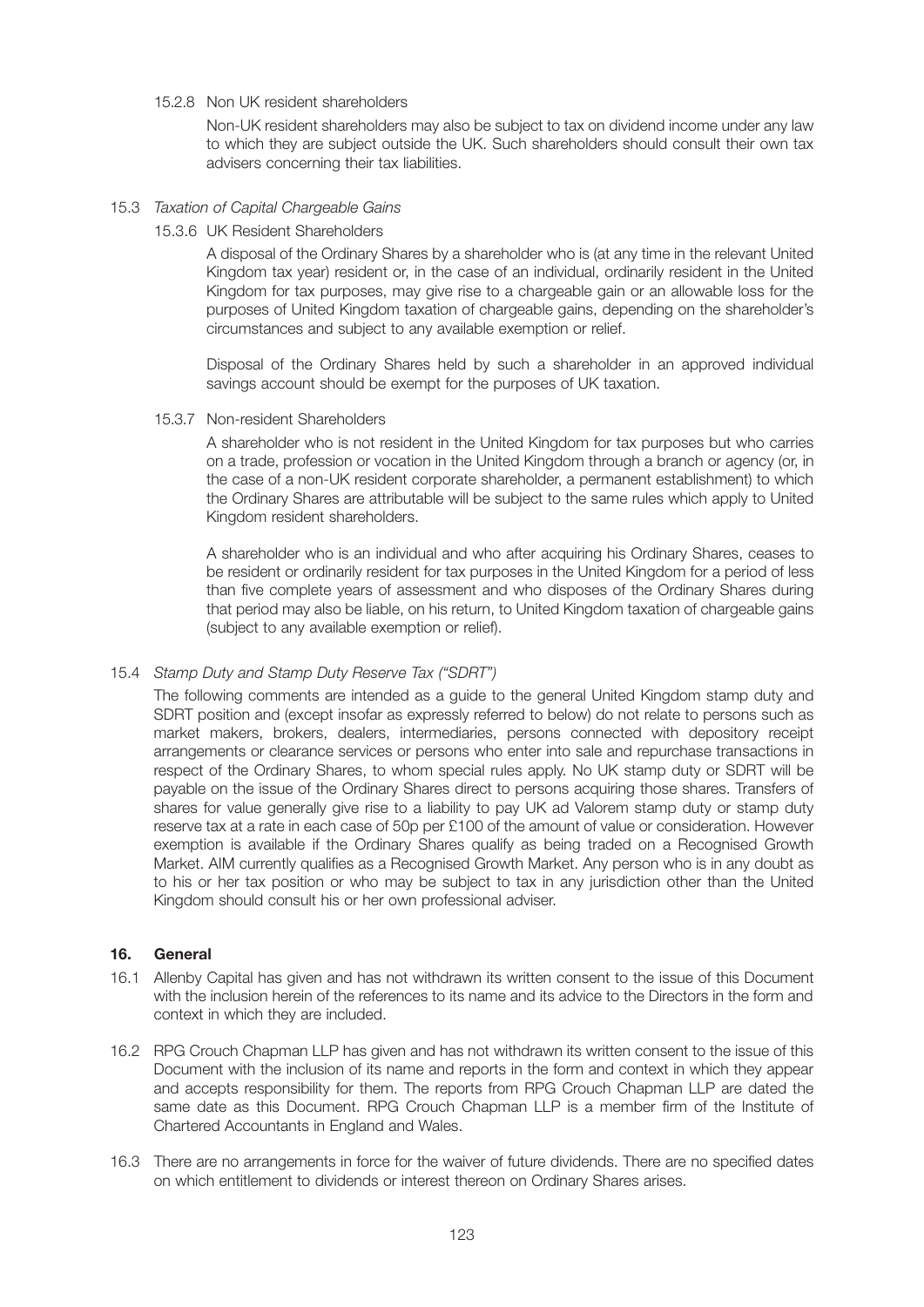- 16.4 The total costs and expenses relating to the Proposals payable by the Company are estimated to amount to approximately £865,000 (excluding VAT).
- 16.5 Save as disclosed in this Document no person (excluding professional advisers otherwise disclosed in this Document and trade suppliers) has received, directly or indirectly, from the Enlarged Group within the 12 months preceding the date of this Document or has entered into any contractual arrangements (not otherwise disclosed in this Document) to receive, directly or indirectly, from the Enlarged Group on or after Admission fees totalling £10,000 or more or securities in the Company having a value of £10,000 or more calculated by reference to the expected opening price or any other benefit with a value of £10,000 more at the date of Admission.
- 16.6 Save as disclosed in this Document, there have been no interruptions in the business of the Enlarged Group in the preceding 12 months from the date of this Admission Document and as far as the Directors are aware there are no known trends, uncertainties, demands, commitments or events that are reasonably expected to have a material effect on the Enlarged Group's prospects for at least the current financial year.
- 16.7 As far as the Directors are aware, there are no environmental issues that may affect the Enlarged Group's utilisation of its tangible fixed assets.
- 16.8 Save as disclosed in this Document, as regards the Company's three previous financial years the Company has had no principal investments and there are no principal investments in progress and there are no principal future investments on which the Directors have made a firm commitment.
- 16.9 Where information has been sourced from a third party this information has been accurately reproduced. So far as the Company and the Directors are aware and are able to ascertain from information provided by that third party, no facts have been omitted which would render the reproduced information inaccurate or misleading.
- 16.10 Save as disclosed in this Document, there are no patents, intellectual property rights, licences or any industrial, commercial or financial contracts which are or may be material to the business or profitability of the Enlarged Group.
- 16.11 The Existing Ordinary Shares are, and the Consideration Shares will be, in registered form and may be held in certificated or uncertificated form. No temporary Documents of title will be issued. The Existing Ordinary Shares have been, and the Consideration Shares will be, issued pursuant to the Act. The Company's registrars, Share Registrars Limited, are responsible for maintaining the Company's register of members.
- 16.12 The financial information contained in this Document does not constitute statutory accounts of the Company within the meaning of Section 434 (3) of the Act.
- 16.13 The historical financial statements for the Company as set out in Section A of Part IV has been audited. The historical financial information set out in Section A of Part III for the Vocare Group has been audited.

#### **17. Availability of Admission Document**

Copies of this Admission Document are available for download free of charge from the Company's website at http://www.totallyplc.com/. Neither the content of the Company's website nor any website accessible by hyperlinks to the Company's website is incorporated in, or forms part of, this Document.

Dated: 6 October 2017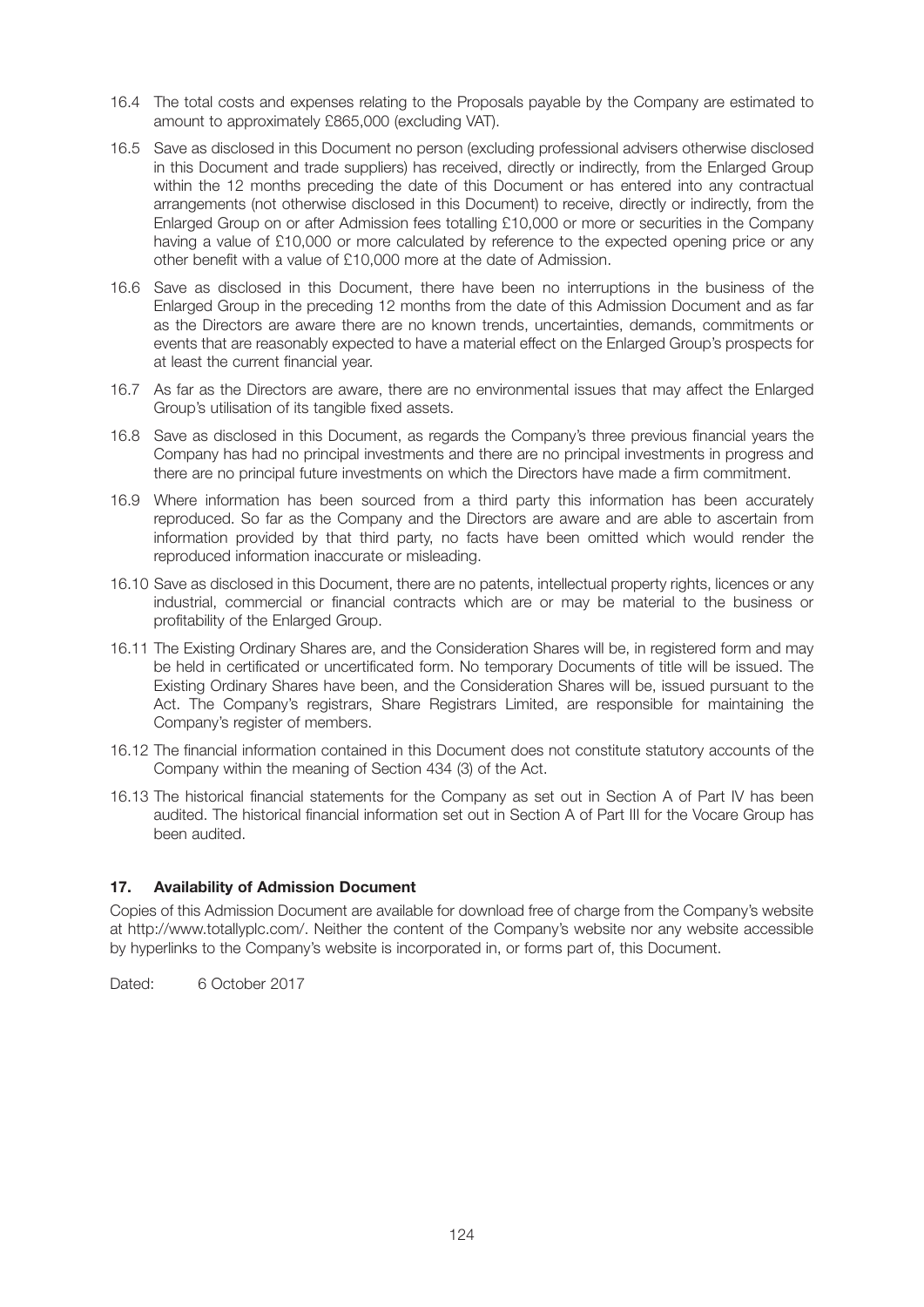# **TOTALLY plc**

*(Incorporated and registered in England and Wales with registered number 03870101)*

*("the Company")*

# **NOTICE OF GENERAL MEETING**

NOTICE IS HEREBY GIVEN that a General Meeting of the Company will be held at the Company's registered office at Hamilton House, Mabledon Place, London, WC1H 9BB at 10.00 a.m. on 23 October 2017 for the purpose of considering and, if thought fit, passing the resolutions set out below, which will be proposed in the case of resolutions 1 and 2 as ordinary resolutions and in the case of resolution 3 as a special resolution. Words and expressions used or defined in the Admission Document dated 6 October 2017 and despatched to shareholders of the Company shall have the same meaning as in this notice.

# **RESOLUTIONS**

# **ORDINARY RESOLUTIONS**

- 1. THAT, subject to and conditional upon the passing of Resolutions 2 and 3 below, the Acquisition be and is hereby approved.
- 2. THAT, subject to and conditional upon the passing of Resolution 1 above, in accordance with section 551 of the Act, the Directors be generally and unconditionally authorised to allot shares in the Company or grant rights to subscribe for or to convert any security into shares in the Company ("**Rights**") provided that the authority hereby granted shall be limited to:
	- (a) the allotment of the Consideration Shares;
	- (b) the allotment of shares or the grant of Rights up to an aggregate maximum nominal amount equal to £1,993,172.40, being 33% per cent. of the Enlarged Share Capital;

 provided that the authority hereby conferred shall operate in substitution for, and to the exclusion of, any previous authority given to the Directors pursuant to section 551 of the Act and shall expire on the earlier of fifteen months from the date of passing this Resolution or at the Company's next annual general meeting, save that the Company may, before it expires make an offer or agreement which would or might require shares to be allotted or Rights to be granted and the Directors may allot shares or grant Rights in pursuance of that offer or agreement as if the power conferred hereby had not expired.

#### **SPECIAL RESOLUTION**

- 3. THAT, subject to and conditional upon the passing of Resolutions 1 and 2 above, in accordance with section 570 of the Act, the Directors be generally empowered to allot equity securities (as defined in section 560 of the Act) for cash as if section 561(1) of the Act did not apply to such allotment provided that such power shall be limited to:
	- (a) the allotment of equity securities in connection with a rights issue or any other pre-emptive offer in favour of holders of equity securities (as required by the rights of those securities) in proportion (as nearly as may be) to their respective holdings, subject to such exclusions or other arrangements as the Directors may deem necessary or expedient in relation to treasury shares, fractional entitlements, record dates, legal or practical difficulties in or under the laws of any territory or the requirements of any regulatory body or stock exchange; and
	- (b) the allotment (otherwise than pursuant to sub-paragraph (i) above) of equity securities up to an aggregate nominal amount of £597,951.72, being approximately 10 per cent. of the Enlarged Share Capital

 and the power hereby conferred shall operate in substitution for, and to the exclusion of, any previous power given to the Directors pursuant to section 570 of the Act and shall expire on the earlier of fifteen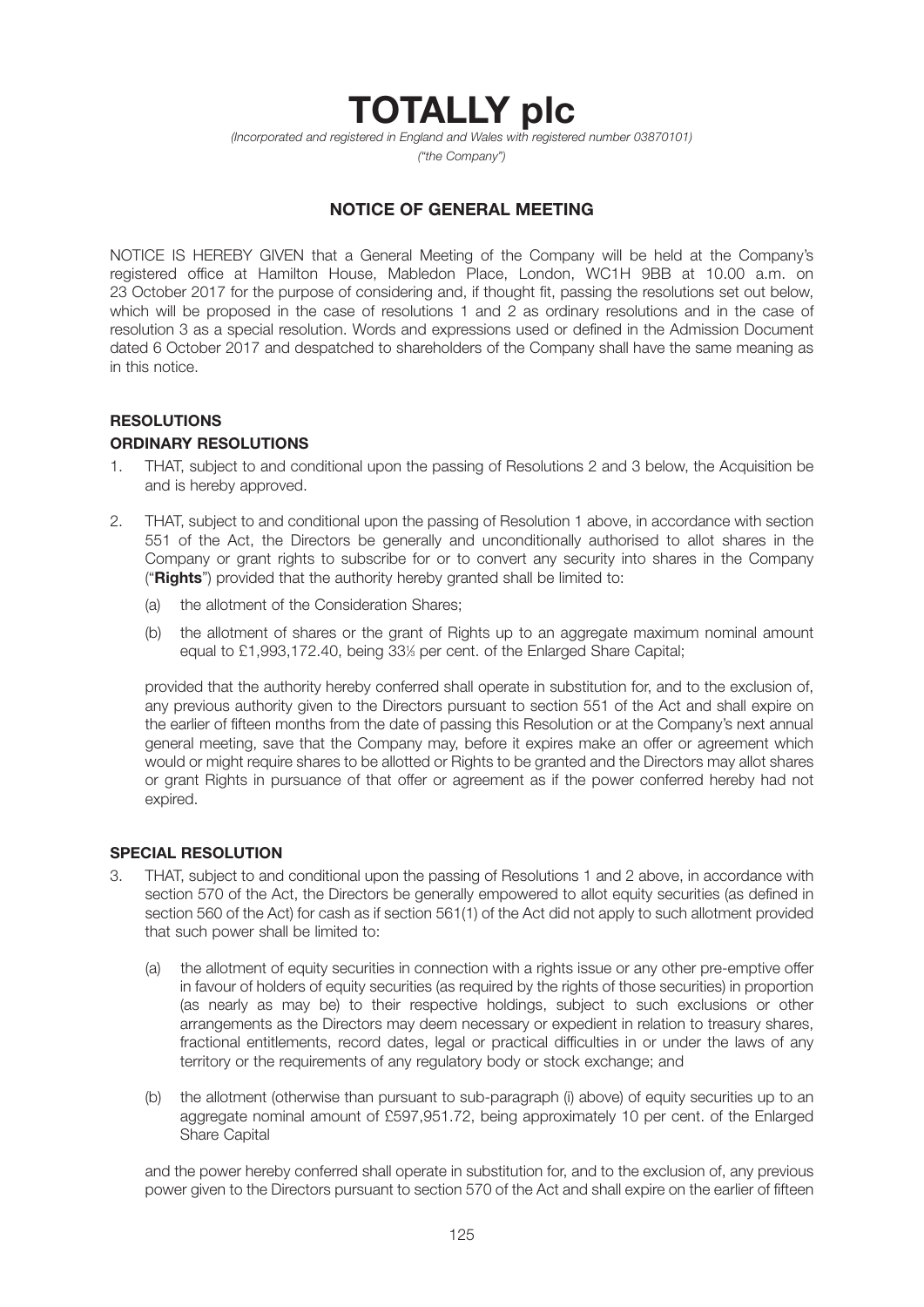months from the date of passing this Resolution or at the Company's next annual general meeting, save that the Company may, before it expires make an offer or agreement which would or might require shares to be allotted or Rights to be granted and the Directors may allot shares or grant Rights in pursuance of that offer or agreement as if the power conferred hereby had not expired.

Dated: 6 October 2017

London WC1H 9BB

*Registered Office: By order of the Board* Hamilton House,<br>
Mabledon Place.<br>
Company Secretary Company Secretary

#### Notes:

- 1. Members entitled to attend and vote at the General Meeting are also entitled to appoint one or more proxies to exercise all or any of their rights to attend and to speak and vote on their behalf at the meeting. A shareholder may appoint more than one proxy in relation to the General Meeting provided that each proxy is appointed to exercise the rights attached to a different share or shares held by that shareholder. A proxy need not be a shareholder of the Company. If you wish your proxy to speak at the General Meeting, you should appoint a proxy other than the chairman of the General Meeting and give your instructions to that proxy.
- 2. A Form of Proxy is enclosed for use at the General Meeting. Please read carefully the instructions on how to complete the form. To be valid it must be received by post or (during normal business hours only) by hand to the Company's registrars Share Registrars Limited, no later than 10.00 a.m. on 19 October 2017. Members who intend to appoint more than one proxy can obtain additional Forms of Proxy from Share Registrars Limited. Alternatively the form may be photocopied prior to completion. The Forms of Proxy should be returned in the same envelope and each should indicate that it is one of more than one appointment being made.
- 3. The return of a completed Form of Proxy, other such instrument or any CREST Proxy Instruction (as described in paragraph 6 below) will not prevent a member attending the General Meeting and voting in person if he/she wishes to do so.
- 4. To be entitled to attend and vote at the meeting or any adjournment (and for the purpose of the determination by the Company of the votes they may cast), shareholders must be registered in the Register of Members of the Company at 6.00 p.m. on 19 October 2017 or, if the General Meeting is adjourned, at 6.00 p.m. on the day two days prior to the adjourned meeting. Changes to the Register of Members after the relevant deadline shall be disregarded in determining the rights of any person to attend and vote at the meeting.
- 5. CREST members who wish to appoint a proxy or proxies through the CREST electronic proxy appointment service may do so by using the procedures described in the CREST Manual. CREST Personal Members or other CREST sponsored members, and those CREST members who have appointed a service provider(s), should refer to their CREST sponsor or voting service provider(s), who will be able to take the appropriate action on their behalf.
- 6. In order for a proxy appointment or instruction made using the CREST service to be valid, the appropriate CREST message (a "CREST Proxy Instruction") must be properly authenticated in accordance with Euroclear UK & Ireland Limited's specifications, and must contain the information required for such instruction, as described in the CREST Manual (available via www.euroclear.com/CREST). The message, regardless of whether it constitutes the appointment of a proxy or is an amendment to the instruction given to a previously appointed proxy must, in order to be valid, be transmitted so as to be received by the issuer's agent (ID 7RA36) 48 hours (excluding non-working days) before the time appointed for holding the meeting or adjourned meeting. For this purpose, the time of receipt will be taken to be the time (as determined by the time stamp applied to the message by the CREST Application Host) from which the issuer's agent is able to retrieve the message by enquiry to CREST in the manner prescribed by CREST. After this time any change of instructions to proxies appointed through CREST should be communicated to the appointee through other means.
- 7. CREST members and, where applicable, their CREST sponsors, or voting service providers should note that Euroclear UK & Ireland Limited does not make available special procedures in CREST for any particular message. Normal system timings and limitations will, therefore, apply in relation to the input of CREST Proxy Instructions. It is the responsibility of the CREST member concerned to take (or, if the CREST member is a CREST personal member, or sponsored member, or has appointed a voting service provider, to procure that his CREST sponsor or voting service provider(s) take(s)) such action as shall be necessary to ensure that a message is transmitted by means of the CREST system by any particular time. In this connection, CREST members and, where applicable, their CREST sponsors or voting system providers are referred, in Particular, to those sections of the CREST Manual concerning practical limitations of the CREST system and timings.
- 8. The Company may treat as invalid a CREST Proxy Instruction in the circumstances set out in Regulation 35(5)(a) of the Uncertificated Securities Regulations 2001.
- 9. In the case of joint holders, where more than one of the joint holders completes a proxy appointment, only the appointment submitted by the most senior holder will be accepted. Seniority is determined by the order in which the names of the joint holders appear in the Company's register of members in respect of the joint holding (the first-named being the most senior).